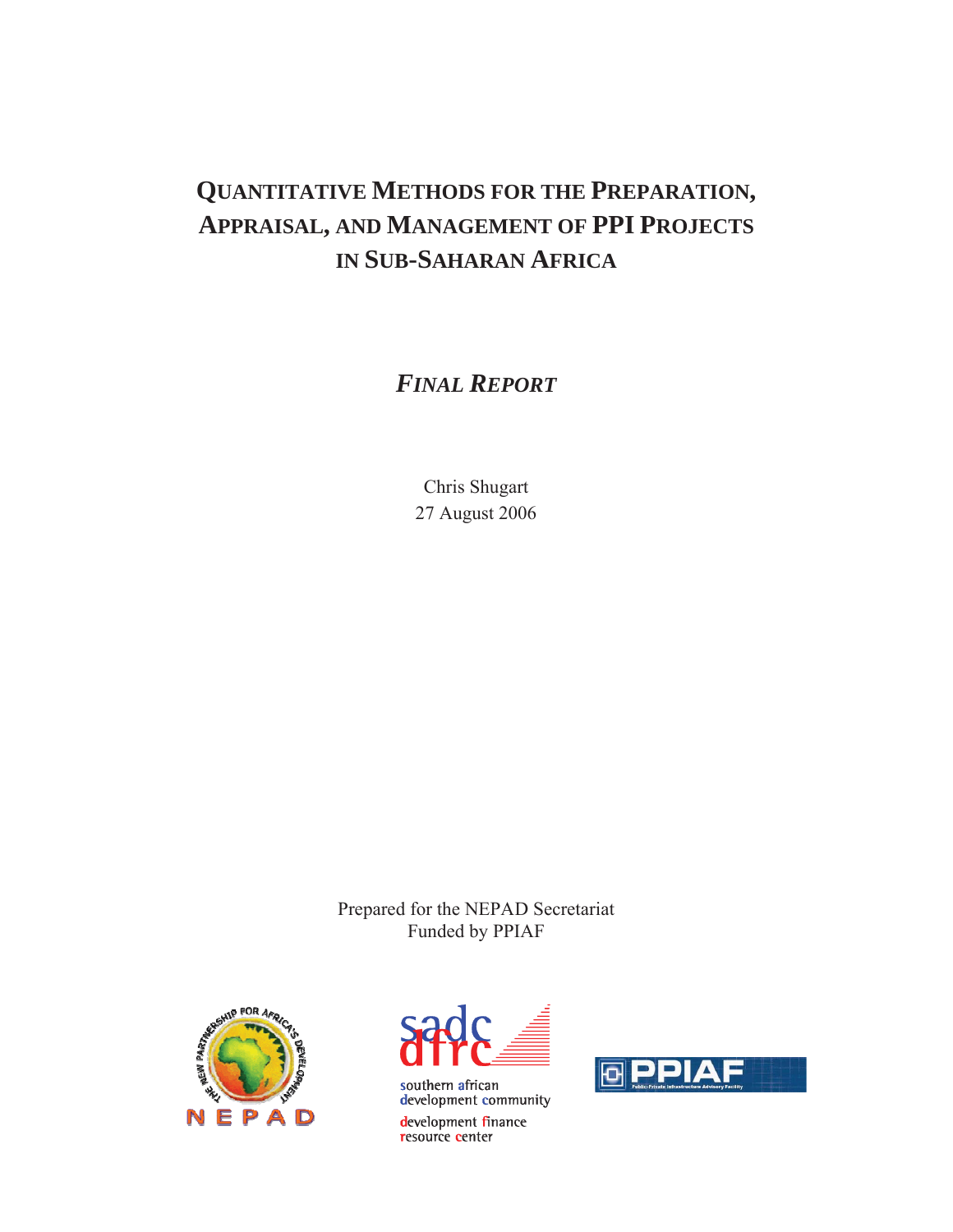| <b>Document Title:</b>     | Quantitative Methods for the Preparation, Appraisal, and Management of<br>PPI Projects in Sub-Saharan Africa                                                                                                                                                                                                                                                                                                                                                                                                                                                                                                                                                                                                            |  |  |  |
|----------------------------|-------------------------------------------------------------------------------------------------------------------------------------------------------------------------------------------------------------------------------------------------------------------------------------------------------------------------------------------------------------------------------------------------------------------------------------------------------------------------------------------------------------------------------------------------------------------------------------------------------------------------------------------------------------------------------------------------------------------------|--|--|--|
| Date of Issue:             | 27 August 2006 (Final Report)                                                                                                                                                                                                                                                                                                                                                                                                                                                                                                                                                                                                                                                                                           |  |  |  |
| <b>Consultant:</b>         | Dr. Chris Shugart                                                                                                                                                                                                                                                                                                                                                                                                                                                                                                                                                                                                                                                                                                       |  |  |  |
| <b>Project Management:</b> | SADC-DFRC, Gaborone, Botswana, on behalf of the NEPAD Secretariat                                                                                                                                                                                                                                                                                                                                                                                                                                                                                                                                                                                                                                                       |  |  |  |
| <b>Advisory Panel:</b>     | Dr. Rosalind H. Thomas (SADC-DFRC)<br>Mr. Reatile T. Mochebelele (NEPAD Secretariat Infrastructure Unit)<br>Mr. Remigious Makumbe (Infrastructure & Services Directorate,<br>SADC Secretariat)<br>Dr. Piet Viljoen (Development Bank of Southern Africa)<br>Mr. Roger Guillard (Private Sector Department, African Development<br>Bank, (ATR))                                                                                                                                                                                                                                                                                                                                                                          |  |  |  |
| <b>Funding Agency:</b>     | Public Private Infrastructure Advisory Facility (PPIAF)<br>Nairobi Office, Kenya<br>- Dr. James Leigland<br>- Ms. Serah Njoroje                                                                                                                                                                                                                                                                                                                                                                                                                                                                                                                                                                                         |  |  |  |
| <b>Task Manager:</b>       | Dr. Dave DeGroot (World Bank Office- Pretoria, South Africa)                                                                                                                                                                                                                                                                                                                                                                                                                                                                                                                                                                                                                                                            |  |  |  |
| <b>Acknowledgments:</b>    | The interest shown and information and opinions provided by staff of PPI<br>units were immensely helpful, in particular: Edward Farquharson and Nick<br>Forster (Partnerships UK); Remco van der Horst and Daniel Loschacoff<br>(Netherlands PPP Knowledge Centre); Glenn Maguire (Partnerships<br>Victoria). In addition, the author gratefully acknowledges discussions with<br>or comments received from the following people (in alphabetical order): Ian<br>Alexander, Richard Brealey, Jamie Carstairs, Dave DeGroot, Glenn Jenkins,<br>James Leigland, John Quiggin, James Robertson, Michael Spackman,<br>Rosalind Thomas. None of these people bears responsibility for any errors<br>remaining in the report. |  |  |  |
| PPIAF.                     | The findings, interpretations, and conclusions expressed in this report are those of the author<br>and should not be attributed in any manner to NEPAD, SADC, DFRC, the World Bank, or                                                                                                                                                                                                                                                                                                                                                                                                                                                                                                                                  |  |  |  |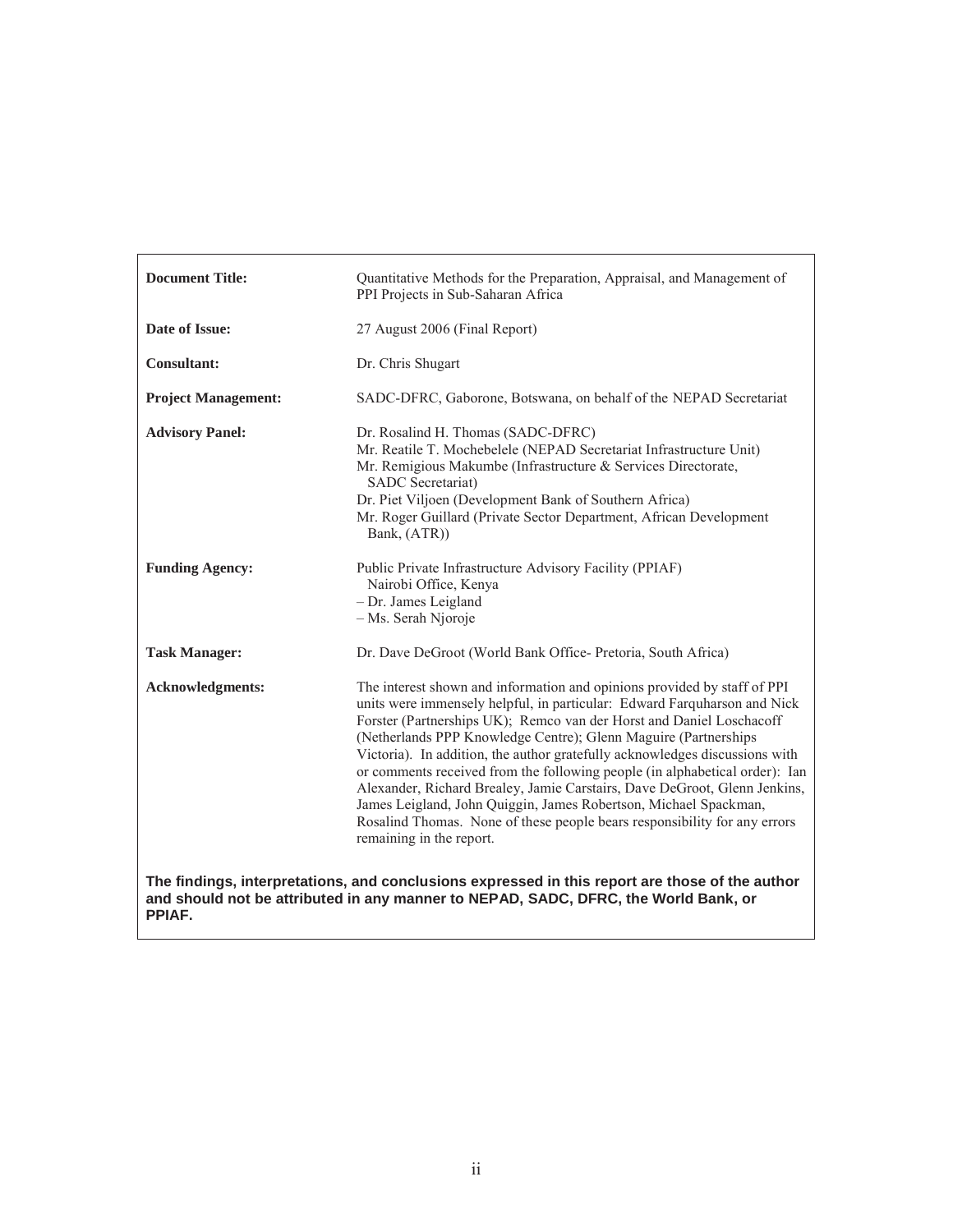| 1.           |                                                                    |  |
|--------------|--------------------------------------------------------------------|--|
| 2.           |                                                                    |  |
| 3.           |                                                                    |  |
| 3.1          |                                                                    |  |
| 3.2          |                                                                    |  |
| 3.3          |                                                                    |  |
| 3.4          |                                                                    |  |
| 3.5          |                                                                    |  |
|              | 3.5.1                                                              |  |
|              | 3.5.2                                                              |  |
|              | 3.5.3                                                              |  |
| 3.6          |                                                                    |  |
|              | 3.6.1                                                              |  |
|              | 3.6.2                                                              |  |
|              | 3.6.3                                                              |  |
| $\mathbf{4}$ |                                                                    |  |
| 4.1          |                                                                    |  |
| 4.2          |                                                                    |  |
|              | 4.2.1                                                              |  |
|              | 4.2.2                                                              |  |
|              | 4.2.3                                                              |  |
|              | 4.2.4                                                              |  |
| 4.3          |                                                                    |  |
| 4.4          |                                                                    |  |
| 5.           |                                                                    |  |
| 5.1          | How Annex 3 (Needed skills and guidance material) might be used 31 |  |
| 5.2          |                                                                    |  |
|              | 5.2.1                                                              |  |
|              | 5.2.2                                                              |  |
| 5.3          |                                                                    |  |
|              |                                                                    |  |
|              |                                                                    |  |
|              |                                                                    |  |
|              |                                                                    |  |

# **CONTENTS**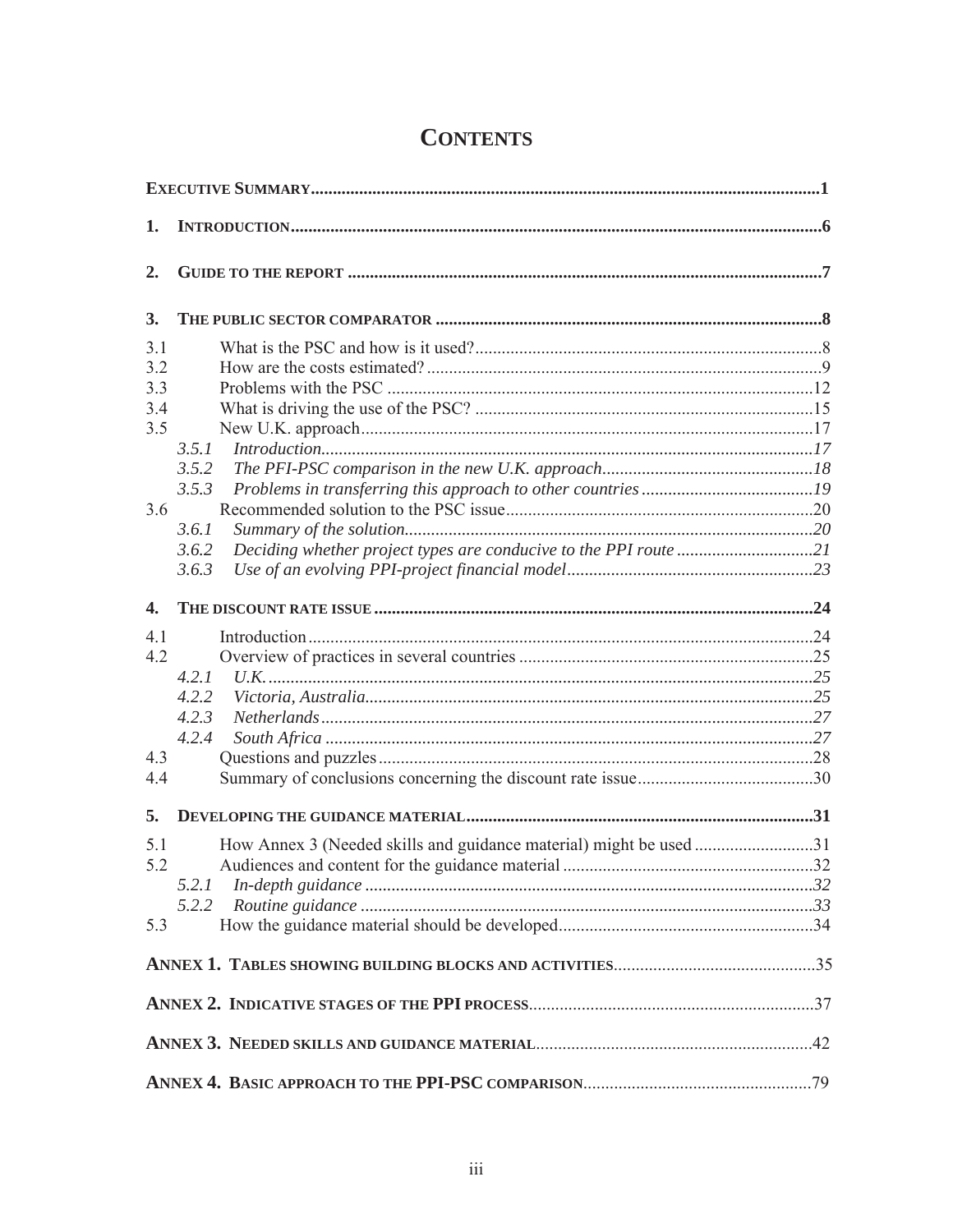| 2.  |  |
|-----|--|
| 2.1 |  |
| 2.2 |  |
| 2.3 |  |
|     |  |
| 3.1 |  |
| 3.2 |  |
|     |  |
|     |  |
|     |  |
|     |  |

# **ABBREVIATIONS, ACRONYMS, AND DEFINITIONS**

| capex          | capital expenditures                                                                                                                                                                                                                                                                      |
|----------------|-------------------------------------------------------------------------------------------------------------------------------------------------------------------------------------------------------------------------------------------------------------------------------------------|
| <b>CAPM</b>    | capital asset pricing model                                                                                                                                                                                                                                                               |
| $E[\cdot]$     | see "expected value"                                                                                                                                                                                                                                                                      |
| expected value | the sum of the values obtained by multiplying the probability of each<br>possible outcome with the value of that outcome                                                                                                                                                                  |
|                | In some places in the report, the expression " $E[\cdot]$ " is included in the<br>text to remind the reader that this meaning of "expected value" is<br>intended. But this is simply a reminder: whenever "expected value"<br>is used in this report, it refers to this technical meaning |
| <b>NPV</b>     | net present value                                                                                                                                                                                                                                                                         |
| opex           | operating expenditures (including maintenance)                                                                                                                                                                                                                                            |
| PFI            | Private Finance Initiative (a British program)                                                                                                                                                                                                                                            |
| PPI            | private participation in infrastructure<br>(the term used in the terms of reference and in this report to include, among other<br>things, many of the arrangements referred to by the acronyms PFI and PPP)                                                                               |
| PPI Unit       | used in this report to mean either: (i) a central unit in the country<br>that has the main responsibility for structuring and appraising PPI<br>projects or for issuing guidance for these activities and monitoring<br>that they have been carried out competently; or (ii) a unit with  |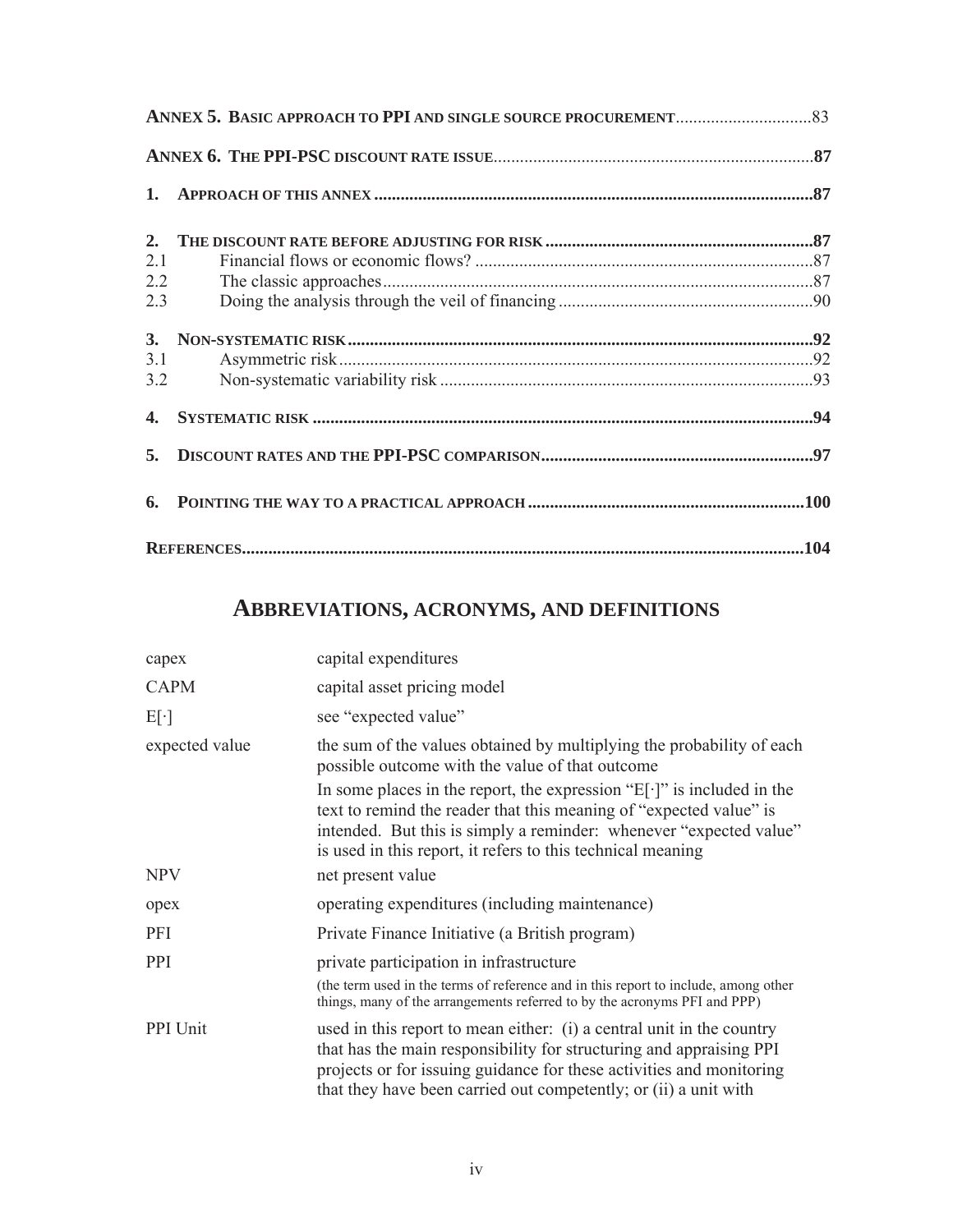|                       | similar functions, relating to sectoral projects, in a major line<br>department that has a large volume of PPI projects                                                                                                      |
|-----------------------|------------------------------------------------------------------------------------------------------------------------------------------------------------------------------------------------------------------------------|
|                       | (For example, in some countries a PPI unit in, say, the roads ministry may develop<br>more expertise and play a more important role than the PPI unit at the central level,<br>if there is one)                              |
| <b>PPP</b>            | public private partnership                                                                                                                                                                                                   |
|                       | (the term now used in many countries for PPI and related arrangements; it does not<br>refer to a legal partnership)                                                                                                          |
| <b>PSC</b>            | public sector comparator                                                                                                                                                                                                     |
| <b>PSP</b>            | private sector participation                                                                                                                                                                                                 |
| PV                    | present value                                                                                                                                                                                                                |
| reference PPI project | the best estimate of the PPI project, made sometime <i>before</i> the bids<br>are received                                                                                                                                   |
| <b>VfM</b>            | value for money, a term used in Britain, especially related to PFI, to<br>mean "the optimum combination of whole life cost and quality (or<br>fitness for purpose) to meet the user's requirement" (HM Treasury<br>2004a: 3) |
| <b>WACC</b>           | weighted average cost of capital                                                                                                                                                                                             |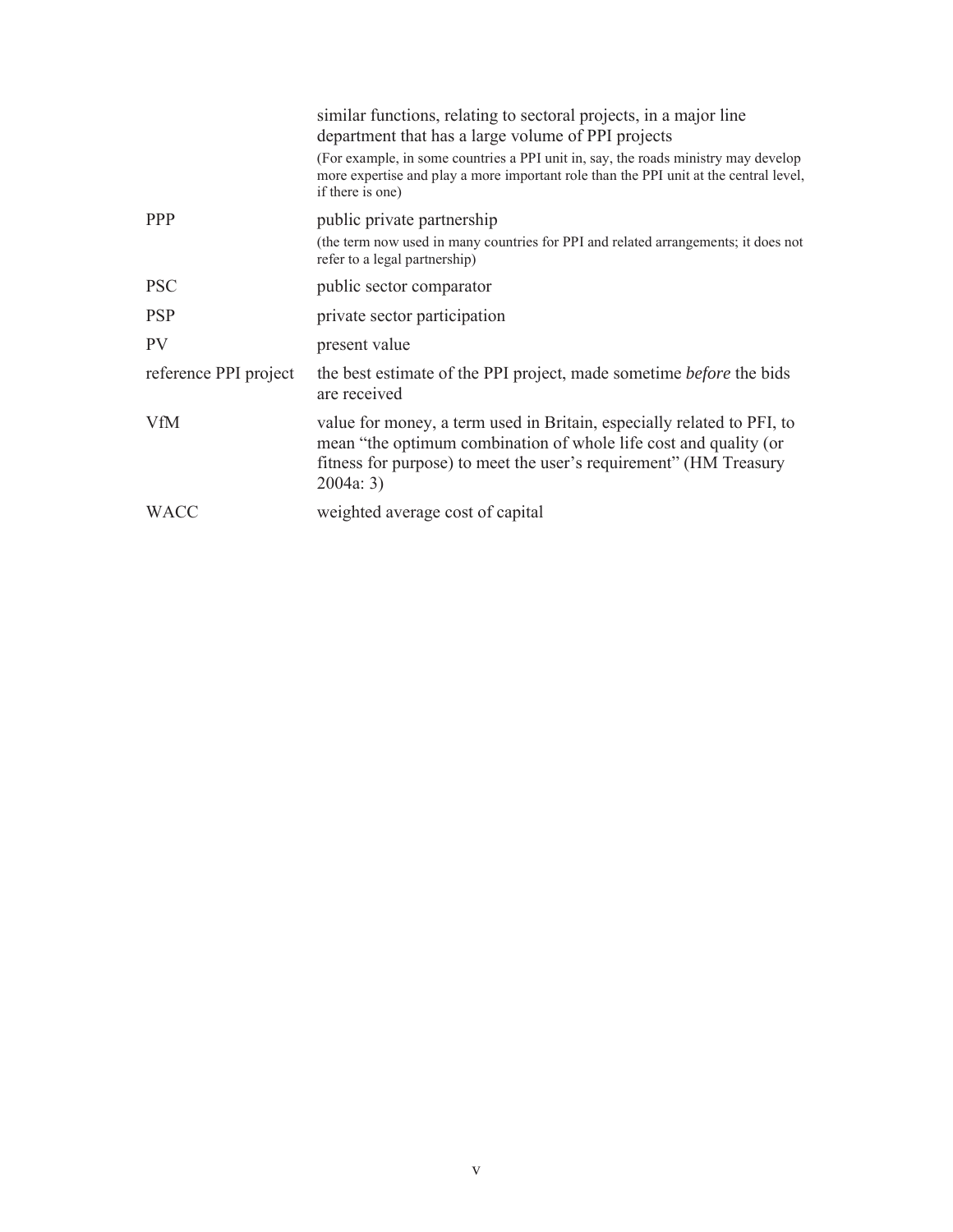# **Executive Summary**

## **Background and context**

During the past 10–15 years, many countries around the world have turned to longterm contractual arrangements with the private sector to provide public infrastructure and services. These arrangements are often referred to as "publicprivate partnerships" (PPPs). This report will refer to them in more neutral terms as projects involving *private participation in infrastructure* – "PPI projects."

Countries in Sub-Saharan Africa have been embarking on PPI projects in a number of different sectors: roads, water, power, etc. Unfortunately, the deals are often concluded in a haphazard way, based on unsolicited proposals from private companies and involving ad hoc negotiations with a single developer.

PPI projects are complex. They require careful design, preparation, appraisal, procurement, contracting, and vigilant oversight if they are to succeed in bringing net benefits to society. Deficiencies in any of these aspects can lead to failure – sometimes disastrous failure.

For this reason, countries sometimes enact special laws to provide a framework for these arrangements and set up special PPI units to provide expertise and support to the staff of line departments that are embarking on these projects. A PPI unit can be located within a ministry with a large volume of PPI projects (e.g. often the transport ministry) or it can be cross-sectoral in nature and attached, for example, to the Treasury or finance ministry.

The staff of PPI units require a broad range of skills and expertise to perform their tasks adequately. It is clear to many observers that the institutional capacity to handle all aspects of the PPI process needs to be strengthened in many developing countries, including many in Sub-Saharan Africa.

The approaches and methods developed in more mature economies (e.g. U.K., Ireland, Netherlands, Australia) should not be adopted by developing countries without careful scrutiny and adaptation. Although large countries, such as South Africa, can perhaps build up this expertise on their own, calling on international consultants as needed, one of the assumptions underlying the present study is that it would not make sense for every country in Sub-Saharan Africa to do this separately. *Economies of scale* could be realized by concentrating some of the expertise and knowledge at a level higher than the country level. An effort centered at the Sub-Saharan or regional level is therefore warranted.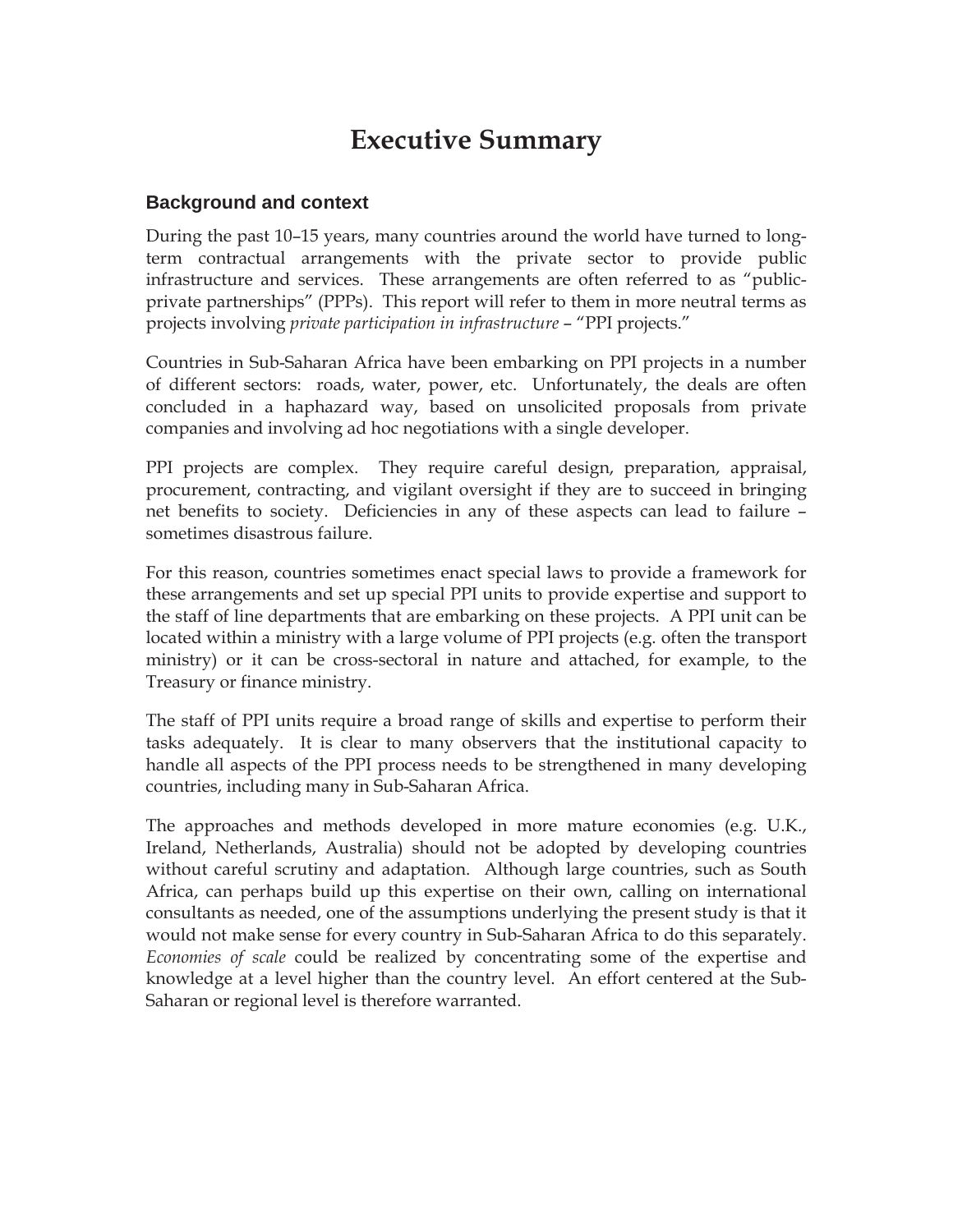# **Objective of the project**

The objective of the overall project, of which the present study is the first part, is to begin building capacity in individual countries by an effort at the Sub-Saharan or regional level. The broad questions to be asked are therefore:

- What activities should this effort involve?
- Who should carry out the activities?
- Where should the actors be located, administratively and geographically?

The overall project consists of two phases. This report is the output of the first phase. Its purpose is to recommend, scope, and outline the kinds of guidance material needed for the PPI process – in particular, guidance in *quantitative methods*. It was felt that insufficient attention had been given to this essential aspect of good PPI practice, with the focus often being on policy statements, qualitative risk allocation, administrative process, procurement procedures, contracting, setting up PPI units, etc. – equally important but not the whole story. Existing PPI guidance material often implicitly assumes that users will already have the needed quantitative skills or can easily turn elsewhere for that knowledge.

The second phase of the overall project would treat the present report, after discussion and debate, as a starting point. It might involve, for example, a multidisciplinary team of consultants who would carry out a number of activities designed to strengthen the capacities of government staff to handle PPI projects – especially the preparation of actual guidance material and the implementation of initial training activities. Other ways of proceeding with the second phase could be envisaged – and are under discussion at present.

Issues concerning the composition of the consultancy team, their scope of work, and the most suitable executing agency and steering group have not yet been decided. (It was not within the scope of the present study to consider these aspects.)

## **Needed guidance material**

As noted above, the present report focuses on skills involving *quantitative methods*  needed for the preparation, appraisal, and management of PPI projects. These aspects are crucial. Although there are many reasons why governments make use of PPI – some sensible and some questionable – the central notion in any *sound* program should be that the PPI project provides *net benefits* to society ("value for money," in the parlance of the U.K. program), compared with the next-best feasible alternative. The core of this assessment is quantitative in nature.

A large part of the report (37 pages) sets out a detailed annotated outline of the required expertise and guidance, organized by topic (see **Annex 3**). These areas of expertise cover what is needed for all stages of the PPI process. This is deliberately an *ideal* picture: the optimal guidance for most countries would not include all items in the outline. Annex 3 would form the basis and starting point for the consultants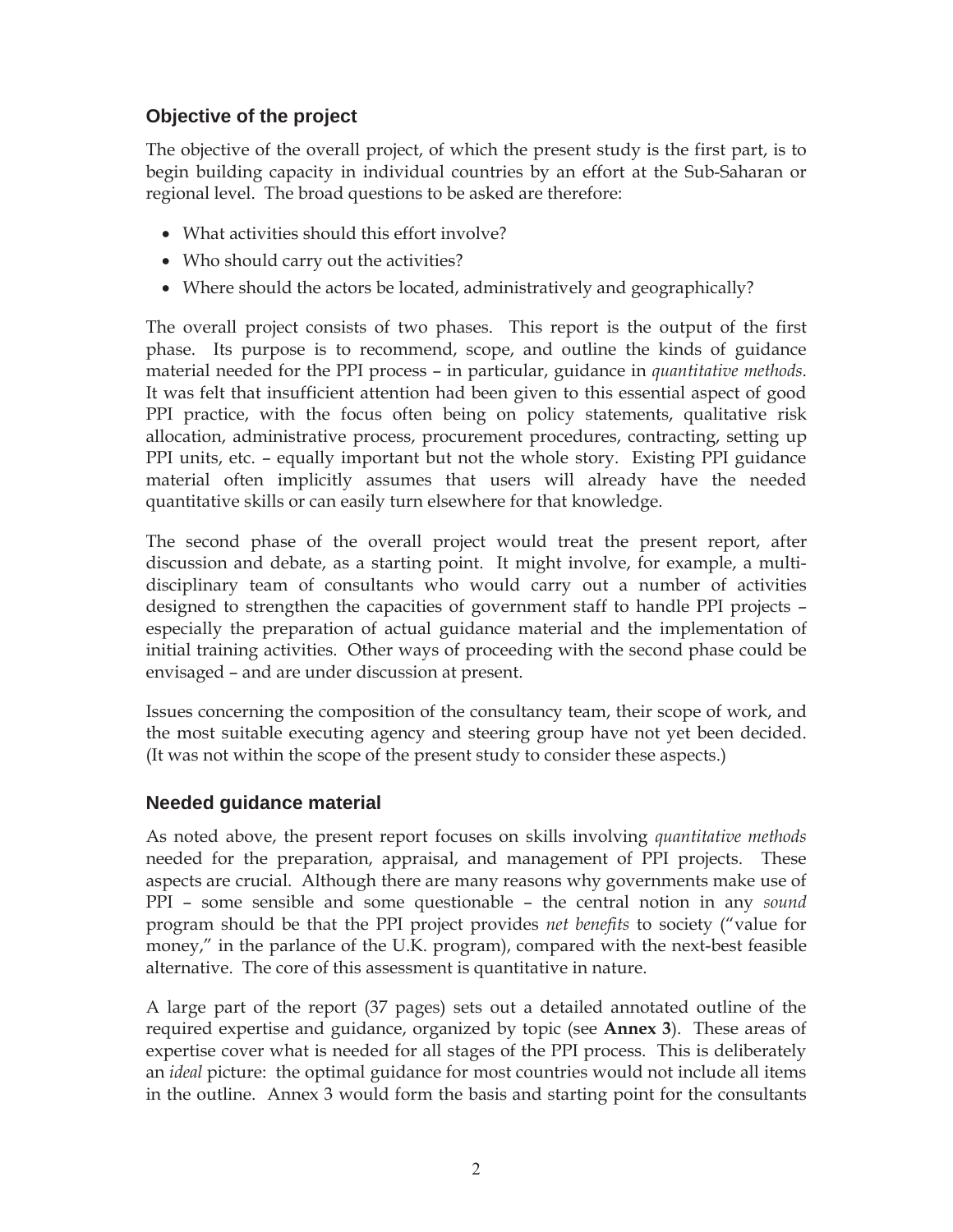in the second phase, one objective of which would be to scope more limited packages of guidance suited for particular contexts.

The report also shows how the guidance modules relate to the different stages of the PPI process (see **Annexes 1 and 2**).

One conclusion of the present study is that two main *levels* of guidance are needed. Full and detailed guidance (but almost certainly not the entire contents of Annex 3 in all its detail) is needed for the core staff of a country's PPI unit: they must understand the fundamentals and be able to exercise sound professional judgment. The present report focuses on this level of guidance. In addition, guidance of a more routine nature, involving simplified decision rules (rules of thumb), will be needed – e.g. for staff in line departments that do not deal with a large volume of PPI projects or for staff in municipalities. The report recommends that efforts be concentrated first on developing the full and detailed guidance material. Then the more routine guidance can be derived by applying the full guidance while working with an initial set of actual projects.

# **Public sector comparator**

In addition to proposing an outline of guidance material, the report goes into depth in several controversial areas. The purpose is not to provide definitive answers but to highlight the critical issues and, for some aspects, to suggest possible directions towards a solution. These areas of controversy will then be able to be debated before, and in conjunction with, the development of the detailed guidance material – the second phase.

The report devotes considerable attention to the question of the *public sector comparator* (see **section 3** and **Annex 4**). This is a key issue that must be addressed in any guidance material that is developed.

In developed countries, PPI is considered as a possibly lower-cost alternative to public sector provision of services because of the efficiency gains that the private sector should be able to realize. In that context, assessing whether a PPI project is likely to bring net benefits to society is often carried out by comparing its costs with those of an alternative public sector project that would deliver the same services – often referred to as the "public sector comparator" (PSC).

The PSC exercise has come under increasing criticism in recent years. Some of the identified weaknesses are the following:

- Great inaccuracy: an enormous amount of uncertainty in the results.
- Omitted risks: some important risks are very difficult to estimate and are often ignored.
- Manipulation: strong bureaucratic incentives to adjust the inputs to achieve the desired results.
- High cost: a full PSC study can be time consuming and costly.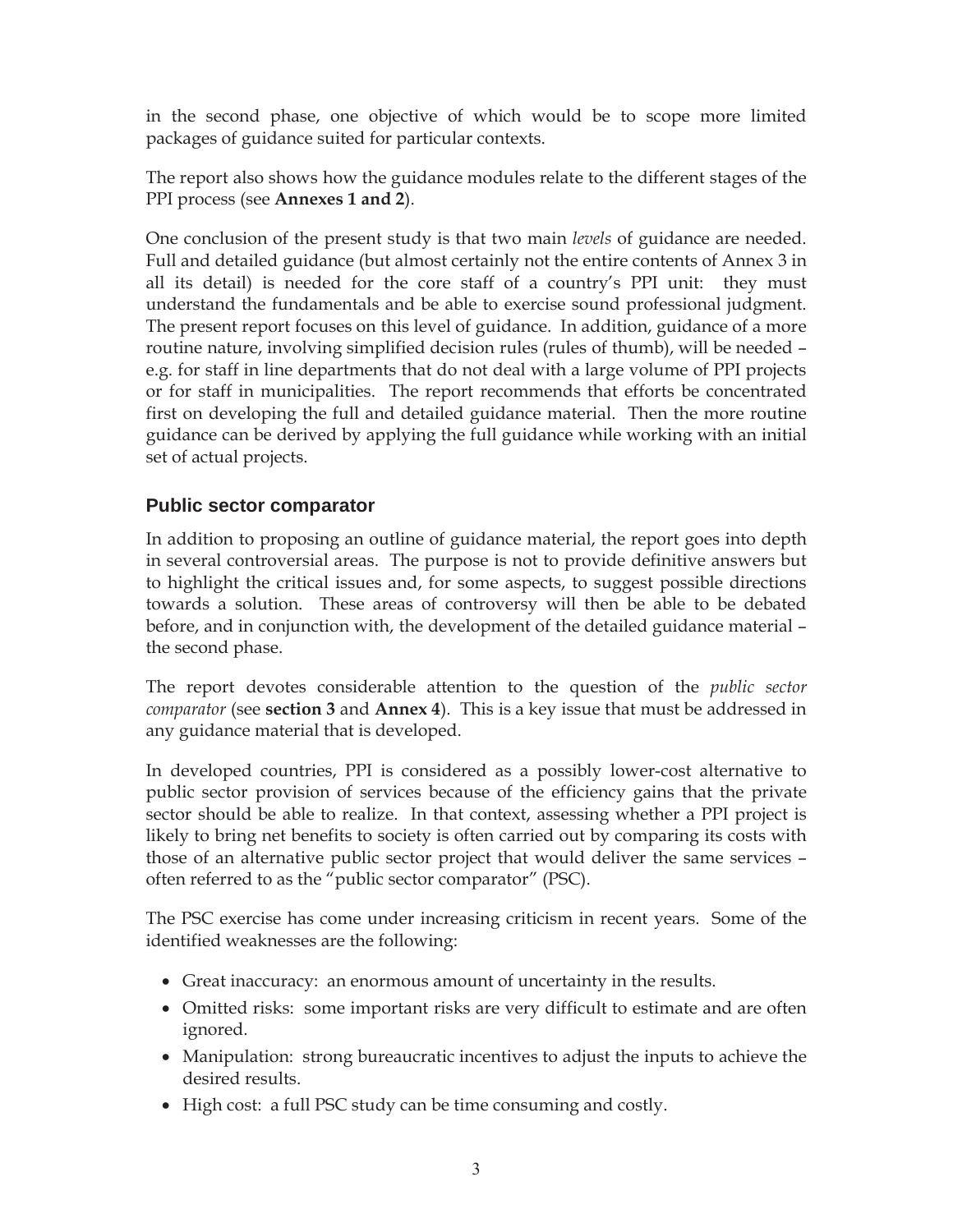- In many developing countries, it cannot be assumed that a feasible public sector project will deliver identical services – in quality or quantity. In that case, the comparison becomes much more complicated and speculative.
- In many cases, there is no realistic public sector alternative at all: if in fact no public sector funding will be made available, the PSC is not feasible and is therefore irrelevant.

Regardless of these criticisms, there remains the need to assess whether the PPI project should be expected to bring net benefits compared with a public sector project (presuming that it is realistic even to consider a public sector project). If this appears unlikely, then the PPI project – at least one with the envisaged design – should not be undertaken.

The report argues that it may be better to approach this question without requiring a PSC analysis to be carried out for every PPI project (see **section 3.6**). The proposed approach would put more emphasis on examining *representative types* of PPI projects and using insights from theory and empirical findings – and seasoned practical judgment – to identify those types that are most conducive to the PPI approach and those that are not. For example, if the desired service outputs cannot be agreed among important stakeholders and cannot be specified in precise, objective, verifiable terms and fixed over the long term, then this would count as a strong mark against using the PPI approach. (Put in more theoretical terms, the more *incomplete* the contract is, the less advisable it is to use the PPI approach.)

In the proposed approach, a partial or full PSC comparison would normally be carried out only for *representative types* of projects. The PPI unit would then develop rules of thumb to be used for the routine level of project appraisal. For example, so long as certain well-defined conditions hold, then the project should, or should not, be accepted.

It is important to emphasize that skepticism about the PSC does not imply any underrating of the importance of *financial modeling*. Indeed, the report recommends that a forward-looking cash flow model should be constructed for every envisaged PPI arrangement and progressively refined as project preparation advances (see **section 3.6.3**). The main purpose would be to help better understand the critical features of the PPI project and hence to contribute to its improved design – e.g. more appropriate risk allocation – and to enhance the capacity of staff to critically evaluate bidders' proposals.

It is often said that constructing the PSC is useful for this very reason. But, if that is its purpose, then why not explicitly attempt to model the envisaged PPI arrangement with that aim in mind – instead of diverting one's attention by focusing on the PSC?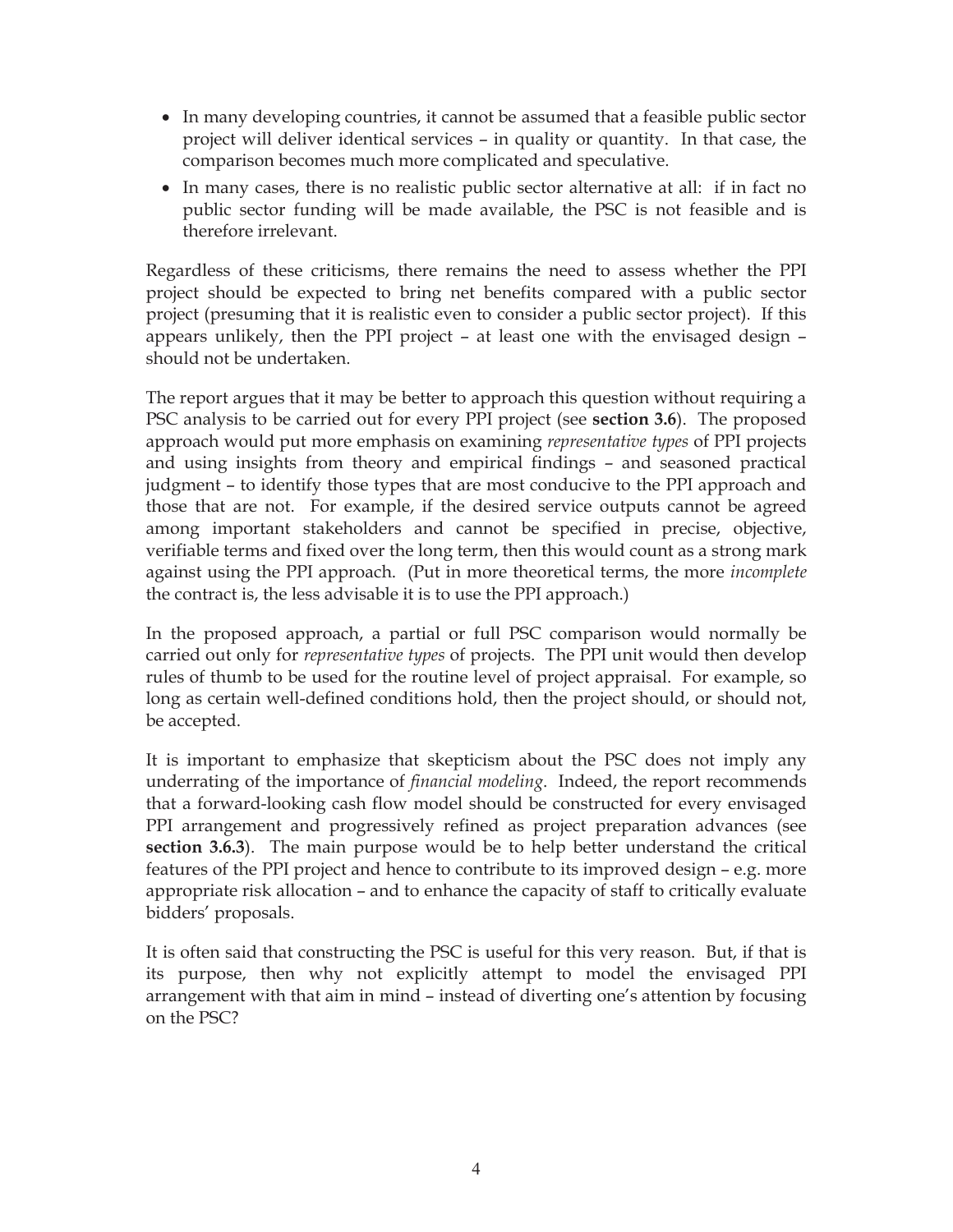# **Discount rate**

Another difficult area of controversy concerns the *discount rate* to use in the PSC analysis. In comparing the envisaged PPI project with the least-cost realistic public sector project yielding the same services (i.e. the PSC), it is necessary to *discount* future expected cash flows using a specified discount rate (or rates). The rate used can affect the ranking of the PPI project and the PSC and can therefore have a crucial impact on the decision whether to proceed or not.

There is a great deal of controversy about how to determine the appropriate discount rate. The report describes the reasoning used in a number of different countries, highlighting the differences, and then identifies the key questions and puzzles that emerge (see **section 4**). An annex goes into more depth and finishes by suggesting a practical approach for discounting the cash flows in the PSC exercise (see **Annex 6** – note that many of the issues are highly technical). As in other parts of the report, the aim is not to give a definitive solution but to provoke debate about this issue, which can feed into the process of developing sound guidance material in the second phase.

# **Next steps**

As noted above, the second phase of the overall project could involve a team of consultants who would develop detailed guidance material for the PPI process. There are different ways that such a team could function; their terms of reference must be prepared with care. Especially important would be the degree to which the team should be involved in hands-on advisory support for actual PPI projects in various countries in the region and how this could best be accomplished.

At an appropriate time, a *workshop* could be organized to discuss how to move the project forward. The participants could include (among others) a few seasoned PPI practitioners from Africa and from other parts of the world.

The goal of the workshop would be to discuss what the second phase of the project should look like – composition of team, activities, deliverables, oversight, etc. Detailed drafting of the terms of reference for the second phase would take place after the workshop.

The workshop would also consider the contents of the present report and its suitability as a basis for further work in the second phase.

A short discussion note should be prepared in advance of the workshop which would set out the key issues and list specific questions that should be considered. One idea would be, in advance of the workshop, to have a few carefully selected people – seasoned practitioners – write up short comments and suggestions in reaction to the discussion note. These sets of comments would then be part of the package of material to be considered by the workshop participants.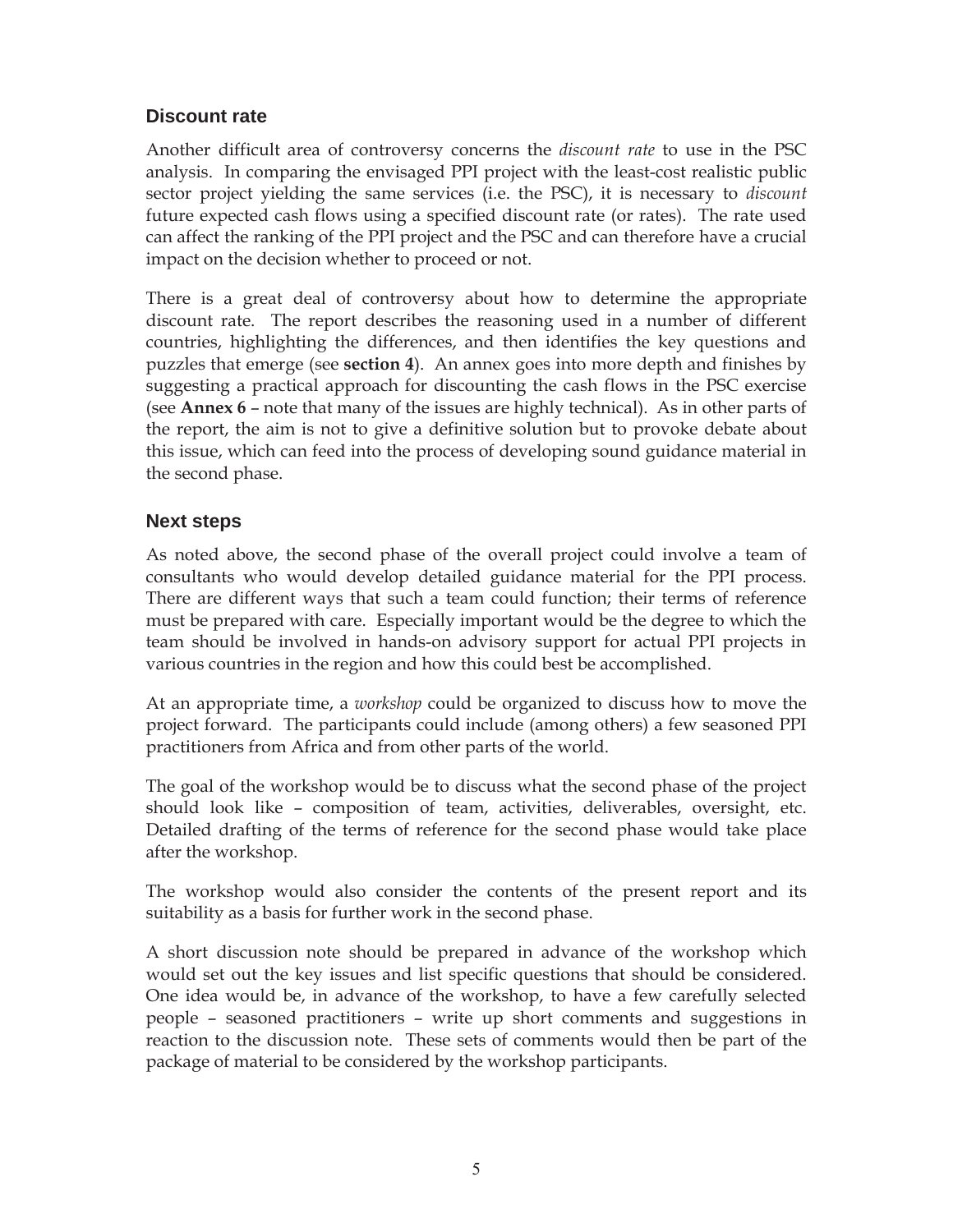# **1. INTRODUCTION**

The objectives of this study, quoted from the terms of reference, are as follows:

- To recommend the kinds of guidance material that would best serve the objective of the overall project, presenting alternative approaches where appropriate.
- To scope and outline the guidance material to be developed in detail in the next phase.

The "objective of the overall project" is set out in the terms of reference in this way:

To develop guidance material to strengthen the capacity of staff in public sector units responsible for the development of PPI projects in appropriate *quantitative analytic techniques and methods* used in preparing, managing, and monitoring PFI, PPP and similar types of private-sector-participation projects involving infrastructure and infrastructure-related services (referred to in the terms of reference as "PPI" projects).

There is a pressing need to strengthen the ability of government staff in the countries of Sub-Saharan Africa to appraise, develop, and manage PPI projects. As the Fitzgerald report (2004: 36–37) concluded with respect to Victoria, Australia: the public sector needs skills in financial evaluation, infrastructure planning, procurement, and project management "rather than have the learning and development dissipated among external advisors." That report went on to recommend an "organisational realignment that enables the skills of financial and project evaluation to be centrally based within government. … The present reliance on external financial advice should be supplemented with an increased role from the Treasury …" These recommendations apply as well to developing countries.

The purpose of the present report is to provide a framework and suggest ideas for developing the needed guidance material and training programs for countries in Sub-Saharan Africa. Because of this goal, the report is detailed and rather technical in places. Most parts are intended to be read by people who have considerable familiarity with PPI projects and appraisal techniques.

It is important to state also what this report does *not* do:

- The report does not cover all aspects of PPI programs. It focuses on *quantitative techniques and methods*. Other aspects – e.g. administrative process, procurement procedures, dispute resolution mechanisms for PPI contracts – are extremely important, and guidance material should be developed for these also, but they are not the subject of this report.
- The report does not develop the actual guidance material; this is not a proposed policy or guidance manual. That is for another project.
- The report does not attempt to resolve all controversies about the substance of the guidance to be given.
- The report is not an assessment of whether PPI projects or programs are good or bad, whether they bring value for money, etc.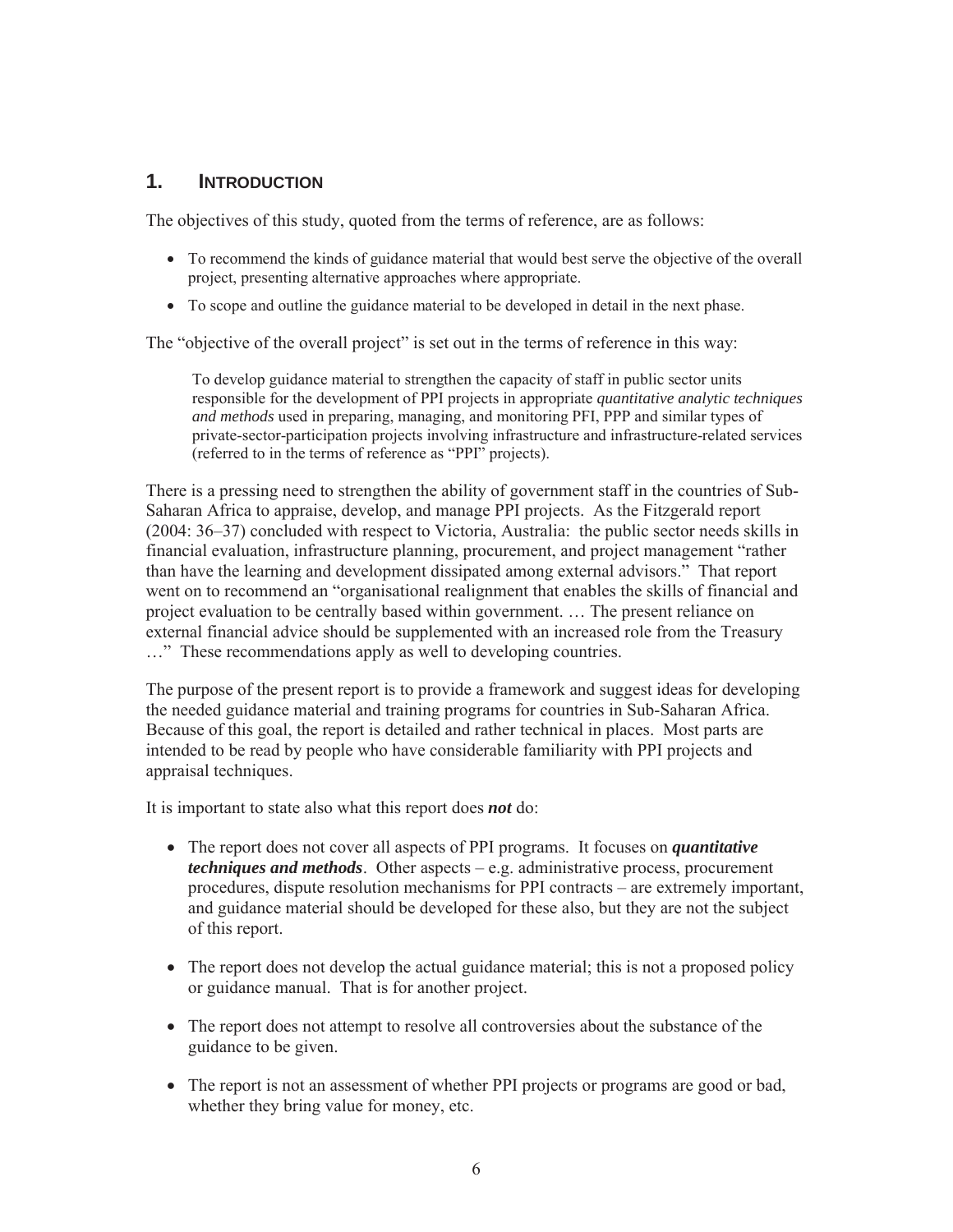• The report does not deal with how to set up a PPI unit, what functions it should serve, the best way to use consultants in this context, etc.

# **2. GUIDE TO THE REPORT**

It may be helpful to walk the reader through the different parts of the report. Much of the substance is in the annexes.

- **Sections 3 and 4** of the main text address two complex and important issues in the quantitative appraisal of PPI projects: the public sector comparator and the appropriate discount rate. Considerable discussion about these issues will need to take place before guidance material is prepared. These sections do not give definitive answers, but they should help provide material and provoke thought for that debate.
- **Section 5** gives recommendations for the kinds of guidance material that should be developed, using this report as a starting point, and how it should be developed. This section might be useful for those who will draft terms of reference for the preparation of a guidance manual.
- **Annex 1** presents two tables summarizing the main analytic building blocks and quantitative methods required.
	- $\circ$  The first column in **Table 2** lists the basic analytic building blocks needed for the PPI process. The other columns show major analytic activities that form part of the PPI process. Each activity requires the use of several building blocks: these are indicated by the check marks. Of course, an activity may rely on other analytic methods also. And someone else writing this report could easily have included other building blocks and other activities. The purpose of Table 2 is not to lay down a definitive scheme but to suggest the general way that various building blocks are used for different activities.
	- $\circ$  **Table 3** reproduces the same list of activities in the top row. The first column shows 11 stages of the PPI process. Moving down the rows in an activity column indicates how a particular activity is used in a particular stage of the process. For example, the financial model of a conjectured PPI project is first developed in stage 4 (Business Case). It is then progressively refined and used to test the evolving design in stage 6 (detailed project preparation). Etc. So one can begin by looking at Table 2 to see what building blocks are most relevant to a particular activity, and then one can turn to Table 3 to see the role that that activity plays in different stages of the PPI process.
- **Annex 2** gives a descriptive outline of the 11 stages of the PPI process that were listed in Table 3. These stages do not necessarily correspond exactly with the stages used officially in any country's PPI program. The 11 stages are intentionally broken down more finely than the typical official stages. (See **Figure 2** for a comparison of these stages with the Victoria and South Africa schemes.) A country program can therefore combine the 11 stages in different ways, as they wish.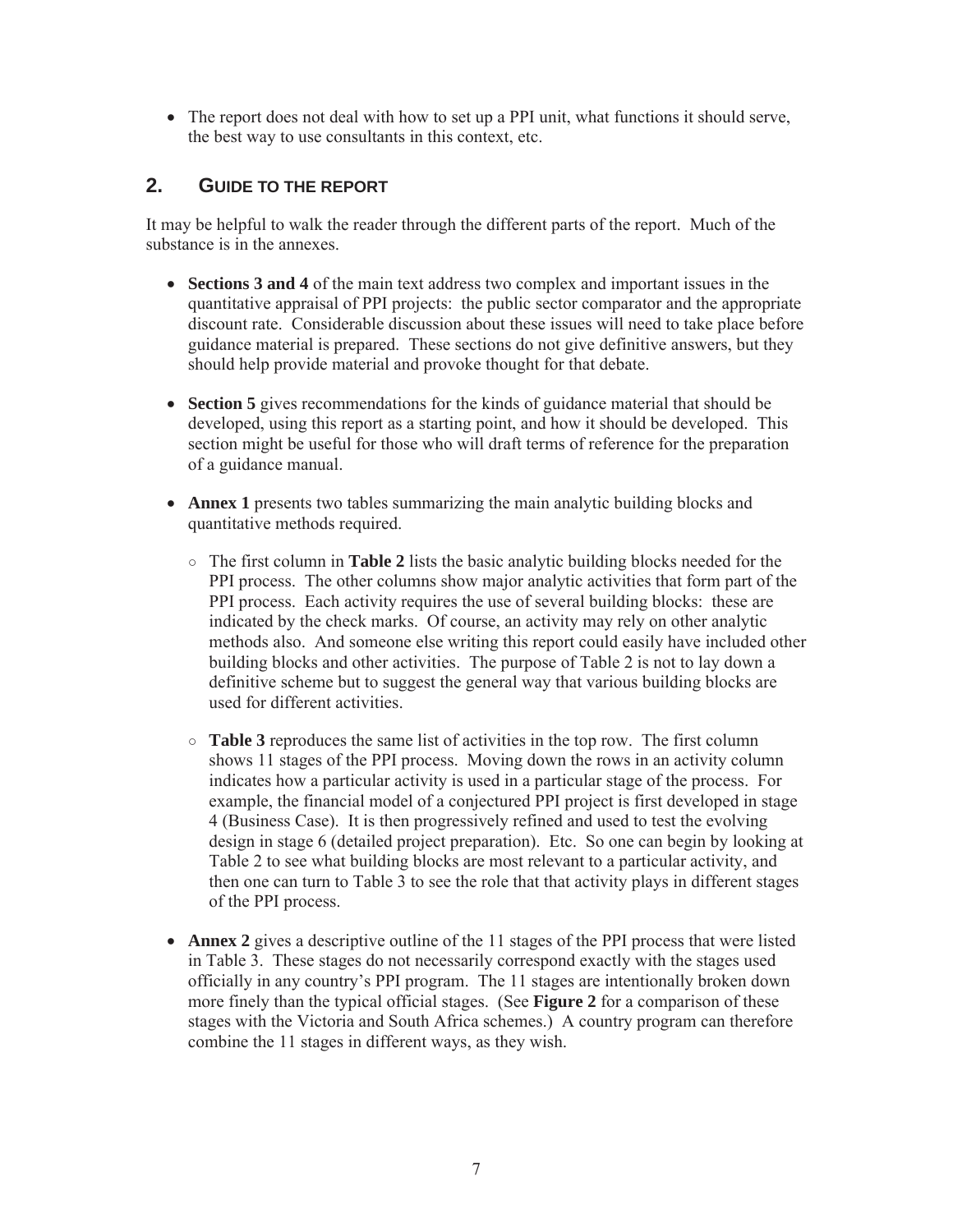• **Annex 3** gives a detailed outline of the contents of the skills and guidance needed for the PPI Unit.<sup>1</sup> This is the core of the present report. The annex is broken down into 12 sections or modules, A–L. The guidance sections do not correspond exactly with either the building blocks (rows) or the major activities (columns) in Table 1. They are a mix of both: in some cases, it seemed more natural to base a guidance section on basic analytic methods (building blocks); in other cases, it seemed important to focus on an activity.

This report addresses *quantitative* techniques and methods. Some *qualitative* aspects have been included in Annex 3 when they are closely related to quantitative methods and when ignoring them would create gaps in the logical flow. But guidance material concerning primarily non-quantitative aspects is not dealt with in this study. It is important that Annex 3 should not be thought of as outlining everything that the PPI Unit needs to know.

It is important to bear in mind when reading Annex 3 that what has been set out is deliberately an *ideal* picture. Given the costs involved and various institutional limitations, the *optimal* guidance for most countries would surely not include all of the detailed items set out in the outline. One objective of the next phase of the overall effort will be to scope more limited packages of guidance suited for particular contexts – using Annex 3 as a menu from which to choose and adapt.

- **Annex 4** (an annex to section 3 of the main text) outlines the basic approach to comparing the PPI project with the public sector comparator. It should be a useful starting point for those developing guidance material on this subject, regardless of whether the developers agree with all the details.
- x **Annex 5** outlines a special topic. One of the comments made on the Interim Report was that the outline of guidance material ignored the question of how to appraise PPI project proposals that are intended to be contracted on a single-source, negotiated basis – i.e. without competitive shopping or bidding. Although there are numerous reasons for choosing the competitive route, and this is increasingly required for PPI projects by national legislation, PPI Units should know what to do if the competitive route is not used, for one reason or another.
- **Annex 6** (an annex to section 4 of the main text) gives a more extended overview of the main issues in deciding what discount rates to use in the public sector comparator exercise and how to use them.

# **3. THE PUBLIC SECTOR COMPARATOR**

# **3.1 What is the PSC and how is it used?**

The preparation of "public sector comparators" for PPI projects has been a hallmark of most PPI programs around the world. Countries in Sub-Saharan Africa need to know how they should deal with this in their own PPI programs. The basic idea is that it is important to demonstrate quantitatively that the PPI alternative is superior to an alternative public sector

<sup>&</sup>lt;sup>1</sup> See definition of "PPI Unit" on page iv.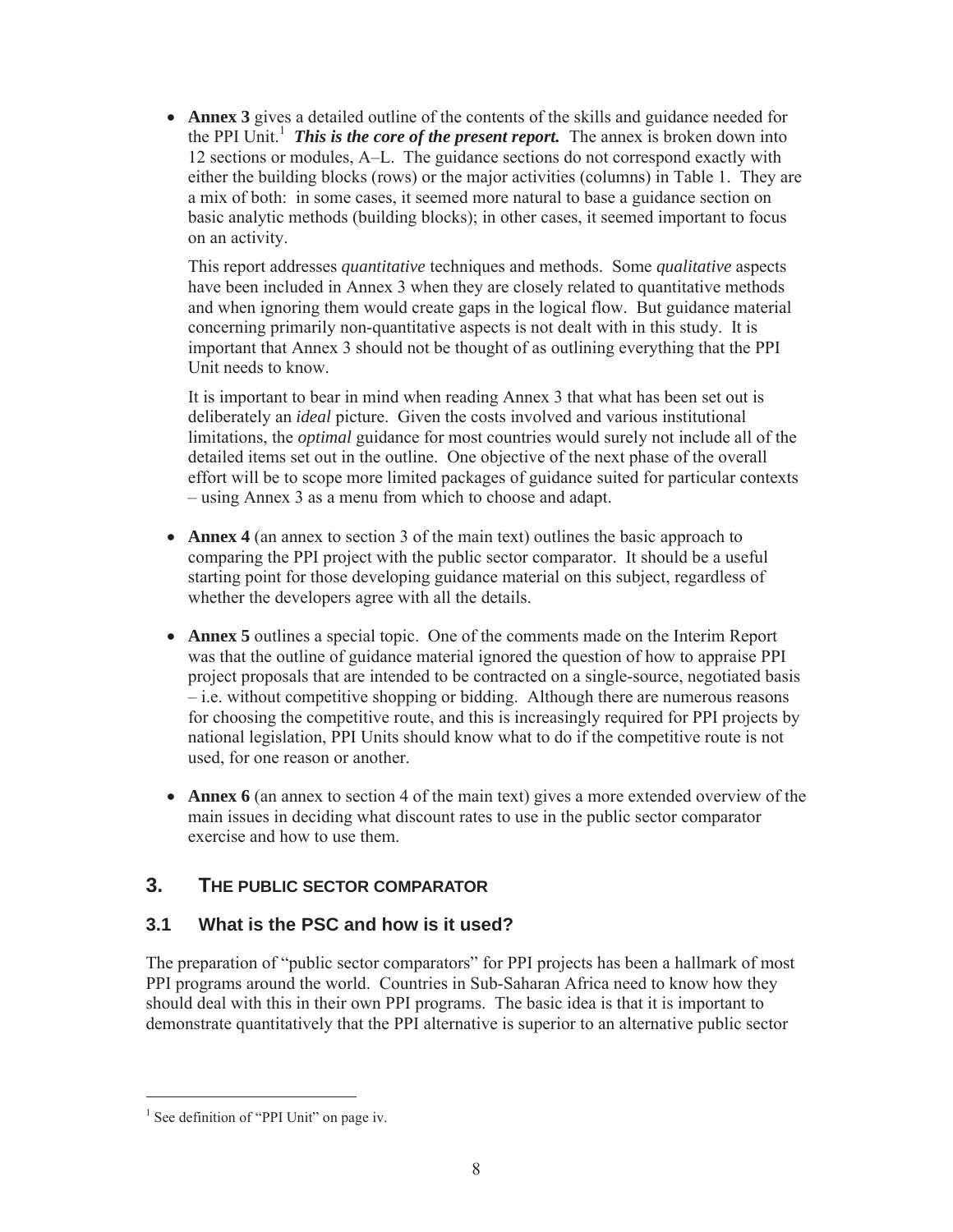project that would deliver the same services. This hypothetical public sector project is referred to as the "public sector comparator" (PSC).

The PSC has come under increasing criticism in the past few years. Various reforms have been made in the U.K. It is important to make sense of all of this.

We should first try to understand what the sources of the differences between the PPI project and the PSC might be. It would be unlikely that one would estimate ex ante that the PPI project will have higher investment or operating costs than the PSC. (If this is true in Western countries, it is even truer in most developing countries.) So the question is not usually whether the PPI project is likely to be more efficient in a technical sense. The main issue is whether there are factors tending in the opposite direction – factors that might favor the PSC. The two main candidates are *financing costs* (possible additional costs due to private sector financing) and *transaction and contract oversight costs* (additional bidding, contracting, and monitoring costs in a PPI setting).

We will look more closely at the issue of financing costs in section 4 and Annex 6. Assume for purposes of section 3 that either or both of these factors might bring additional costs that would outweigh the efficiency gains expected from private sector participation. One way to assess this would be to carefully examine and compare all the costs of both alternatives. If the costs of the PPI alternative are significantly higher than those of the PSC, then one could argue that it will be more beneficial to implement the project on a public sector basis.

In many countries, the PSC has played an important role in justifying the PPI project to counter potential critics who may be resistant to the idea of private sector involvement and are not convinced by theoretical arguments in favor of PSP and may regard the PPI project as a way to favor private business interests at the expense of taxpayers or service users.

The PSC may be used at different stages of the project preparation process. The main distinction is between using the PSC *before* the private sector bids are received and *after* the bids are received. An additional issue that arises when the PSC is used before the bids are received is that in that case a hypothetical PPI project ("reference PPI project") has to be modeled in addition to a hypothetical public sector alternative. When the PSC is used after bids are received, then the PSC is compared against the bid price of the preferred bidder.

The guidance material for each of the major national PPI programs sets out how the PSC and reference PPI project should be constructed and how the comparisons should be made. **Annex 4** outlines the basic scheme, eliminating the specific details and nomenclature of the various national programs to aid comprehension.

## **3.2 How are the costs estimated?**

Although conceptual errors can be made in the PPI-PSC comparison (e.g. confusion over the kinds or signs of adjustments needed – see Annex 4), the main issue is how to estimate the costs of the PSC, and in the pre-bid use of the PSC the costs of both alternatives. There is a high risk of the GIGO phenomenon (garbage in, garbage out).

It would be ideal if the country had reliable databases of similar public sector and private sector projects. Then the comparison would be much more objective. (See section 3.5.2, describing recent U.K. reforms.) Most countries, however (even developed countries), do not have good databases of this kind.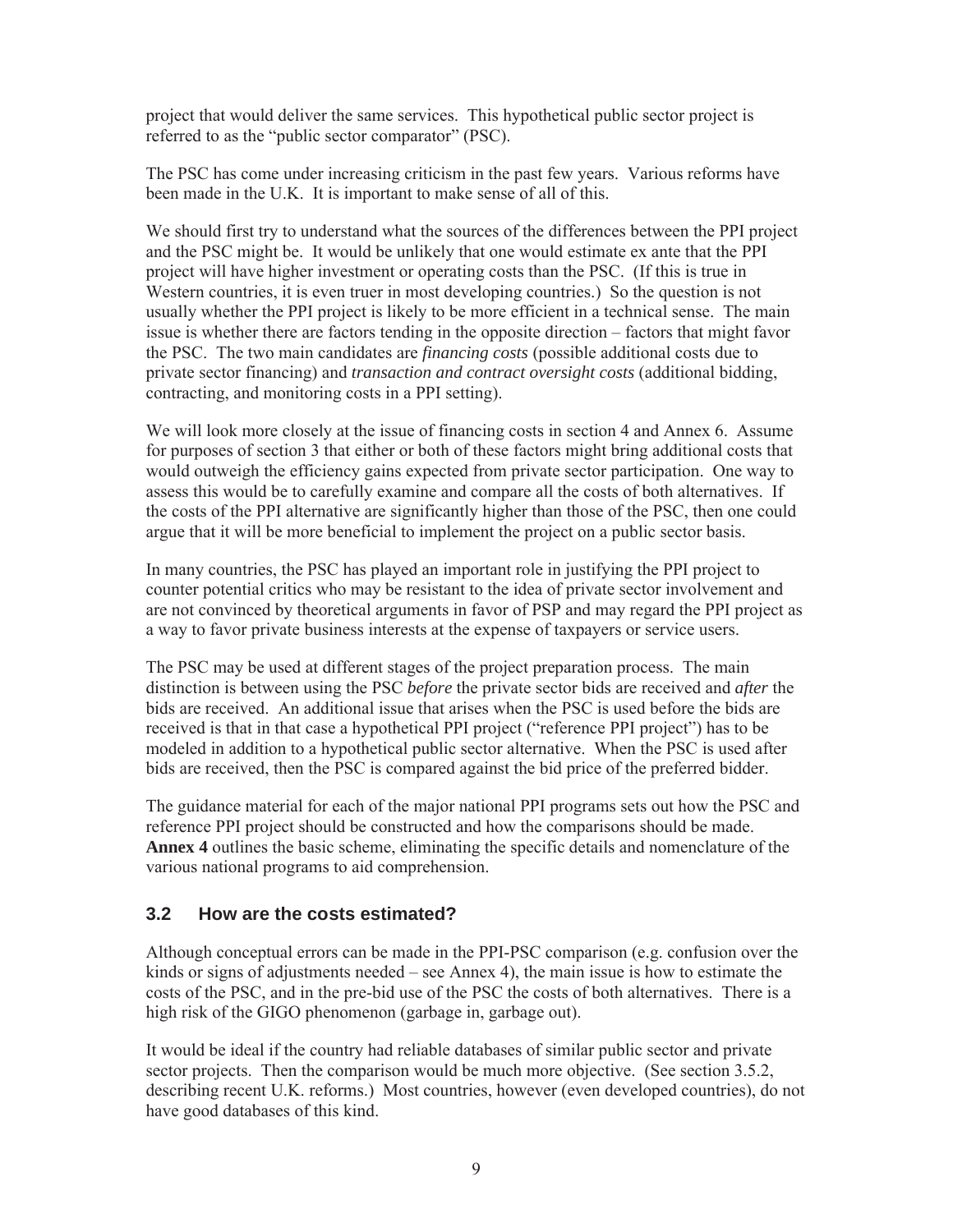But even if they do, there is always the problem that the projects in the database may no longer be representative. A major example of this is that public sector procurement methods can improve and in a number of countries are improving – sometimes in response to the example set by PPI projects. The most commonly cited efficiency improvements associated with PPI projects relate to reduced construction delays and reduced cost overruns. But for some projects, some of these improvements can be achieved by the public sector using improved procurement methods for construction that transfer more risk to prime contractor – e.g. fixed-price, date-certain turnkey construction contracts, in which design and build are integrated into one contract.

In principle, the PSC should be based on the best realistic public sector project, not necessarily the ones traditionally implemented. As the U.K. Green Book puts it: the PSC should be "based on the recent actual public sector method of providing [the same] defined output [as for the PFI project] (*including any reasonably foreseeable efficiencies the public sector could make*); …" (HM Treasury 2003: 104; emphasis added).

The U.K. National Audit Office (NAO 2003) cites findings that in 73% of traditionally procured construction projects the cost exceeded the initial contract price. For PFI projects, the figure was only 22%. But the NAO warns that "it is not possible to judge whether these projects could have achieved these results using a different procurement route" – e.g. design & build or turnkey contracts in the public sector. This means that even a good database of past projects may not be sufficient.

Most countries do not have good databases that can be used for this purpose in a highly objective manner. So the PSC, and if needed, the PPI reference project, have to be built up based to a large extent on expert judgments. Of course, the experts should try to make use of data from actual past projects and any relevant databases that do exist, as well as data from other countries, but the degree of subjective judgment in putting all the pieces of evidence together and assessing their relevance and weight is much more pronounced. Along with subjective judgment comes much more room for error; there is really no one right answer – not one that is known ex ante. We return to this point in section 3.4.

So how should one go about estimating the PSC costs? The greatest concern has been to understand and correctly adjust for what is often referred to as *optimism bias*: the welldocumented tendency in costing a project to underestimate costs and delays and other negative factors. The problem becomes most relevant when the PSC is compared against the actual bid price. If cost estimates for the PSC are made as they often are, the PSC may appear much less costly since the private company, whose money will be on the line, may have made a better effort to get the estimates right – estimates on which the bid price is based. If the PSC includes high optimism bias and can be used to veto the PPI project, many PPI projects would never see the light of day.

In estimating costs, what we want to include are *expected values* in the technical sense. (The *expected value* of a random variable equals the weighted average of all the values that the variable could take, with each value weighted by its probability of occurrence.) This means that one has to examine carefully all the major possibilities and try to estimate their probabilities of occurrence and impacts. Cost estimates are often not made this way. People often indicate a *rough best case* or what they think is a value in the middle of a small *most likely* range. This may not be the expected value.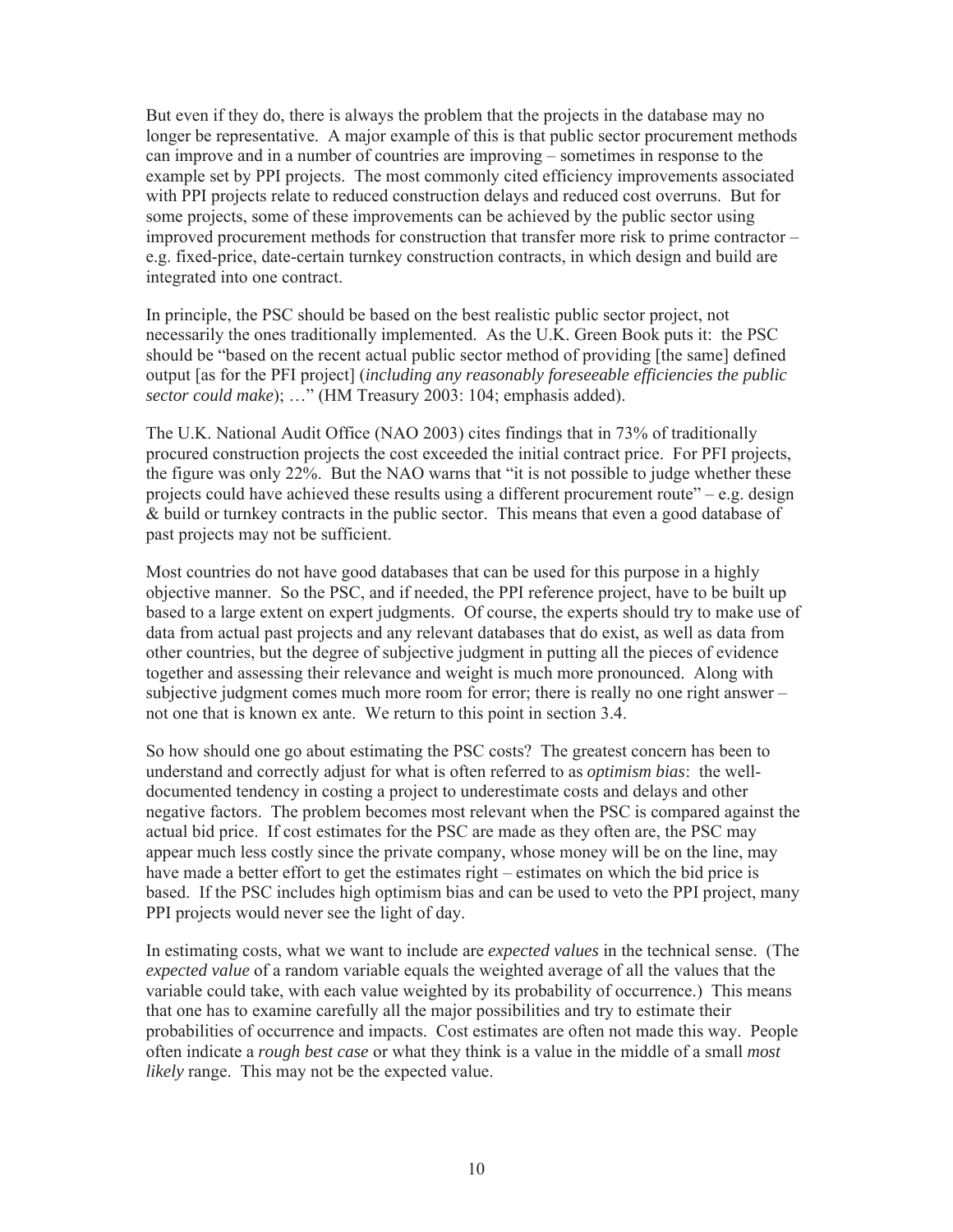(Because "expected value" in ordinary language may be used to mean something much looser, in some places in this report the expression " $E[\cdot]$ " will be included in the text to remind the reader that the technical meaning of "expected value" is intended. Note that this is simply a reminder: whenever "expected value" is used in this report, it refers to the technical meaning.)

The importance of using expected values in cash flow modeling is not an invention of PPI programs. Theorists and practitioners of cost-benefit analysis have been calling attention to this for years (see e.g. Harberger and Jenkins 2002), but practice in the area has remained woefully inadequate.

Using expected values is what the "risk adjustment" part of PSC costing is all about. The aim is to identify all the risks and cost them properly in an expected-value framework. Experts often interact with project managers and other stakeholders in the context of workshops and brainstorming to try to identify and cost all risks.

The process of constructing the PSC is often described as adding adjustments for risk to base costs. (One sometimes sees the terms "raw" or "crude" PSCs or costs. This report will generally use "base costs" for this purpose.)

One has to be very careful in doing this, however. Guidance material often gives the impression that there is an essential conceptual difference between the base costs and the risk adjustment. But what is this conceptual difference? Is the base PSC the very best case, the most likely case, a "textbook case" (in terms of conventional engineering practice), or what?

Partnerships Victoria guidance (2003a) puts it like this: the forecasts in the raw PSC should be "prepared on the basis of 'everything going well.'" But *how* well? As well as they ever could go? (In a probability distribution of costs, the most extreme point in the left tail?)

In fact, base costs and the risk adjustment are relative concepts. The risk adjustment is whatever you need to get from base costs to the full expected value  $(E[\cdot])$ . So you have to understand the assumptions that went into the base costs to be able to know the risk adjustment that is needed.

This raises the question of why you need to make the distinction. Why not just try to estimate the expected value as well as you can? That takes care of both base costs and the risk adjustment. (In-depth PPI training courses should do it both ways as an exercise.)

The question of what the base costs are is really a practical one. The idea is that someone has already come up with an estimate of base costs (engineers probably) and an adjustment is needed to this to get it to the expected value. Generally, what is meant by the base PSC is the costing *as it would usually be done* for government projects in that country.

This base costing might already include risk adjustments of some kind. For example, suppose that a certain percentage of bricks purchased in a construction project are expected to be broken (or otherwise defective) and so will not be able to be used. Should that cost  $(E[\cdot])$ be part of the base PSC as an implicit contingency or should the cost assuming no breakage be used for the base PSC, and so the expected breakage cost would be added as part of the risk adjustment? The answer is that it really does not matter – it is all relative. What matters is that the risk adjustment must be made with good knowledge of how the base costs were estimated.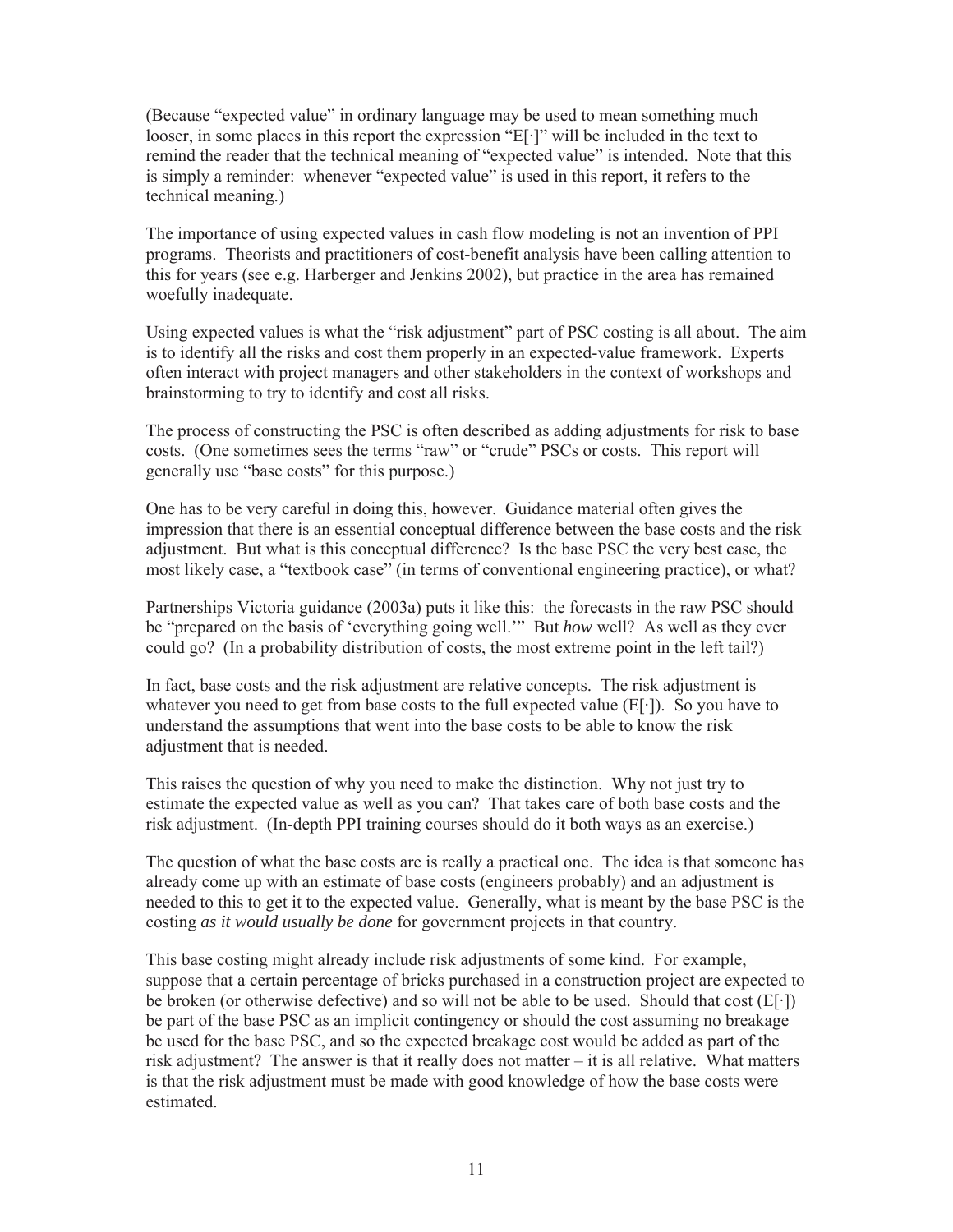This highlights a problem that can be important when consultants in a developing country are basing their estimates of risk adjustment on data from other countries. One has to make sure that the adjustments correspond with how the base costs in the *home country* have been estimated.

In fact, given the greater uncertainty in many developing countries about the practices and rules of thumb used to determine the base costs, it might be much better to scrap the distinction used in most PPI guidance material from developed countries and go back to basics: make the exercise a unified one of determining the expected value  $(E[\cdot])$  of PSC costs. The consultants who develop the guidance material following from this report should be instructed to examine this possibility thoroughly – rather than too quickly to adopt the way some developed countries prescribe the operation.

A related point is that in the in-depth guidance material and in training courses it might be much better to adopt the standard concept of risk as commonly used in financial and economic literature, which refers to the degree of uncertainty about a variable with respect to all the values if could take – upside or downside. $2$ 

PPI programs usually use "risk" in a different way. For example, the Partnerships Victoria guidance says: "In the context of the PSC, risk reflects the potential for additional costs above the base case assumed in the Raw PSC or for revenue below it" (2001: 31). As is apparent, defining "risk" in this relative way only makes sense if you can make a firm distinction between the base PSC and the adjustment. If this distinction is more confusing than helpful, it might be better to start from scratch and simply try to estimate the expected value of costs. And then it might be better to use a more fundamental definition of risk.

# **3.3 Problems with the PSC**

There was a growing recognition in the U.K. starting several years ago that the public sector comparator was problematic and in many cases had become no more than an expensive ritual to rubber stamp the choice of the PPI route for a project: "The PSC has become a discredited method of justifying the use of PFI" (Roe and Craig 2004: 42). An Audit Commission report (2003: 37) stated: "The PSC has lost the confidence of many people, and risks being seen more as a hoop to jump through on the way to government funding than a valuable exercise that can help ensure better VFM [value for money]."

Some argued that the PSC should be abolished and replaced by other ways of benchmarking costs (e.g. Roe and Craig 2004).

What follows is an outline of the main criticisms of the PSC that have been made – and not just in the U.K.

- x **Great inaccuracy**. There is an enormous amount of uncertainty (error) in the results.
	- $\circ$  There is little good objective data. Good benchmarks are lacking especially for the PPI reference project.

 $2^2$  E.g. see Irwin (2005): "risk is unpredictable variation in value."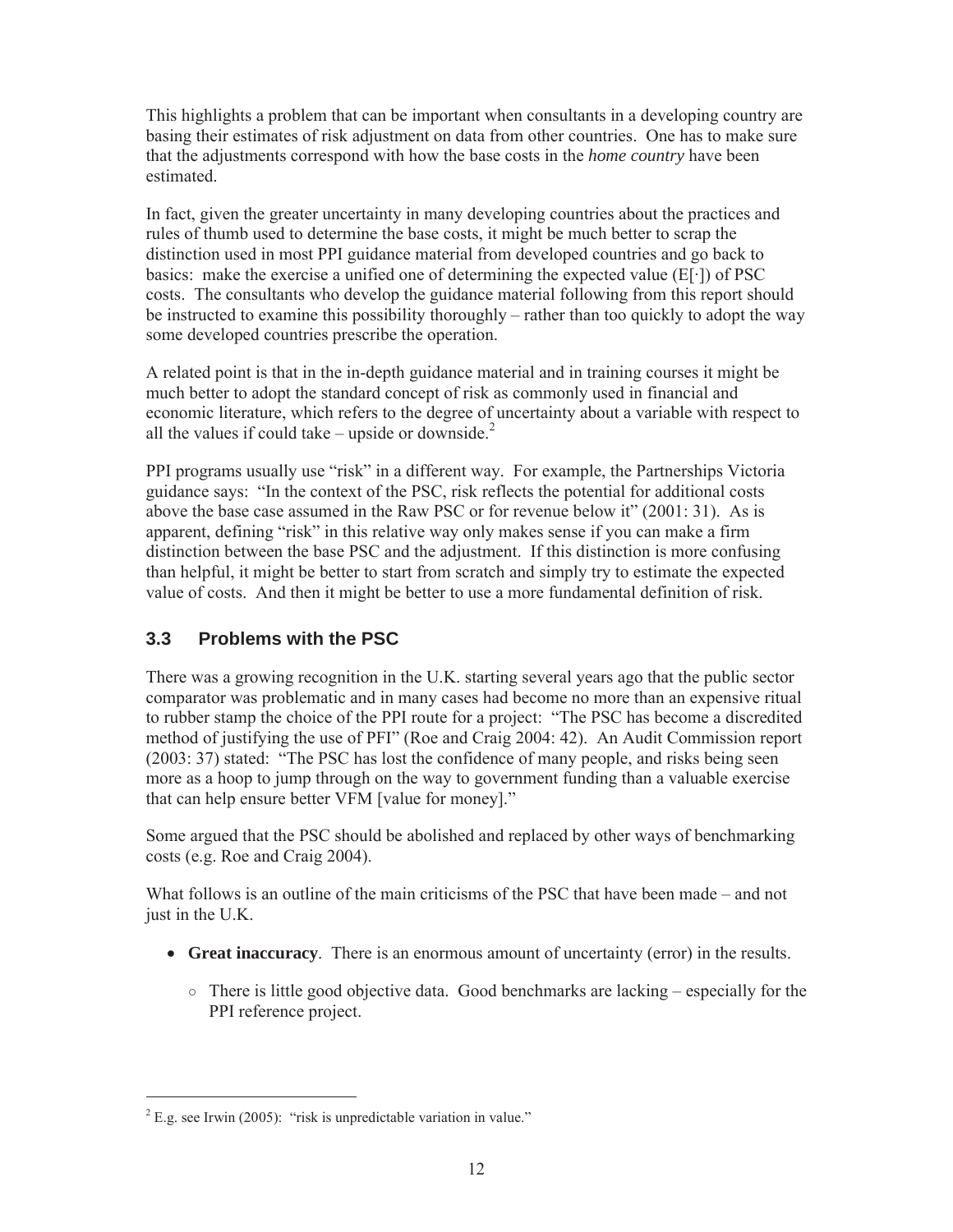- ż Comparisons are artificial since it is "almost impossible to calculate with any accuracy how much a project would cost to run in the public sector over a period of between 25 and 30 years; …" (Roe and Craig 2004: 42).
- $\circ$  To be useful, the PPI reference project must be estimated on a hypothetical basis before the bids are received and on the basis of a very preliminary design.
- $\circ$  Analysts strive for spurious accuracy. The uncertainty is usually suppressed when the results are presented to the public and politicians; the results are usually misleadingly presented as point estimates.
- $\circ$  There is "a risk that the users of the public sector comparator will believe that it is more accurate than it could ever be. Decisions can be made on the basis of small and spurious differences between the public sector comparator and the PFI option" (House of Commons 2003: 7).
- **Omitted risks.** Some risks involve high uncertainty and are very difficult to estimate yet they can be important. For example:
	- $\circ$  Renegotiations are more likely in developing countries where economic conditions are not as stable and pre-contractual information is poorer; it is more difficult to get the contract just right at the beginning.

It is well known that government departments will often bail out PPI contractors when the going gets tough (for the right or the wrong reasons). But is this risk (i.e. the expected value  $(E[\cdot])$  of these contingent costs) accounted for and added to the costs of the PPI project when the comparison is made with the PSC? Generally not.

- **Manipulation.** There are strong bureaucratic incentives to adjust the inputs to achieve the desired results.
	- $\circ$  The subjectivity of important aspects of the PSC comparison makes it easy to manipulate.
	- $\circ$  In the U.K., at least in early years of the PFI program, line departments knew that if the PSC's costs were shown to be lower than those of the PFI reference project, they would not be able to proceed; the project would not go through.
	- $\circ$  The PSC is especially subject to manipulation if it is permitted to be changed (i.e. PSC costs increased) after bids are received. The incentive to do this is too strong. Suspicions of this have been discovered in a number of PFI projects.
	- $\circ$  A typical way to achieve high PSC costs is to exaggerate the risk adjustment. It has been found (e.g. in the U.K.) that the rationale and validity of the risk calculations, which often tip the scale in favor of the PFI alternative, are not always clear.
	- $\circ$  The House of Commons Committee of Public Accounts (2003: 7) saw a number of cases in which there was "manipulation of the underlying calculations and erroneous interpretation of the results."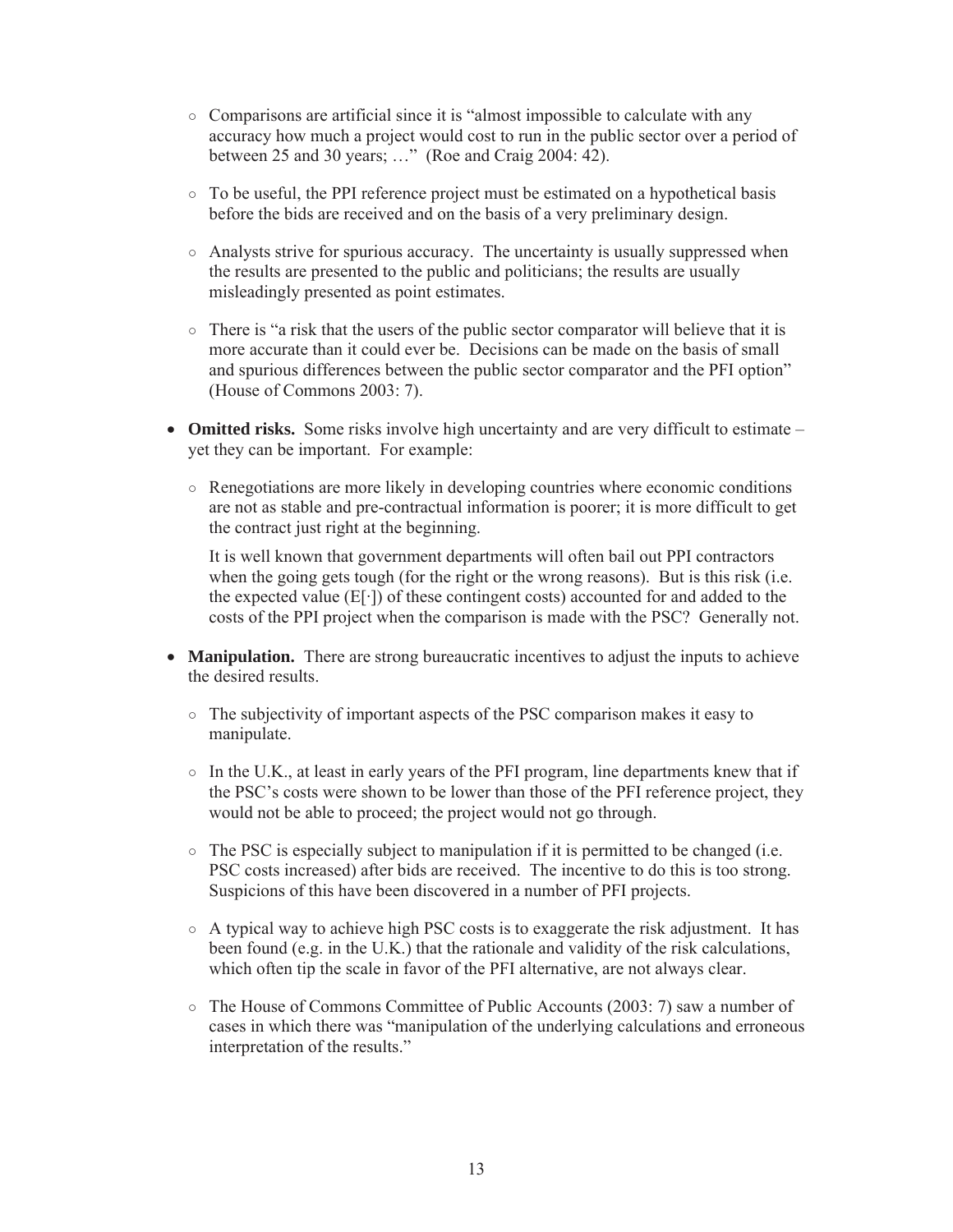- **High cost.** A PSC study can be time consuming and costly. The scope of the studies is sometimes influenced by consulting firms, which have every incentive to make this a big business.
	- ż The cost of doing a *complete* risk adjustment can be enormous (Fitzgerald 2004: 31). In one case in Victoria, a panel of experts examined over 100 categories of potential risk events.
- In some cases, there is no realistic public sector alternative. This criticism is of critical importance in developing countries. The PSC may be a hypothetical construct, but it has to be a project that could in fact be implemented if financing through a PPI project did not occur. If no public sector funding can be made available, *the PSC is not feasible and hence is largely irrelevant*. Instead, a comparison should be made between the net economic benefits of the PPI project and those of the status quo alternative (or perhaps of a less costly, remedial, "patch-up" project).
	- $\circ$  The Fitzgerald report (2004: 31) recommends that the PSC comparison not be carried out where public sector provision "is not a reasonable option."
- x **Special problems with the PPI project that is used for the comparison.** Even if the PSC could be estimated adequately, a figure is needed for the other side of the ledger, the PPI project. The problems here come in two ways.
	- ż *Comparing the PSC with the PPI reference project before the bids are received.*
		- The main problem here is that the uncertainties are compounded. With the PSC at least public sector people are trying to estimate costs in a public sector project; for the PPI reference project, it is usually outsiders who are trying to estimate what the *private sector* will do.
		- Partnerships Victoria advocates in strong terms not even trying to make this comparison: "It is not recommended that a theoretical private sector bid be constructed in assessing the feasibility of a [PPI] delivery option. The construction of a theoretical [PPI] model requires government to second-guess the multiple assumptions included in the private sector bid and *the resultant figure is generally meaningless*." (Partnerships Victoria (2003a: 5), emphasis added).
		- What often happens in developing countries is that consultants apply rough guesstimates of expected private sector efficiency improvements to the key drivers in the model (capital costs, construction time, energy costs, etc.). These are often based loosely on studies that have been carried out elsewhere in the world, adding extra inefficiencies in the expectation that public sector costs will be even worse in the developing country. As can be inferred, the process is open to considerable manipulation and is often treated as a mere ritual.
	- ż *Comparing the PSC with the best PPI bid price.*
		- Here the problem is a different one. At this stage, the PPI price is known with much greater accuracy (but some adjustments may still need to be made; so the PPI value to be used cannot simply be read off the bid). But the process has gone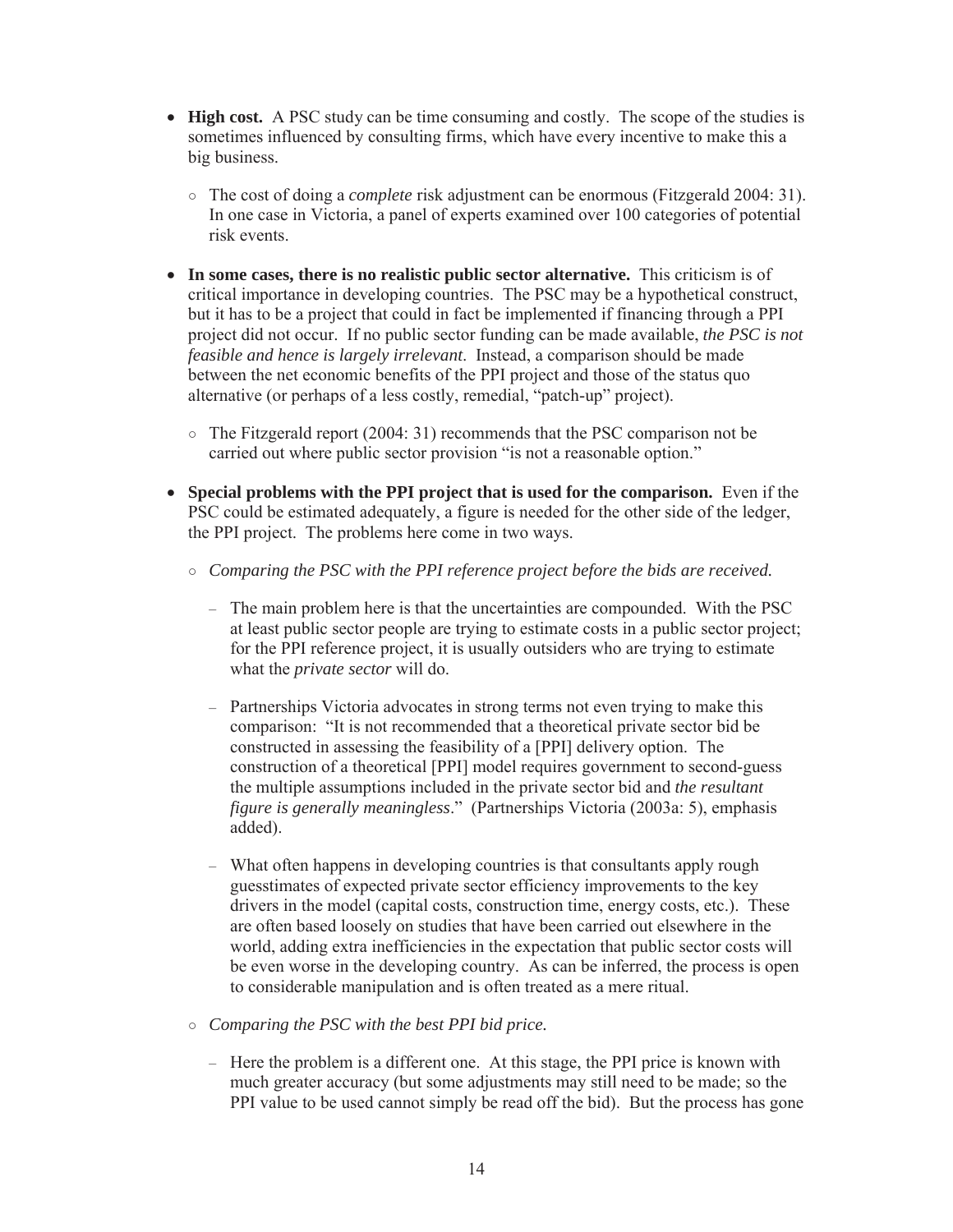so far by that time that it would be very difficult to cancel the bidding on the grounds that the (adjusted) bid price is higher than the PSC costs. This is almost never done in developed-country PPI programs.<sup>3</sup>

– One way around the problem is to disclose a summary PSC analysis to bidders ahead of time, indicating, as Industry Canada (2002) puts it, that "the government is looking for a minimum saving of X% over the PSC financial figures, given a specific set of non-financial considerations." In Partnerships Victoria, the base or raw PSC (i.e. before risk adjustment) is disclosed to bidders. But this can run up against the first problem: if the estimate is woefully inaccurate on the low side, it may discourage serious bidders and prevent the public sector from getting good value from the competition.<sup>4</sup>

Another major problem with the PPI-PSC comparison that is not usually mentioned in more developed countries is that one might have to account for expected differences in service quality. Certainly in many developing countries these cannot be presumed to be the same for both alternatives: we know that inefficiencies and funding difficulties frequently result in publicly run services falling far below the required standards. But it may be difficult to estimate this in monetary terms with any accuracy (see Annex 4 for further discussion of this point). This adds more uncertainty to the comparison – and yet one more way to manipulate results.

Before leaving this section, it is worth mentioning the positive side of doing the PSC comparison. It helps you see what is driving the comparative value of private sector participation and may give a better understanding of the project, the risks, etc. But perhaps these advantages can be achieved in another way (see section 3.6.1).

The other benefits relate to public relations and rhetorical advantage. We look at these briefly in the next section.

## **3.4 What is driving the use of the PSC?**

-

*N.B. Section 3.4 is written more in the style of an editorial and includes opinions of a more personal nature to try to provoke a frank and healthy debate about these issues. It may be that the views presented below are too one-sided.*

What is driving the popularity of the PPI-PSC comparison? Often, the truth of the matter is that simple and precise quantitative results are useful as a rhetorical device to convince politicians and other stakeholders, including the public, to opt for the PPI alternative. The PSC results are presented in neat terms as if they were the result of a mechanical accounting exercise. Who dares argue with the numbers?

<sup>&</sup>lt;sup>3</sup> Some PFI projects in the U.K. have been cancelled after bidding because it turned out that the department would not have sufficient budgetary resources to cover the required PFI payments, but that is a different matter. In Victoria, it appears that a few – but very few – projects have been cancelled after bidding because the PSC was lower in cost.

<sup>&</sup>lt;sup>4</sup> There is also a risk that, if competition is weak or bidders collude, the disclosed PSC value (if it includes the risk adjustment) will provide a convenient focal point for bidding (i.e. bid slightly below). But if a PSC study is done, it should probably be disclosed to all bidders to avoid it being leaked to only some bidders, as might well happen.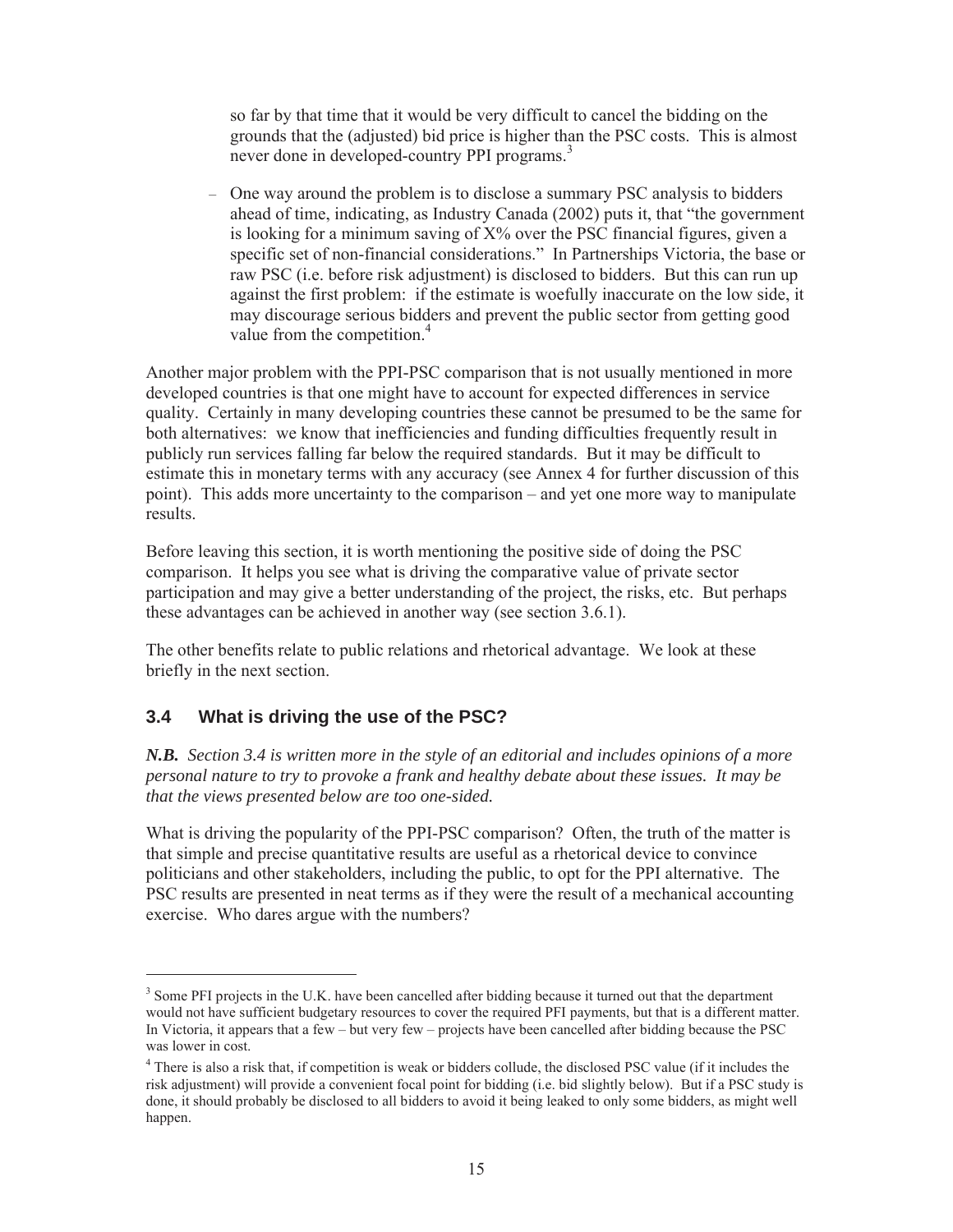The secret is that most people intimately involved in the business understand this. They know the weaknesses of the PPI-PSC comparison, but they need something to convince people to accept the PPI approach. Of course, some people do this for opportunistic reasons, but many do it because they genuinely believe, based on theory and broad experience, that the private sector is more likely to do a better job.

Time and again consultants and staff who know the area well admit in off-the-record conversations that the PSC is most often simply window dressing  $-$  ex post justification  $$ thus contradicting official reports and consultants' promotional literature that highlight how powerful a decision-making tool the PSC is.

A good example of the rhetorical use of the PSC is the following. Given all the uncertainties, the results of a PSC comparison should most honestly be presented as a range of some kind or, in a more sophisticated version, a probability distribution.<sup>5</sup> But this is rarely done; usually two point estimates are given, along with some ritualistic sensitivity tests. The usual response given by advisors and staff to the question of why the uncertainty is suppressed is that not doing this – i.e. presenting the full truth – would be too confusing. There is no doubt that simplification is needed in the presentation of complex results to the public. But simplification and spin can easily slide into distortion.

Sometimes the uncertainty is openly admitted. An example of a case where Monte Carlo simulation<sup>6</sup> was used to generate a probability distribution for the PSC and where the implications of this were explicitly acknowledged was in the project preparation for the U.K. Dept. of Defence Redevelopment of MOD Main Building (see **Figure 1**). The spread of possible PSC costs, set against the PFI bid price, made it apparent that the miniscule pointestimate advantage of the PFI project had little meaning (this is an extreme case, to be sure). But there were considered to be other, more qualitative, considerations that supported the choice of the PFI alternative; and, moreover, it was helpful for rhetorical purposes that the PFI project could be seen as less expensive than the PSC. (See the NAO (2002) review of the transaction.)

A topic that this report does not address, but which should really be debated, is whether using simplistic PSC comparisons as window dressing is the best way in the long run to mobilize and sustain support for PPI. Perhaps the conclusion has been reached too quickly that the issues cannot be presented in any other way. But so much depends on the framing of issues. It may simply be that people have not tried hard enough.

Perhaps it would be better to make a more honest attempt to explain the benefits and possible costs of PPI – and the great uncertainties – and then let the chips fall where they may. If the result is fewer PPI projects being approved, then so be it.

Another, related approach might be to shift the focus from the goal of seeking supposedly objective quantitative results to one of explicitly acknowledging the subjectivity of many of these estimates but involving stakeholders much more in the process of costing and risk analysis so that they come to feel more able to buy into the final result. Instead of shoving decisions off to the "experts" who then pretend to have eliminated much of the uncertainty,

 $<sup>5</sup>$  Two overlapping probability distributions are needed when the comparison is done before receiving the bids</sup> because then there is uncertainty about both alternatives.

<sup>&</sup>lt;sup>6</sup> See Annex 3, section D.6, for a brief description of Monte Carlo simulation.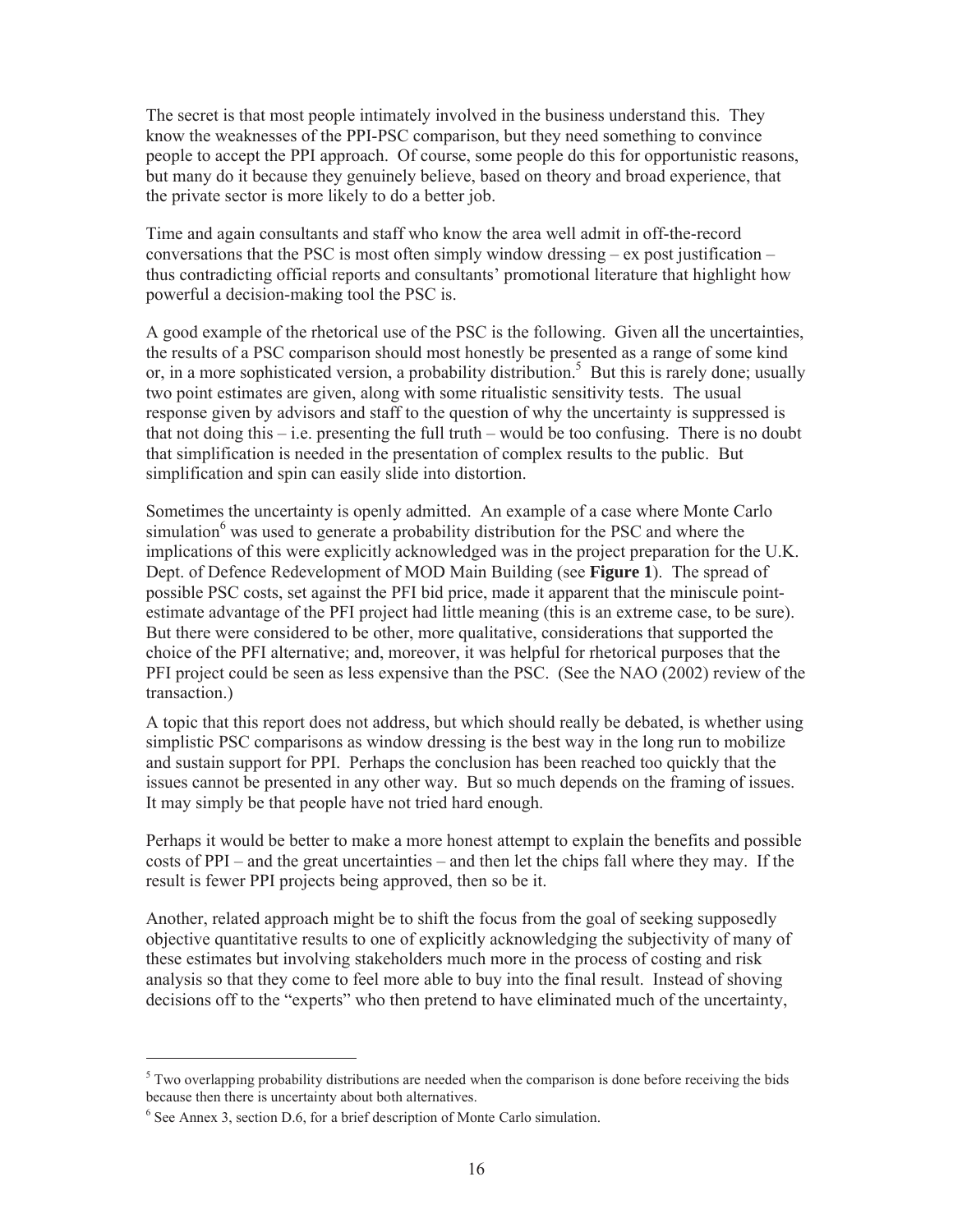stakeholders would take their decisions based on full exposure to the uncertainty. The final result would then be not so much "this is the truth" but "this is what we are willing to accept." There is something of this consensual approach, for example, in the practice of the Dutch PPI program.<sup>7</sup>



**Figure 1. The PSC as a probability distribution: Redevelopment of MOD Main Building (U.K.)**

Regardless of the particular solutions adopted, perhaps more attempt should be made to adapt modes of explaining and justifying PPI projects to specific cultures, rather than simply to assume that every country must embrace the approach of using a pseudo-objective PSC analysis to justify every PPI project.

*(End of editorial.)*

## **3.5 New U.K. approach**

#### **3.5.1 Introduction**

-

In view of the criticisms of the PSC, among other things, in 2004 the U.K. initiated reforms in the way value for money would be estimated. $8$  These can be summarized as follows:

• There is no longer supposed to be a bias towards the PFI approach; there is more openmindedness to conventional public procurement.

 $<sup>7</sup>$  This is not to say that this is official Dutch policy. The statement refers to informal practice.</sup>

 $8$  See HM Treasury (2004a and 2004b). Also, Annex A of HM Treasury (2003b) gives a three-page discussion of the PSC reforms.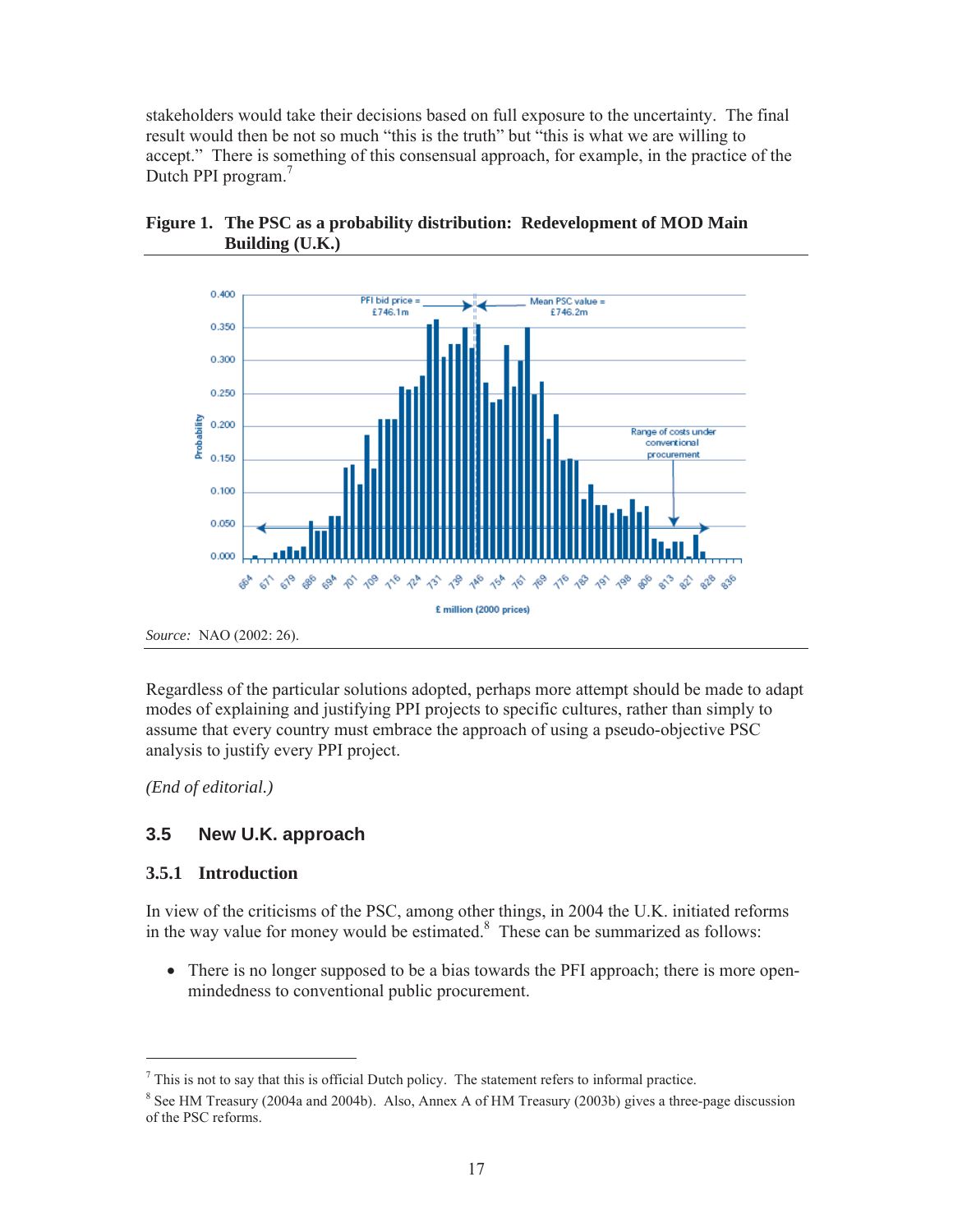- The quality of the competition should be an explicit part of the evaluation.
- Optimism bias should be taken into account explicitly.
- $\bullet$  There is more openness to take account of possible differences in benefits received i.e. it is more clearly understood that this is not a pure cost-effectiveness analysis (where benefits are held constant over the two alternatives).
- The first VfM comparison should take place earlier at the *program* level, where a representative project would be analyzed.
- Once the procurement stage is reached (and especially after bids are received), the question of whether the PFI is the right one will no longer be considered; this decision has been taken earlier. (And that means there will be no PSC comparison at that stage.) Instead, the emphasis will be on trying to get the best from the PFI deal.
- The quantitative comparison is considered to be just one aspect: a broader assessment should be carried out. As the National Audit Office put it: "PSCs should be used alongside a range of other information when assessing the value for money of PFI projects" (NAO 2002: 29). The quantitative PSC comparison should be used only in conjunction with the qualitative analysis. For example:
	- $\circ$  examine whether the service is contractible on a long-term output-specified basis;
	- $\circ$  look at the experience and track record of similar projects;
	- $\circ$  look at distributional impacts.

But it must be stressed that there is a limit as to how far the qualitative aspects can go in outweighing the quantitative results. Although there is no formal rule about this, in practice it is unlikely that the qualitative assessment could sway the decision in favor of the public sector alternative if the *quantitative* results showed the PSC being more than 2–3% more costly than the PPI project.

## **3.5.2 The PFI-PSC comparison in the new U.K. approach**

"Optimism bias" plays a large role in the new U.K. approach. As the Green Book (HM Treasury 2003a: 85) puts it: "Optimism bias is the *demonstrated systematic* tendency for appraisers to be over-optimistic about key project parameters"  $-e.g.$  with regard to "capital" costs; works duration; operating costs; and under delivery of benefits" (emphasis added).

What is important in the new approach is to compare objective ("demonstrated") empirical evidence from a sufficient number of past projects ("systematic" tendency) of (i) estimates that were made during project preparation and (ii) actual results. If actual results are less favorable than the ex ante estimates, the difference is a measure of *optimism bias*. This is then used as an adjustment to cost estimates for the present project.

The key assumption is that the cost estimates for the present project are being made in the same way as in the empirical database used to determine the measure of optimism bias. If present cost estimates have improved (as they might do to some extent if the people doing the estimates learn from the past), then using the estimate of optimism bias taken from the past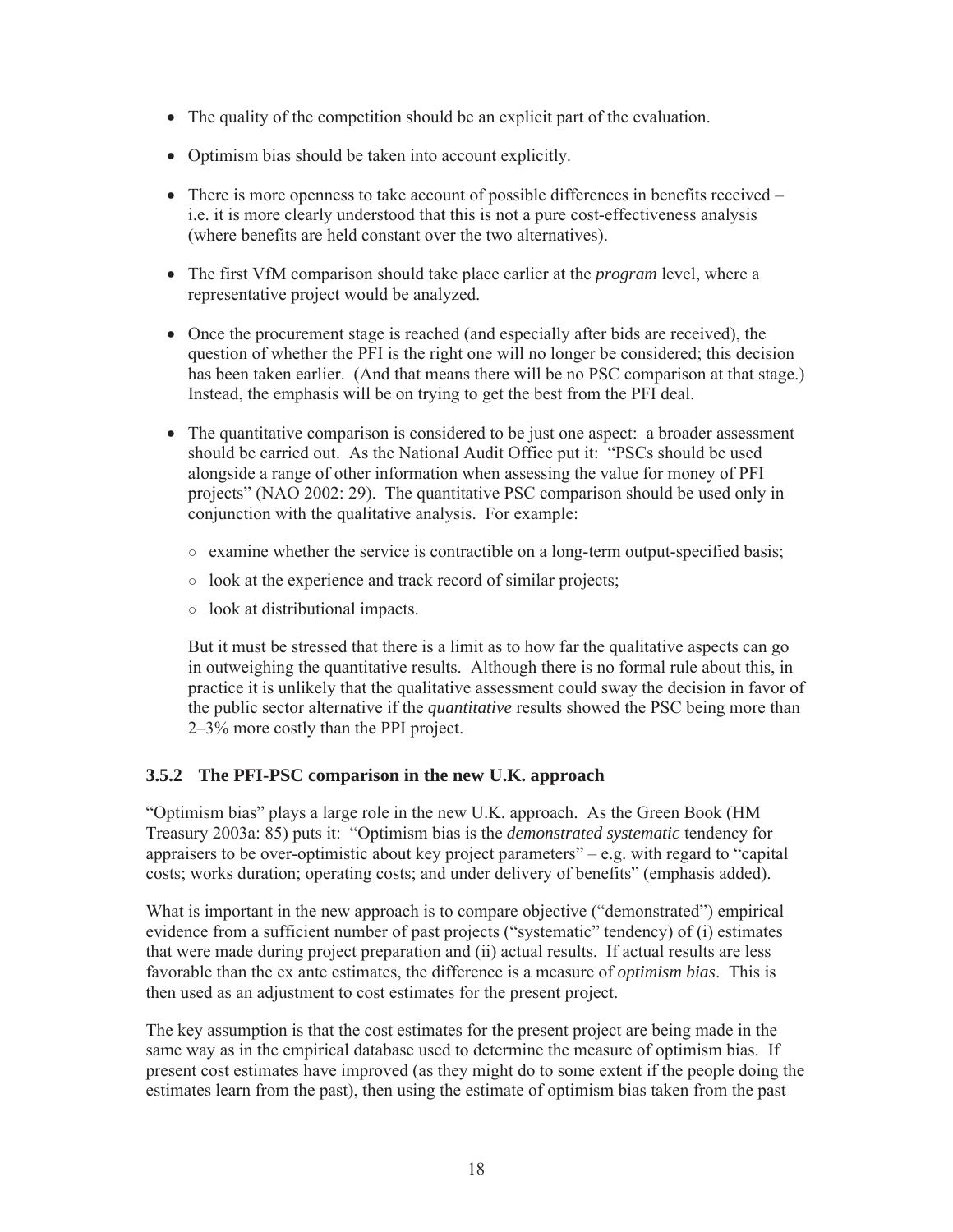might overestimate the optimism bias. For this reason, databases have to be maintained and updated on a continual basis. (See **Box 1**.)

The focus now in the U.K. is on making good use of databases. Judgmental aspects are still important, but an attempt is made to separate these from the quantitative VfM assessment and treat them as qualitative factors.

To facilitate the new method, a generic VfM spreadsheet model has been developed that must be used in PFI project preparation at Outline Business Case stage. This is a single model that produces a comparison between the PSC and the PPI project as well as a set of graphs illustrating sensitivities to changes in key inputs. Departments are encouraged to refer to reliable databases and use the simple spreadsheet model themselves, with less reliance on consultants to do massive and costly PSC studies.

#### **Box 1. Optimism bias in large public procurement projects in the U.K.**

Mott MacDonald (2002) undertook a study, commissioned by the U.K. Treasury, to examine the outcome of 50 major publicly procured construction (and construction-related) projects in the U.K. over the past 20 years. The study is frequently cited as illustrating the extent of optimism bias. If this is not taken into account in developing the costs of the public sector comparator, the PSC cost will be much too low, giving the impression that PPI solution is not at all advantageous.

The percentages by which actual (outturn) figures exceed the estimates are as follows (where the estimates were based on the strategic outline case or outline business case):

- $\bullet$  works duration: 17%
- capital expenditures:  $47\%$

Mott assessed the risk areas most responsible for optimism bias in capex estimates. The top six (in order of magnitude were:

- inadequacy of the business case (i.e. project scope not clearly defined or stakeholders' interests not sufficiently addressed);
- $\bullet$  environmental impact;
- disputes and claims;
- $\bullet$  macroeconomic shocks, business cycle, etc.;
- late contractor involvement in design;
- complexity of contract structure.

Mott cautions against using the figures from the study in a simplistic way as a benchmark for estimating optimism bias for future projects since there are numerous improvements in public procurement practices that would reduce the bias – either through better estimation or better risk management. And the National Audit Office (NAO 2005b) finds considerable improvements between its 1999 baseline data and publicly procured construction projects delivered in 2003–04.

(Note that Pollock et al. (2005: 12-15) critique certain aspects of the Mott report, focusing on what they contend are sampling and measurement biases.)

#### **3.5.3 Problems in transferring this approach to other countries**

Given the influence that the British PFI program has had on other PPI programs around the world and the fact that many of the consultants in the business base their advice on the British experience, it would not be surprising if guidance material in other countries begins to reflect the language and methods used in the August 2004 British guidance. A caveat is in order: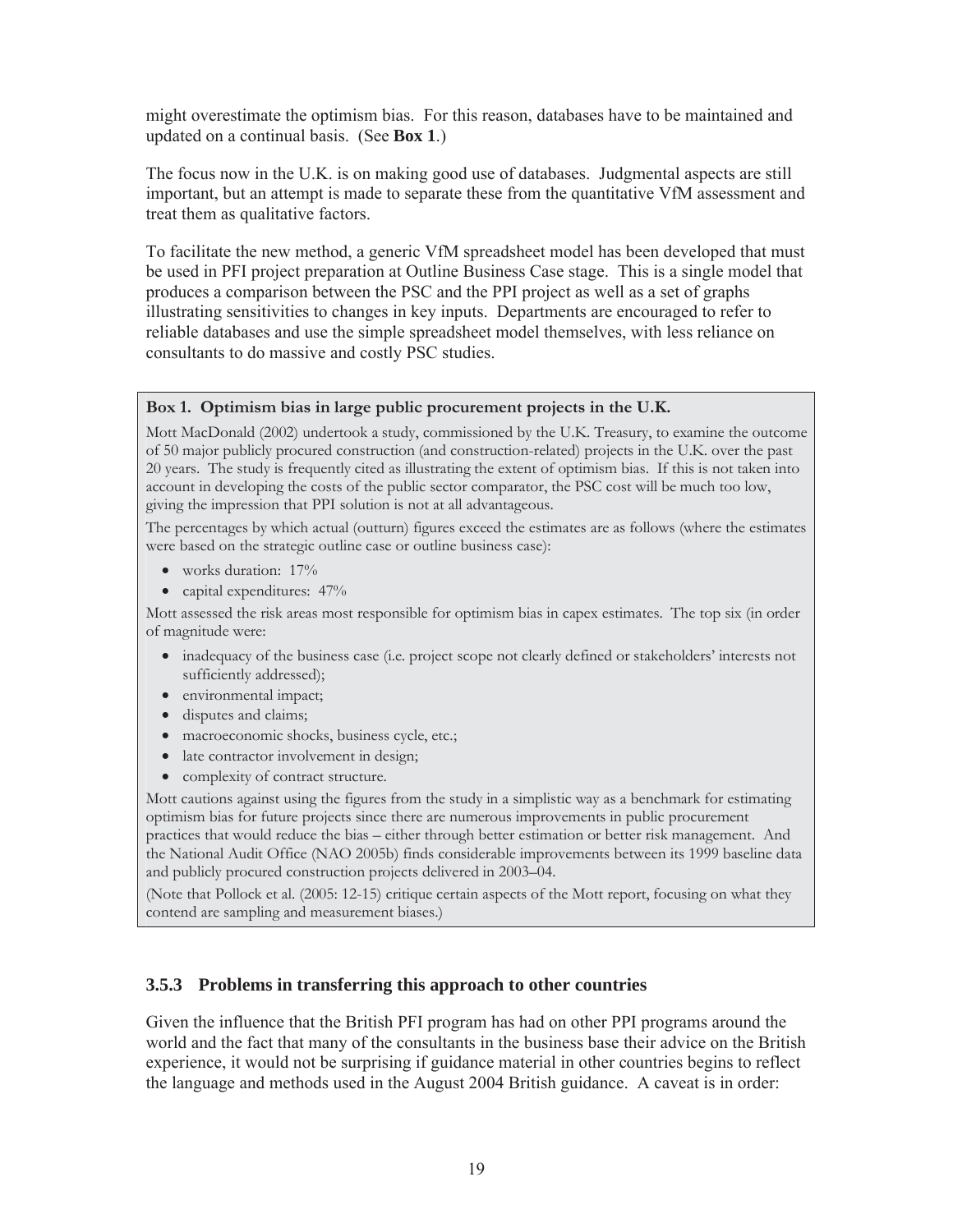other countries should look carefully to see whether the preconditions for using these revised methods are satisfied.

The new British approach to value for money (VfM) and the PSC relies on disaggregating the best estimate of future costs into (i) typical base cost estimates and (ii) a measure for *optimism bias*, the degree to which, based on empirical evidence, actual costs are likely to exceed the typical estimates. This can help increase transparency and objectivity so long as (a) good databases exist to show what optimism bias has been in the past and (b) there is good reason to believe that the cost estimate being made for the present project uses similar assumptions and methods (and a similar mind set) to those that were used to produce the typical cost estimates in the database being relied on.

If good databases do not yet exist and so most of the estimation of costs must be carried out using conventional costing methods and informed expert judgment, using optimism bias in the way it is used on the new British approach may be pointless. One will have to try to estimate base costs and then estimate optimism bias (and its spread). Moreover, it will be necessary to decide at every step what goes into base costs and what goes into optimism bias – these are relative concepts. The latter question is answered *empirically* in the British approach since the point is to estimate costs in the same way as in the database being used, to ensure comparability.

The upshot may well be arguments about a pointless distinction: if one is relying heavily on an assortment of different pieces of hard data interpreted through the lens of subjective expert judgment, it would probably be best to take each cost element and just try to estimate the expected value  $(E[\cdot])$  and spread directly. To the extent that experience about past projects and cost overruns is used, then of course notions of optimism bias would enter into the estimates, but not in the sharply disaggregated way as in the current British approach.

The key point to emphasize is how the current British method depends on the existence of good databases showing how actual costs have diverged from estimated costs. Without reliable databases of this nature, the best approach to be used by developing countries might well resemble more closely the *past* PSC approach – with all the problems that it exhibited.

## **3.6 Recommended solution to the PSC issue**

#### **3.6.1 Summary of the solution**

What are the keys to a good PPI project? The first is that the project should be of a type where the private sector is likely to bring value. Beyond that, the keys to success are: good contract design, pre-qualification of only competent companies, a well-conducted competitive bidding process, good monitoring and contract management by the public sector, and mechanisms for effective enforcement.

Most practitioners know this, but they also know that politicians and the public (or at least organized interest groups) want to see a neat quantitative comparison to reassure them that the PPI project will be best. The project-by-project PSC is mostly a rhetorical device intended to convince people that the private sector option will be the best – rather than a genuine decision tool.

The following outline sets out a proposal to revise the way the PSC comparison is carried out in developing countries.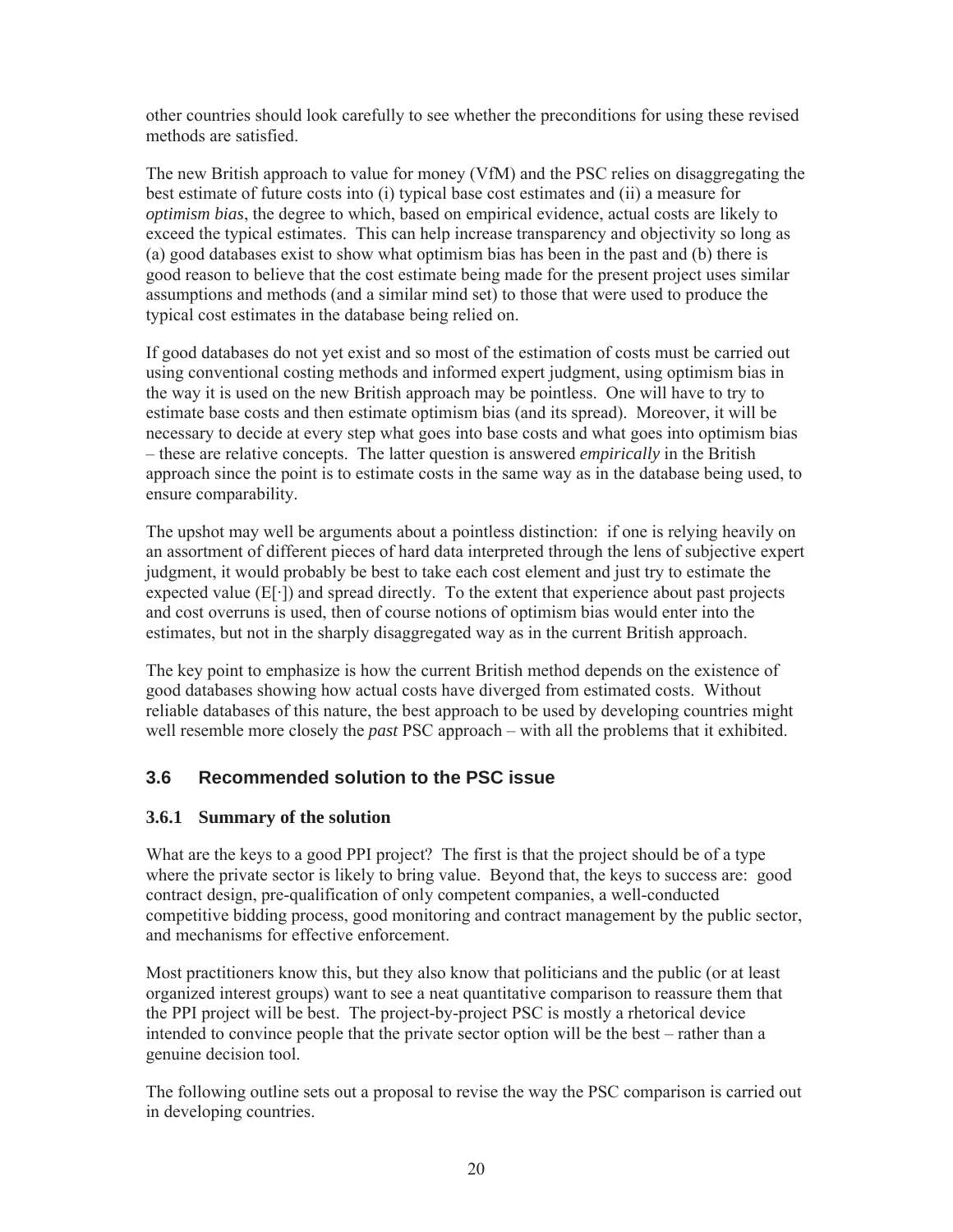- (1) The PPP Unit would focus its attention on *representative* projects.<sup>9</sup>
- (2) The first part of the assessment would be, by using insights from theory and empirical findings elsewhere in the world, to indicate *types* of projects where the private sector is most likely to bring efficiency gains. This step would retain only those types (and variants) of projects that are conducive to the PPI approach. See section 3.6.2.
- (3) A PSC comparison would be carried out for one or just a few representative projects of each retained type, and only if there is a realistic alternative public sector project.
	- $\circ$  The focus of the analysis would be on aspects that give rise to suspicions that the PPI project might not have an advantage.
	- $\circ$  A full scale PSC would be developed in some cases; but more often it would be an abbreviated PSC. An abbreviated comparison might be, say, to estimate incremental PPI transaction costs (beyond what they would be for the PSC) and then see if it makes sense that the increased capex and opex efficiency of the PPI project will outweigh these (for a range of plausible economic discount rates).
- (4) The PPI Unit would then develop *routine-level* instructions and guidance (as appropriate) for the appraisal of individual projects of a specified type.

The fact that the initial assessment is being made for *types* of projects offers some new ways to decide whether to embark on a PPI project instead of a public sector one. For example, suppose that the PPI Unit's assessment does not yield a clear conclusion that the PPI project will offer greater benefits than a well-designed public sector alternative. Instead of treating the issue as having been decided by the evidence one way or the other, why not embrace the ex ante uncertainty and recommend that the department undertake *some* of the projects on a PPI basis and some on a public sector basis, while setting up a system to carefully monitor results. A solution like this would not flow naturally from a project-by-project PSC analysis.

(5) Most important, attention would be given by the PPI Unit to modeling the envisaged PPI project, not for purposes of comparison with a PSC but to better understand and hence improve the PPI arrangement and transaction. See section 3.6.3.

#### **3.6.2 Deciding whether project types are conducive to the PPI route**

Some project characteristics make PPI more likely to be advantageous. The key factor for the purported greater efficiency of the private sector is the *difference in incentives* that are likely to be brought to bear on managers and employees in a private firm. So an important issue is to understand the conditions under which incentives can and cannot be intensified in the right way for private companies – compared with public provision of services.

Past experience would be the best way to assess this, but empirical studies are not easy to do well.<sup>10</sup> One problem is that service quality may differ from project to project and it may be

<sup>&</sup>lt;sup>9</sup> See the definitions on page iv for "PPI Unit" and in section 5.2 for "in-depth guidance" and "routine guidance."

 $10$  See the discussion in Jensen and Stonecash (2004).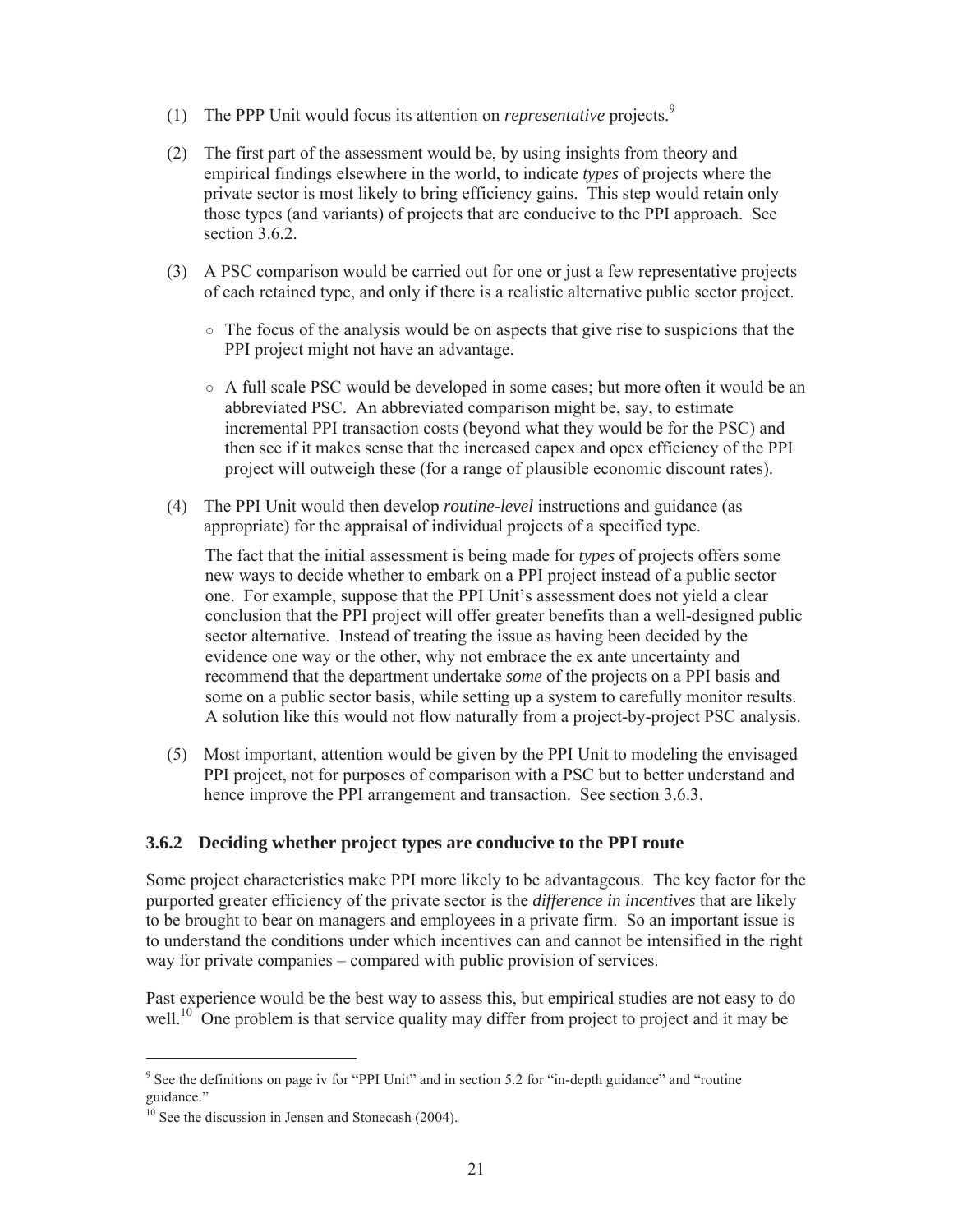hard to assess this objectively. In addition, there are often problems with inconsistent measurement, and it can be hard to control for confounding factors.

Based on theory and experience (anecdotal and case study experience of practitioners and researchers more than statistical empirical studies), we can identify some of the major factors that argue in favor of the PPI approach.<sup>11</sup>

A prospective project does not have to score high on all of these, but the more strong check marks there are, the better. Some points are more important than others. These distinctions are not indicated in the list to keep it simple.

#### x **Completeness of PPI contract**

- ż The desired outputs are known, limited, agreed among important stakeholders, and can be specified, measured, and monitored well
- $\circ$  Good information is available to bidders about existing conditions affecting the project
- $\circ$  The contract will be able to be enforced
- $\circ$  Technology and other relevant aspects of the sector are fairly stable (i.e. the contract will not need to be continually adapted to a changing environment)
- $\circ$  A long-term agreement makes sense; it is not envisaged that there will be a need for shorter-term flexibility (this point is related to the one immediately above)
- **Transaction costs.** The project is sufficiently large so that efficiency gains are likely to outweigh PPI transaction costs (which are not directly proportional to project size).

#### **•** Private sector skills

- $\circ$  The private sector has the needed technical and managerial expertise
- $\circ$  Possibly one or more of the following:
	- The project involves a major and complex capital expenditure program, requiring skilled management of risks
	- There are special reasons why the private sector should be able to be considerably more efficient (e.g. high tech project)
	- The private sector is likely to innovate better in this kind of project (where relevant)
- **Competition.** Strong competition is expected in bidding.
- **Quality control by financiers.** (Less important in most cases, but could help.) Financiers of the private company, especially senior lenders, are likely to play a positive role in improving risk management, monitoring performance, etc.

 $11$  Some of these are similar to the factors that are used to determine if there is a "prima facie case" for considering a PPI project, according to the guidelines of the British PFI program (HM Treasury 2004a: 7ff.).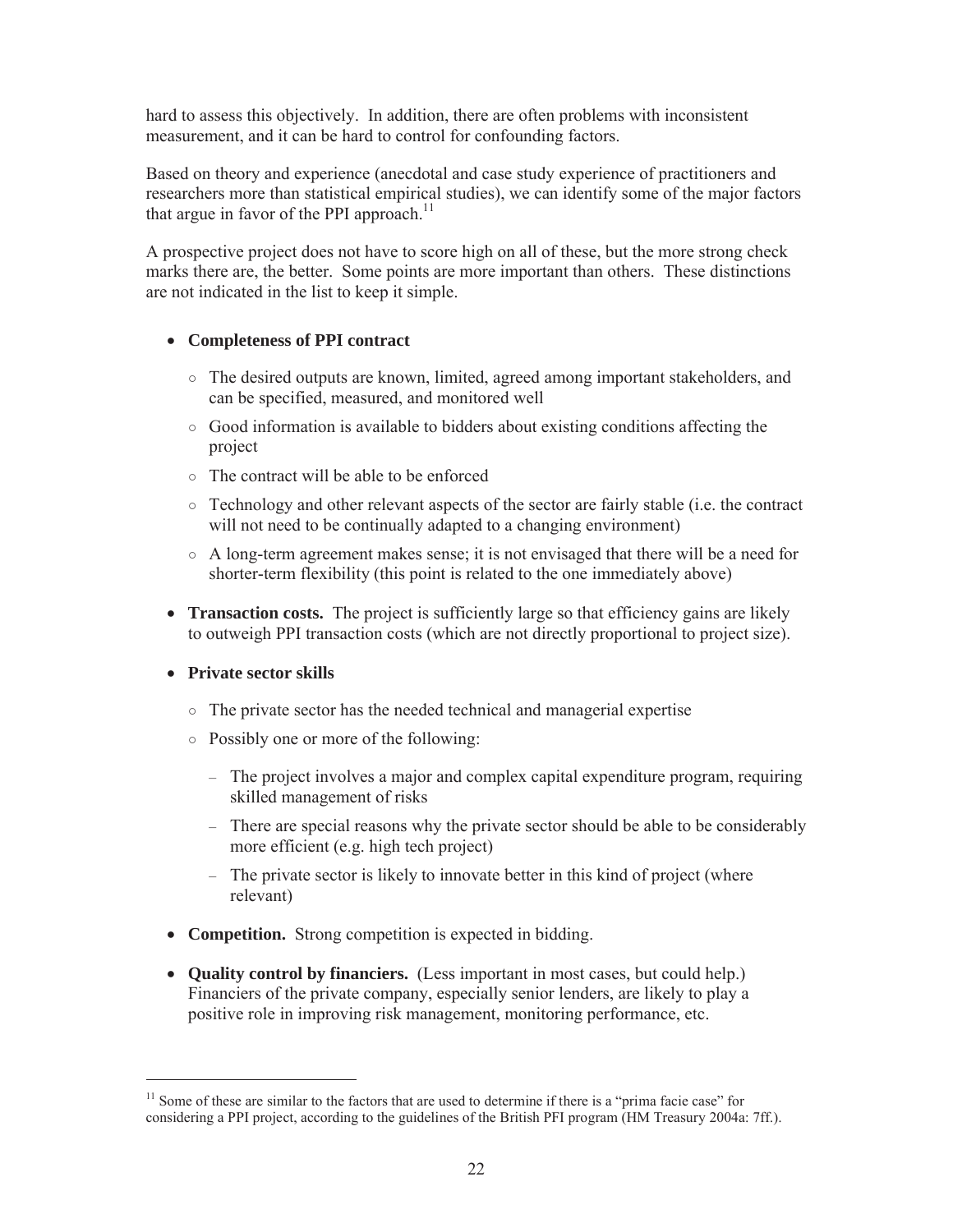Most negative factors can best be expressed as the absence of the positive factors above, but it is useful to single out three cases in which PPI should be avoided, or at least undertaken with great care:

- $\bullet$  A project that is extremely complex in many ways. It is likely that it will be very difficult to write a tight PPI contract in this case. Early and frequent renegotiation is the likely outcome.
- A project in which no one in the public sector can figure out very well exactly what needs to be done or how to do it – so, they say, why not avoid these problems and just give the project over to the private sector. This is usually a recipe for disaster.
- A project or a sector where, for any number of reasons, there is likely to be a great deal of political or stakeholder reaction against private sector involvement.

#### **3.6.3 Use of an evolving PPI-project financial model**

Financial modeling is important, and this report strongly recommends that a financial model should be constructed for every PPI project during the preparation stage. But instead of focusing on a comparison with a hypothetical public sector comparator, the aim should be try to model the PPI project – with progressive improvements as project preparation proceeds.

The goal should not be to make a very accurate estimate of the PPI costs and hence likely contractual payments that the public sector will have to make – as it would be if it was being built to compare it to the PSC. Of course, it should be constructed to be as accurate as possible – and it should serve in the initial stages as a good indication of the likely impact on the budget or paying customers – but it would be fully recognized that there will be large scope for error.

The main purpose instead should be to better *understand* the PPI project, what its drivers are, where the incentives lie, how different risk allocations affect net cash flow, etc. In other words, it will help in designing the contract and the bidding criteria, and in final negotiations. Developing a model like this will help public sector staff become a more astute counterparty. They cannot prepare good bidding documents or deal adequately with the private company unless they try to understand things from the point of view of the private company.

It is sometimes said, in justifying the modeling of the PSC, that the PSC can help governments shape the PPI project. This may be true, but it is an indirect way to go about the task. It would be better to tackle it directly.

It is interesting to note that a model like this is developed for PFI projects in the U.K. – referred to as a "shadow bid model" – but it is separate from the models used in the PSC comparison and does not appear to receive as much publicity outside the U.K.<sup>12</sup>

More emphasis is being placed in the U.K. on trying to understand better what the project should cost to the private sector (see NAO 2005a). These "should cost" models are essential

<sup>&</sup>lt;sup>12</sup> Partnerships UK has their own generic shadow bid model and they use it, by plugging inputs into it, as a rough cross-check of the results of the project-specific shadow bid models. This is an idea that might be adopted by PPI Units in Countries in Sub-Saharan Africa, after they gain sufficient experience.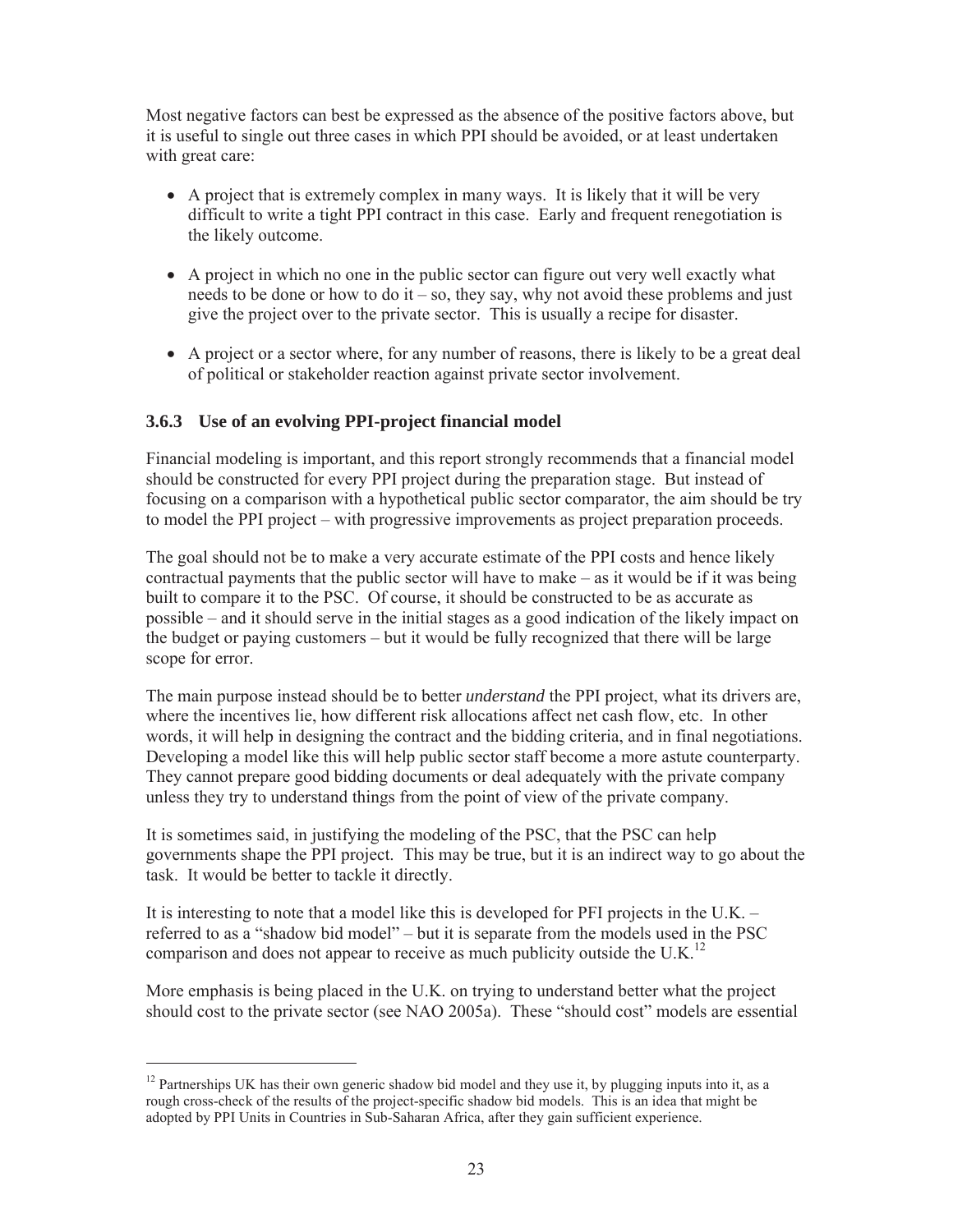for negotiated deals but can also be extremely useful for scrutinizing the different cost lines presented in bids to see if something appears grossly abnormal – e.g. abnormally low – hence, if the cost item is an important one, a signal that there may pressure later on to renegotiate.

# **4. THE DISCOUNT RATE ISSUE**

# **4.1 Introduction**

-

The comparison between the public sector comparator (PSC) and the PPI project is made in terms of present values, and so the discount rate used can have an important impact. Since the PPI costs (as seen by the public sector through the contractual payments) are spread out more over time, using a lower discount rate will increase their present value and hence disfavor the PPI project, and in that case the comparative gains in PPI efficiency must be greater to make the PPI project worth while. The effect of discount rate on the PPI-PSC comparison is illustrated in **Table 1**.

#### **Table 1. Impact of discount rate on the ranking of a PPI project and the PSC**

| Costs                    | Year:             |     | $\mathcal{D}$ | $\mathcal{R}$           | $\overline{4}$ | $\overline{\phantom{1}}$ | Continuing to year 20 |
|--------------------------|-------------------|-----|---------------|-------------------------|----------------|--------------------------|-----------------------|
| (Discount rate $3.5\%$ ) | Present<br>values |     |               |                         |                |                          |                       |
| PPI project              | 237               |     |               | 18                      | -18            | 18                       | same every year       |
| Public sector comparator | 227               | 100 | 100           | $\overline{\mathbf{3}}$ |                | 3                        | same every year       |
| (Discount rate $6.5\%$ ) |                   |     |               |                         |                |                          |                       |
| PPI project              | 188               |     |               | 18                      | 18             | 18                       | same every year       |
| Public sector comparator | 210               |     | 100           |                         |                |                          | same every year       |

Table 1 shows that the discount rate can make a difference.<sup>13</sup> The PPI project spreads capital costs over time through the contract payments. In the public sector project, capital costs occur only in years 1 and 2. If the discount rate is 3.5%, the PSC has the lower present value (PV) of costs and so is the most advantageous project. But if the discount rate used is 6.5%, the ranking switches and now the PPI project is less costly in PV terms.

There is a great deal of controversy over how to determine the correct discount rate for this purpose. No consensus exists among economists, policy makers, or practitioners about the fundamentals of what the rate should be and whether it should be the same for the PSC and the PPI project.

The present report does not claim to give a definitive solution. Instead, the more modest goal is to help clarify the debate. The ultimate goal is to give appropriate guidance to governments in Sub-Saharan Africa: How *should* they deal with this complex issue, given that eminently qualified experts around the world differ about the methodology to use and what inputs to use in the calculations. **Annex 6** goes into more depth concerning these issues.

<sup>&</sup>lt;sup>13</sup> We are assuming here that the rate does not include a risk premium in either case. See Annex 6, section 5.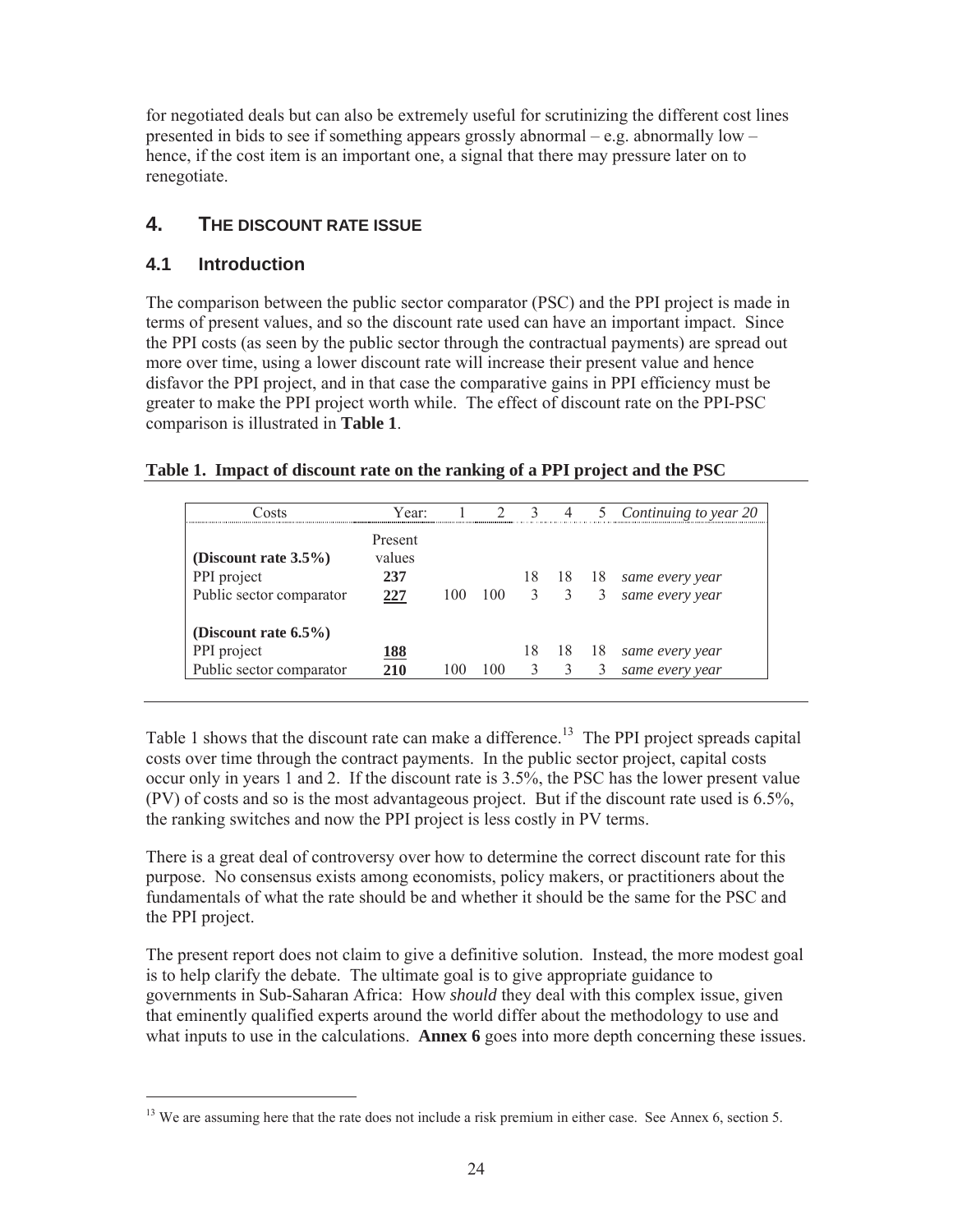# **4.2 Overview of practices in several countries**

This section gives a summary of how different countries approach the issue. The nonspecialist reader may have difficulty understanding all the details and technical terms that follow. This is not important. The main purpose of this section is to show the wide range of approaches and methods used and results obtained – and the highly technical nature of some of the aspects.

# **4.2.1 U.K.**

The 2003 U.K. "Green Book" (the Treasury's guidance for appraisal and evaluation of government projects – applicable to PPI-PSC comparisons) uses a "social time preference" rate (SRTP), deriving from classic concepts in welfare economics fleshed out in the 1950s and 1960s. The Green Book SRTP is the sum of three components:  $14$ 

- a "pure time preference" rate;
- a "catastrophe risk" rate; $15$  and
- $\bullet$  a third component that takes into account the idea (roughly) that as per capita income increases, people will care less about additional income, and this increases their preference for money today relative to money in the future.

The Green Book estimates the pure time preference rate plus the catastrophe risk rate at 1.5% (with the pure time preference rate probably around 0.5%) and the third component at 2.0%. So the SRTP comes out to **3.5%**, which is the real discount rate that must be used in comparing the PSC with the PPI project.

## **4.2.2 Victoria, Australia**

-

Partnerships Victoria takes a completely different approach. They build up the discount rate by beginning with a risk-free rate and then adjusting for risk using classic methods based on the capital asset pricing model (CAPM).<sup>16</sup>

Related to this, Partnerships Victoria says that only financial costs and benefits should be considered in the PPI-PSC comparison. Economic analysis is needed as part of the rationale for the project in general, but this appraisal should already have been carried out before the PSC exercise.

The risk-free rate is taken to be the yield to maturity of a 10-year Commonwealth Bond. In 2003, this was 3% real. More recently, the figure has risen to about 3.5%

<sup>&</sup>lt;sup>14</sup> The first and third bullet points are the classic Ramsey formula.

 $15$  There is an argument that the risk adjustments to project cash flows do not include broad, low-probability but high impact events (wars, asteroid impacts, etc.) and so it is legitimate to include such risks in the discount rate. But it is not clear why these risks should be thought to increase exponentially over time, which is what they are implicitly assumed to do if they are incorporated into the discount rate. It would seem, for example, that many natural disasters would have probabilities and severity of occurrence that are time invariant.

<sup>&</sup>lt;sup>16</sup> This section is based mainly on Partnerships Victoria (2003b).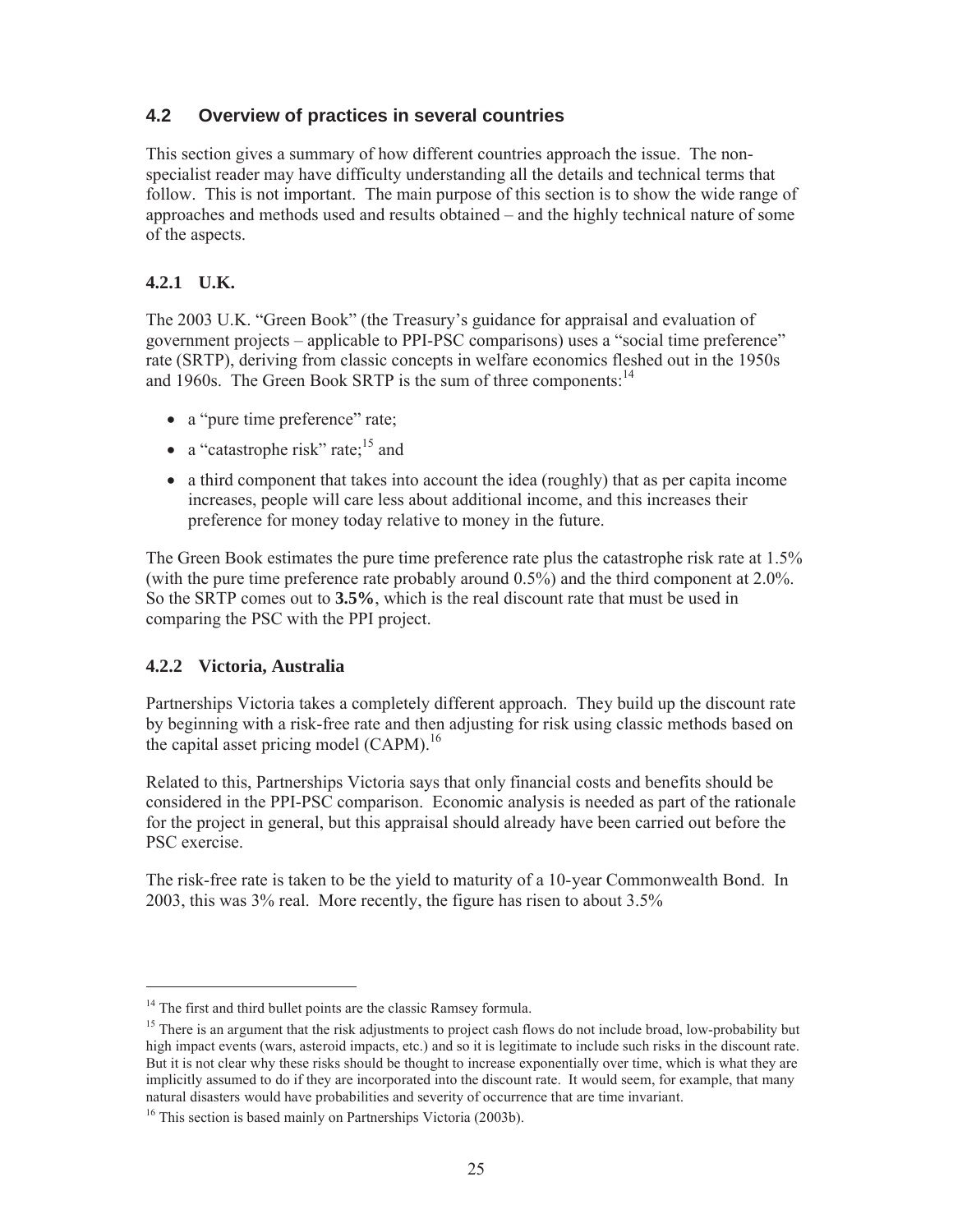The market risk premium is taken to be 6%. The risk adjustment is based on three "risk bands" according to type of project, with asset betas 0.3, 0.5, and 0.9 yielding risk premiums of 1.8%, 3.0% and 5.4%. Water, transport and energy projects are considered to be in the middle band. For these, the real discount rate to be used should be (based on the 2003 guidance document)  $6.5\%$  (= 3.5 + [0.5  $\times$  6]), which is three percentage points above (almost double) the rate used in the U.K.

But this is not the end of the story for Partnerships Victoria. The rate above is the rate that would be used for net cash flows of the underlying project (before financing). They see two further considerations in determining the rates to be used for the PPI-PSC comparison:

- In the case of costs, we are looking at *negative* cash flows. It makes no sense to say that a future cost is *less* onerous the riskier it is – which is the effect that normal discounting would have.
- $\bullet$  Risks should be seen from the perspective of the public sector. For the PPI project, these are not the underlying risks of the project but the risks that are intentionally or unintentionally borne by the public sector – principally through the payments that the public sector pays to the private company.

They then propose a pragmatic (rule-of-thumb type) way to deal with these two issues. According to Partnerships Victoria, the PSC cost flows should always be discounted using the risk-free rate; the PPI outflows (seen from the public sector perspective) should be discounted using the risk-free rate *plus* a risk premium that is proportional to the systematic risk that has been transferred to the private company (with 100% risk transfer meaning that the full conventional risk-adjusted rate would be used). It should be stressed that these discount rates are meaningful *only* for purposes of comparing (ranking) the PSC present value against that of the PPI project. The guidance material makes it clear that using the riskfree rate for the PSC will not necessarily give the present value of the true costs to the government of that option. It is not the right rate to use in a stand-alone analysis of the PSC project.

The Partnerships Victoria approach may seem confusing and, at first glance, counterintuitive. The correct intuition is to think only about the ranking: the *less* systematic risk that is borne by the public sector with respect to a PPI project, the *higher* the discount rate is that should be applied to the cost stream, because the costs are less onerous to the public sector the less risky they are.

Partnerships Victoria guidance material states that this method will give the correct ranking of the PSC and the PPI project. It should be noted, also, that for routine projects, in practice the same discount rate – the full risk-adjusted rate – will often be used for both alternatives because of the complexity of trying to determine the risk allocation, and hence a more appropriate rate, with any accuracy.

More will be said about this method in Annex 6. For now, what is important to note is that Partnerships Victoria is the only PPI program of those discussed in this report to identify these issues as important.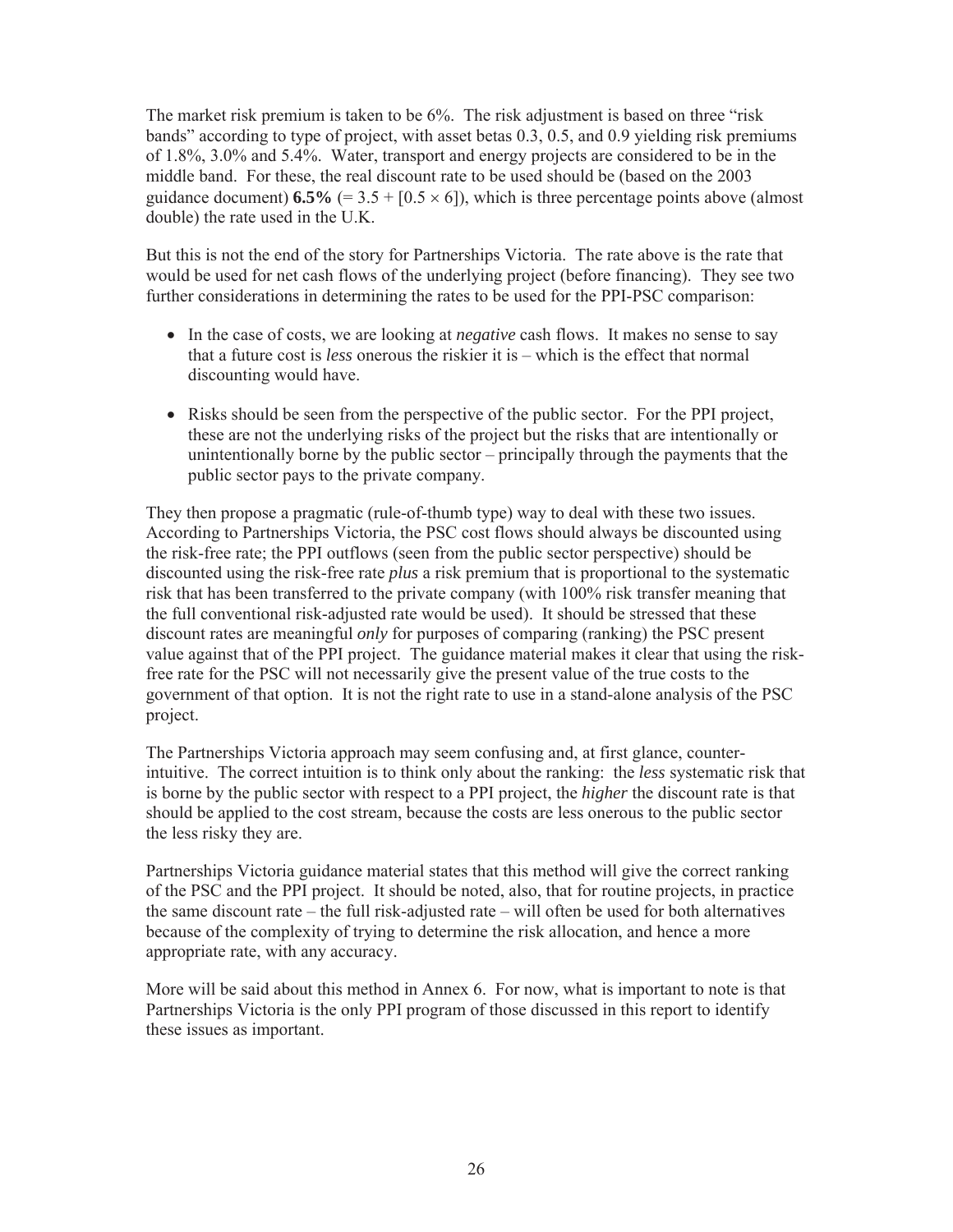## **4.2.3 Netherlands**

The Netherlands Ministry of Finance takes the position that the discount rate should be very close to the private sector weighted average cost of capital for both the PPI and the PSC.<sup>17</sup>

The risk premium should be based on non-diversifiable risk, as in the capital asset pricing model (CAPM). This risk premium will be in the range of 1.5% to 4.5% for PPI projects, depending on what they call "market spread risks" – essentially the project beta (but in principle based on a wider portfolio of assets – not just financial assets). They consider the market risk premium (MRP) to be 3%, so this implies an asset beta of 0.5 to 1.5.

They assume a real risk-free rate of 4%; so the real discount rate to use will be in the range of **5.5% to 8.5%.**

The Ministry of Finance changed their position to this market-based one following the recommendations of a special commission in 2003.<sup>18</sup> The key change was that they decided to use the observed price of risk in the equity market (market risk premium), along with the underlying idea that risks are something that depend on the project; so there is no good reason why risks should change just because of the source of funding.

An unusual feature of the Netherlands method is that, when doing the PPI-PSC comparison before receiving the bids, they look at the underlying cash flows of the PPI project, not the envisaged *payments* that the public sector will make to the project company, as is more common. But the result is the same, since the discount rate they are using is the same as, or close to, their best estimate of the appropriate project weighted average cost of capital from the private company's perspective.

## **4.2.4 South Africa**

The PPP Manual (National Treasury 2004: 22) states: "For practical purposes, the discount rate is assumed to be the same as the risk-adjusted cost of capital to government." Although acknowledging that the government bond yield is not really the correct value for the risk-free rate – because of, e.g., "tax implications of diverting funds from private to public consumption" – they ignore these factors as being too difficult to quantify.

The Treasury does not prescribe a rate to use for the discount rate. But it states that one should begin by using the yield of a government bond with a remaining maturity similar to the duration of the project. Then, in principle, risks should be accounted for as cash flow items and not in the discount rate. But for some projects, on a project-by-project basis, a risk premium could be added but only in cases "where it is not possible to accurately reflect the effect of all risks in the cash flow of the project." They say that transaction advisors should advise on this. No mention is made of any possible difference in the treatment of systematic and non-systematic risks.

The rate selected for the project must then be used for both the PSC and the PPI models.

<sup>&</sup>lt;sup>17</sup> The following is based on PPP Knowledge Centre (2002a and 2002b) and discussions with the Centre in The Hague in February 2006.

 $18$  See Ewijk and Tang (2003).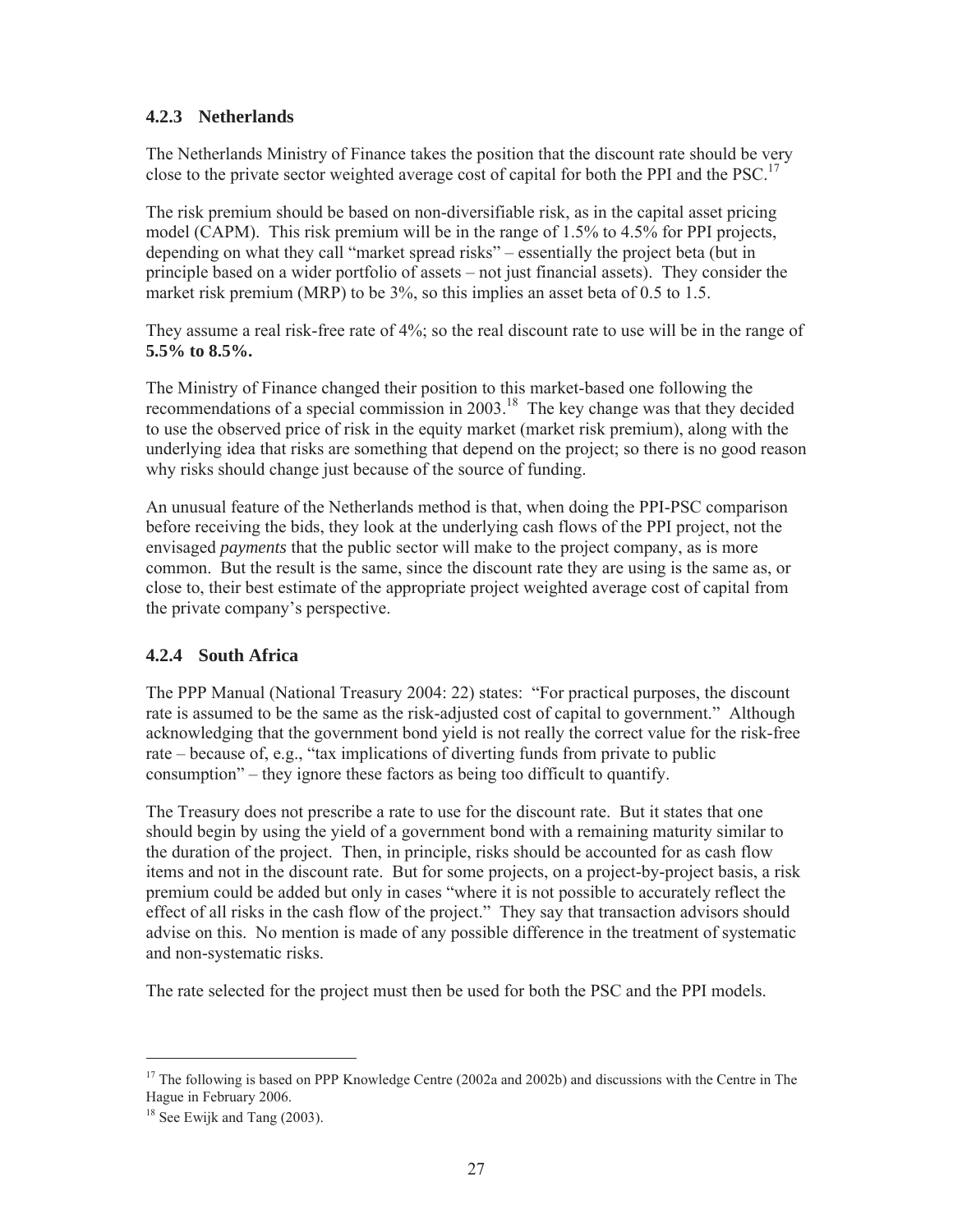## **4.3 Questions and puzzles**

A number of question and puzzles arise in looking at how different PPI programs conceptualize the discount-rate issue and also in other writings on the subject oriented for the practitioner or the public. The following gives some of the key questions that often arise. Short and informal responses follow each question, often referring the reader to a section of **Annex 6**, where the issue is considered in more depth. Not all specialists will agree with all the responses given below. What is important for purposes of this report is that these are the kind of issues that in-depth guidance for the PPI Unit should address.

(1) *Q.* Should the PPI-PSC comparison and the discount rate be based only on financial costs and benefits or should they be based on broader economic costs and benefits?

*A.* PPI programs have not taken a consistent position on this. But it is difficult to see why the government should not look at costs and benefits in the economy as a whole.

(2) *Q.* Is the correct discount rate, before accounting for systematic risk, the government borrowing rate?

*A.* This would make sense from the purely financial perspective. If the economic perspective is taken, however, in principle externalities should be taken into account. See (1). But from a practical point of view, for these purposes only (i.e. comparison between the PPI project and the PSC), it may be that in many cases one could use the government borrowing rate. (See Annex 6, section 2.3.)

(3) *Q.* Why is the U.K., which has led the way in the PPI movement in so many respects, the only country (of those noted in section 4.2) that seems largely to ignore market rates and the opportunity cost of displaced private investment in its determination of the appropriate discount rate (or at least, not use them in a straightforward way)?

*A.* U.K. Treasury guidance does not appear to give an answer to this question. In all the usual approaches to the economic discount rate, the opportunity cost of capital plays *some* role. Some cynics suspect there was pressure to lower the rate, and using just the social time preference rate was a convenient way to accomplish this. Others speak of the pervasive influence of ivory-tower academics on this issue in the U.K. Still others note that the rate arrived at (3.5% real) is fairly close to the government borrowing rate plus a corporate profit tax gross-up; so the result may not be far from the risk-free rate derived that way, even if there appears to be a gap in the conceptual story. It is important to note that the economic opportunity cost of displaced private investment could have a much greater influence on the rate in developing countries.

(4) *Q.* Should you account for risk as a cash flow adjustment or as a premium in the discount rate?

*A.* This depends on the type of risk. Symmetric variability risk can be accounted for in the discount rate in certain circumstances. Asymmetric risk – e.g. the expectation of a future downside shock of some kind – should be accounted for in cash flows. Default risk would fall in the latter category. Optimism bias is another example. (See Annex 6, section 3.1.)

(5) *Q.* Do risks and the cost of risk depend only on the underlying project and not at all on the way the project is financed?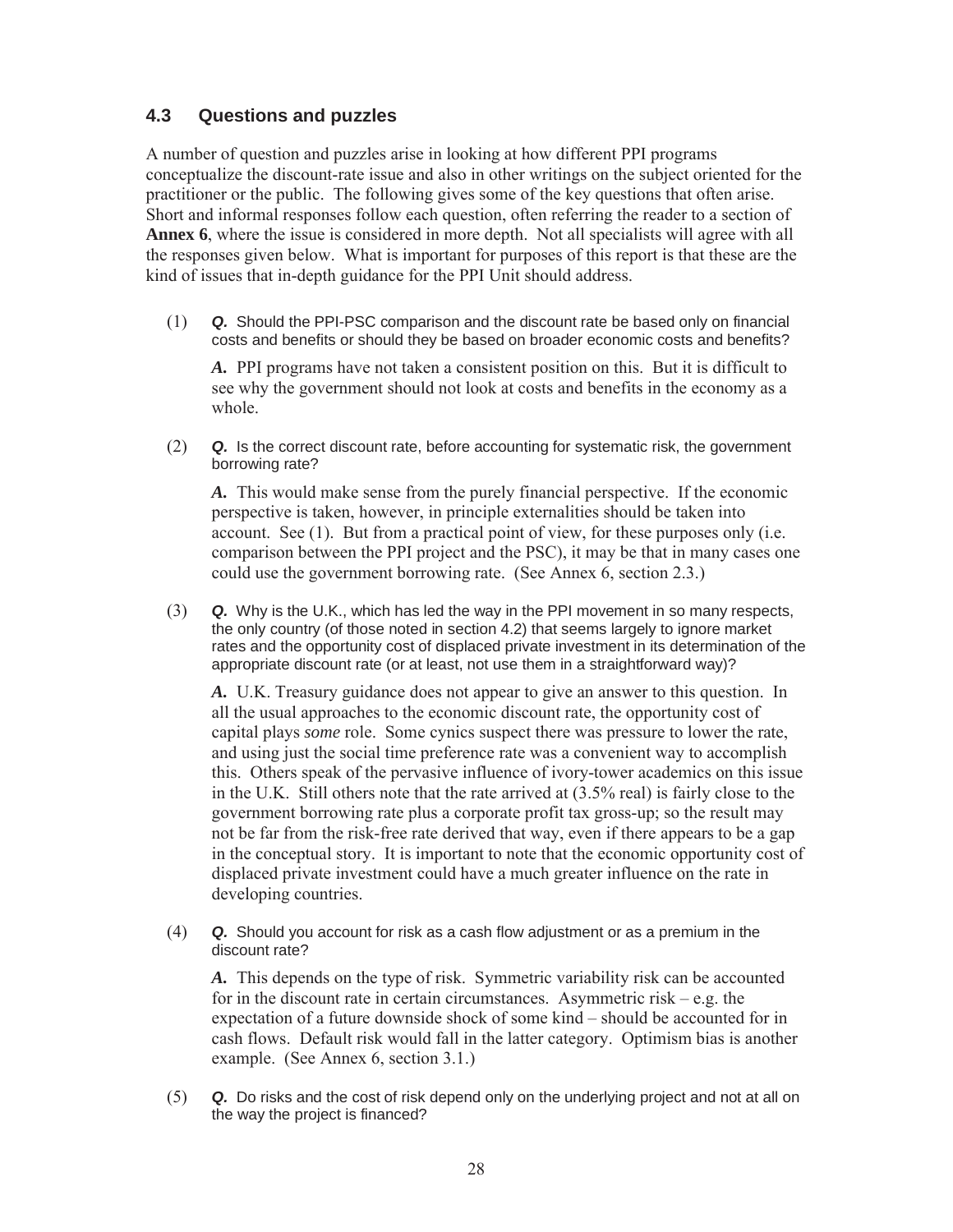*A.* This statement is often made, taking the cue from modern finance theory. But this theory looks at risk in capital markets, which begs the question. There is no reason, a priori, to think that the cost of risk *must* be the same in funding projects from the capital market, from user charges, and from taxes.

(6) *Q.* Does risk disappear in the public sector because it is diversified over all taxpayers?

*A.* There a consensus that the cost of non-systematic variability risk will tend to go to zero when spread over a large number of people – the famous Arrow-Lind (1970) result. But this can occur by way of taxation *or* through the capital market. Moreover, it does not happen with systematic risk. (Writers sometimes ignore or downplay the fact that Arrow & Lind did not dispute these last two sentences.)

(7) *Q.* Suppose we grant that the discount rate has to take into account "systematic risk." How do we know what the economic cost of systematic risk is in a public sector project?

*A.* This is not a simple matter; we really don't know for sure. (See Annex 6, section 4.)

(8) *Q.* Suppose we decide that we should adjust the discount rate for systematic risk. Should we simply use the market-derived weighted average cost of capital (WACC) that would be appropriate for the same kind of project in private company hands?

*A.* Even if we ended up with a rate close to that, it would be after we carefully thought through all the issues and made calculations, not because it simply seemed *natural* to use this rate.

(9) *Q.* Isn't it true that public sector funding cannot be less costly because if it were, it would mean that the government should finance all investment projects, and that would be absurd. As Partnerships Victoria (2003: 27) puts it: If the government's borrowing rate were used as the discount rate, "the logical consequence would be that government would finance everything, and replace commercial sources of finance."

*A.* This is not a good argument because there are other reasons why we would want certain organizations rather than others to bear the risk of financing projects. Often the way to ensure that an organization puts adequate effort into reducing costs or improving service is to make them bear the associated risks. It is often too complicated to unbundle financing from the business side without disturbing the incentive structure – too complicated to find ways to transfer risks to the private sector in a different way.

(10) *Q.* Shouldn't the same risk-adjusted discount rate apply to both the PSC and the PPI project since the underlying project is the same?

*A.* This is the way most PPI programs deal with the issue. But if the discount rate is being applied to the stream of payments that the public sector will make under the PPI contract (along with some other adjustments), then the risk characteristics of the cash flows may have changed since risks have been allocated between the private company and the public sector. In one extreme case, where all variability risk is borne by the company, clearly a *risk-free* discount rate should be used to discount the PPI contract payments. (The contract payments might be expected to be greater, however, because investors would require a higher return to compensate them for bearing all the systematic risk.)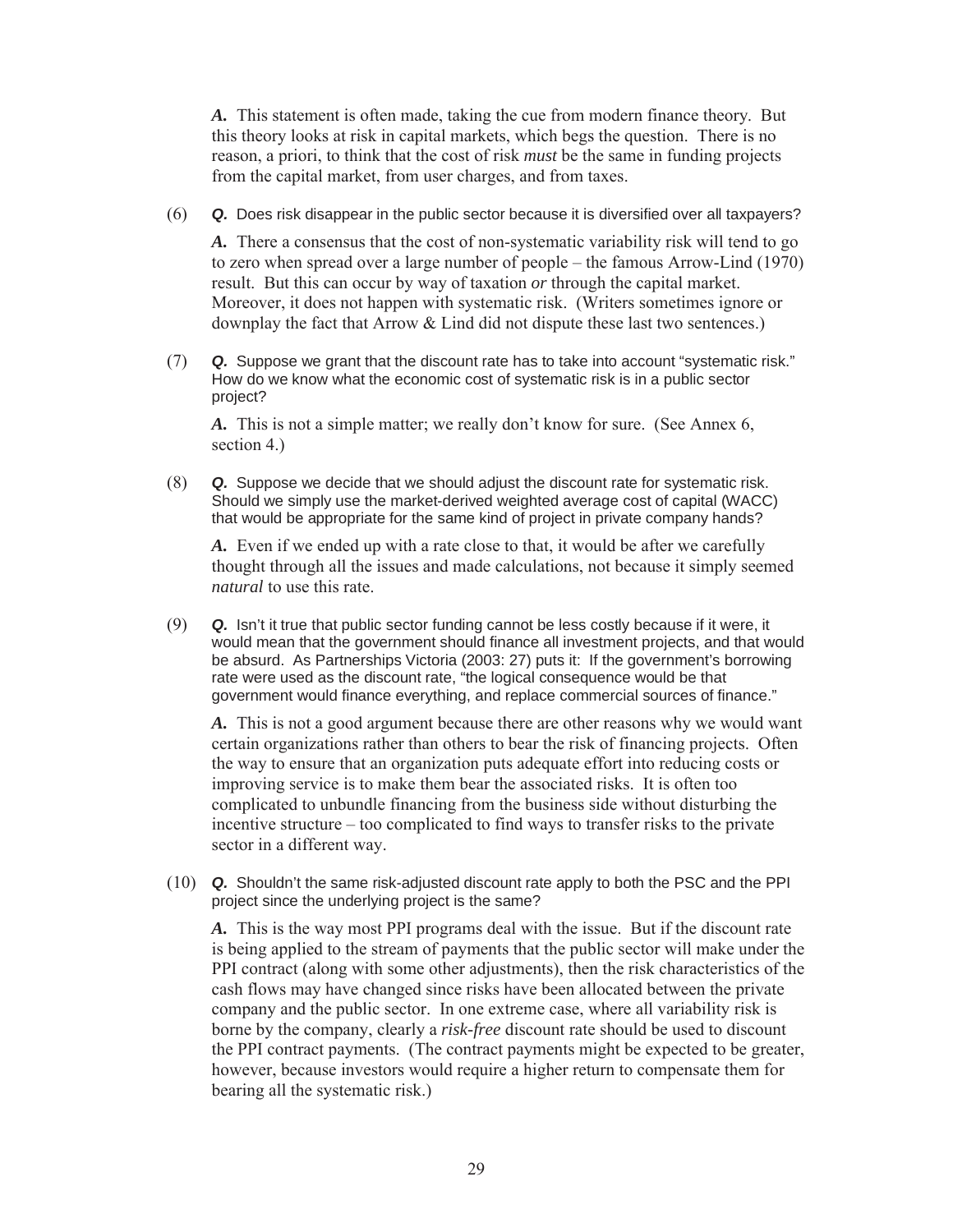(11) **Q.** Is the risk premium (more fundamentally, the appropriate beta)<sup>19</sup> *negative* for negative cash flows?

*A.* This depends on whether the negative cash flows are positively or negatively correlated with the market or the economy. In the case of negative cash flows that are positively correlated with the economy (i.e. where systematic risk reduces value), one should indeed use a negative beta and a negative risk premium, so that the appropriate discount rate will be *below* the risk-free rate – thus making the present value of outflows *greater*. 20 This is something that appears to have been ignored by all PPI programs, although Victoria (and a few other Australian states) have got it partly right. (See section 5 of Annex 6.)

#### **4.4 Summary of conclusions concerning the discount rate issue**

The discount rate issue is complex and in many ways confusing. The following points summarize the major conclusions from **Annex 6**:

- The appropriate rate to use is some variant of, or is based on, an *economic* discount rate.
- There are differences of professional opinion about how to determine the discount rate – even before any adjustment for systematic risk. An important consideration is whether the rate should include a component reflecting the marginal economic rate of return on private investment. Doing that could make a significant difference, especially in developing economies.
- There are peculiarities that arise from applying the economic discount rate to PPI project cash flows viewed *after* financing. Not enough attention has been given to this question.
- With respect to projects that cover their costs from user charges, *non-systematic variability risk* could well constitute a cost – possibly in different ways – for the PPI project and the PSC.
- Whether or not, and the extent to which, systematic risk adds cost to public sector projects is a matter of great debate and speculation.
- The issues become even more complicated because we cannot easily rely on market benchmarks to determine the beta of the PSC since we want to know the impact of the entire underlying systematic risk, not just that part borne by PPI company shareholders.
- Adding to the complications, for the PPI project, risk to the public sector should be viewed after being filtered through the PPI contract. So in addition, we have to understand how the *contract* allocates systematic risk.

<sup>&</sup>lt;sup>19</sup> "Beta" ( $\beta$ ) in this context is a measure of systematic risk – i.e. risk that covaries with the risk of the market as a whole or of national income.

<sup>&</sup>lt;sup>20</sup> TECHNICAL NOTE. The beta referred to here is the project beta (i.e. based on returns). Since we are looking at cash flows, we may think more naturally in terms of cash flow betas. But for *outflows*, the corresponding project beta is opposite in sign to the cash flow beta. See Ehrhardt and Daves (2000).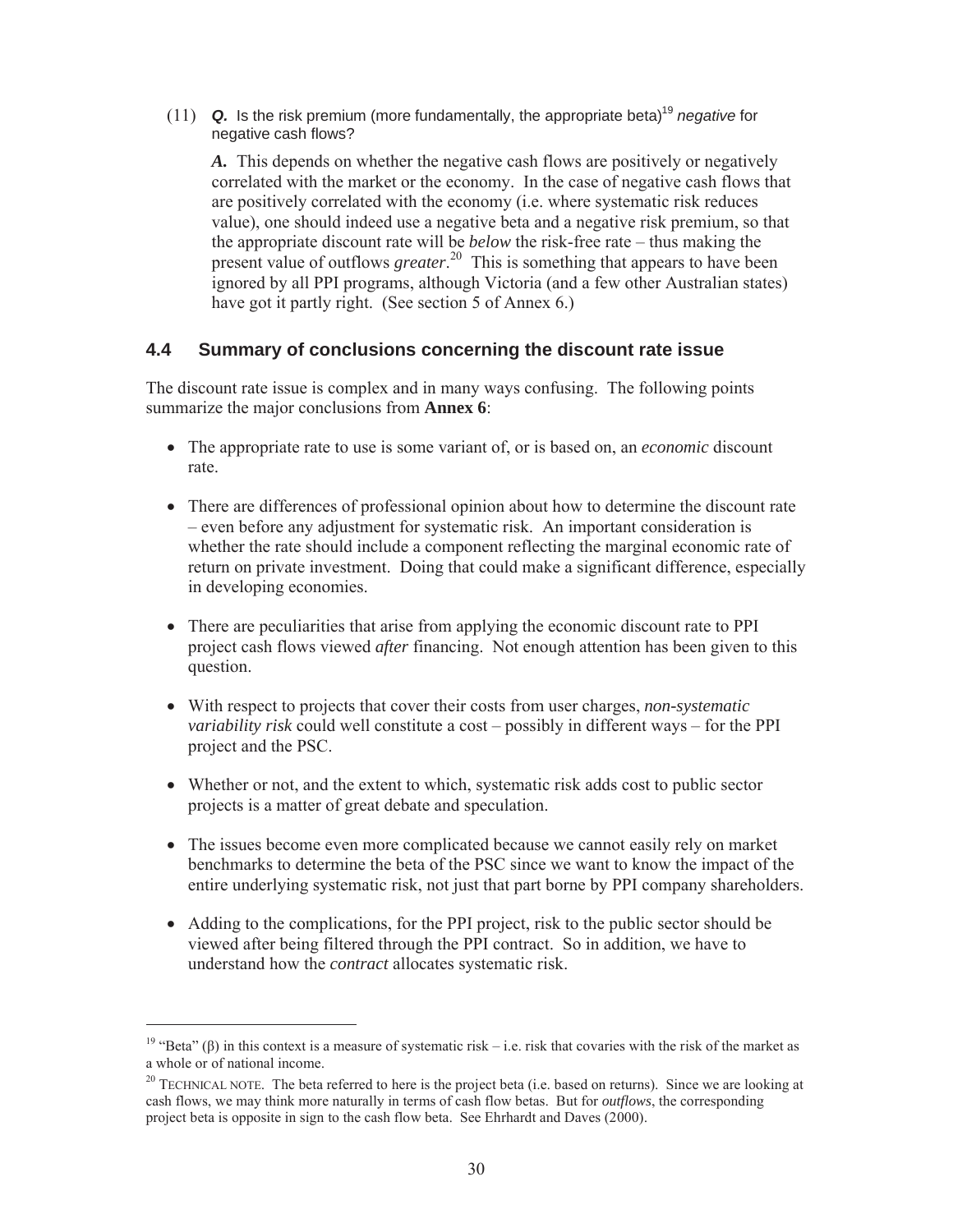• Annex 6 concludes by suggesting a pragmatic approach (which needs to be studied further) that might be used by PPI Units. The analysis would separate the question of underlying project costs from the effect, if any, of private sector financing. The analysis also would be carried out in a number of different ways, trying to find out if the PPI project should definitely be eliminated or definitely be selected. For a range in the middle, given the uncertainties of the discount rate issue, the PPI-PSC comparison would not yield definitive results. One would then have to give more attention to other factors tending to favor or disfavor the PPI project.

# **5. DEVELOPING THE GUIDANCE MATERIAL**

#### **5.1 How Annex 3 (Needed skills and guidance material) might be used**

**Annex 3** is intended to fulfill one of the objectives of the present study, namely: "To scope and outline the guidance material to be developed in detail in the next phase." What follows are some suggestions and caveats about how Annex 3 might be used for further phases.

- What has been set out in Annex 3 is deliberately an *ideal* picture. Given the costs involved and various institutional limitations, the *optimal* guidance for most countries would surely not include all of the detailed items set out in the outline. One objective of the next phase of the overall effort will be to scope more limited packages of guidance suited for particular contexts – using Annex 3 as a menu from which to choose and adapt.
- x *Training modules* should not necessarily be organized in the way indicated in Annex 3. Annex 3 attempts to describe modules of needed skills and guidance in a logical sequence. Although guidance and training are related, there is not necessarily a one-toone relation between the two. For example, trainers may decide that the best way to teach the material would be to present and work through several complete cases, each one dealing with all aspects of a PPI project in a different sector. Although the present study contends that a complete, in-depth training program should cover in some way most or all of the material in Annex 3 (though not necessarily all the detailed subtopics), the study does not purport to design a training program. It may be thought of more as the first stage of a *training needs assessment*.
- The guidance material is intended for what is defined on page iv as the "PPI Unit" namely, a central or important sectoral unit in the country that has substantial responsibility for structuring and appraising PPI projects, or for laying down guidance for these activities and monitoring that they have been carried out competently by line departments. In other words, this is the highest level of guidance. *Some unit* in the country should have these skills if a high-quality PPI program is to be developed and maintained. It is not being recommended that all line department staff that prepare PPI projects necessarily have all of the skills outlined in Annex 3. (See section 5.2.2.)
- The staff of the PPI Unit should have all the core skills even if a large part of the work ends up being farmed out to consultants.
- Annex 3 could be used as part of the terms of reference for consultants who will develop training programs or guidance manuals or briefing notes. If it is used in this way, it is recommended that it should not be treated as a straightjacket. Instead,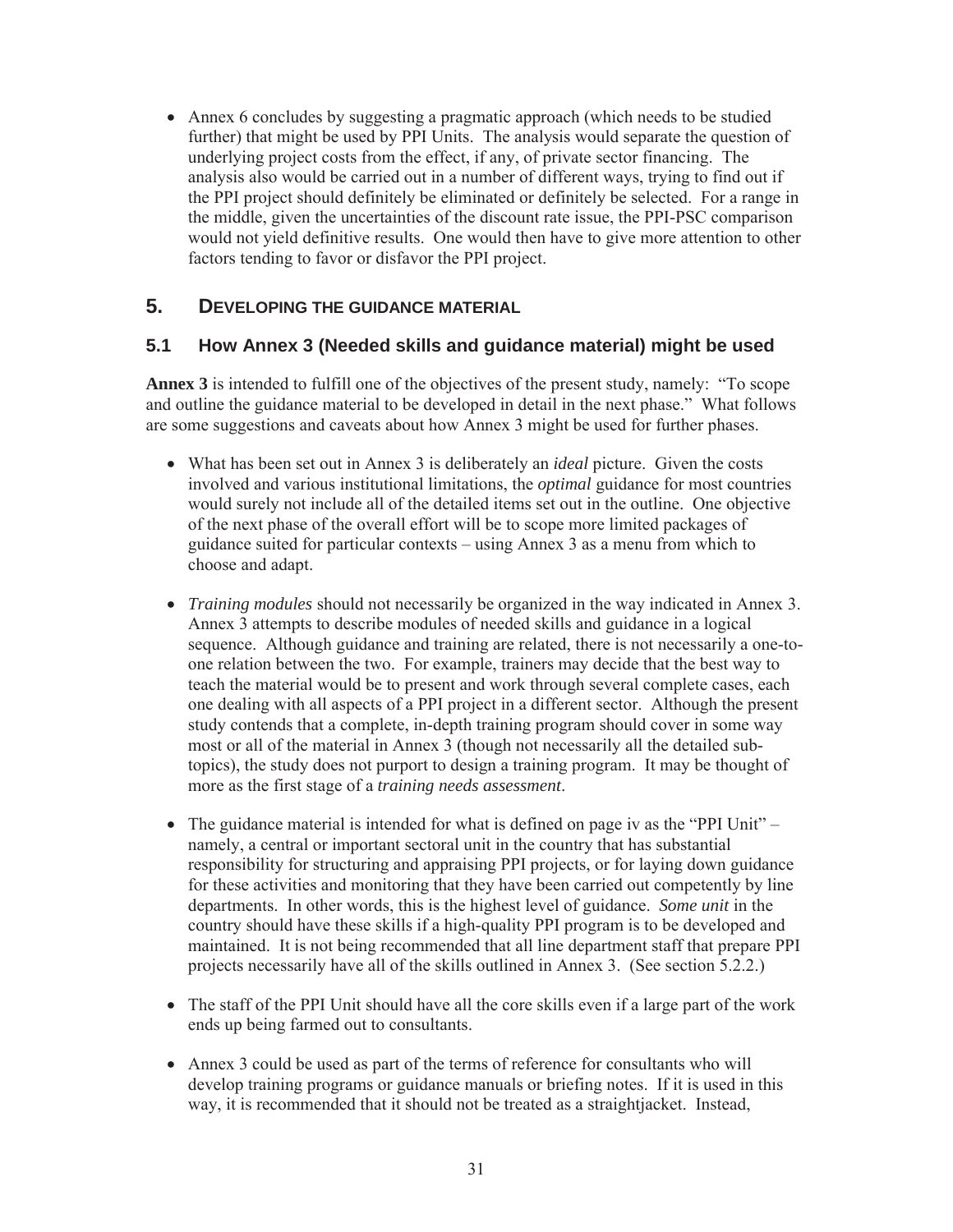consultants should be asked to propose their own schemes, inspired by Annex 3. They should show where and how they have covered the items in Annex 3, or if they have decided not to include some of the items, they should explain why. (They might have very good reasons.) In other words, Annex 3 should be viewed as a tentative check list.

#### **5.2 Audiences and content for the guidance material**

This section sets out recommendations about what the guidance material should look like and who the different audiences are.

One could make finer distinctions, but for present purposes it is best to consider two basic audiences and levels of material.

- $\bullet$  First, people in the country who are developing and proposing policy, deciding which types of projects are suitable for the PPI route, designing PPI concepts and arrangements, thinking through basic risk allocation and payment terms, looking at practices in other countries and adapting them to their own country, managing or supervising single-source negotiations (where permitted), etc. For short, let's call this "*in-depth guidance*." One of the main target groups would be core staff in the PPI Unit (in the sense that this term is being used in this report – see page iv). Another target group would be staff of development finance organizations that are heavily involved with PPI projects.
- Second, people who are preparing PPI projects (following the competitive bidding route) within the context of the models, rules, procedures, guidance, etc., laid down for them. These would typically be staff of the responsible government departments, except for those departments (e.g. perhaps the highways department) that have such a high volume of transactions that they can establish a full-fledged PPI Unit. Call this "*routine guidance*."

#### **5.2.1 In-depth guidance**

One output of a thorough review of the present report should be a detailed outline of the indepth guidance material (using Annex 3 as the starting point, as a menu). Consultants might then be hired to prepare a *guidance manual* that would be used by organizations in countries in Sub-Saharan Africa. It might be that the initial consultancy would involve developing only selected parts of the entire outline – the priority parts. Or it could involve developing some parts at a higher level of detail than others. This would be specified in the terms of reference for the consultants.

Some recommended features of the guidance manual are as follows:

- The manual should be a flexible document containing separate sections that could be updated and replaced separately, based on experience and feedback. Hard copies would be in the form of loose-leaf binders. A web-based document with hyperlinks is an idea worth exploring.
- $\bullet$  The manual should be organized as a reference work with lots of bullet points, flow charts, etc. It should refer liberally to other documents where they are relevant, rather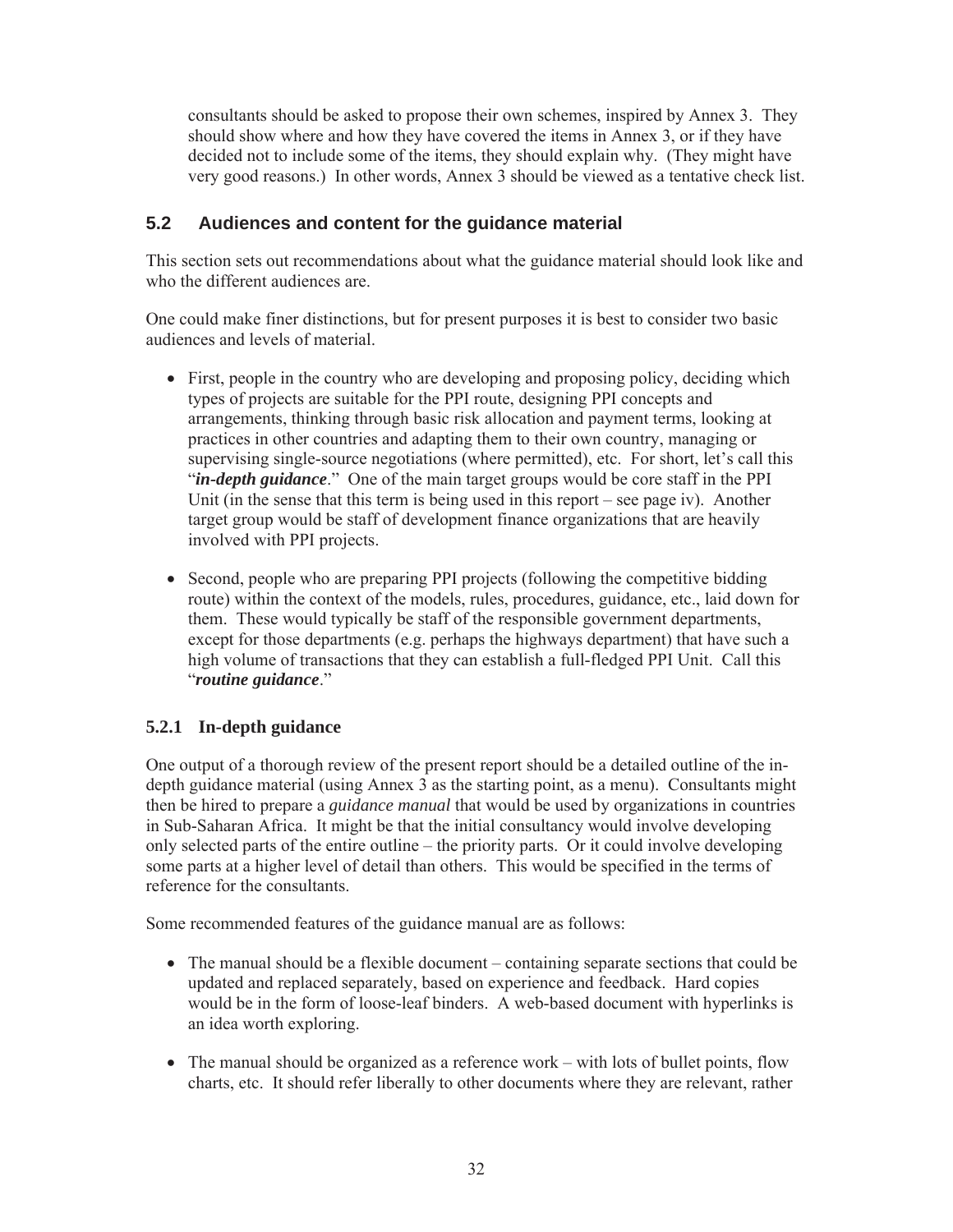than rewriting things that have already been written well elsewhere. This is especially the case for highly detailed and technical matters.

- The authors should try hard to avoid an approach that relies heavily on guidance along the lines of "you might want to do this or you might want to do that …" to the extent that this is possible – although sometimes it will be hard to avoid – and instead should try to give concrete practical advice.
- It must be adequately market tested at an early stage, at least selected parts (and an adequate budget line provided for that), and again from time to time as it is developed; it must be seen to be relevant; it must not turn into a document that just sits on a shelf – what happens to many well-intentioned "toolkits."

Training material would be developed based on the contents of the guidance manual, but it would not necessarily have to follow the guidance manual point by point. The guidance manual would not, per se, be a training manual.

#### **5.2.2 Routine guidance**

The audience for this kind of guidance would also have access to the in-depth guidance material, so there would be no need to repeat it.

Since this audience will be working within a more constrained administrative procedure, it would make sense to incorporate aspects relating to quantitative methods within the administrative instruction material that guides them through the various project-preparation steps. This would be similar in organization to the basic guidance documents put out by various PPI/PPP units around the world (e.g. U.K., Victoria, Netherlands, South Africa). But there should probably be more sections in this material devoted to basic quantitative methodology.

The basic idea would be that, if this is to be made routine to some extent, various *rules of thumb* will need to be developed – assumptions and rules that work well enough in most cases, and in many cases, rules that perhaps *must* be used unless the department can justify their derogation from the rules – e.g. special circumstances – in which case they will receive a waiver. (This is the idea of a set of rules providing a *safe harbor*.)

For example: Suppose (for present purposes only) that it has been decided to use a risk premium in determining the discount rate to be used in relation to PPI projects. The *routine guidance* might set out types of projects in categories and specify a risk premium that must ordinarily be used for each category. The *in-depth guidance* would go into detail about how these rules of thumb should be developed, the theory and assumptions that underlie them, etc.

The consolidated material for this audience could refer to sections of the in-depth guidance for issues that might require a deeper understanding – or simply to provide a background for interested members of this audience.

Since the routine-guidance material would be tied closely to the PPI administrative process, it should probably be country specific. It will either have to take into account the requirements of specific countries, or the initial versions of this material will have to be prepared leaving large gaps to be filled at the country level.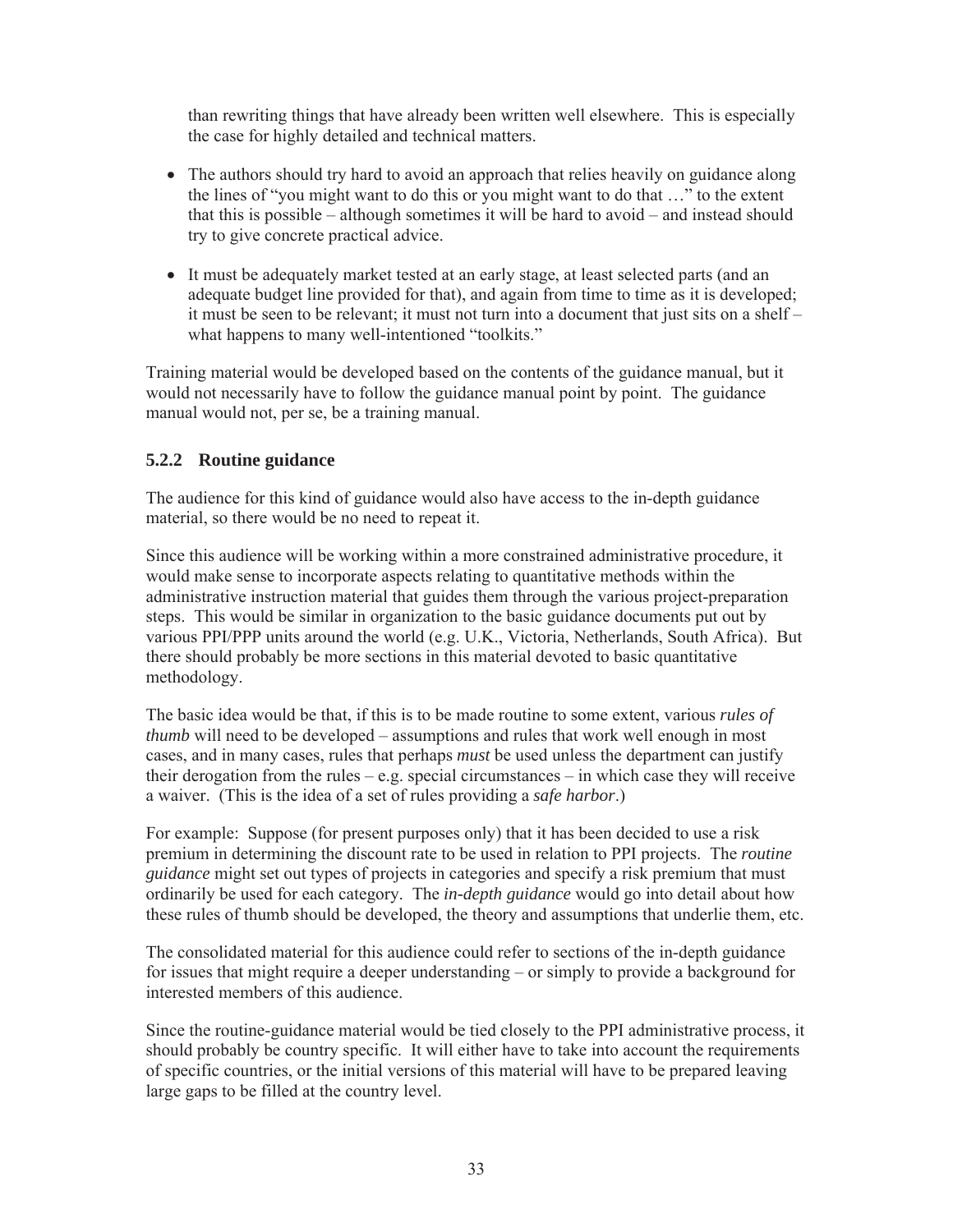#### **5.3 How the guidance material should be developed**

It is recommended that the *in-depth guidance* material should be developed by the consultants who are selected for this assignment according to the following steps:

- (1) Based on the outline approved after a review of the present report, the consultants for the next stage would develop a more detailed outline of the material to be covered, indicating also the sources that they will primarily rely on for the contents of each section and any major methodological difficulties that will need to be resolved (e.g. the appropriate discount rate and how it would be used).
- (2) After review and comments on the outline, they would prepare a first (working) draft of the guidance manual as a desk exercise. This would probably be abbreviated or incomplete in some ways and should therefore indicate matters that the consultants will need to determine and complete in step  $(3)$ .
- (3) The consultants would then work through the full preparation of several PPI projects (preferably real ones) with a group of people drawn from countries in Sub-Saharan Africa who are representative of the kinds of professionals that one would expect to find in the audience suitable for the in-depth guidance. This experience, involving continual feedback on the draft from the group as it prepares the projects, would be used to revise the draft guidelines as needed. The experience will also allow the inclusion of real-project or stylized worked examples into the guidance material.
- (4) The next draft of the guidance material would be discussed at a workshop whose participants would include experienced practitioners from other countries (outside Sub-Saharan Africa) also.

The *routine-guidance* material adapted for a specific country should wait until the country has a functioning, substantial PPI Unit of some kind (either central or sectoral). Until that time, there really is no "routine": PPI projects will be prepared and appraised on an ad hoc basis, and the in-depth guidelines will be most appropriate for that purpose.

Once a country does have a PPI Unit, consultants can then be engaged to work with that unit and with line departments (the intended audience) to develop the routine methodological guidance, which, as noted above, would be integrated into the administrative-process guidance.

One possibility is that, perhaps under the NEPAD umbrella, a number of countries that have already (or by that time will have) set up PPI Units could decide to have generic routine guidance material developed jointly by one set of consultants – making allowances for how the generic material might have to be modified to conform to the different country-specific approaches and procedures. A better approach along the same lines, however, would probably be for these consultants to work first with one specific country and then modify the material to suit the needs of each of the other countries.

It is recommended, however, that this kind of consultancy should not be undertaken yet. The most important thing – what needs to be done first – is the full-scope, in-depth guidance manual. This should be the priority.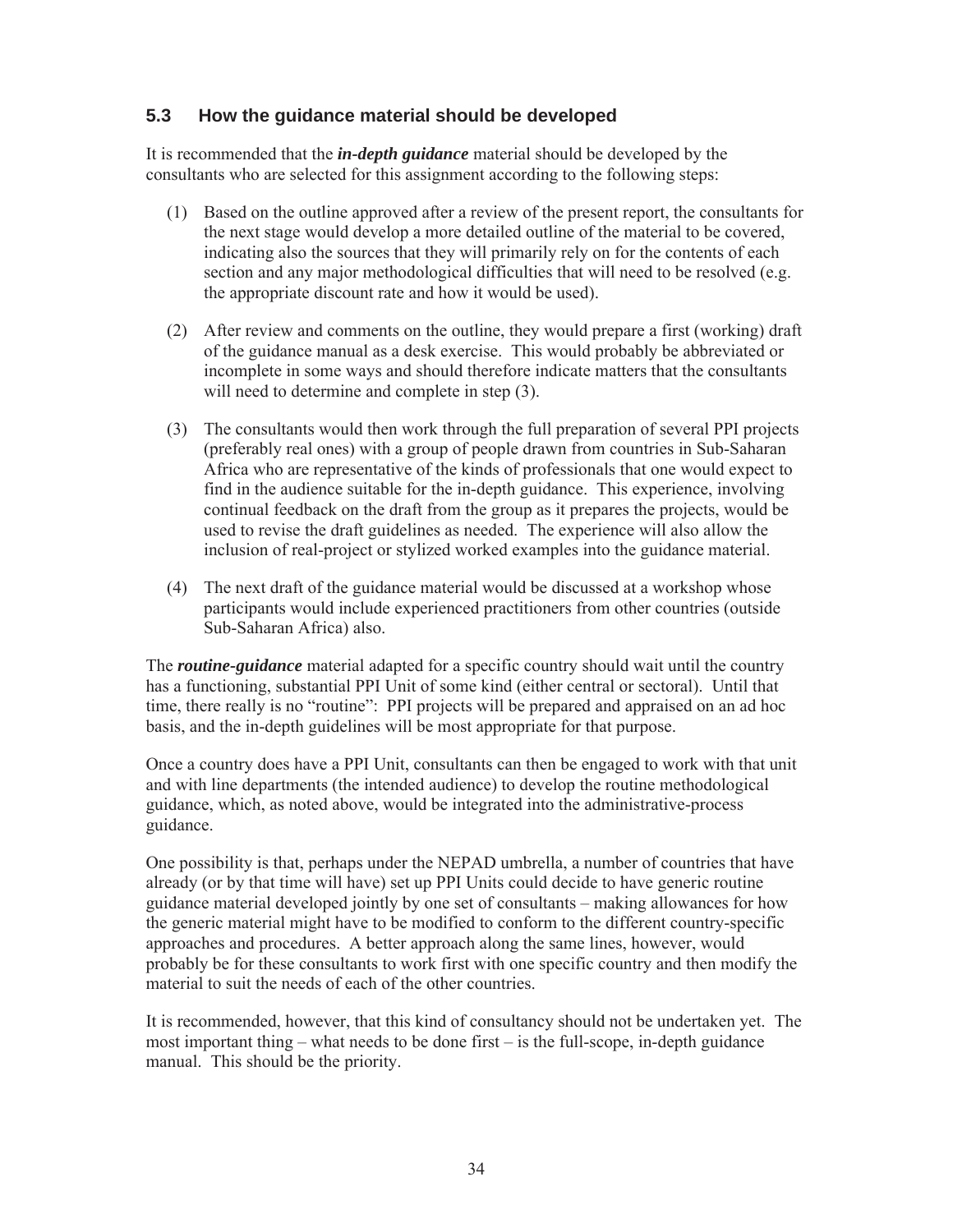#### **Annex 1**

#### **Table 2. Basic analytic building blocks of particular importance for different activities**

|                                                                            | <b>MAJOR ACTIVITIES</b>                                 |                                                     |                                                                 |                                                                        |                                                     |                                                    |                       |                                  |                                |                                                                                           |                                                                  |
|----------------------------------------------------------------------------|---------------------------------------------------------|-----------------------------------------------------|-----------------------------------------------------------------|------------------------------------------------------------------------|-----------------------------------------------------|----------------------------------------------------|-----------------------|----------------------------------|--------------------------------|-------------------------------------------------------------------------------------------|------------------------------------------------------------------|
| <b>BASIC BUILDING BLOCKS USED FOR THE</b><br><b>ACTIVITIES</b><br>J        | <b>Risk</b><br>allocation<br>and<br>incentive<br>design | <b>Designing</b><br>price<br>indexation<br>formulas | Constructing<br>a model of<br>the<br>conjectured<br>PPI project | <b>Estimating</b><br>the level of<br>user<br>charges or<br>service fee | User or<br>budgetary<br>affordability<br>assessment | Constructing<br>the public<br>sector<br>comparator | Economic<br>appraisal | Value for<br>money<br>assessment | <b>Stakeholder</b><br>analysis | <b>Ouantitative</b><br>bid<br>evaluation<br>method<br>(design and<br>implemen-<br>tation) | Implementing<br>contractual<br>adjustments<br>to<br>remuneration |
| <b>Basic appraisal methods</b>                                             |                                                         |                                                     |                                                                 |                                                                        |                                                     |                                                    |                       |                                  |                                |                                                                                           |                                                                  |
| Best-practice spreadsheet modeling techniques                              |                                                         |                                                     | ✓                                                               |                                                                        |                                                     | ✔                                                  |                       |                                  |                                |                                                                                           |                                                                  |
| Basic techniques of discounted cash flow analysis                          | $\checkmark$                                            | $\checkmark$                                        | $\checkmark$                                                    | $\checkmark$                                                           | ✔                                                   | ✔                                                  | $\epsilon$            | ✓                                | ✓                              | ✓                                                                                         | ✓                                                                |
| Estimating future prices and costs (re opex and capex)                     |                                                         | $\checkmark$                                        | $\checkmark$                                                    |                                                                        |                                                     | ✔                                                  |                       |                                  |                                |                                                                                           |                                                                  |
| Valuing and forecasting demand for the services                            | $\checkmark$                                            |                                                     | $\checkmark$                                                    |                                                                        |                                                     | ✓                                                  | ✓                     |                                  |                                |                                                                                           |                                                                  |
| Basic concepts of economic appraisal                                       |                                                         |                                                     |                                                                 |                                                                        |                                                     | ✓                                                  | $\checkmark$          |                                  | ✓                              |                                                                                           |                                                                  |
| Economic opportunity cost of public funds                                  |                                                         |                                                     |                                                                 |                                                                        |                                                     | ✓                                                  | $\checkmark$          | $\checkmark$                     | ✓                              | $\checkmark$                                                                              |                                                                  |
| <b>Probability and risk</b>                                                |                                                         |                                                     |                                                                 |                                                                        |                                                     |                                                    |                       |                                  |                                |                                                                                           |                                                                  |
| Basic concepts of probability and risk                                     | $\checkmark$                                            |                                                     | $\checkmark$                                                    |                                                                        |                                                     | ✓                                                  |                       |                                  | $\checkmark$                   | $\checkmark$                                                                              |                                                                  |
| Risk identification and quantification                                     | ✓                                                       |                                                     | $\checkmark$                                                    |                                                                        |                                                     | ✓                                                  |                       |                                  | $\checkmark$                   |                                                                                           |                                                                  |
| Risk aversion, certainty equivalents, etc.                                 | $\checkmark$                                            |                                                     |                                                                 |                                                                        |                                                     |                                                    |                       |                                  | ✔                              |                                                                                           |                                                                  |
| Systematic risk and idiosyncratic risk                                     | $\checkmark$                                            | $\checkmark$                                        |                                                                 |                                                                        |                                                     |                                                    |                       |                                  |                                |                                                                                           |                                                                  |
| Sensitivity and scenario analysis                                          | $\checkmark$                                            | ✔                                                   | $\checkmark$                                                    | $\checkmark$                                                           | $\checkmark$                                        | ✓                                                  | $\checkmark$          | $\checkmark$                     | ✔                              |                                                                                           |                                                                  |
| Monte Carlo simulation                                                     | $\checkmark$                                            |                                                     | $\checkmark$                                                    |                                                                        |                                                     | ✓                                                  |                       | ✓                                | ✔                              |                                                                                           |                                                                  |
| Eliciting expert opinions about risk                                       | ✓                                                       |                                                     | ✓                                                               |                                                                        |                                                     | ✓                                                  |                       |                                  |                                |                                                                                           |                                                                  |
| Basic principles of risk allocation and incentive design                   | ✓                                                       | ✓                                                   |                                                                 |                                                                        |                                                     |                                                    |                       |                                  |                                | ✓                                                                                         |                                                                  |
| <b>Financing of PPI projects</b>                                           |                                                         |                                                     |                                                                 |                                                                        |                                                     |                                                    |                       |                                  |                                |                                                                                           |                                                                  |
| Understanding the various sources of finance                               |                                                         |                                                     | ✓                                                               |                                                                        |                                                     |                                                    |                       |                                  |                                |                                                                                           |                                                                  |
| Basic understanding of project finance methods                             | $\checkmark$                                            |                                                     | $\checkmark$                                                    |                                                                        |                                                     |                                                    |                       |                                  |                                |                                                                                           |                                                                  |
| Interest rates and repayment profiles                                      |                                                         |                                                     | $\blacktriangledown$                                            |                                                                        |                                                     |                                                    |                       |                                  |                                |                                                                                           | ✓                                                                |
| Understanding lenders' requirements and concerns                           | $\checkmark$                                            | $\checkmark$                                        | $\checkmark$                                                    |                                                                        |                                                     |                                                    |                       |                                  |                                |                                                                                           | ✔                                                                |
| Guarantees and other forms of credit enhancement                           | $\checkmark$                                            |                                                     | ✓                                                               |                                                                        |                                                     |                                                    |                       |                                  |                                |                                                                                           |                                                                  |
| Fundamentals of corporate finance (esp. cost of capital,<br>gearing, etc.) |                                                         |                                                     | $\checkmark$                                                    |                                                                        |                                                     |                                                    |                       |                                  |                                | $\checkmark$                                                                              | ✔                                                                |
| Public sector financing of PPI projects (e.g. DBO<br>structures)           |                                                         |                                                     | ✔                                                               |                                                                        |                                                     |                                                    |                       |                                  |                                |                                                                                           |                                                                  |

#### *Notes:*

• Many of the basic building blocks are used in some way for many of the activities - even where there is no check mark. This table tries to indicate where the building blocks are of special importance. Because of this, th scheme is inevitably subjective to some extent. What is important in the table is therefore not the exact location of each check mark, but the *general pattern*.

• For activities that directly build on precursor activities (e.g. value for money assessment), check marks applicable to the precursor activities are not repeated unless they apply directly to the indicated activities.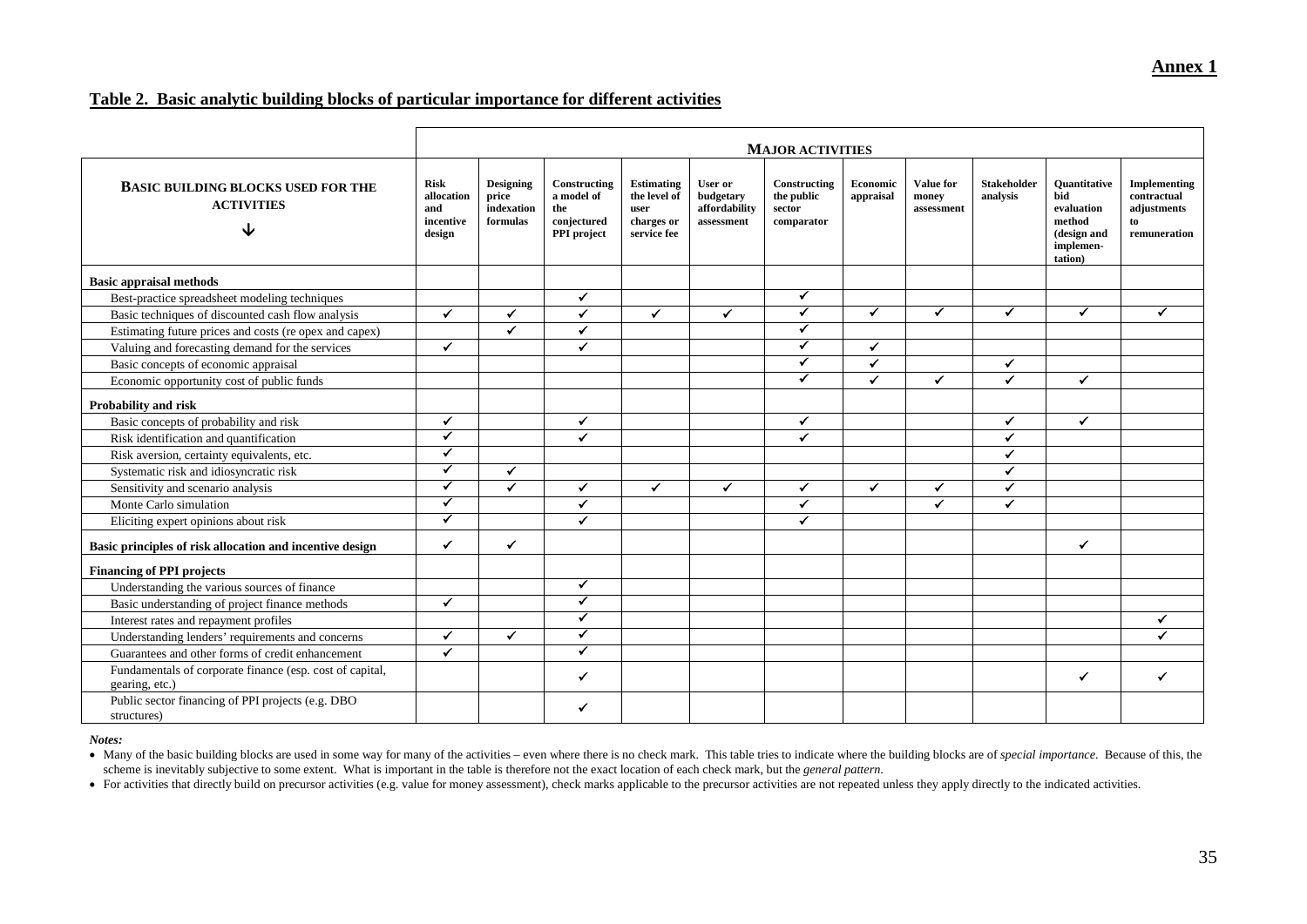#### **Annex 1**

#### **Table 3. Roles played by the major activities in the different stages of the PPI process**

|                                                                                   | <b>MAJOR ACTIVITIES</b>                                 |                                                     |                                                                       |                                                                     |                                                          |                                                       |                           |                                         |                                                                       |                                                                                        |                                                               |
|-----------------------------------------------------------------------------------|---------------------------------------------------------|-----------------------------------------------------|-----------------------------------------------------------------------|---------------------------------------------------------------------|----------------------------------------------------------|-------------------------------------------------------|---------------------------|-----------------------------------------|-----------------------------------------------------------------------|----------------------------------------------------------------------------------------|---------------------------------------------------------------|
| <b>STAGE OF PPI</b><br><b>PREPARATION</b><br><b>OR IMPLEMEN-</b><br><b>TATION</b> | <b>Risk</b><br>allocation<br>and<br>incentive<br>design | <b>Designing</b><br>price<br>indexation<br>formulas | <b>Constructing a</b><br>model of the<br>conjectured PPI<br>project   | <b>Estimating</b><br>the level of<br>user charges<br>or service fee | User or<br>budgetary<br>affordability<br>assessment      | Constructing<br>the public<br>sector<br>comparator    | Economic<br>appraisal     | <b>Value for</b><br>money<br>assessment | <b>Stakeholder</b><br>analysis                                        | <b>Ouantitative</b><br>bid evaluation<br>method<br>(design and<br>implemen-<br>tation) | Implementing<br>contractual<br>adjustments to<br>remuneration |
| ↓                                                                                 | (See esp.<br>section F)                                 | (See esp.<br>sections A<br>and $J(6)$               | (See esp. sections<br>A and B)                                        | (See esp.<br>section C)                                             | (See esp. sections)<br><b>B.1</b> and <b>B.2</b> )       | (See esp.<br>sections A, B, C,<br>and $H$ )           | (See esp.<br>section C.2) | (See esp.<br>sections A and<br>E)       | (See esp.<br>section C.3)                                             | (See esp.<br>sections A, F,<br>$J.8$ , and $L$ )                                       | (See esp.<br>sections A, E, G,<br>$J.10$ , and $L$ )          |
| 1. Project<br>identification                                                      |                                                         |                                                     |                                                                       |                                                                     |                                                          |                                                       |                           |                                         |                                                                       |                                                                                        |                                                               |
| 2. Initial exploration                                                            | <b>Broad lines</b>                                      |                                                     |                                                                       | Rough estimates                                                     | Rough idea                                               |                                                       | Perhaps some<br>aspects   |                                         |                                                                       |                                                                                        |                                                               |
| 3. Assessment of<br>alternative<br>approaches                                     |                                                         |                                                     |                                                                       | Rough estimates.<br>especially for<br>comparative<br>purposes       | Rough idea,<br>especially for<br>comparative<br>purposes | May be needed,<br>perhaps only for<br>selected issues | Perhaps some<br>aspects   |                                         |                                                                       |                                                                                        |                                                               |
| <b>4. Business Case</b>                                                           | Further<br>developed                                    | Rough ideas                                         | Model developed                                                       | <b>Estimated</b> using<br>full model                                | Detailed<br>assessment using<br>full model               | Full development<br>(if carried out)                  | Full<br>development       | Carried out (if<br>applicable)          | Carried out                                                           | Basic approach<br>described                                                            |                                                               |
| 5. Further studies <sup>(a)</sup>                                                 |                                                         |                                                     |                                                                       |                                                                     |                                                          |                                                       |                           |                                         |                                                                       |                                                                                        |                                                               |
| 6. Detailed project<br>preparation                                                | Detailed<br>development                                 | Detailed<br>development                             | Progressively<br>refined and used to<br>test the evolving<br>design   | Refined                                                             | Refined                                                  | Possibly refined                                      |                           | Possibly refined                        |                                                                       | Designed in<br>detail                                                                  | Designed                                                      |
| 7. Bidding process                                                                | Possible<br>adjustments                                 | Possible<br>adjustments                             | May be used in<br>assessing bidders'<br>comments                      |                                                                     |                                                          |                                                       |                           |                                         |                                                                       |                                                                                        |                                                               |
| 8. Bid evaluation                                                                 |                                                         |                                                     | Used to scrutinize<br>bids                                            |                                                                     |                                                          |                                                       |                           |                                         |                                                                       | Implemented                                                                            |                                                               |
| 9. Final negotiations                                                             | Possible<br>adjustments                                 | Possible<br>adjustments                             | Used in<br>negotiations                                               |                                                                     |                                                          |                                                       |                           |                                         |                                                                       |                                                                                        |                                                               |
| 10. Contract<br>monitoring and<br>management                                      |                                                         |                                                     | May be used                                                           |                                                                     |                                                          |                                                       |                           |                                         |                                                                       |                                                                                        | Implemented                                                   |
| 11. Ex post<br>evaluation                                                         | Testing how<br>well it worked                           | Testing how<br>well it worked                       | Examine how<br>actual results<br>compare with ex<br>ante expectations |                                                                     |                                                          |                                                       |                           |                                         | Examine how<br>actual results<br>compare with ex<br>ante expectations |                                                                                        |                                                               |

*Notes:*

Section letters indicated under the activity names (column headings) refer to the sections in the outline of guidance material in **Annex 3**.

• (a) The activities most involved in the further studies will depend on the specific nature of the studies that need to be carried out.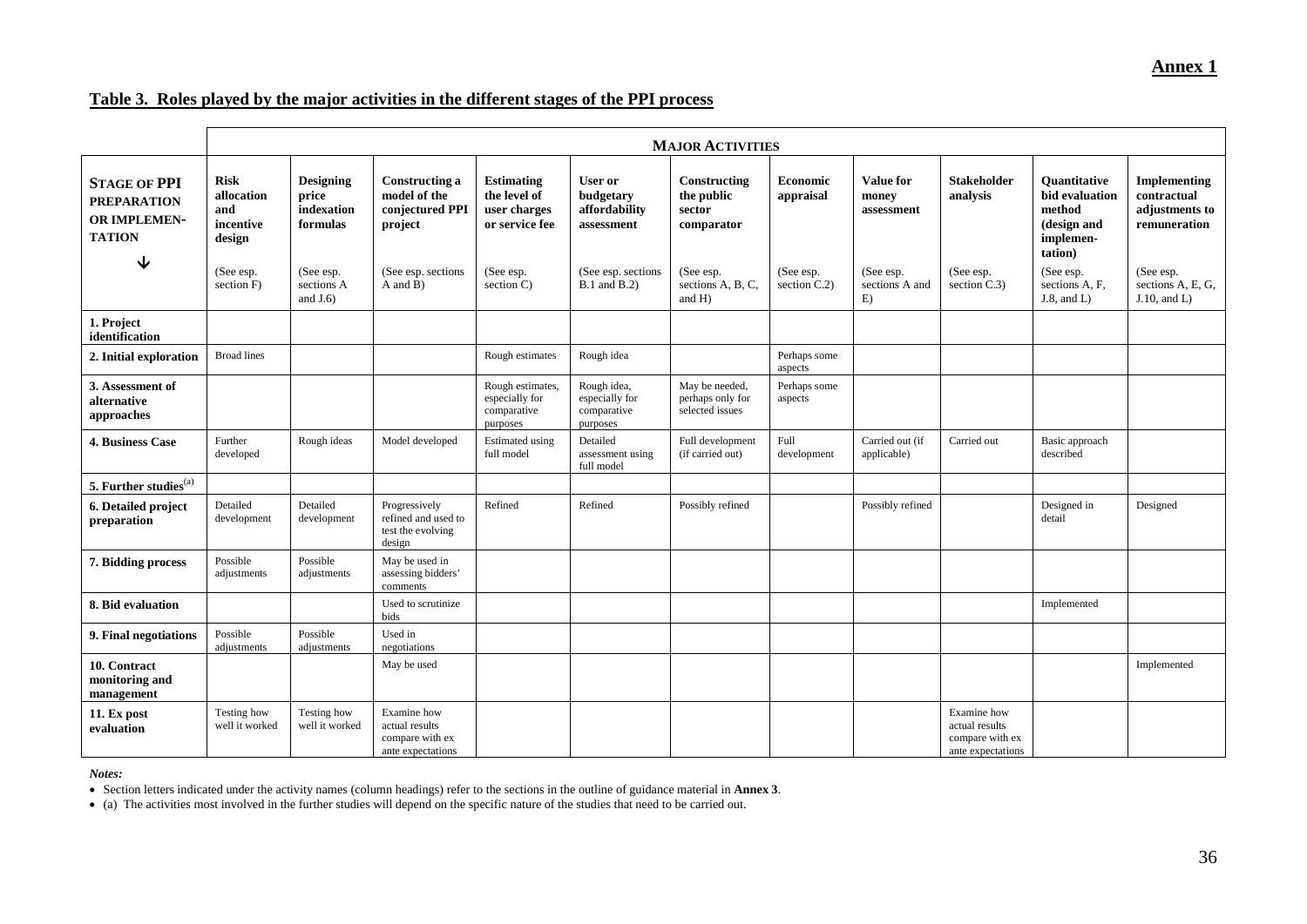# **QUANTITATIVE METHODS FOR THE PREPARATION, APPRAISAL, AND MANAGEMENT OF PPI PROJECTS**

# **INDICATIVE STAGES OF THE PPI PROCESS**

#### *Introductory notes*

- $\triangleright$  These stages do not correspond exactly with the specified stages of PPI project preparation in any particular country. They are generally broken down more finely than the stages identified in country PPI program. See **Figure 2**, below.
- $\triangleright$  The stages should not be taken to be a recommendation that a country should adopt exactly this scheme in its actual PPI program. The stages have been set out more to develop a logical scheme for pedagogic purposes; administrative reality may bring with it other considerations and constraints.
- $\triangleright$  In some cases, some of the activities in the stages listed below can proceed in parallel.
- $\triangleright$  Much of what goes on in stages 1–3 is qualitative a matter of exercising good professional judgment – along with some ad hoc calculations, many of them back-ofthe-envelope in nature. It is very difficult to set out precise methods and techniques for stages 1–3. Guidelines, broad principles, and examples: these are about as much as one can do. What is really needed – and probably indispensable – is the presence of seasoned advisors during the entire process for a sufficiently long period of time to give practical guidance and hand-holding as concrete issues arise.
- $\triangleright$  Safeguards may have to be built into stage 4 to ensure that it is taken seriously. There can sometimes be a danger that by the time stage 4 has been reached, the project has so much momentum that it cannot realistically be stopped. One way is to ensure that no firm commitments have been made with respect to the project until the end of stage 4 is reached. Another way might be to encourage and reward people who play the role of devil's advocate at this stage and try to punch holes in the project – perhaps even designate someone whose task is to do just that.
- $\triangleright$  These stages reflect a philosophy of progressively increasing the depth and detail of the information gathering, analysis, and appraisal. Why waste time conducting a massive study if one week's examination of the potential project by an experienced analyst would clearly show it to be a loser? Extensive and expensive preliminary studies may be convenient for task managers – and appealing to consultants – but it may be possible to eliminate many issues with a quicker and cheaper study.

# **1. Project identification**

*This stage may not be applicable to all PPI programs. But in a number of countries, there is an important question about how to select projects from a long "wish list" – especially when the national government is trying to promote PPI and issues a call to departments to come up with good project ideas for funding.* 

- Initial screening of a long-list of possible projects (e.g. provided by line departments)
- Initial assessment of costs (rough estimate), scope of project, etc.
- Identification of *obvious* obstacles and high-risk factors
- Identification of potential success factors
- Elimination of projects that are clearly unsuitable for PPI modes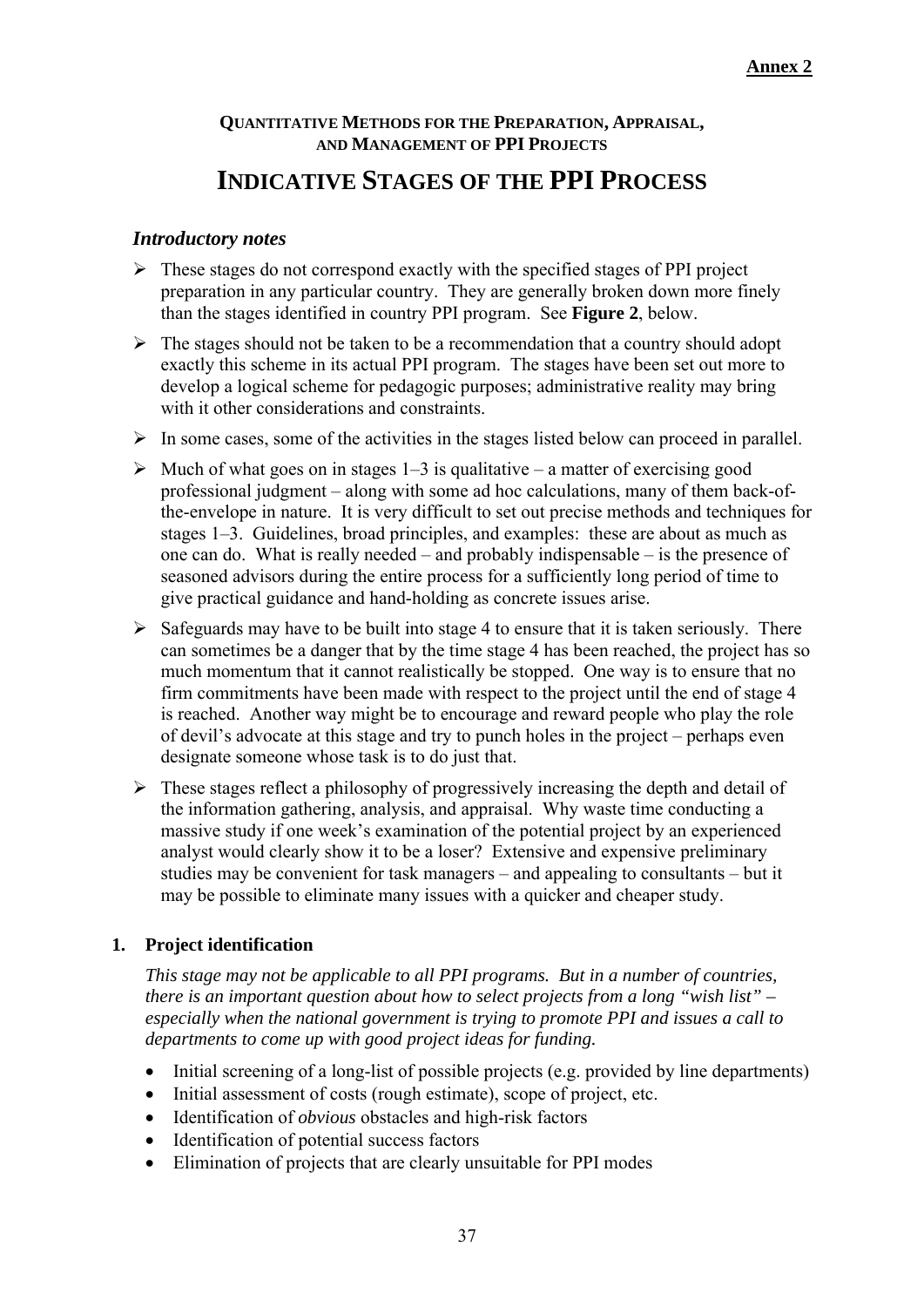- N.B. In the first phase of a country's PPI program, it is important to select projects that have especially strong indications of success
- Possible output: Shortlist of projects to consider further

#### **2. Initial exploration of needs, objectives, constraints, demand, risks, etc.**

- This consists of an initial examination of the broad factors that will shape and drive the design and appraisal of the project
- $\bullet$  The purposes of this stage are (i) to begin to define the project and scope the work needed in the next stages and (ii) to identify problem areas early on – before project preparation has gone too far
- Includes reference to the overarching objectives for PPI projects, if the government has defined these
- Identification of areas where high risk exists
- If an important aspect appears questionable, then this can be explored using some rough information gathering and back-of-the-envelope calculations
	- E.g.: Is it conceivable that sufficient demand would materialize to justify the construction of a new airport?
- Possible output: Short *concept note*

## **3. Assessment of alternative approaches**

- This is not detailed design but just the choice among broad *types* of PPI arrangements
	- E.g. management contract, lease contract, or concession
	- Or possibly a DBO (public sector financing but private sector responsible for construction and operation)
	- In general, where should the split between public sector and private sector responsibilities lie?
	- In some cases, it might be determined that full public sector responsibility is likely to be better than any PPI mode; now is the time to decide this
	- Don't forget to consider the "do nothing" alternative: sometimes the private sector can meet the need on its own if factors constraining it are removed
- Assessment of different PPI alternatives e.g. pros and cons (most of this will be of a *qualitative* nature – e.g. SWOT analysis)
- Selection of PPI alternative to be pursued in the next stages. Sometimes there may be more than one alternative to continue to examine, if it is impossible to reduce the alternatives to just one
- Possible output: Report on PPI alternatives

#### **4. Business Case**

- Project definition and concept development: preliminary (rough) scheme of responsibilities, risk allocation, remuneration, etc. The focus here is particularly on defining the required *outputs*
- Be sure to consider the most appropriate project scale and timing
- Constructing the preliminary financial model
- Financial and economic appraisal
	- $\circ$  This is iterative with the first bullet point the rough structure of the envisaged arrangement may be modified in response to the results of the appraisal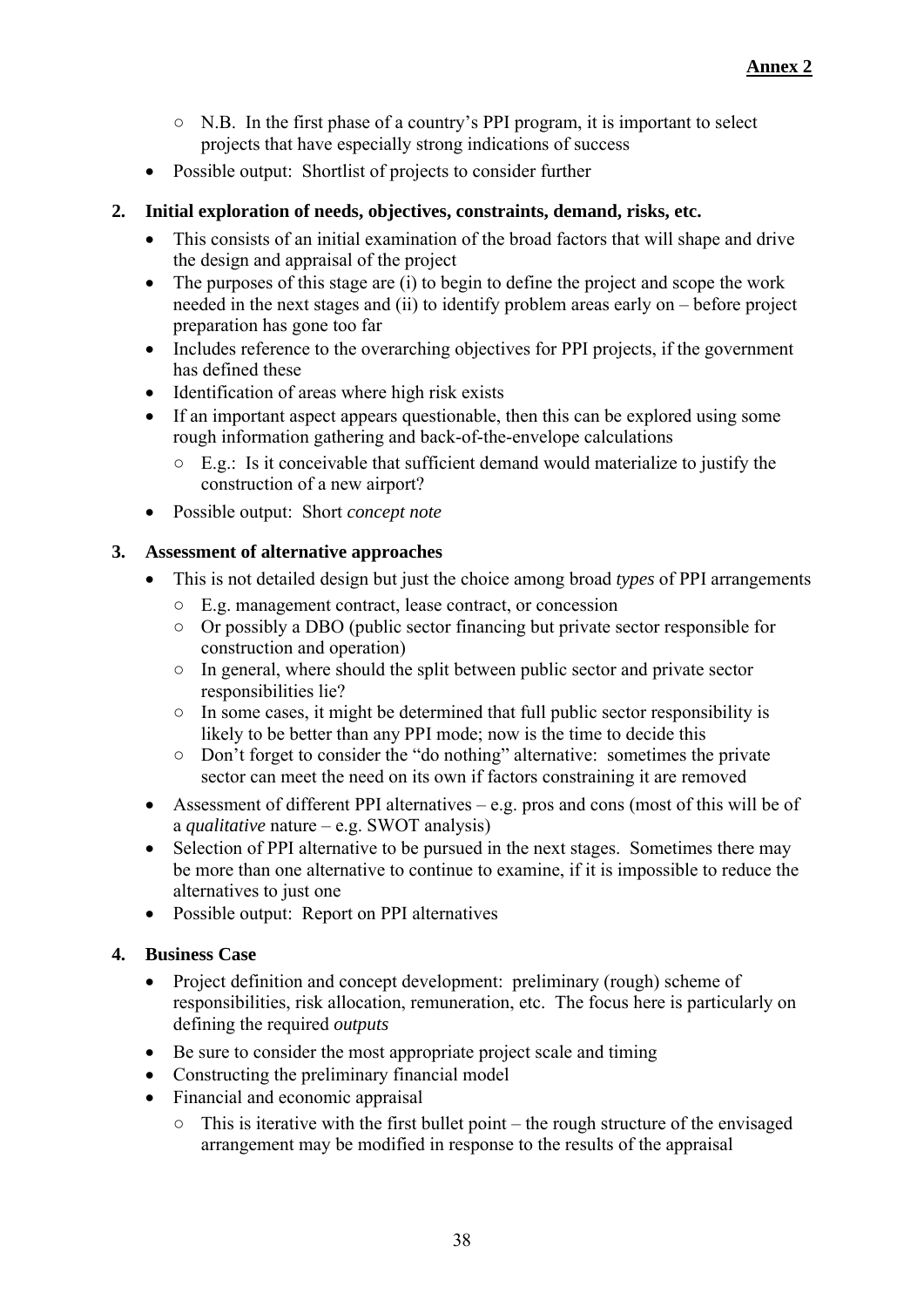- Includes affordability analysis (budgetary affordability and customer affordability, as appropriate)
- If a public sector comparator (PSC) is to be constructed, the *preliminary PSC* would be prepared at this stage
- Government approval to move ahead (and funding approval)
- Output: Business Case report

#### **5. Further studies**

*This refers either to things that one was not aware of (or that one did not attach great importance to) until one worked through the appraisal in stage 4, or things that do not affect the yes/no decision but will make for a better project (e.g. helping to refine the risk allocation). So they could not, or should not, have been done before stage 4.*

- Areas where more information is needed are often identified in the stages above
- Focus on key factors, key variables
- Sometimes these studies are needed to get a better understanding of *risk* so as to decide how best to allocate it  $-e.g.$ :
	- $\circ$  testing of ground conditions to see extent of variability to decide whether the conditions are predictable enough for the private company to take the full risk of ground conditions
	- more detailed study of demand for the services
- Sometimes the studies are considered useful to give better information to bidders (e.g. condition of underground assets)
- Sometimes a least-cost study is needed to determine major design features (e.g. those features that are so fundamental that the public authority believes that they should not be left to the private company to propose)
- Possibly followed by a *revised business case*

# **6. Detailed project preparation**

- More detailed development of all the details of the arrangement (responsibilities, risk allocation, remuneration, etc.)
- During this stage, the detailed bid evaluation method is developed
- Preparation of *project brief* to be given to bidders
- Continual adjustment of the financial model to reflect the evolving concept and new data
- If a PSC is to be constructed, the *completed PSC* would be prepared at this stage
- This stage results in to the draft procurement documents (full RFP and draft PPI contract)
- This stage (and possibly earlier stages) is generally supported by an integrated team of advisors – *transaction team –* under unified management

# **7. Bidding process**

- This stage begins with the issuance by the public authority of the invitation to prequalify (or invitation to submit expressions of interest) and ends when the final bids are submitted
- Part of this stage can include a structured process of soliciting comments from bidders on the draft PPI contract – in one or even two rounds – and possible modification of the contract in the light of the comments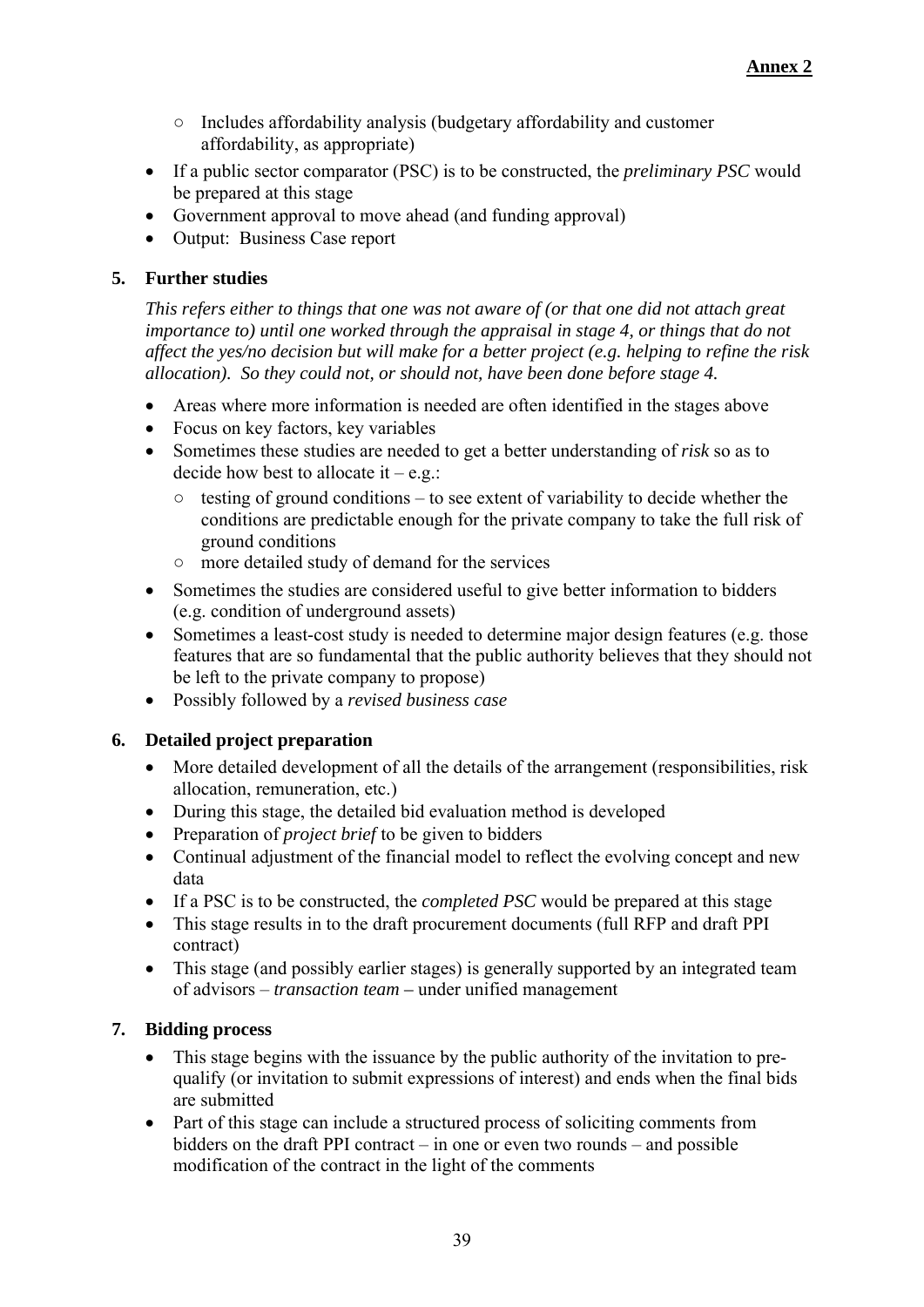○ The financial model can be used to examine the reactions of bidders to the draft contract – where their comments concern some aspect of risk allocation that can readily be quantified and subjected to risk analysis – and then to develop ways to deal with justified objections

#### **8. Bid evaluation**

- Obtaining clarifications from the bidders, as needed
- Analyzing the proposals
- Applying the bid evaluation criteria
- Determining the preferred bidder
- Usually followed by the submission of recommendations to the approving authority so as to receive the formal go-ahead to proceed to contract finalization and signing

#### **9. Final negotiations and contracting**

- There are almost always some things in the PPI contract that will be revised during final negotiations. This is often considered acceptable so long as the changes would not have affected the bid price or, if known before bidding, could not have affected the selection of this company as preferred bidder
- It may also be necessary to prepare and sign ancillary agreements related to the PPI deal

#### **10. PPI contract monitoring and management**

- Monitoring of performance against requirements
- Periodic reporting of performance figures to higher authorities
- Applying incentive payments, penalties, deficiency points, etc.
- Managing any contractually specified adjustments to remuneration
	- E.g. in response to specified extraordinary events
- Dealing with any renegotiations, if these prove necessary (i.e. where the needed adjustment is not set out in the contract in anything but the vaguest of terms – if at all)

#### **11. Ex post evaluation**

- After the PPI arrangement is terminated, evaluation of performance and analysis of lessons learned
- Comparative ex post evaluation of a set of PPI projects to better understand trends, success factors, etc.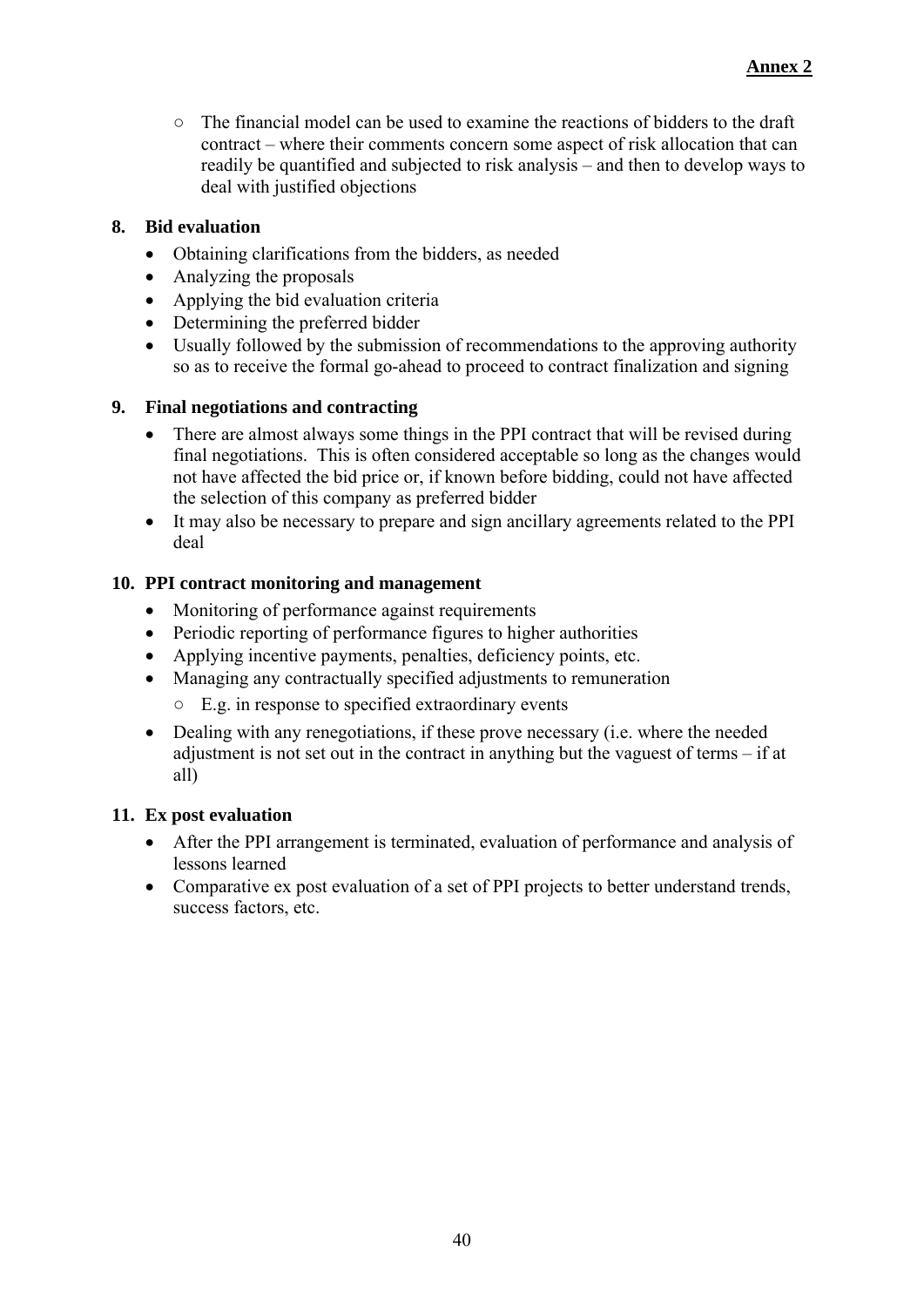| Stages described in this report            | <b>South Africa</b>        | <b>Victoria</b>             |  |  |  |
|--------------------------------------------|----------------------------|-----------------------------|--|--|--|
| 1. Project identification                  | Phase 1. Inception         | The service need            |  |  |  |
| 2. Initial exploration                     |                            |                             |  |  |  |
| 3. Assessment of alternative<br>approaches |                            | Option appraisal            |  |  |  |
| 4. Business case                           | Phase 2. Feasibility study | Business case               |  |  |  |
| 5. Further studies                         |                            |                             |  |  |  |
| 6. Detailed project preparation            |                            | Project development         |  |  |  |
| 7. Bidding process                         | Phase 3. Procurement       | Bidding process             |  |  |  |
| 8. Bid evaluation                          |                            | Project finalization review |  |  |  |
| 9. Final negotiations                      |                            | Final negotiation           |  |  |  |
| 10. Contract monitoring and                | Phase 4. Development       | Contract management         |  |  |  |
| management                                 | Phase 5. Delivery          |                             |  |  |  |
| 11. Ex post evaluation                     | Phase 6. Exit              |                             |  |  |  |

**Figure 2. Stages of PPI project preparation and implementation**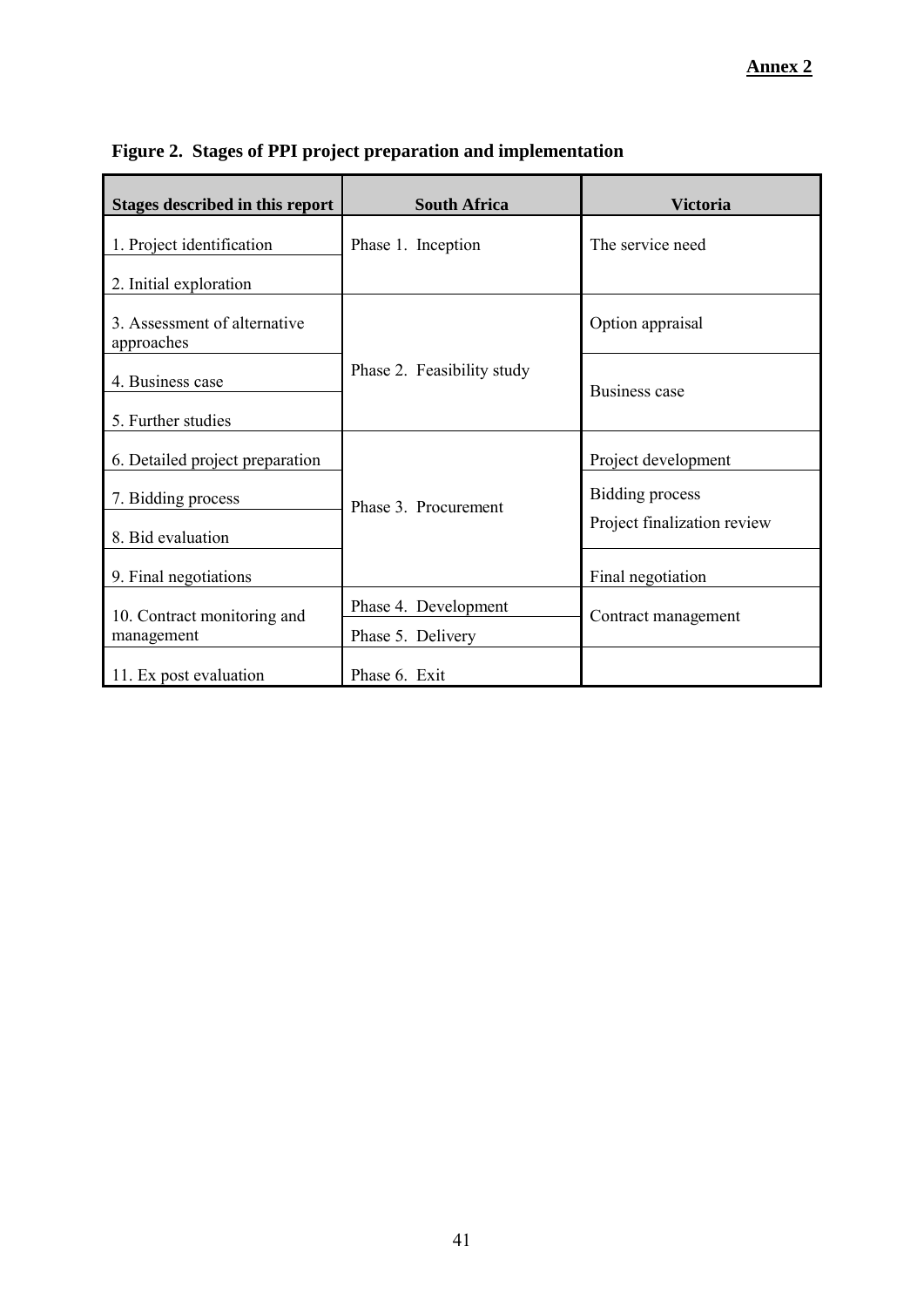# **QUANTITATIVE METHODS FOR THE PREPARATION, APPRAISAL, AND MANAGEMENT OF PPI PROJECTS NEEDED SKILLS AND GUIDANCE MATERIAL**

**N.B.** This annex intentionally presents an *ideal* picture. Given the costs involved and various institutional limitations, the *optimal* guidance for most developing countries would not include all the detailed items (sub-topics, sub-sub-topics, etc.) set out in the outline below. One objective of the next phase of the overall effort will be to scope more limited packages of guidance suited for particular contexts – using Annex 3 as a *check-list* and *menu* from which to select and adapt.

## **SUMMARY OUTLINE**

- **A. Basic techniques of financial (discounted cash flow) analysis**
- **B. Major inputs for the financial model**
	- 1. Demand, willingness to pay, market, affordability, etc.
	- 2. Public budget analysis: budgetary affordability
	- 3. Future prices and costs
- **C. Carrying out the basic appraisal**
	- 1. Financial appraisal
	- 2. Economic appraisal
	- 3. Stakeholder analysis
- **D. Risk analysis and management**
	- 1. Basic concepts of probability and risk
	- 2. Risk identification
	- 3. Risk allocation and mitigation
	- 4. Introduction to types and outputs of quantitative risk analysis
	- 5. Sensitivity and scenario analysis
	- 6. Monte Carlo simulation
	- 7. Eliciting expert opinions about risk
	- 8. Different ways to deal with selected kinds of risk
	- 9. Ways of communicating risk analysis information to politicians and the public
- **E. Private sector and public sector cost of capital**
- **F. Designing optimal incentives for the private company**
	- 1. Overview of relevant theory
	- 2. Practical guidance
- **G. Financing the project basic concepts**
	- 1. Basic concepts; and private company's financing
	- 2. Public sector financing of PPI projects as in DBO projects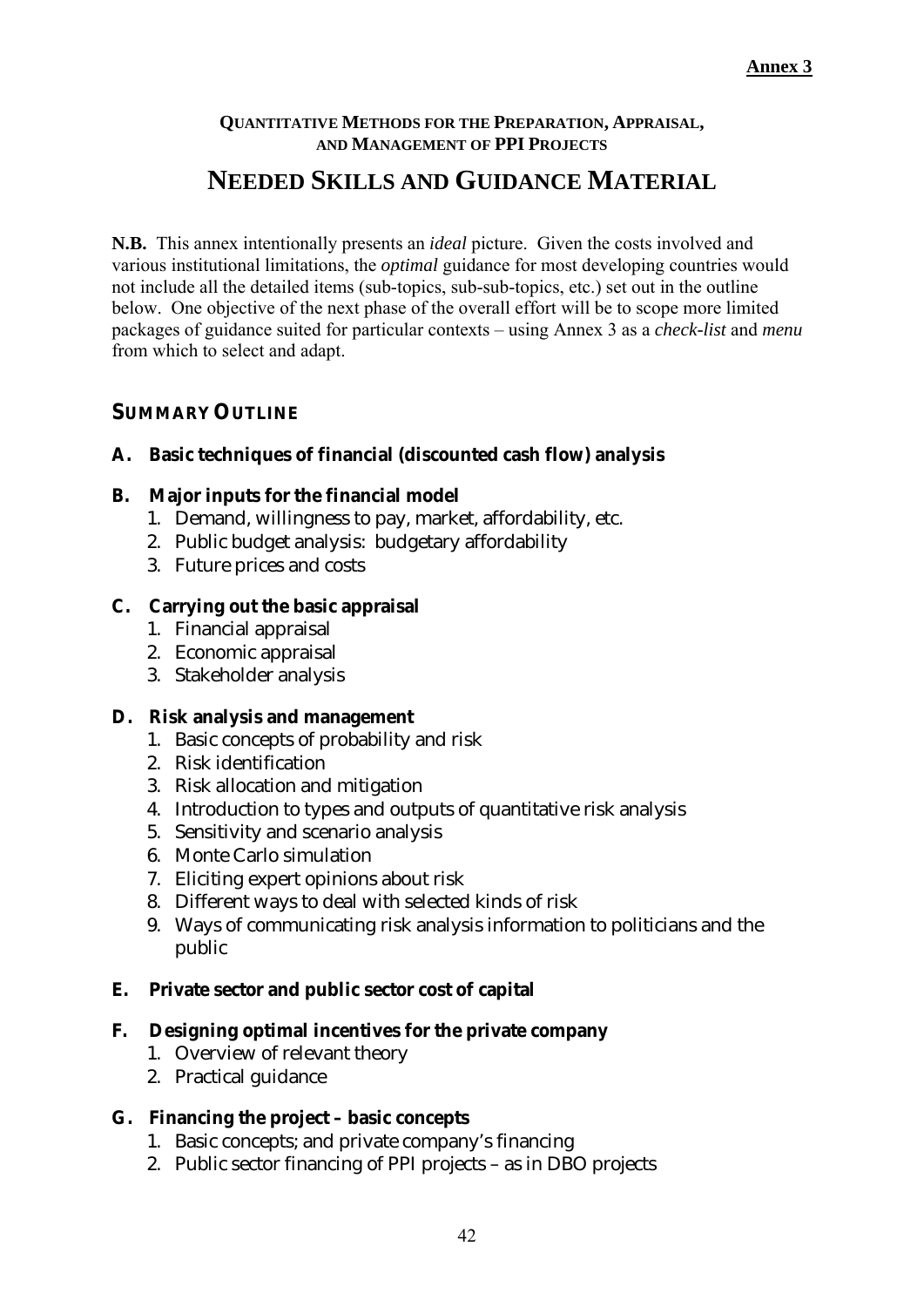- **H. Public sector comparator (PSC)**
- **I. Fiscal accounting and reporting of PPI projects**
- **J. Applications of these methods and tools in the PPI process**
	- 0. Uses of quantitative analysis at different stages (overview)
	- 1. Project identification
	- 2. Initial exploration of needs, objectives, constraints, etc.
	- 3. Comparing different PPI options
	- 4. Business case
	- 5. Further studies
	- 6. Further development of PPI design and preparation of transaction documents
	- 7. Bidding process
	- 8. Bid evaluation
	- 9. Negotiations and contracting
	- 10. On-going PPI contract management
	- 11. Ex post evaluation
- **K. Dealing with unsolicited proposals**
	- 1. Structured ways of subjecting unsolicited proposals to competition
	- 2. Dealing with PPI project proposals intended for single-source negotiated contracting
- **L. Financial models used in PPI projects different kinds, different uses**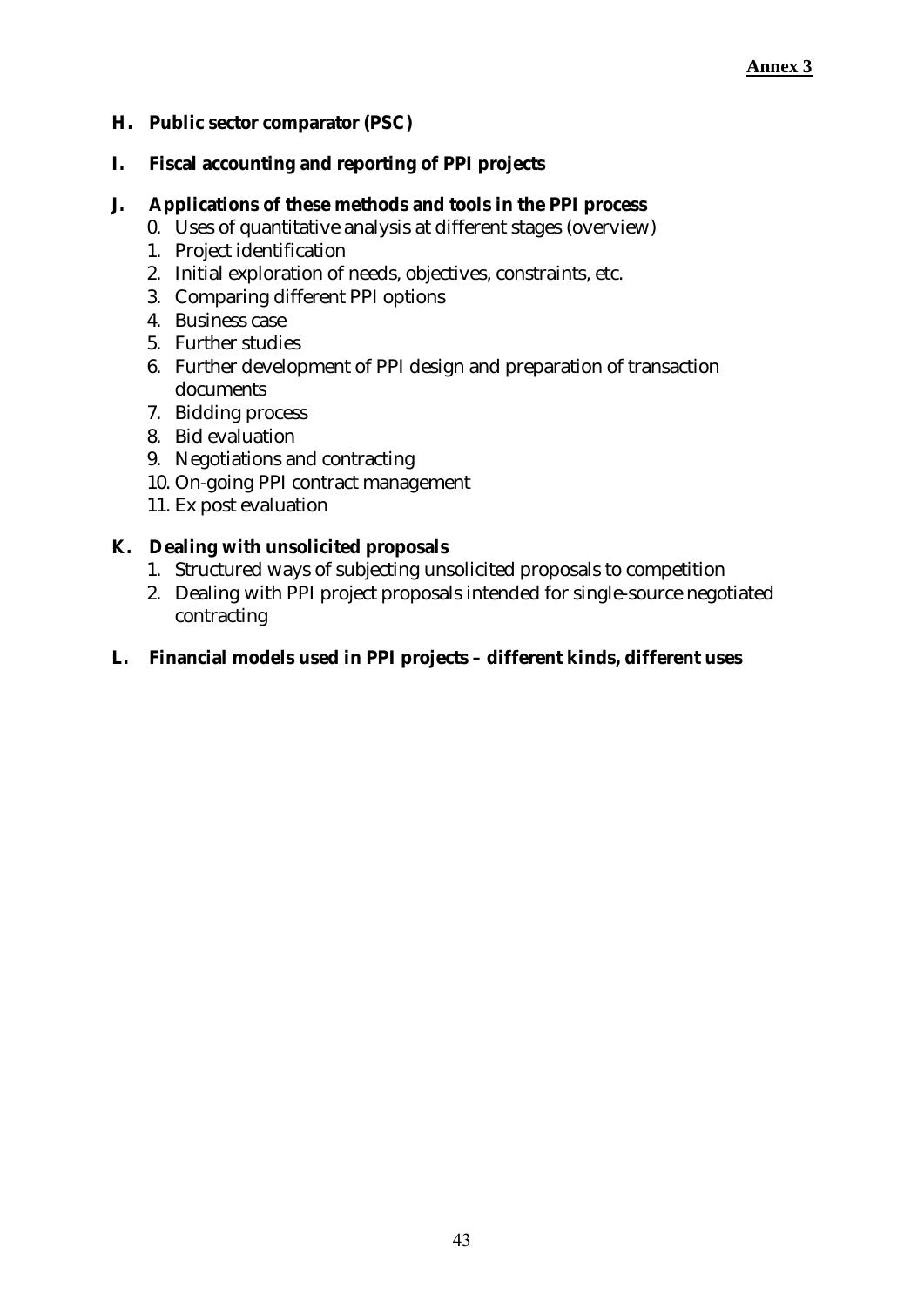# A. Basic techniques of financial (discounted cash flow) analysis

## **Introductory notes**

- $\triangleright$  These are the fundamental building blocks needed for project analysis and appraisal. Some of the concepts are very simple, but it is surprising how often simple errors are made by analysts – and not caught by reviewers (e.g. inconsistency in the use of real and nominal prices).
- $\triangleright$  "Best practice spreadsheet modeling techniques," as the term is used here, refers mainly to techniques that should be used to construct relatively large models that play a key role in project preparation, approval, and implementation and that will be used by different people. A best practice model is easy to use and understand by other people, incorporates the appropriate degree of flexibility, focuses on important issues, and is reliable. About 40% of model development time (unless the project is of a standard type) may be spent just scoping, specifying, and designing the model – before building the model in Excel.
- $\triangleright$  Small ad hoc models are often created during the PPI process for specific purposes. These are often constructed in a more informal manner and will be used by only a few people. These models are often so small that it is easy for even a new user to understand the model very quickly.

- Best practice spreadsheet modeling techniques
	- Structure and layout of model
	- Separation of inputs, calculations, and outputs
	- Assumption sheets
	- Constructing and using formulas
	- Iterative calculations and avoiding circularity
	- Use of summary sheets
	- "Check balances" and error controls
	- How to debug a model
	- Documenting all assumptions and changes to the model; user guides; use of "assumptions book"; sign-offs
		- How to record assumptions: method used and reasonableness of assumption
		- How a good audit trail is established and maintained
- Discounting and alternative appraisal criteria
	- NPV; IRR; benefit-cost ratio; discounted payback period
	- Understanding and working with annuities and perpetuities (including useful Excel functions)
- Fundamental concepts  $-e.g.$  opportunity cost; sunk costs
- Accrual accounting values versus cash flow
	- Standard financial statements
	- How to obtain cash flows from accrual-accounting financial statements
	- Use of financial statements to calculate tax payments
- Consistent prices, exchange rates, and interest rates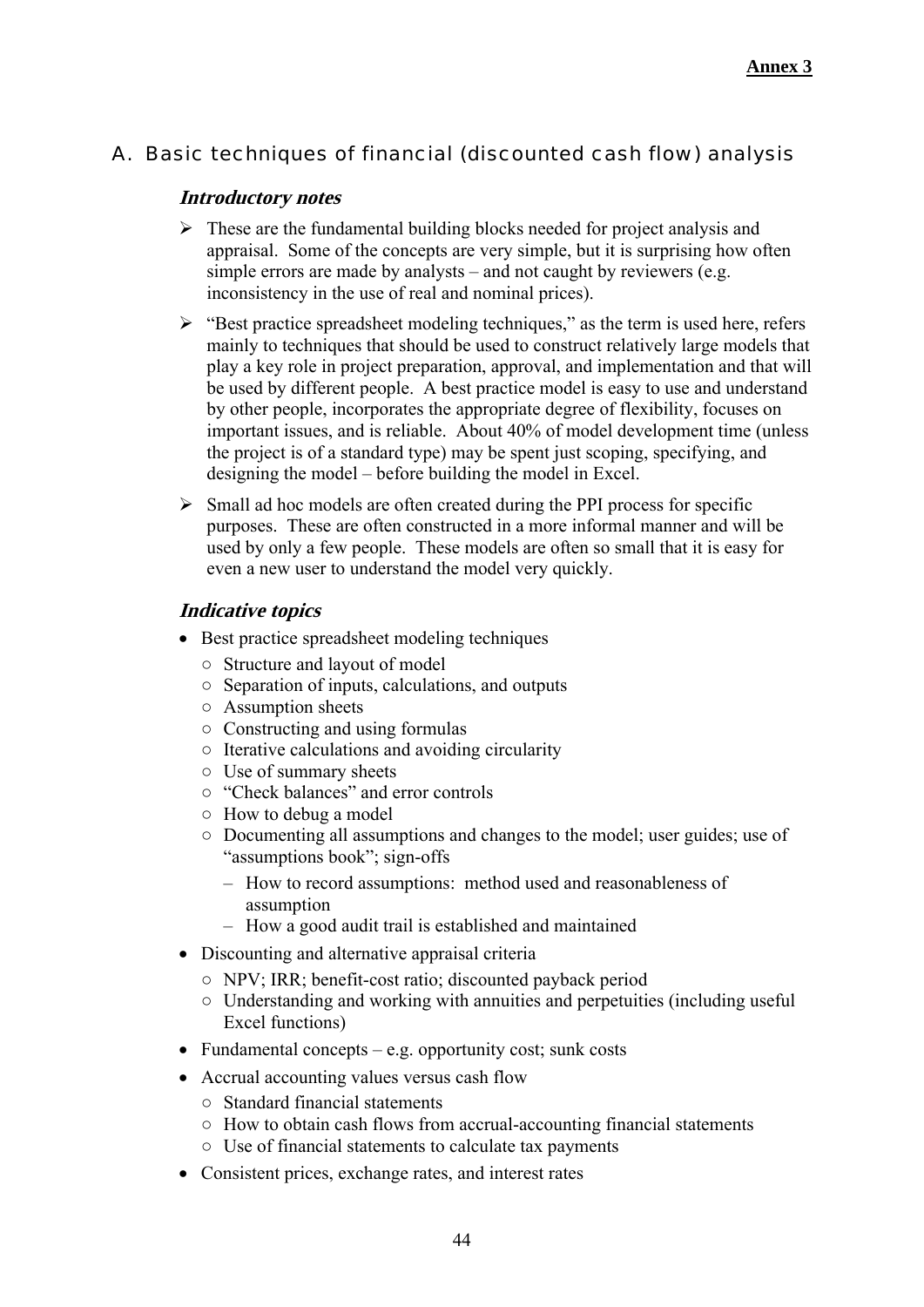- Nominal and real prices
	- Expected changes in real prices
- Modeling exchange rates
- Modeling interest rates
- Creation of price indices
- Modeling of tax payments
- Modeling working capital needs (often overlooked)
- Impact of inflation on financial performance
- Preparing analyses from different points of view
- Comparing projects that have different lives
- Cost-effectiveness analysis
- Termination value
	- *Note:* This has to be consistent with the treatment of residual value in the envisaged PPI arrangement. If the asset reverts to the public authority without charge, then there is no termination value in the cash flows of the company. There is a positive value either if the public authority must make a payment when the assets are transferred to it or if the company can use or dispose of the assets itself at the end of the PPI contract.
- Simple modeling of loan disbursements, interest, and repayments (sufficient for stylized debt financing – more detailed refinement and discussion of these issues comes in section G).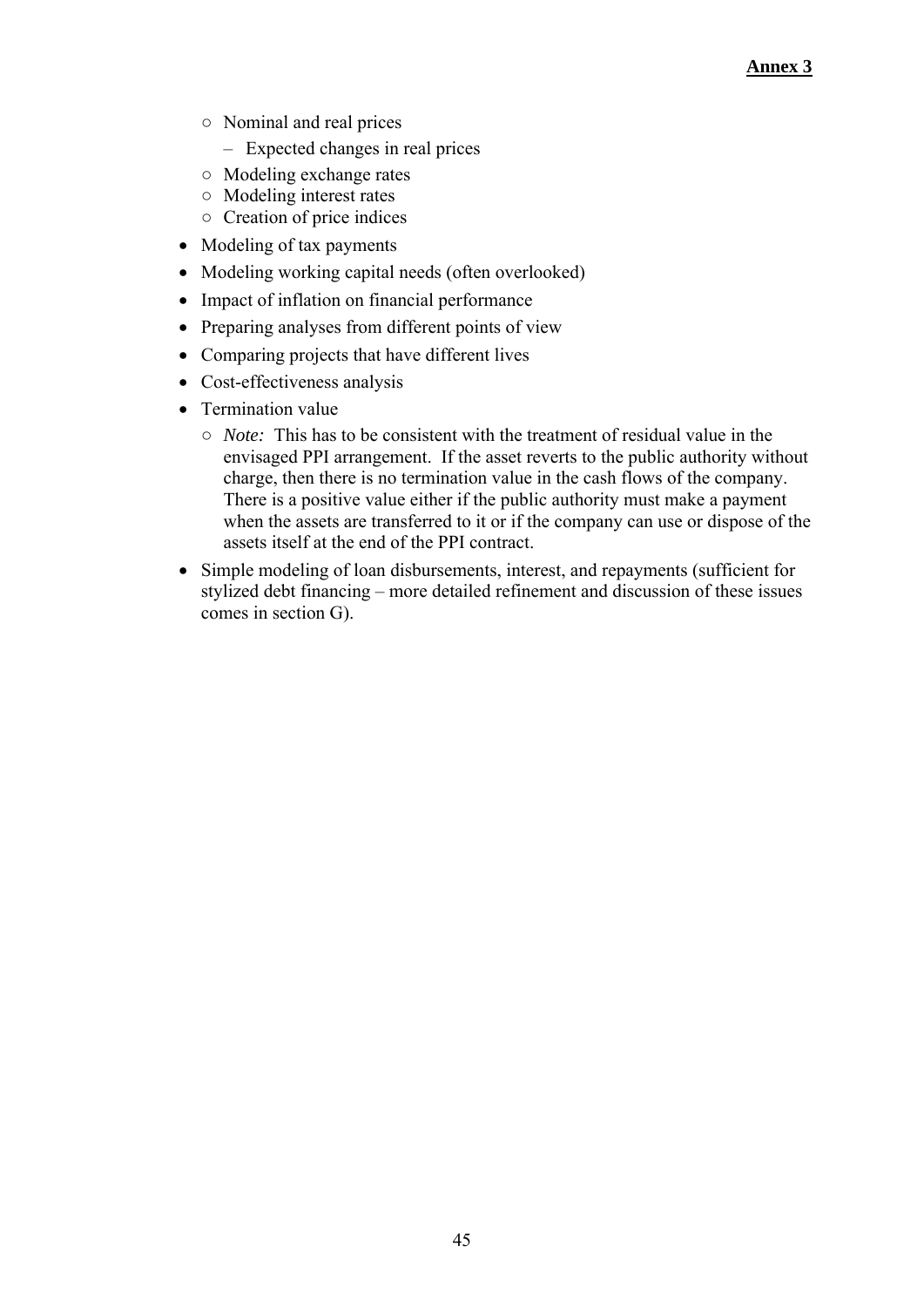# B. Major inputs for the financial model

*This section focuses on three major categories of inputs where it is most important to make reasonably correct assumptions and estimates.*

#### **1. Demand, willingness to pay, market, affordability, etc.**

#### **Introductory notes**

- $\triangleright$  The major mistake in appraising PPI projects often concerns demand for the services. Demand is often overestimated.
- $\triangleright$  For a PPI project that relies to a substantial extent on user charges, overestimation of demand can result in a financially nonviable project.
- $\triangleright$  If the company is paid a service fee from the government budget, overestimation of demand may not have a financial impact, but it can mean that the project does not yield net economic benefits. It may be a waste for the economy. The topic then needs to be considered in the economic appraisal rather than the financial appraisal (see section C.2).
- $\triangleright$  "Affordability" is a concept with a number of different meanings. It is important for the PPI Unit to understand these. There is a large policy aspect; assessing affordability may therefore depend on policy guidance received from higher levels of government.

- Demand
	- Forecasting demand in various sectors: common practices; experience, pitfalls; etc.
	- Willingness to pay
		- distinction between revealed preference and stated preference
		- contingent valuation (direct elicitation) and choice modeling (conjoint or dichotomous-choice analysis)
		- various other methods e.g. hedonic pricing
	- Assessing potential competition in the supply of the services; actual and potential substitutes
	- $\circ$  In the case of PPI projects that allow the company to engage in ancillary market activities (e.g. right to lease land to retail stores along a roadway): demand forecast for these services.
- "Affordability" (here, meaning affordability of user charges to customers)
	- Various meanings
		- Policy aspects
		- Basic needs approach
		- Social and political acceptability of prices
	- Various measures
	- Difference between affordability and willingness to pay
	- Use, and misuse, of various rules of thumb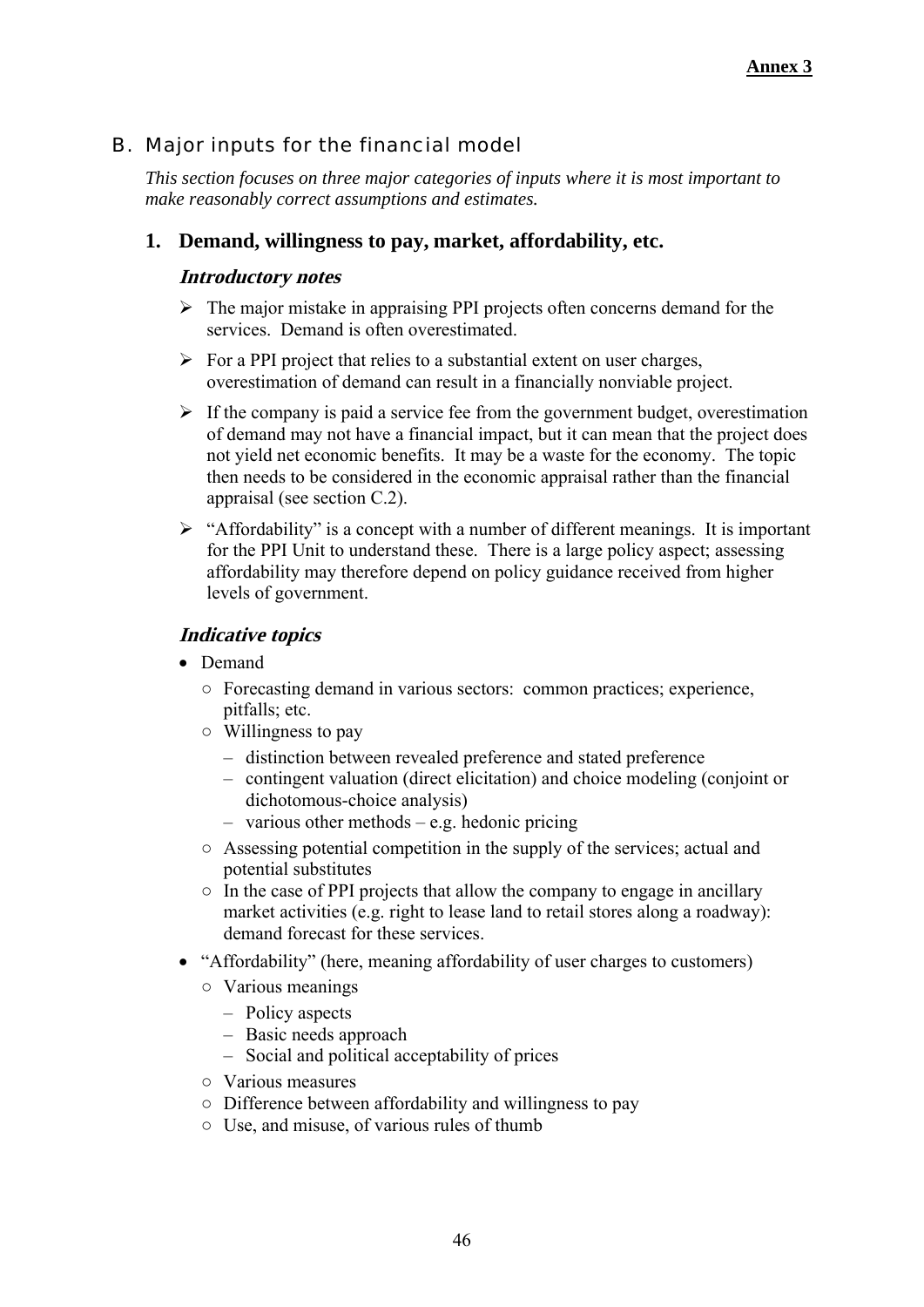# **2. Public budget analysis: budgetary affordability**

#### **Introductory notes**

- $\triangleright$  If the project is to be financed by the government budget, the (roughly) analogous concept to customer affordability is budgetary affordability.
- $\triangleright$  Each project taken alone may be affordable in this sense. So this analysis requires looking at all PPI projects (and other types of expenditures) from the budget and determining their priority.

# **Indicative topics**

- Projecting the public agency budget
	- Understanding all inflows and outflows
	- Determining the best way to model the drivers (e.g. with respect to locally raised funds)
	- Applying specified rules concerning how to project certain budget lines
- Use and implication of earmarked budgets
- Competing needs for budgetary funds; methods for the prioritization of projects
- Resulting determination of the budgetary affordability of a particular PPI project

## **3. Future prices and costs**

#### **Introductory notes**

- $\triangleright$  The basic capex and opex data will usually be provided by engineering studies, etc., but these are often not adequate. These costs are often underestimated.
- $\triangleright$  PPI projects involve certain additional costs, relative to the public sector alternative: transaction costs and ongoing monitoring and contract management costs.
- $\triangleright$  Constructing the public sector comparator (PSC) would require additional kinds of information that would not ordinarily be provided by the engineers in a project. The critical items are expected cost overruns and construction delays, relative to engineers' usual estimates. The way the PSC has been used in many PPI programs, these are the items that will determine the advantage of the PPI alternative.

- Where to get historical and estimated cost data; how to verify data submitted by engineers
- Estimating maintenance costs; life cycle costs
- Economies of scale and impact on project costs
- Different levels of accuracy in engineers' estimates, depending on the stage of analysis and design
- Introduction to basic forecasting techniques
- Using data from past projects: When is the future likely to be like the past?
- Use of expert judgments (see section D.7)
- *Optimism bias* in cost estimates: What is it and how to deal with it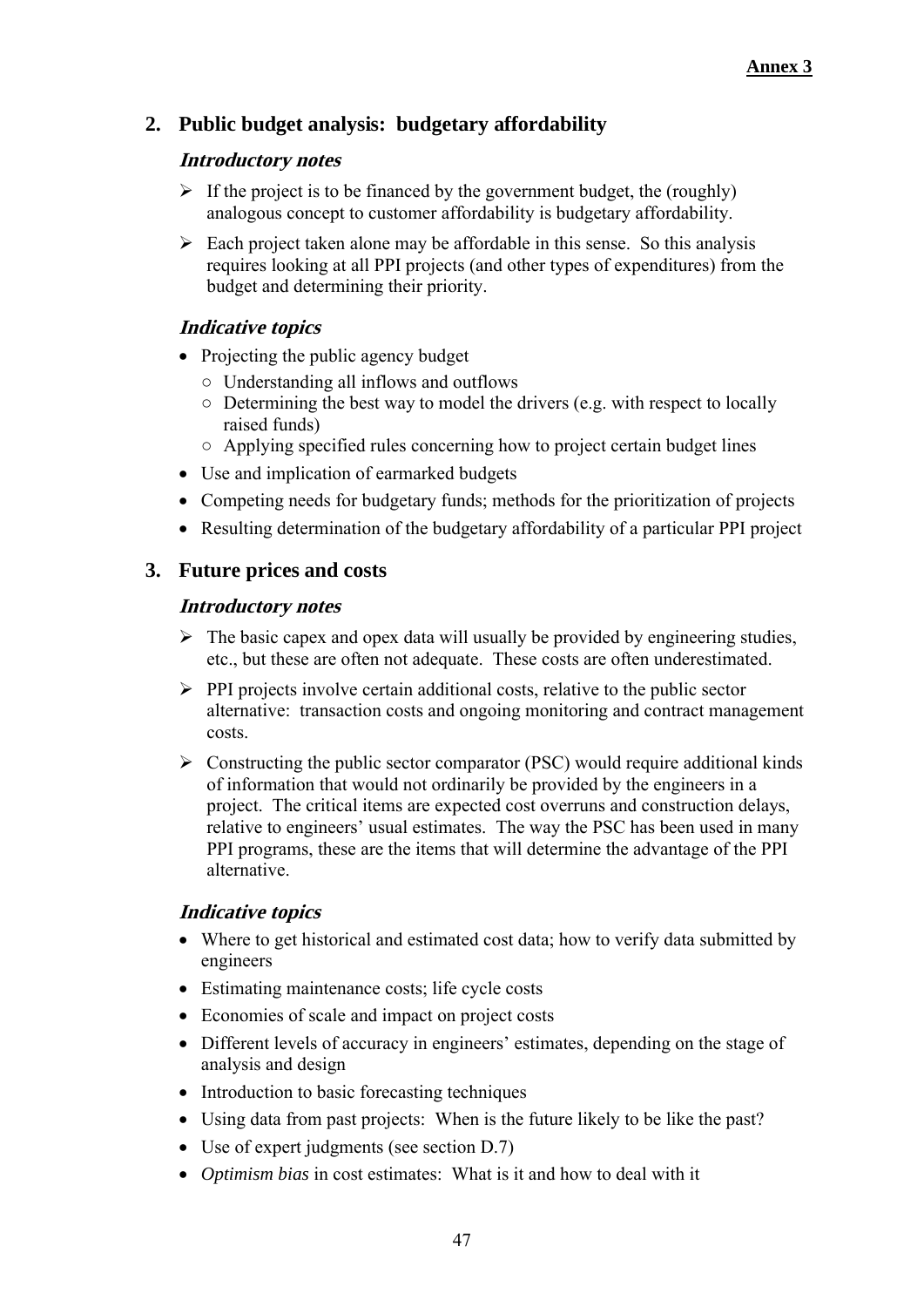- Construction cost overruns
	- Historical information
	- How to arrive at best estimates for the hypothetical public sector project
- Estimating transaction costs and ongoing contract management costs for the PPI project
- What costs should be used for the PSC? (needed for section H)
	- *Note:* Not the typical (or mean) *past* public project, but the most efficient public project that would realistically be implemented now. How do you determine this?
- Preliminary estimate of the cost of capital to use as the discount rate (this will be examined in more depth in section E)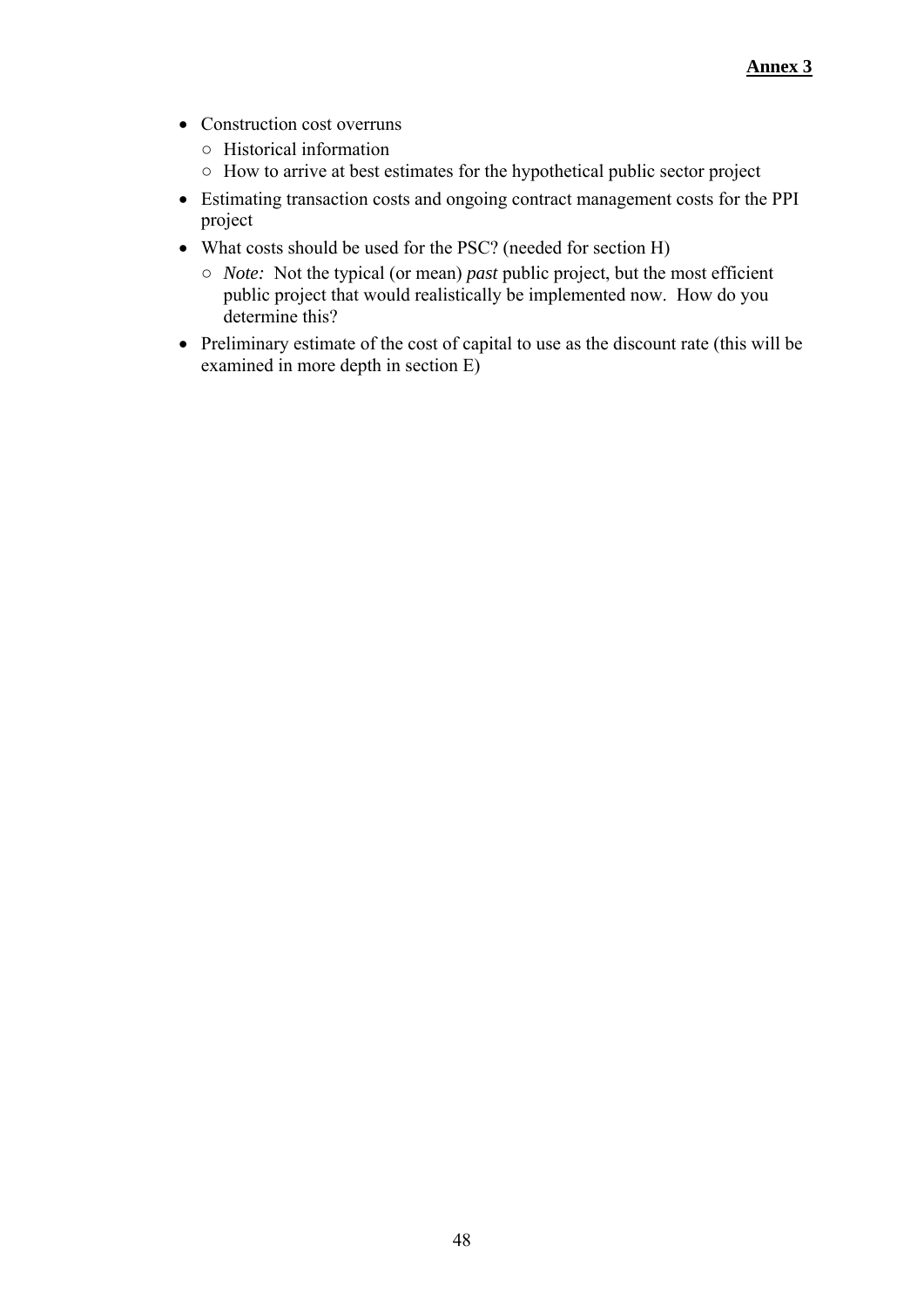# C. Carrying out the basic appraisal

# **1. Financial appraisal**

#### **Introductory notes**

- $\triangleright$  This section involves building a full financial model of the conjectured PPI project, determining various values, and carrying out various tests.
- $\triangleright$  The financial model is refined further, and used to test various design features, as project preparation progresses.
- $\triangleright$  The same basic techniques are used in constructing the PSC, but this is dealt with in section H.
- $\triangleright$  In the case of PPI projects that will be put out to competitive bidding, the working assumption for the financial analysis is that the NPV to equity holders (at the appropriate discount rate) will be zero. Any excess profits will be bid away. It may turn out, of course, that this is not correct (and even according to auction theory, it is not strictly correct), but there is no good justification to use another assumption. So the purpose of the basic financial analysis in this case is not to determine the viability of the arrangement from the investor's point of view. It is assumed that, whatever variable is used for bidding (usually the service fee or tariff level), the company will bid in such a way to make the arrangement viable.

This NPV=0 assumption of course does not hold in the case of sole-source negotiated contracts. For these, it will be important to assess the reasonableness of the proposed rate of return. See section K.2.

 $\triangleright$  One of the most important reasons for carrying out a financial appraisal is to estimate the burden that the project will place on the public budget or the price that will have to be charged to users. When this is combined with conclusions that have been reached about levels of affordability, this result shows whether the project is viable in this sense. If not, either additional budgetary funds or (in the case of projects supported by user charges) subsidies may have to be provided to make the arrangement work.

- Constructing a financial model of the *conjectured PPI project*: a financial model as close as one can estimate to the envisaged PPI arrangement, from the private company's point of view
	- This makes use of the various techniques in sections A and B
	- *Note:* This is not necessarily a "reference PPI project" to be compared with the PSC for a determination of "value for money." It is not assumed that the results of this model are close enough to the actual PPI bid price to be used for this purpose. (See section 3.6.3 of the main text of the report.)
- Determining the break-even level of user charges or service fee (from the public budget), as the case may be
- Determining the need for subsidies
- Simple sensitivity and scenario analysis (basic techniques)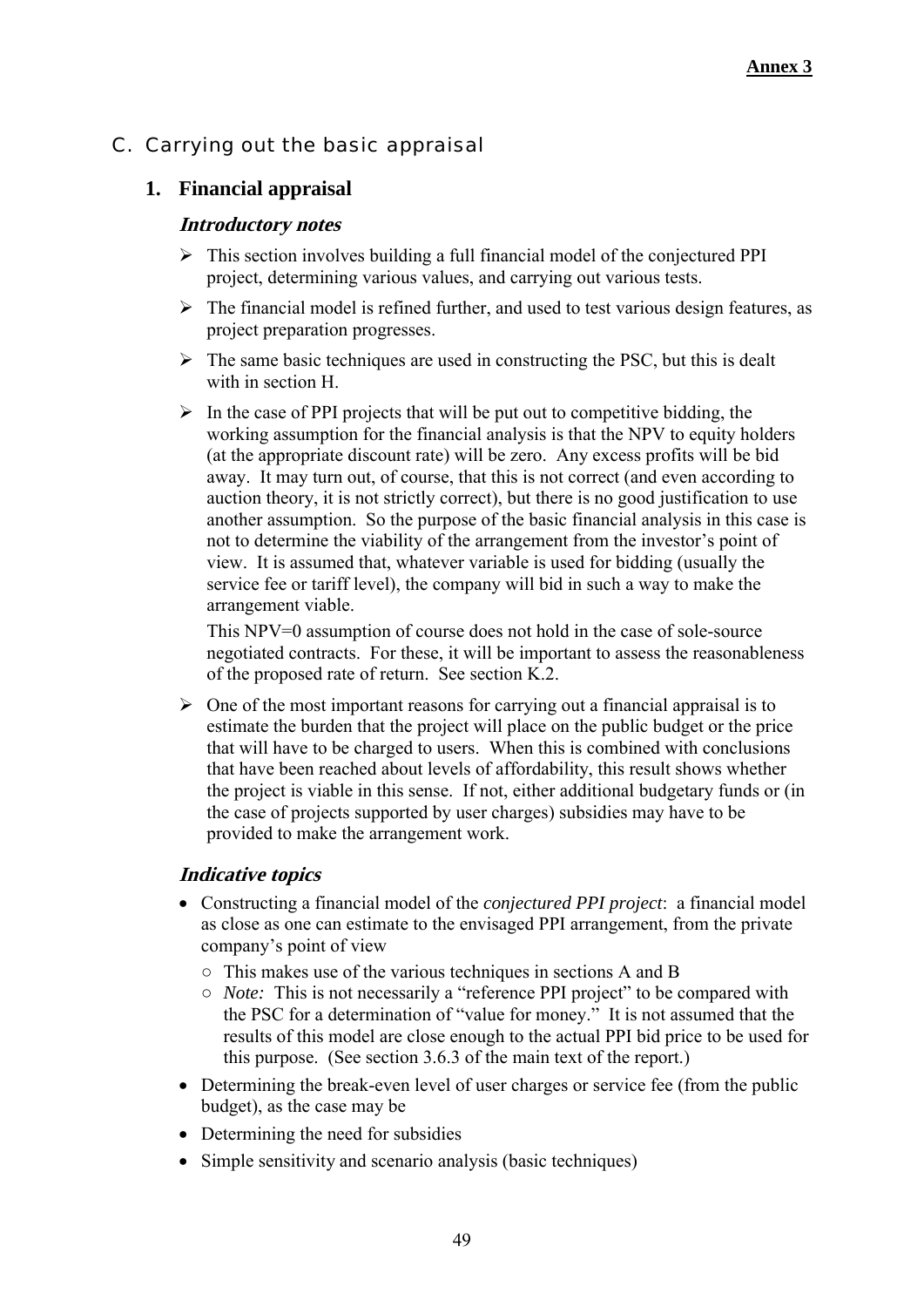# **2. Economic appraisal**

#### **Introductory notes**

- $\triangleright$  The economic appraisal looks at the effect of the project on society as a whole (within that country). For this purpose, a number of adjustments may need to be made to market prices. Also, some items that are costs to the company are not costs to society (e.g. taxes, which are a *transfer* from the company to the government).
- $\triangleright$  Although there may be some price distortions on the cost side, the major reason for undertaking the economic appraisal in the context of PPI is to value the *benefits* of the project. It is often the case that the economic benefits are much higher than the price paid by users of the service (and in some cases, users do not pay directly for the service). This is especially true in conditions of scarcity or when users are switching from one mode of provision to another (e.g. standpipes to piped water). These are conditions often found in many developing countries.
- $\triangleright$  Note that there is some overlap between the treatment of demand in this section and in section B.1. It was decided to introduce the concepts in section B.1 to highlight that being able to forecast demand can be crucial for the financial appraisal if users pay for the services. The same techniques are used here to estimate willingness to pay as a measure of economic benefits – even if users do not in fact pay. The treatment of demand in this section emphasizes benefits that are not captured in the direct beneficiaries' willingness to pay. Designers of guidance material and training courses may wish to organize the way they deal with demand and economic benefits in a different way.
- $\triangleright$  On the cost side, a important reason for carrying out the economic appraisal in some developing countries is that the economic opportunity cost of foreign exchange is higher than the financial cost.
- $\triangleright$  If the test of "value for money" is whether the PPI project or the PSC is more beneficial to society as a whole, then this should be based on the economic appraisal, not the financial appraisal.
- $\triangleright$  There is a possibility that the economic appraisal will show that the project should not be undertaken in either mode – public sector or private sector – because benefits do not outweigh the costs in either case. If there are early hints that this may turn out to be the case, the basic economic appraisal might be undertaken at an earlier stage, even before any thought is given to PPI alternatives.

- What is an economic appraisal?
- Role of economic analysis in project appraisal
	- $\circ$  Importance of preventing white elephants more important than fine tuning
- Basic economic principles underlying economic appraisal
	- Applied welfare economics
	- The concept of economic opportunity cost
- Why should an economic appraisal be used?
	- It is (or should be) the underlying basis for determining "value for money"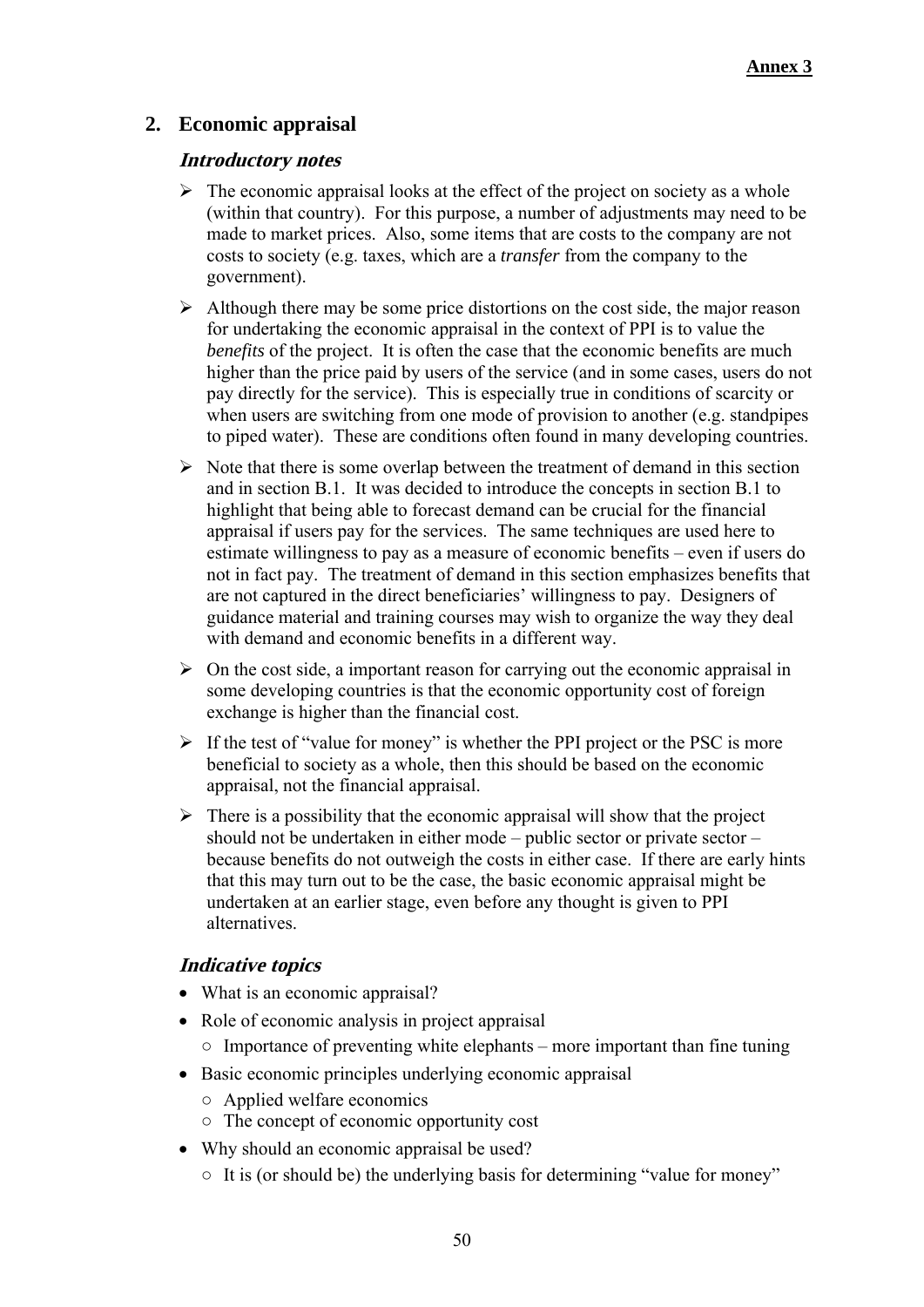- Valuing (hence understanding) the benefits of a project. This is very important for PPI projects in which customers do not pay user charges, or user charges only partially cover costs
- Severe price distortions; major externalities; taxes and hidden subsidies; etc.
	- *Note:* To the extent that conversion factors (ratio of economic value to financial price) are needed for common goods and services, these should not necessarily be determined by the central PPI Unit – and certainly not on a project-by-project basis
- Least-cost analysis. Alternative, less costly ways of achieving the same output
	- $-$  E.g. it may be less costly to increase water supply to customers by reducing leakage in an urban system than by building a new dam. This would not show up in a typical financial analysis
- The economic appraisal is needed for stakeholder analysis
- Willingness to pay (*this topic is addressed in section B.1*)
- Externalities that are not captured in the direct beneficiaries' willingness to pay e.g.:
	- health benefits for people who do not use piped water but come into contact with users
	- congestion costs (very important for roads projects)
- Techniques for the valuation of different kinds of benefits  $-e.g.$ :
	- time savings
	- travel cost
	- avoided coping costs (averting behavior)
	- health benefits
	- avoided environmental impacts
	- ecological benefits
	- educational benefits
	- increased reliability
- Should one take into account multiplier effects (secondary economic effects)?
- Common pitfalls
	- Double counting
		- E.g. in irrigation project including both net cash flow from increased agricultural output *and* increased land value
	- Attributing all benefits to a single input
- How to deal with important benefits that are extremely difficult to quantify
- Adjustments to market prices
	- Subsidies
	- Economic prices and conversion factors
	- Economic prices of rationed goods and services
	- Shadow price of foreign exchange
	- Economic opportunity cost of labor
	- How to treat transfers of funds outside the country
- Preliminary estimate of the opportunity cost of public funds to use as the discount rate (this is examined in more depth in section E)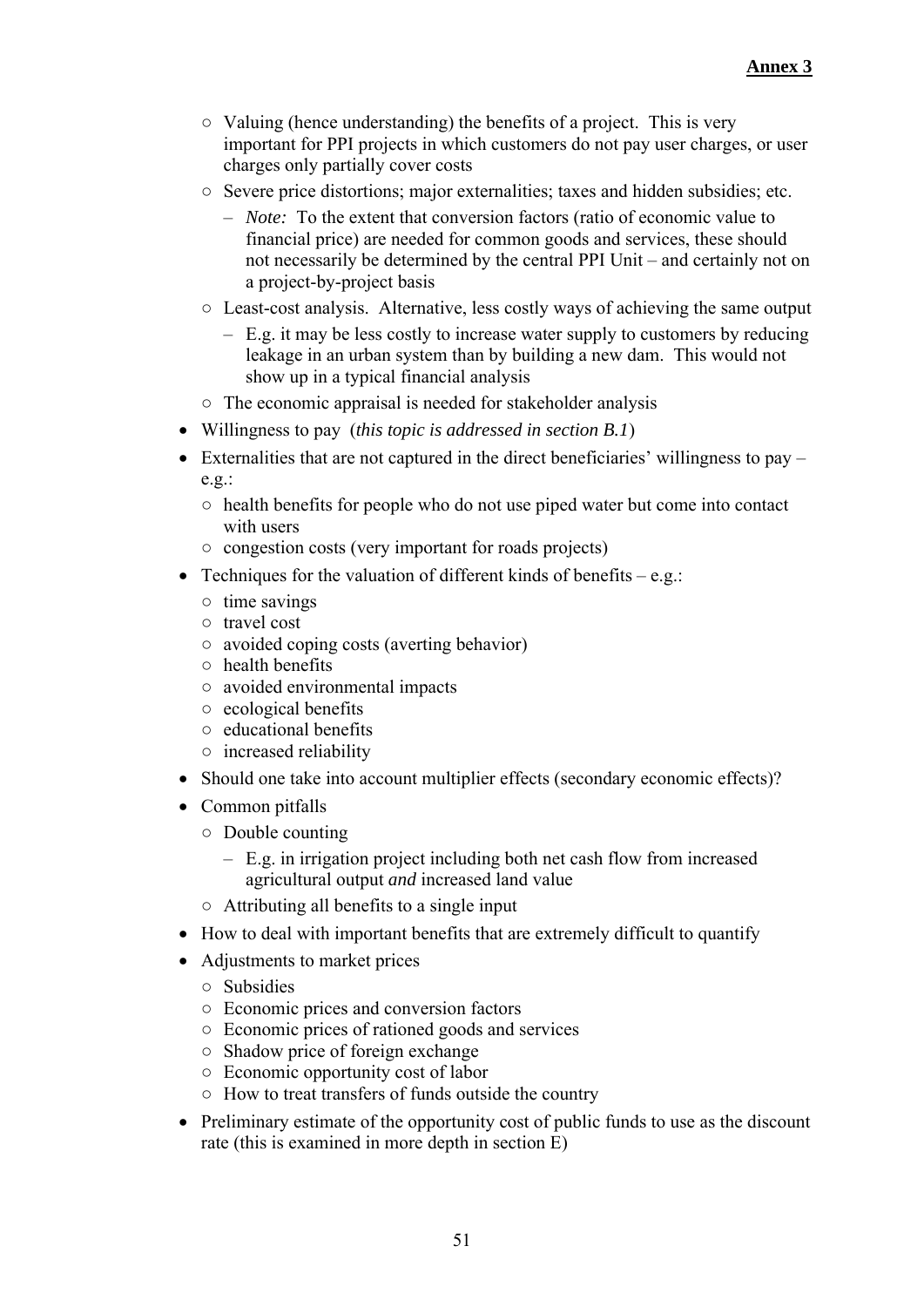# **3. Stakeholder analysis (distributional analysis)**

#### **Introductory note**

- $\triangleright$  Stakeholder analysis shows who wins and who gains and by how much. It is needed, first, to understand the social impact of a PPI project, and second, to be able to anticipate who will support the project and who might oppose it (political economy aspect).
- $\triangleright$  The analysis can be used to modify the project design in some ways or to introduce compensating features (outside the project) if it appears that an important constituency will lose out in a large way as a result of the PPI project.
- A stakeholder analysis follows from the *economic* appraisal: all costs and benefits to society have to be taken into consideration, not just the ones that come out of the financial appraisal.
- $\triangleright$  See Box 2 for two examples concerning water projects.

#### **Indicative topics**

- When and how do you carry out a stakeholder analysis
- Looking at the impact on suppliers, consumers, competitors, labor, government, and shareholders (domestic and foreign taken separately)
- $\bullet$  Direct and indirect fiscal impact on different levels of government e.g. through taxes
- Importance of disaggregating consumers into a sufficient number of different categories to bring out significant differences – including differences that might affect their behavior vis-à-vis the project (e.g. dissatisfaction and protest)
- Importance and usefulness of stakeholder analysis
	- Points out potential future weaknesses of project
	- $\circ$  Identifies groups who might resist the project (because they lose out); hence may signal the need to try to restructure some aspect of the project or mitigate the effects in some other way

#### **Box 2. Two examples of stakeholder analysis in water projects in Latin America**

One example (van den Berg 2000) shows how a stakeholder analysis can help restructure aspects of the project. The analysis concerned three provincial water utilities in Argentina that were planning to enter into concession agreements. Four stakeholder groups were identified: governments, customers (divided into poor and non-poor), non-customer residents (who might benefit from environmental improvements), and company shareholders.

The big winner in the initial analysis was the government, owing to the concession fees to be paid by the companies. Customers came out the big losers because of tariff levels and structures, including high connection charges. Based on the results, provincial and local authorities decided to modify the tariff design, thus transferring about half of their expected benefit to customers.

Another example (Barreix et al. 2003) comes from a study of the proposed restructuring and privatization of the Panama water company (IDAAN). The report describes in detail how the stakeholder benefits and losses were estimated, based on disaggregating lines of the economic appraisal and calculating their present values. This study is noteworthy for breaking down the customer category into eight subcategories, depending on things such as metering, quality of service, illegal customers, and before/after distinctions.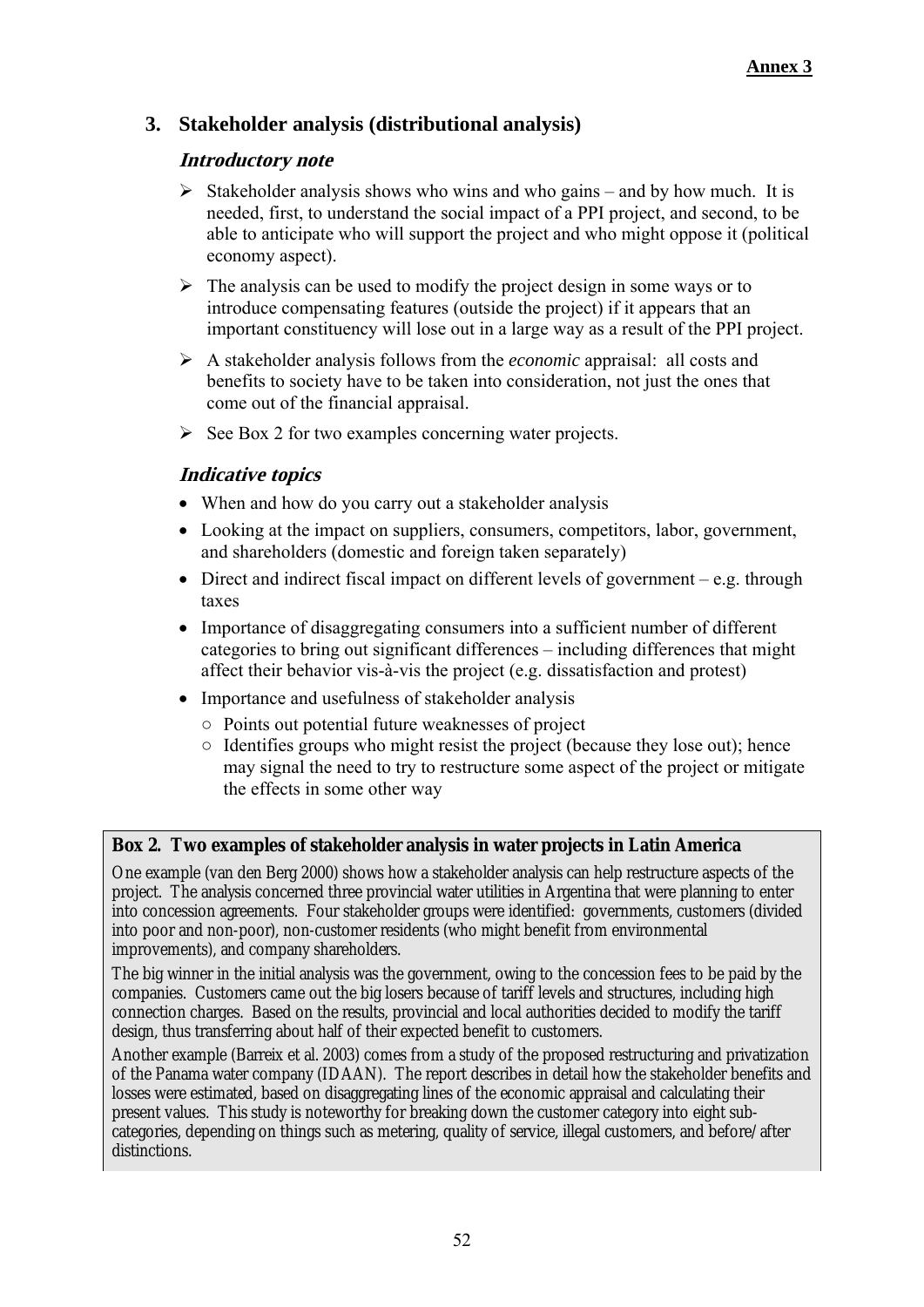The big losers (apart from customers who illegally consumed water and paid nothing in the past) would be customers who were previously unmetered and had 24-hour water supply and now, as part of the tariff reforms, will be metered. One might therefore expect resistance from these customers. On the other hand, customers whose water supply in the past was restricted or involved additional coping costs (e.g. fetching water from standpipes) will benefit greatly by the changes.

Both of these studies show how a stakeholder analysis can help identify possible inequities and social groups that might be greatly disappointed by the project – and therefore point the way to how the project could be redesigned.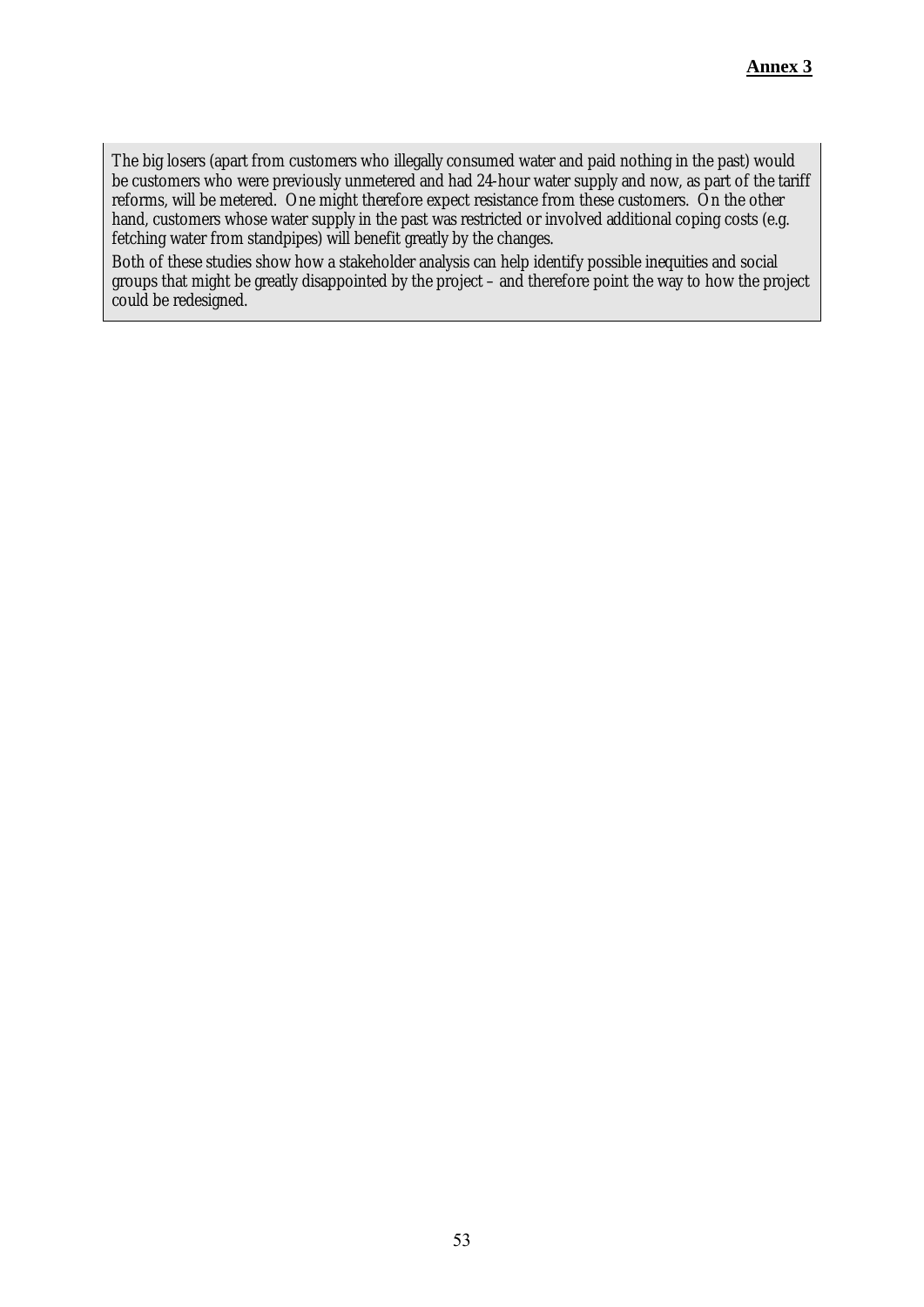# D. Risk analysis and management

## **1. Basic concepts of probability and risk**

#### **Introductory notes**

- $\triangleright$  This section is more theoretical in flavor than most of the others, but it is important to lay a good foundation. Ideas of risk, risk allocation, and risk mitigation are fundamental to PPI arrangements. It is important that staff in the PPI Unit are introduced to some of the fundamentals before they begin to work with practical details. This will help avoid fundamental errors.
- $\triangleright$  For example, in the early years of the British PFI program, there was an inordinate emphasis on risk transfer to the private sector – for its own sake (and to ensure that PFI projects stayed off the public balance sheet). The fundamental principles about what kinds of allocation of risk add value and what kinds do not were often ignored.
- $\triangleright$  One important purpose of this section is to enable the PPP Unit staff to understand and be critical of what they find in consultants' reports – and not accept consultants' conclusions unthinkingly.

- Basic concepts of risk and probability
- Probability distributions; how to describe them (parameters)
- Different kinds and sources of uncertainty
- Measures of spread and bias
- Confidence intervals
- Expected values
- Joint probability distributions; conditional probability distributions
- Independence and correlation
- Types of risk
	- *Familiarity* with terms that may be used by consultants to describe various kinds of risks (not an in-depth treatment)
		- "Aleatory" versus "epistemic" risk (and related concepts); "objective" versus "subjective"
	- Risks that are resolved over time and those that are not
- Modeling different kinds of risk
	- Discrete distributions
	- Continuous distributions
	- Time series modeling of prices
- Expected utility theory
- Risk aversion
- Concept of certainty equivalent
- Risk diversification
- Systematic risk and idiosyncratic risk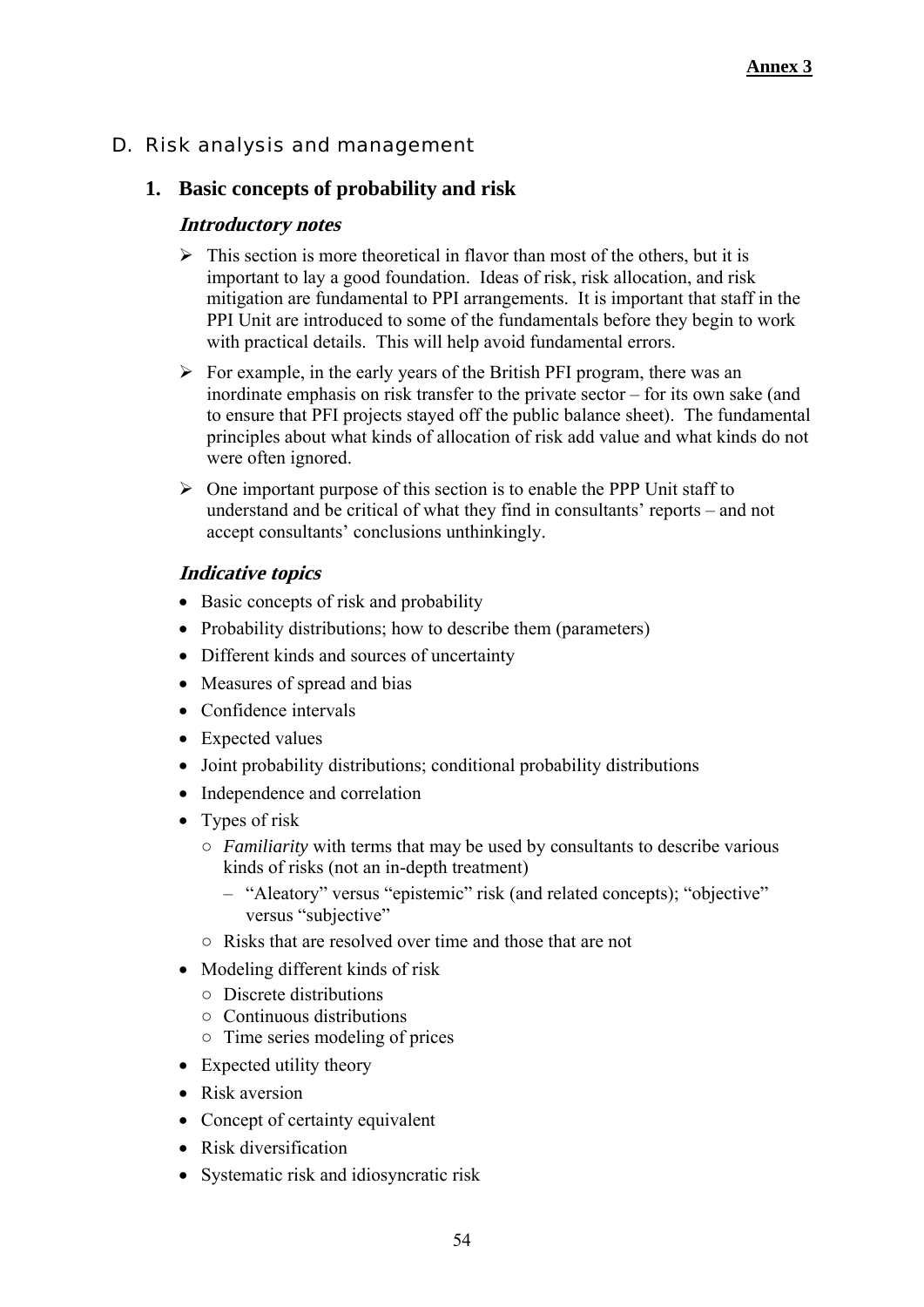- How value is increased by appropriate risk allocation
- Basic concepts of insurance

# **2. Risk identification**

#### **Introductory note**

 $\triangleright$  The initial stage of risk identification is not a quantitative activity, but it is essential to begin the process of risk analysis.

## **Indicative topics**

- Process: how one goes about this exercise
	- Structured risk identification workshops
	- Brainstorming
	- Risk matrices
	- Probability impact tables
- Various types of risk
	- Demand or other benefit estimation
	- Construction cost
	- Time to complete works
	- (Long lists of risks found in any good treatment of project finance and infrastructure projects)
- Typical risks found in different kinds of projects
	- Different sectors
	- Different project structures
- Risks in different phases of the PPI project e.g.:
	- pre-construction phase (development)
	- construction phase
	- post completion risks
- Oualitative risk assessment
	- E.g. "impact and probability matrix"
- Quantitative assessment
	- Assigning values to outcomes
	- Assigning probabilities to outcomes
	- When should you attempt to assess risks quantitatively?

# **3. Risk allocation and mitigation**

#### **Introductory notes**

- $\triangleright$  Everyone knows the mantra "a risk should be allocated to the party best able to manage it," but this is not of much help in many of the circumstances found in real PPI projects. What if both parties can play some role in managing the risk? How do we know if one party is better able to *absorb* the risk (as opposed to controlling it)? What about risks that neither party can manage well?
- $\triangleright$  Much of this section will be of a qualitative nature, but it is needed to give the context for the sections that follow.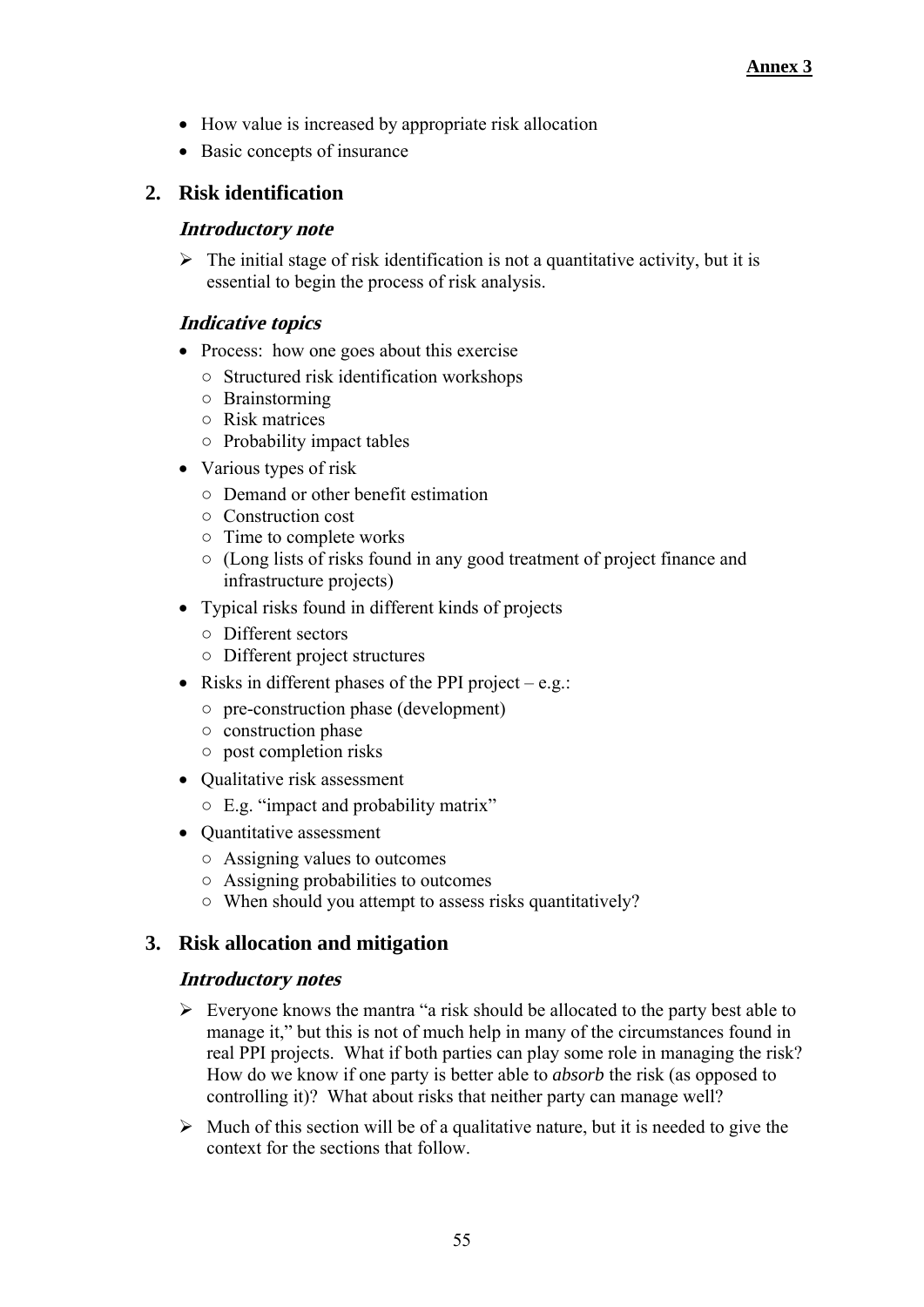- $\triangleright$  This section is especially important in a developing country that is in the early stages of its PPI program and has not yet standardized the kinds of payment mechanisms and risk allocation for particular kinds of projects. In the British PFI program, there exists an extensive document *Standardisation of PFI Contracts* (latest version April 2004) that constrains to a large extent the kind of risk allocation that can be put in PFI contracts. Moreover, many types of PFI projects now have standard payment mechanisms.
- $\triangleright$  Some of the topics overlap with the preceding sections.

# **Indicative topics**

- Risk allocation
	- Idea of risk aversion
	- Certainty equivalents
	- Risk diversification
	- Controllable and uncontrollable risks
	- Sharing risks
	- Thresholds
	- How you might deal with moral hazard problems by sharing risk or using thresholds to switch the allocation between parties
	- Symmetrical and asymmetrical risk
	- $\circ$  The risk matrix as useful checklist
	- Kinds of risk that equity holders will accept, kinds that lenders will accept
	- The important role played by good judgment and convention (what the market is used to)
- Phased risk allocation
	- E.g. parent company taking risk before completion of construction works
- Mitigation
	- Insurance
		- Principles
		- Types; cost; impact; procedures (e.g. under what circumstances does the lender get the money?)
	- Financial market instruments
	- Passing on risks to third parties through subcontracts
- How pricing and payment structures affect risk

#### **4. Introduction to types and outputs of quantitative risk analysis**

#### **Introductory note**

 $\triangleright$  Practitioners design most of the risk allocation of a PPI contract largely on the basis of educated judgment and perhaps some back-of-the-envelope calculations. There is nothing wrong with this. Courses for PPI Unit staff should describe how this is done. But in some cases, a more rigorous quantitative analysis is called for – especially for major risks that cannot be controlled well by either party.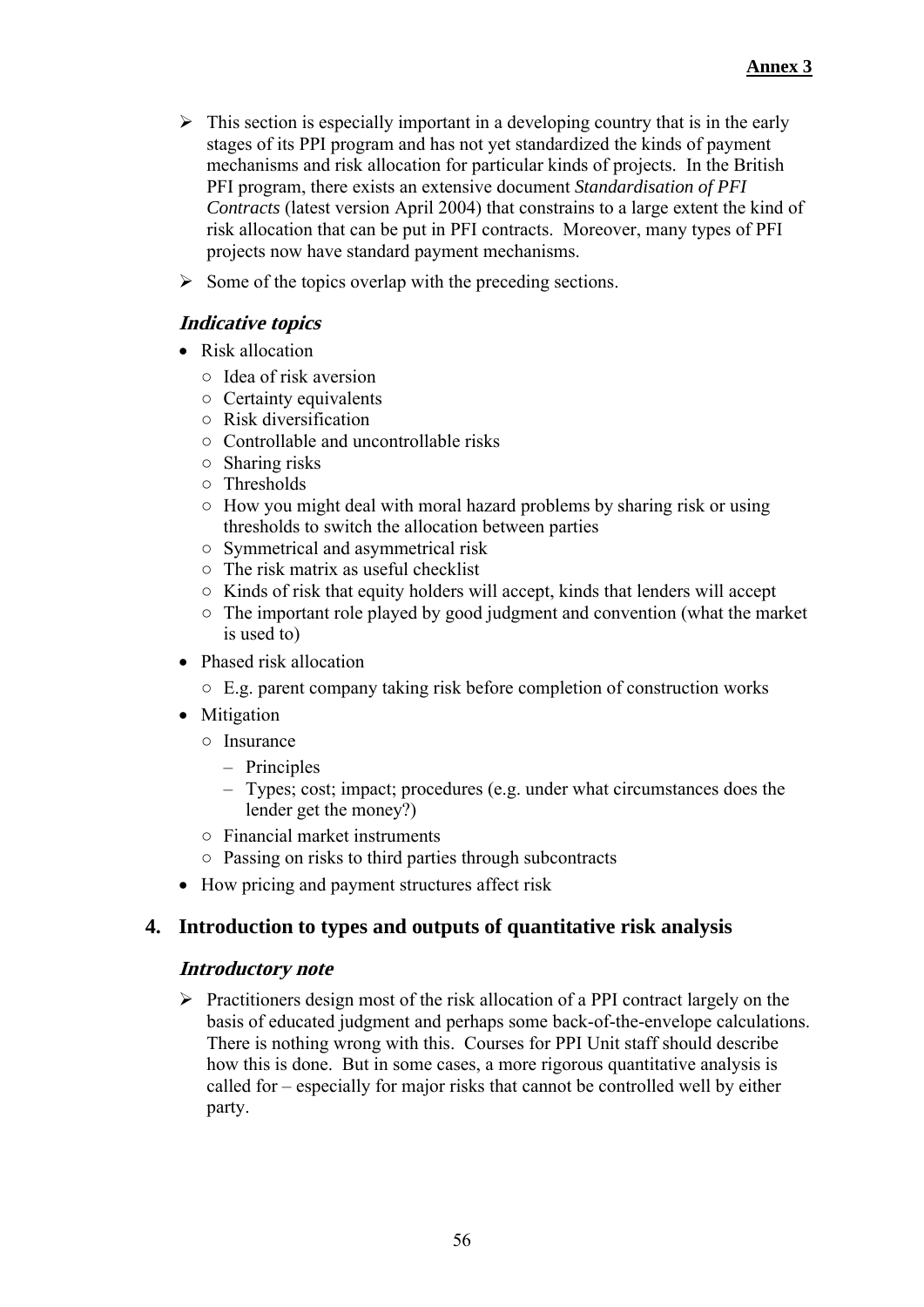# **Indicative topics**

- When to do a simple analysis (single point estimates) and when to do more advanced analysis (using probability distributions). Factors that argue for more advanced techniques include:
	- large impact on the project if the risk materializes;
	- very big project;
	- complex project;
	- risk-related issues with many components that could well turn the decision in one direction or another.
- When do you model risk by incorporating probabilistic events into the cash flows and when do you do this by adjusting the discount rate?
- Should you treat in any different manner (i) risks for which you feel fairly confident about the form and parameters of the probability distribution and (ii) risks for which you have considerable uncertainty about these things (sometimes referred to as "Knightian uncertainty")?
- In the analysis, should you assign probability distributions to *decision variables*  (e.g. how a regulator will reset tariffs at a periodic review) or value parameters (e.g. a party's risk tolerance)? (Some analysts argue against this.)
- Public party default risk: how to deal with this (or whether to deal with this) in the quantitative analysis
- $\bullet$  Bankruptcy risk for the PPI company critical outcome of other risks  $\circ$  Identify; quantify (if possible); manage
- Useful ways of measuring and expressing risk
	- E.g.: Determining 90% confidence interval for cost of PSC. This may be better than a single-point estimate for purposes of comparing the PSC with the lowest PPI bid price

#### **5. Sensitivity and scenario analysis**

#### **Introductory note**

 $\triangleright$  This is the most basic way to look at risk in the financial or economic analysis. It is used extensively by project finance practitioners.

- Different purposes
	- $\circ$  Identfying variables that could have a large impact on the outcome key project variables – hence risks that have to be managed
	- Identifying where more information is needed
- Different ways to carry out sensitivity and scenario analyses
	- Problems with mechanical approaches: e.g. take the expected value of the variable  $\pm 10\%$
- How should you determine the ranges of variables you test?
	- $\circ$  Determining the final confidence interval (e.g. 90%) when several independent variables are combined in one scenario
- Illustrating sensitivity analyses  $-e.g.$  "spider diagrams"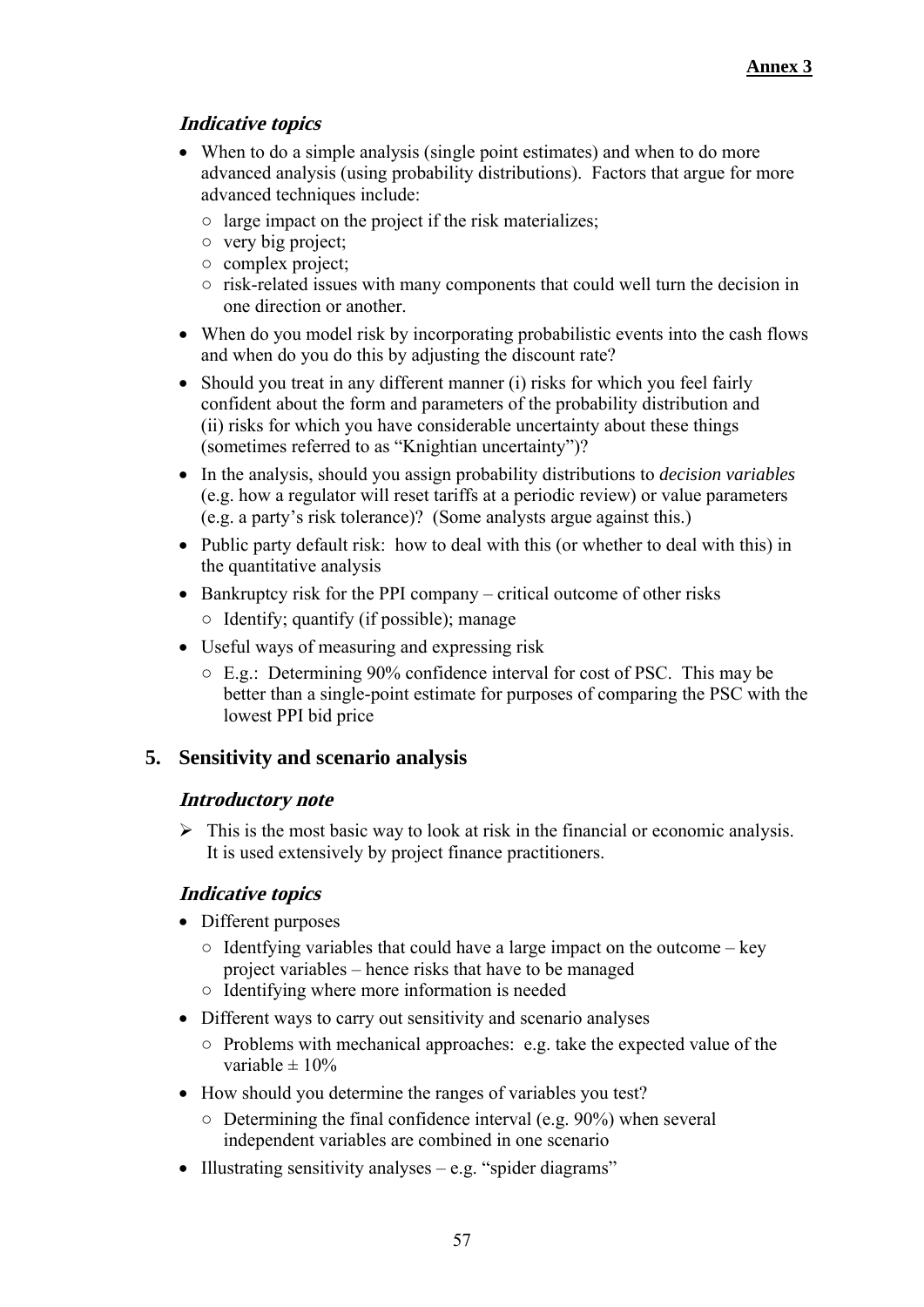- "Worst case" scenarios
- Break-even analysis; stress tests; switching values

# **6. Monte Carlo simulation**

#### **Introductory notes**

- $\triangleright$  Monte Carlo simulation is a powerful tool for examining the impact of a set of risks. Staff in the PPI Unit should be familiar with it and should gain experience using it. Apart from the specific results it can give, Monte Carlo simulation helps the user develop an intuitive feel for how risks behave and affect the project.
- $\triangleright$  Monte Carlo simulation can be useful for designing and calibrating complex risk allocation mechanisms in a PPI arrangement. For example, foreign exchange rate risk is one of the most critical risks for PPI projects that have foreign currency debt but local currency revenues – not out of the ordinary in developing countries. A set of different mechanisms may be designed to deal with it – including tariff indexation, reserves, special liquidity facilities, guarantees, or sponsor equity – each with different conditions. Monte Carlo simulation can be used to help understand how likely it is that each of the different mechanisms will be used and to what extent. The results can then be used to refine and calibrate the mechanisms.
- $\triangleright$  The example above should make it clear that this is high-level project structuring. It is not so clear that Monte Carlo simulation should be used on a routine basis for every PPI project. Given the inevitable tendency for PPI programs in a country to become bureaucratized to some extent, Monte Carlo simulation used on a routine basis could easily become a nontransparent blackbox method susceptible to the *garbage-in-garbage-out* phenomenon.

- Theory
- Techniques
	- $\circ$  How to specify probability distributions
	- How to specify the parameters
	- Stochastic modeling of different kinds of prices
	- Dealing with correlations
		- Inter-variable correlations
		- Serial (inter-temporal) correlations
	- Bootstrapping
	- How to use standard software programs for Monte Carlo simulation
- Uses
	- Useful simply to scrutinize and understand risks. PPI Unit staff can learn a great deal that way – by the investigations, thinking, modeling, and discussions. They can get a much better feel for the project and how it will behave
	- Exploratory modeling
	- Working backwards to paint an indicative "worst-case" scenario (one in which the resulting, composite scenario is at the extreme of a desired subjective confidence interval)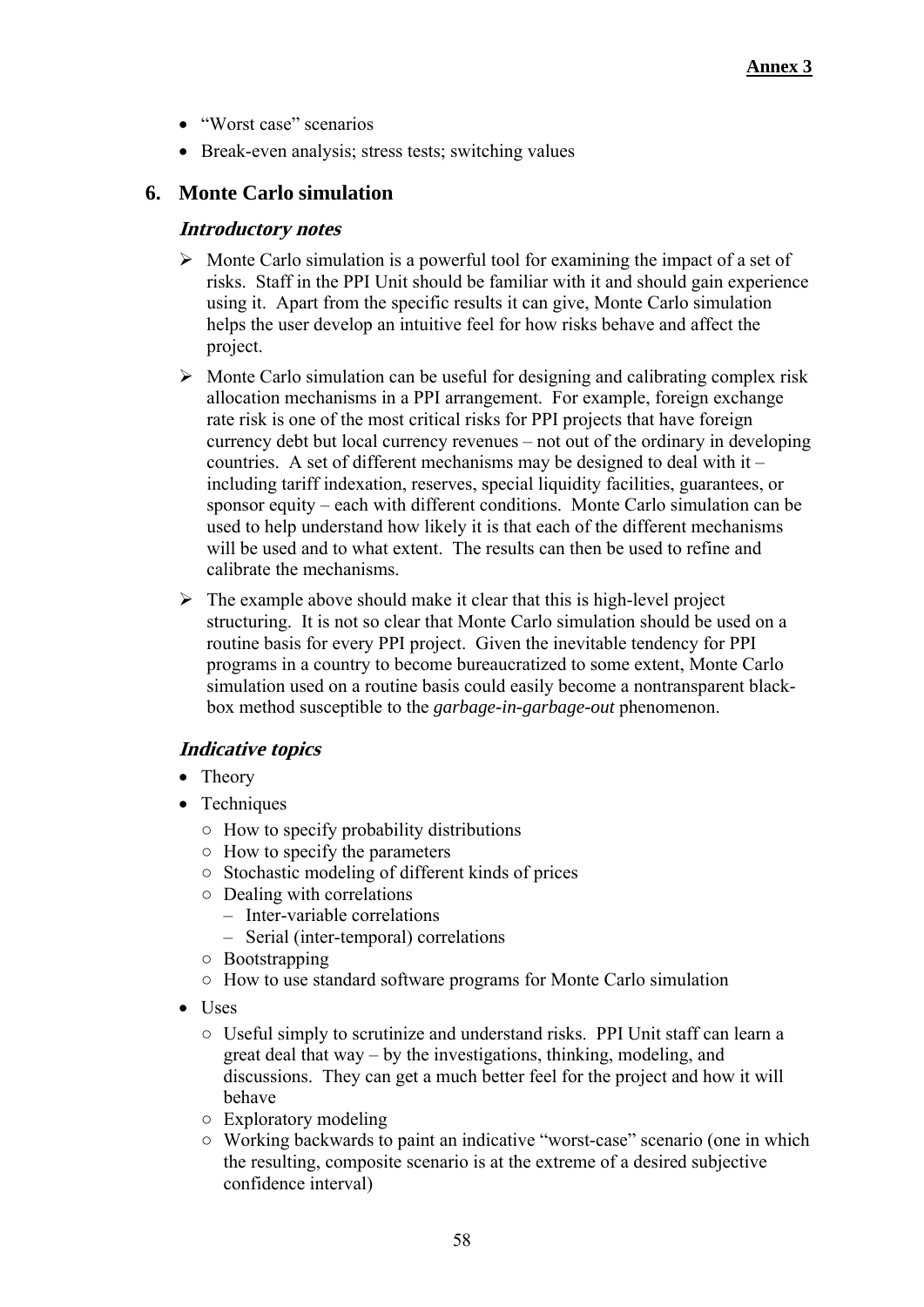- Estimating probability of bankruptcy (or exceeding other critical thresholds)
- Setting reasonable values for various kinds of contingency reserves and financing facilities
- Modeling the impact of penalties and other abatement mechanisms and incentive payments
- When to use Monte Carlo methods and when more simple sensitivity or scenario tests are sufficient

# **7. Eliciting expert opinions about risk**

#### **Introductory notes**

- $\triangleright$  In some cases, there may be very good historical data (e.g. commodity price volatility) that can be extrapolated almost mechanically to show future risks. But many of the important risks facing a PPI project must be assessed by using a large dose of judgmental (subjective) methods – e.g. estimating future demand for the services. This requires expert opinions, based in part on all the objective evidence available.
- $\triangleright$  There is a large literature now that documents the various subjective biases that people are prone to when estimating uncertain values (e.g. the spread described by an engineer for an uncertain value tends to be much narrower than the actual spread). There is also a literature about how to elicit opinions in a way that helps combat these biases. Anyone carrying out risk analysis (especially Monte Carlo simulation) using judgmental inputs should be familiar with these methods to help avoid the GIGO (garbage-in-garbage-out) problem. See Box 3 for more information.
- $\triangleright$  This lessons of this section do not apply only to simple and direct elicitation of expert opinions. Sophisticated studies that appear on the surface to be highly objective in nature often contain numerous assumptions about values and risks that are founded partly on expert opinions. For example, toll road forecasts for PPI projects in the past decade have on average overestimated traffic volume by 20–30%. The assumptions underlying such studies, explicit or implicit, are amenable to the techniques to be considered in this section.
- $\triangleright$  It is odd that many PPI units do not seem to give this topic much attention, given the stated importance of risk assessment in the PSC-PPI comparison.

- Psychological biases, including *optimism bias*
- Common heuristics used by people in estimating uncertain values
- Elicitation techniques (ways to try to minimize the biases)
	- E.g.: Is it best to ask experts for their best estimate of specified percentiles (e.g.  $99<sup>th</sup>$  percentile) or to divide the range into fixed intervals and then ask questions designed to elicit the expert's belief about the probability of the value falling into each of the fixed intervals? (Empirical studies have been carried out concerning many questions of this type.)
- Notion of *calibration*
- Aggregating opinions from several experts (analytic, iterative, and interactive approaches)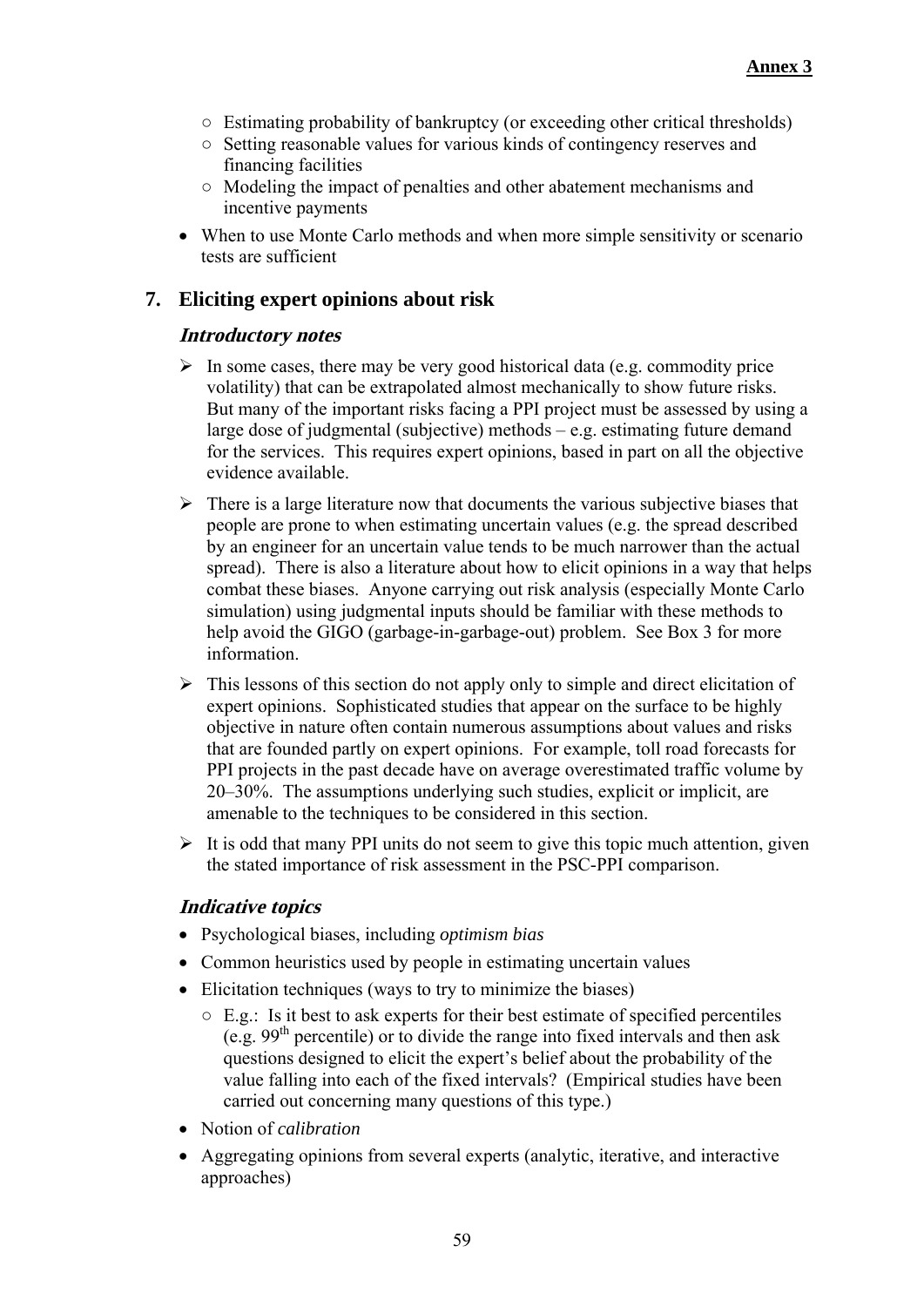Making sure that the *cost* of the approach used does not exceed the *value* of increased accuracy (e.g. don't use a sophisticated approach for a variable that has a very small impact on cash flows)

#### **Box 3. Techniques for improving the accuracy of judgmental risk assessments**

It has been known for a long while that most people (including experts) have trouble making good subjective assessments about probabilities. A constant finding is that they tend to underestimate the spread – they are overconfident. For example, experiments show that what people assess as an interquartile range (i.e. 50% confidence interval) is more likely to be a range with a true probability of only 20– 40%. Also, people are generally hopeless at subjective assessments of correlations between variables. Interestingly, experts do not always do better than laypeople.

Practitioners have therefore tried to develop techniques that can reduce these errors (i.e. improve the "calibration" of the risk assessor). Hard evidence is not conclusive about whether all of the techniques succeed all of the time with all risk assessors, but it is difficult to imagine that they can make things worse. Some of the approaches and techniques found in the literature are as follows (no consensus exists that all of these are useful):

- Explain to assessors basic concepts of probability and typical psychological biases.
- Run them through a few simple exercises to show them these psychological biases at work in their own assessments.
- In some cases, disaggregate a problem into several components and assess each one separately.
- Generally avoid asking directly for an estimate of the mean or standard deviation.
- Ask questions that get at the same information in different ways.
- Don't assume that different people use verbal descriptions such as "likely" or "highly improbable" to refer to the same subjective probabilities.
- Randomize the questions to make it more difficult for assessors to deliberately impose consistency in their judgments.
- Ask assessors to give reasons to justify their judgments.
- Get them to think explicitly about any possible reasons that would make the value lie outside the range they have indicated.
- Work with assessors to understand the source of any inconsistencies.

In addition to these tips, there are also a number of techniques (analytical, iterative, and interactive) for combining assessments by different people – e.g. to what extent and how they should interact with each other during the process. The very fact of disagreement among experts can be used to shed light on underlying assumptions and help improve the assessment.

Given the importance that subjective risk assessment plays in most PSC-PPI comparisons and the wellknown difficulty people have in assessing risk, it is important for PPI Units to be familiar with this topic.

*Sources:* Morgan et al. (1990); Ayyub (2001); O'Hagan (2005).

# **8. Different ways of dealing with selected kinds of risk**

#### **Introductory notes**

- $\triangleright$  The intention of this section is to apply the lessons from previous sections to specific kinds of risk to show in a concrete way how risks are managed in a PPI arrangement. This would not be a complete guide but would focus on certain key risks.
- $\triangleright$  The section would show the uses and limitations of quantitative risk analysis.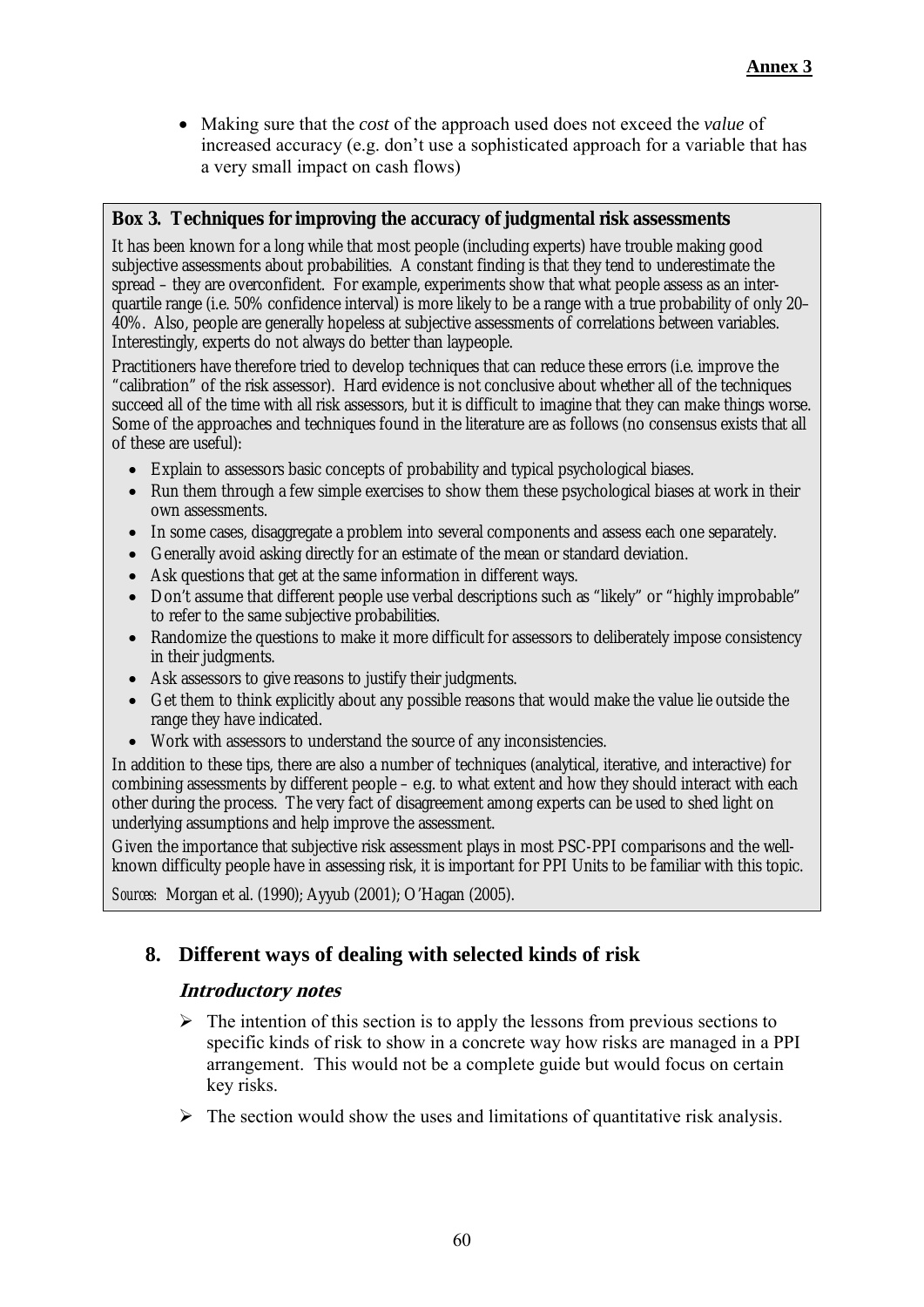# **Indicative topics**

- Demand risk (volume risk, traffic risk, market risk)
	- Look carefully at extent to which the risk is controllable by the company and the extent to which it is important to drive the company to increase customer access to the service or increase quantity sold
- Foreign exchange risk
	- Importance of this risk
	- Different kinds of foreign exchange risk: focus on exchange rate risk
	- Allocation among investors, consumers, and government pros and cons
	- Possible mechanisms for allocation and mitigation (assessment of each)
		- Local currency financing
		- Currency hedging
		- Exchange rate guarantees
		- Tariff indexation (including sharing mechanisms e.g. a dead band)
		- Local inflation indexation coupled with foreign exchange liquidity facility
- One-off major risks
	- Political risk
	- Completion risk

#### **9. Ways of communicating risk analysis information to politicians and the public**

#### **Introductory notes**

- $\triangleright$  PPI projects involve risks, but these risks are rarely meaningfully conveyed to politicians or the public. Instead, just the base case (or, more often, a rosy case) is presented. Then when a downside risk materializes (e.g. a tariff increase resulting from a devaluation of the local currency), everyone is shocked, protests ensue, and in some cases the public authority reneges on the contract. It would be much better to make sure all important stakeholders understand the major risks ahead of time. It may be that doing this will mean that only half as many PPI projects are signed. But that would be worth it.
- $\triangleright$  How many national PPI programs have adopted procedures and protocols to ensure that important risks are prominently communicated with stakeholders before a PPI project is approved?
- $\triangleright$  Risk analysis involves sophisticated concepts. It takes some effort to develop easily understandable ways to quickly convey important results to untrained people. Different methods should be used depending on the audience and purpose.

- Sensitivity tables
- Graphical presentation of various results
- Under what circumstances (in what outputs, and to what audiences) should various results from the risk analysis be presented?
- Various techniques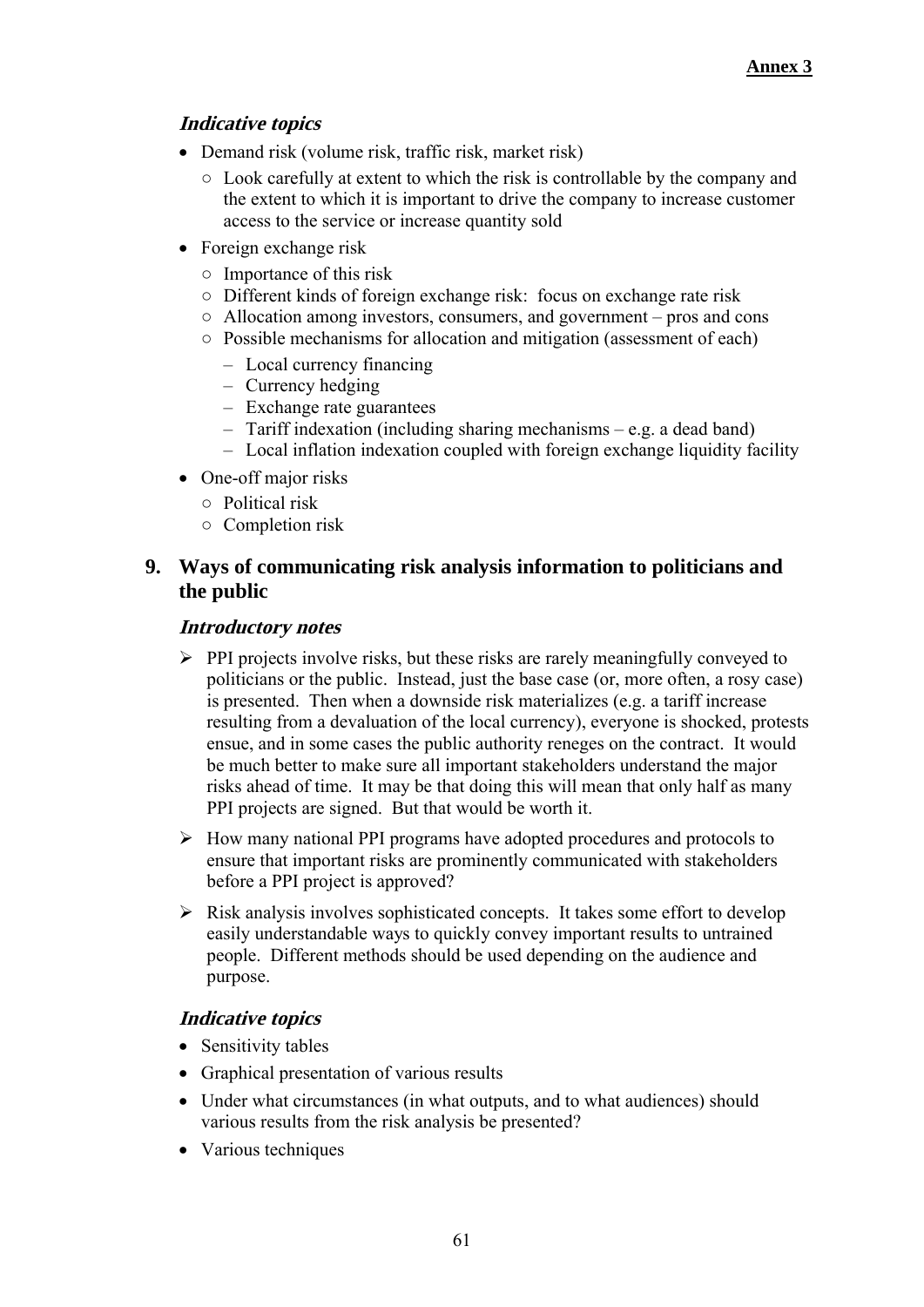○ E.g.: Describing an illustrative worse-case scenario is often a better way to communicate the results of a risk analysis than using graphs of probability distributions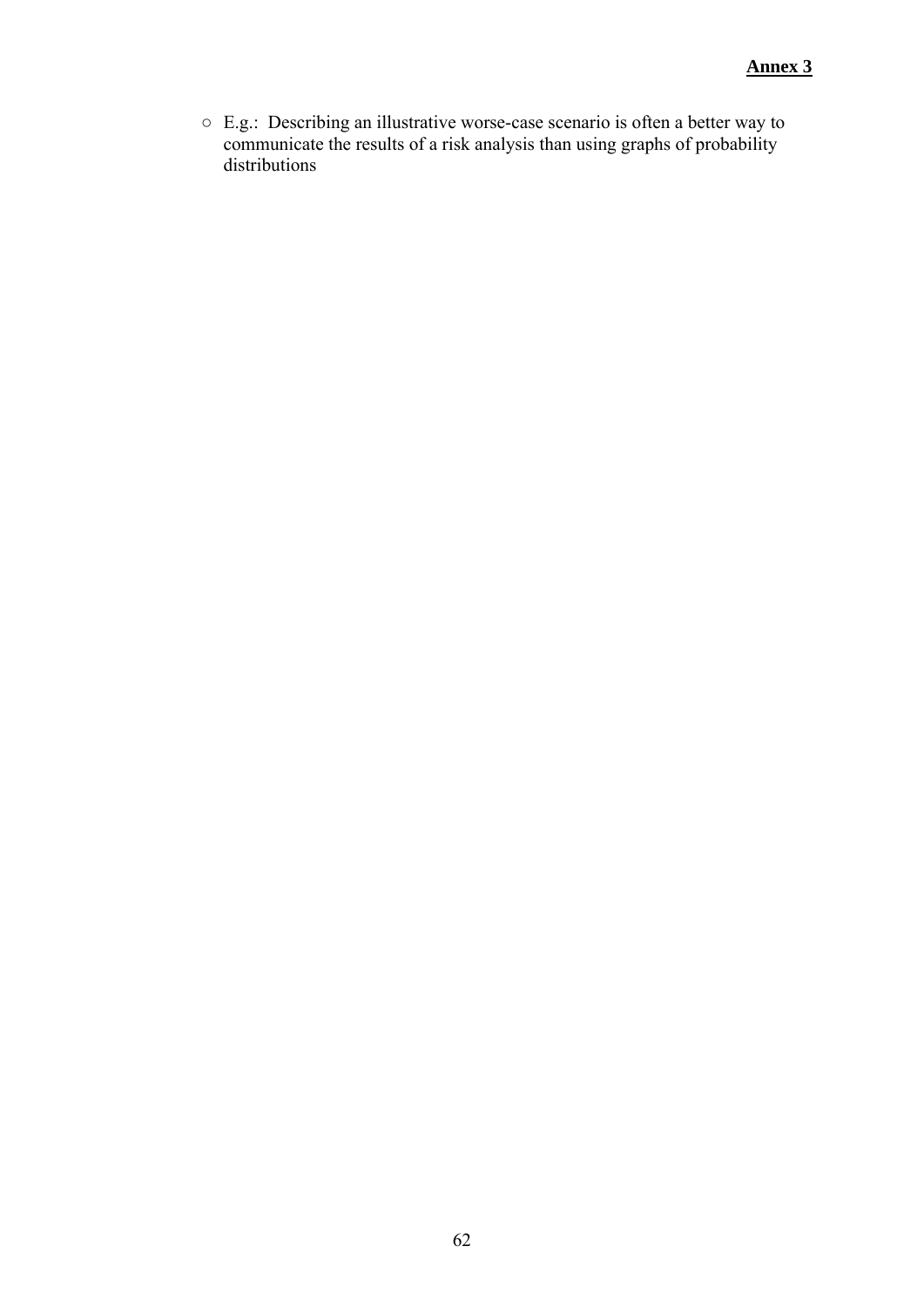# E. Private sector and public sector cost of capital

#### **Introductory notes**

- $\triangleright$  It is essential to have a reasonable estimate of the private sector and public sector cost of capital to carry out a *financial* and *economic* appraisal, respectively. These values are estimated by sophisticated methods. It is important for PPI Unit staff to understand the basics of these calculations. Even if they do not carry them out themselves, they must be able to review them critically and understand how to use the resulting values.
- $\triangleright$  This section is also a prerequisite to understanding what discount rate to use in comparing the PPI project with the public sector comparator – even if that rate is something different from the rate used in the conventional economic appraisal. (The debate about what discount rate to use in comparing the PPI project with the PSC is discussed in detail in section 4 of the main text and in Annex 6.)
- $\triangleright$  Even though these values are needed for the financial and economic appraisal, the present section has been placed after section C. The reason is that understanding basic concepts about risk (section D) is a prerequisite for an understanding of how modern corporate finance views the private sector cost of capital. So in this outline, the techniques of financial and economic appraisal are presented initially without going into depth about how to determine the relevant discount rates. One might prefer, however, to organize guidance material or training courses in different way.

- Methods used to determine the private sector cost of capital
	- CAPM and related methods
	- The equity market risk premium and its puzzles
	- Determining beta
	- Measurement problems
	- $\circ$  The cost of debt; the tax shield
	- Concept of weighted average cost of capital (WACC)
	- Impact of gearing (leverage)
	- When to account for risk in the discount rate and when to account for it in pro forma cash flows
	- Credit ratings and credit margins
	- Country risk and project risk
	- Empirical data on equity expectations and returns to PPI projects
- Methods used for the economic appraisal
	- Economic opportunity cost of public funds
	- U.K. *Green Book* approach: social time preference rate
	- Other methods
	- Critical examination of different methods used by academics and practitioners (and likely to be found in consultants' reports)
- The debate over the right discount rate to use in comparing the PSC with the PPI project (see section 4 of the main text and Annex 6).
	- Why it matters
	- The approaches used by various country PPI programs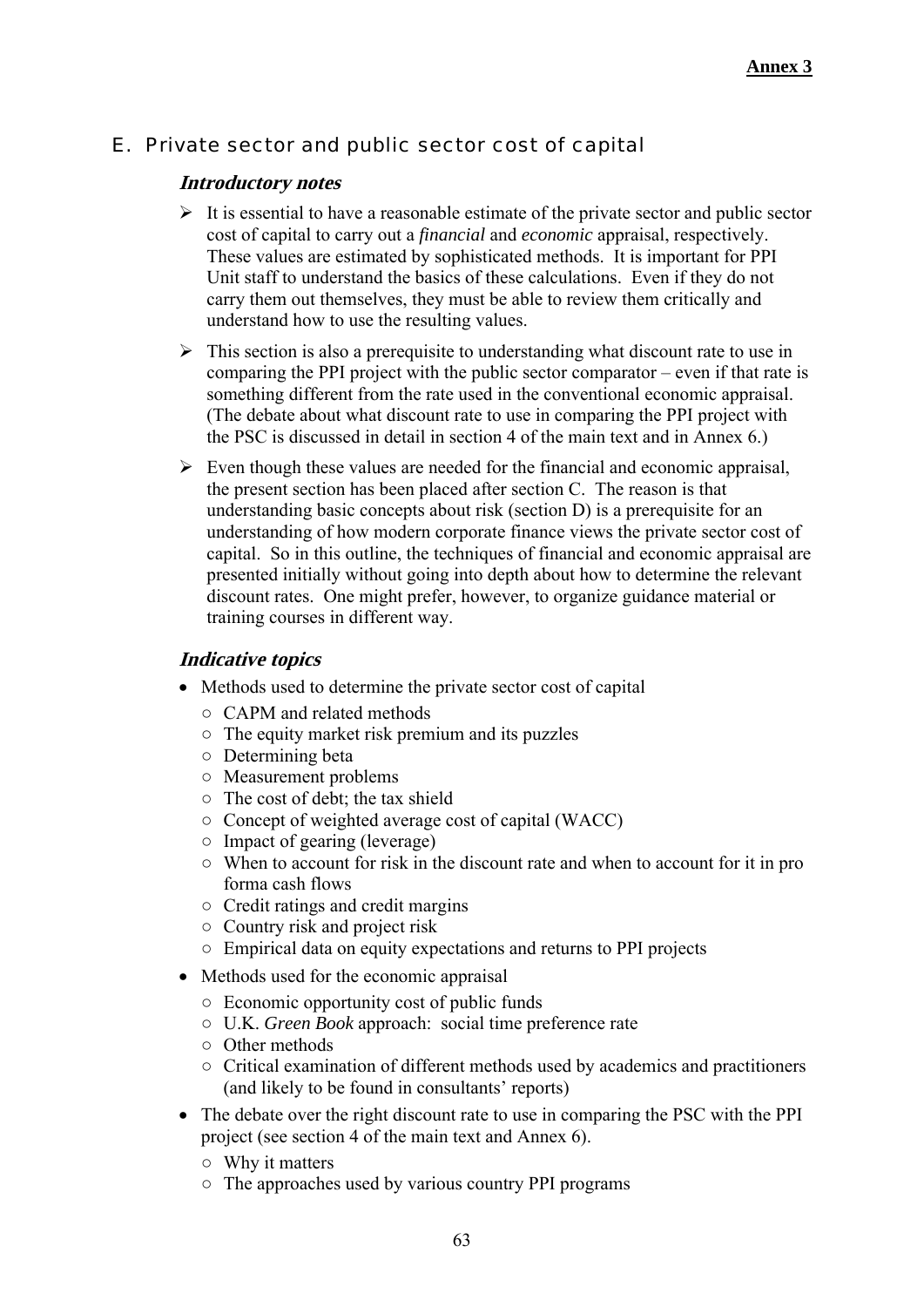- The academic arguments (simplified treatment)
- What developing country governments should do in the face of these puzzles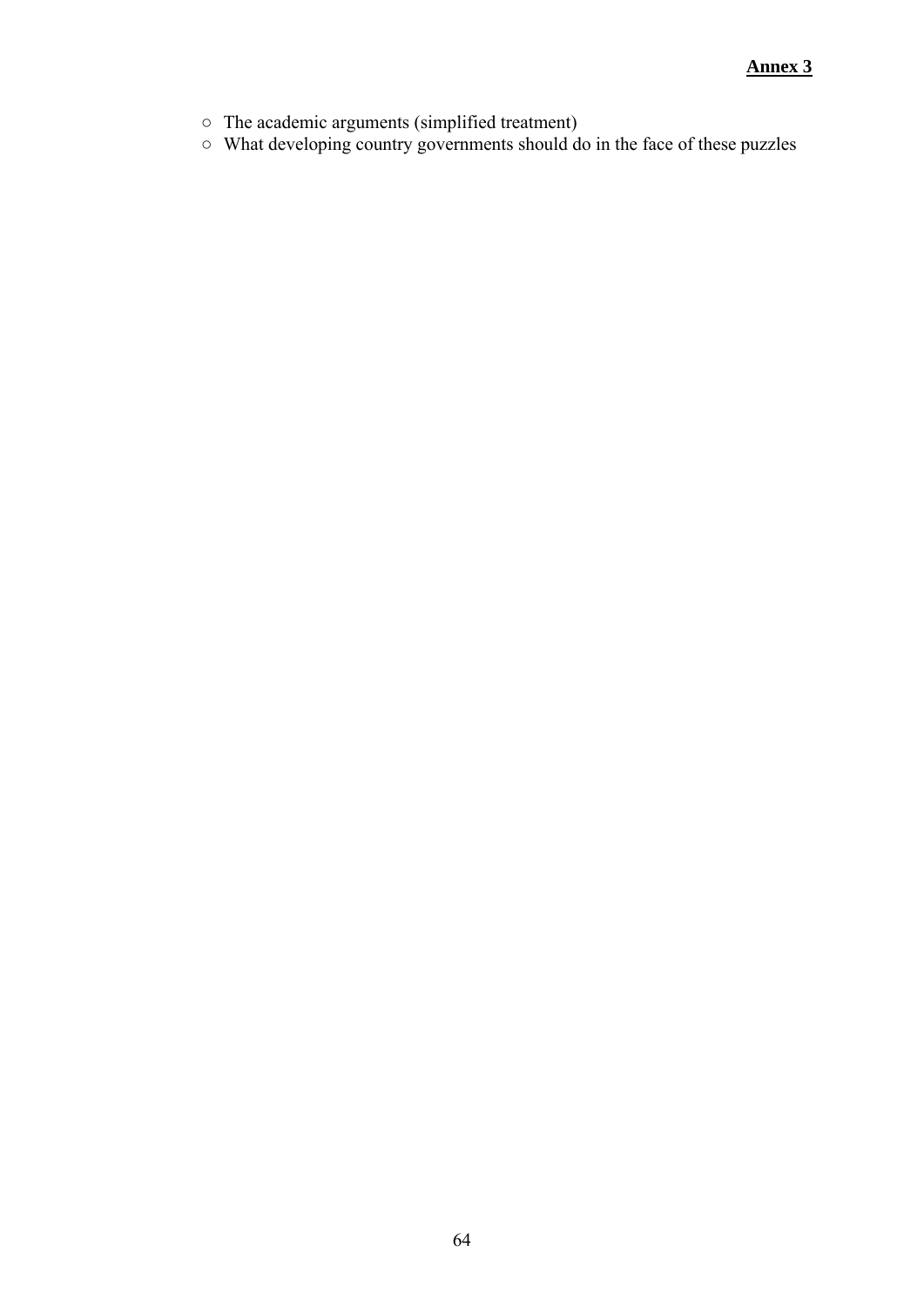# F. Designing optimal incentives for the private company

## **1. Overview of relevant theory**

#### **Introductory notes**

- $\triangleright$  The topic of how to provide strong incentives to the private company for good performance in a PPI arrangement is often ignored. Part of the neglect may be related to the belief that strong monetary penalties for poor performance will serve the intended purpose. But a large part is certainly due to a common myth in PPI programs. If you asked people involved in PPI programs to say what it is that induces the private company to perform better (i.e. what increases value for money), many would probably reply that the answer is *appropriate risk transfer*  to the private company. This is not correct. What causes the private company to perform better is (i) giving it decision rights over aspects where it is able to perform better and (ii) giving it positive or negative incentives to do so. Adding risk to this will at best change nothing and will at worst (i.e. if the company is averse to this kind of risk) *reduce* value for money. The fact that this insight would be a surprising one to many people involved in PPI programs suggests that this section of the guidance material would be useful.
- $\triangleright$  Risk enters into the picture because it is difficult to give the private company (i) and (ii) (see para. above) in such a finely targeted way that this does not make the outcome more risky for it.
- $\triangleright$  It is therefore important for PPI Unit staff to gain an understanding of some of the basic principles of what economic theory has to say about the design of incentive contracts. This section is not intended to go into great depth, but just to give the staff a feel for some of the critical issues.
- $\triangleright$  An understanding of incentives and gaming is also critical for the design of the bid evaluation criteria.

- The classic trade-off of incentives versus insurance (risk reduction)
- Information asymmetry; moral hazard
- Distorted incentives (rewarding A while hoping for B) and gaming by the company
- High powered versus low powered incentives
- The relation between high-powered incentives and evasion and cheating
- When might a fixed price to be paid by direct consumers not provide sufficient incentives (e.g. when there are large positive externalities)
- Ability of the private company to deal with diversifiable risk; risk of financial distress or bankruptcy
- The "prices versus quantities" issue in regulation
- The complications that arise when contracts are deeply incomplete (postcontractual opportunism; the hold-up problem)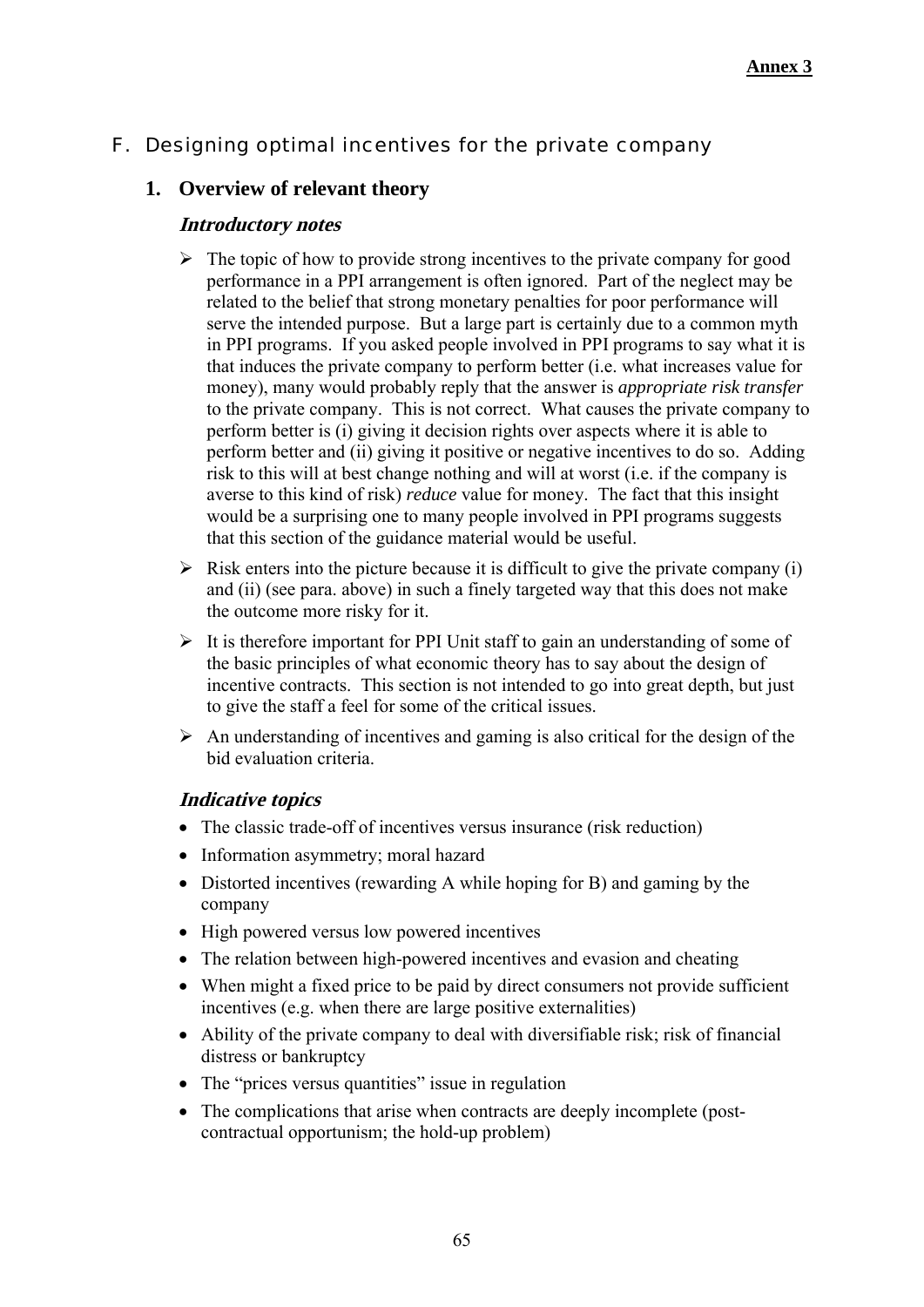# **2. Practical guidance**

#### **Introductory notes**

- $\triangleright$  This section would carry on from section 1 to deal with concrete issues that arise in designing PPI contracts.
- $\triangleright$  The way the material in section 1 and section 2 has been split could be adjusted in different ways. This is just indicative.

- Defining the output in precise and objective terms
	- Difficulties
	- If you cannot do this, is the project right for PPI?
- Indirect incentives caused by the price cap nature of the remuneration
	- Are these always compatible with public sector objectives?
		- E.g.: Lack of concern about service quality, if it does not have enough impact on demand (e.g. in a monopoly user-pays project)
	- Differences between PPI with user charges and PPI in which the government budget pays the private company
- Direct incentives
	- $\circ$  Types of positive and negative incentives e.g.:
		- shadow tolls for a publicly funded roads PPI
		- liquidated damages
	- $\circ$  Characteristics and possible effect on company behavior of the incentive payment function
		- Linear
		- Nonlinear
		- Kinked
		- Discontinuous (e.g. stepped)
		- Range of application
	- Comparison of the marginal incentive payment with the marginal cost of improving performance along the relevant dimension
	- Should exact targets be set and then draconian liquidated damages be set? – When might this be right and when wrong?
- Sliding scale mechanisms amount of effort that this induces
- Problems relating to length of contract: incentives for investments in later years of contract (if assets revert to public authority)
	- How to deal with this. Should the public authority agree to pay some measure of the depreciated value of assets to the private company at the end of the contract?
- Pass through of specific largely uncontrollable cost items as a way of reducing risk while maintaining incentives
- Designing the *scope* of the PPI project: upstream and downstream issues relating to good and perverse incentives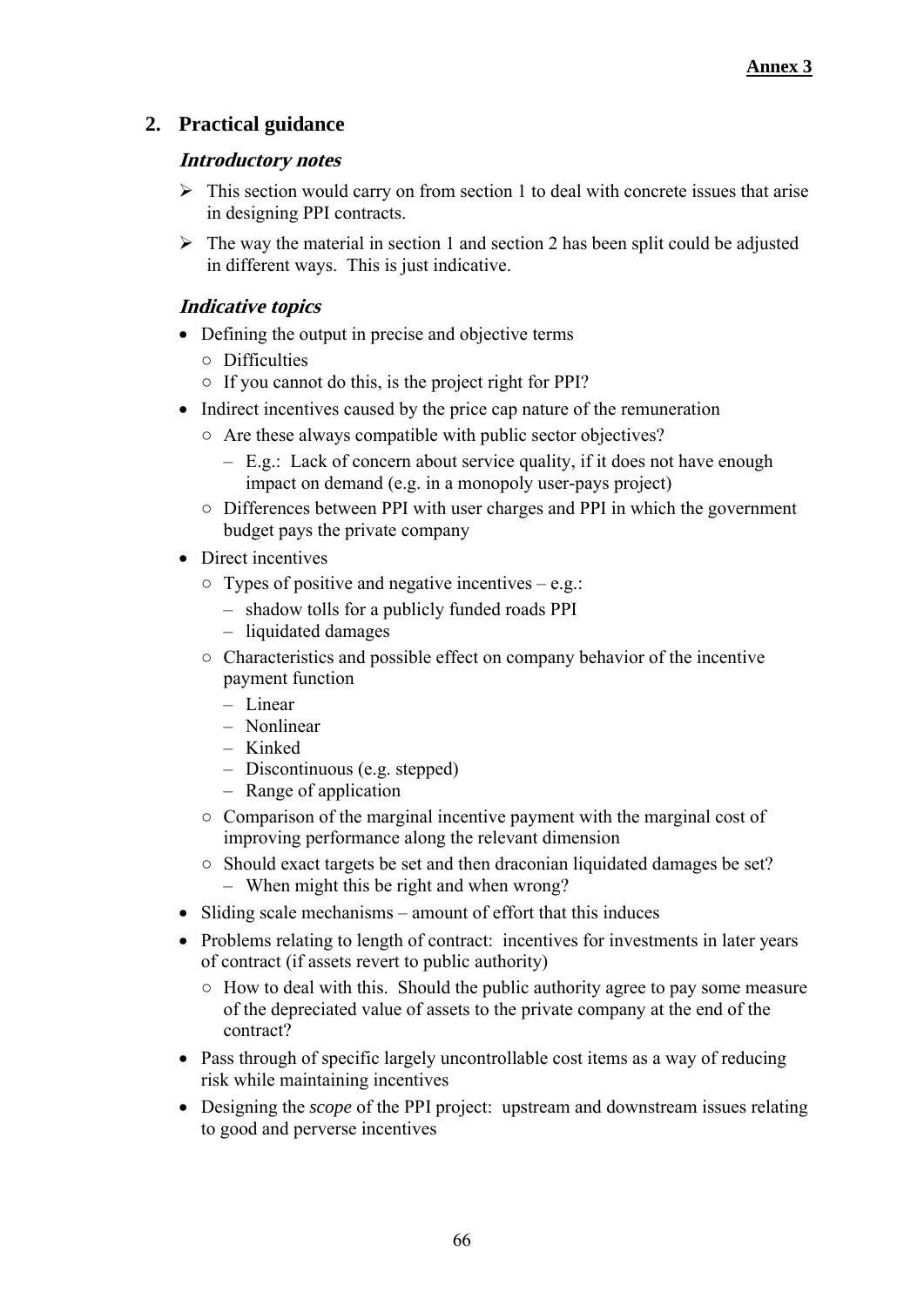# G. Financing the project – basic concepts

#### **1. Basic concepts; and private company's financing**

#### **Introductory notes**

- $\triangleright$  Although the financing of the classic PPI project (at least in the PFI mold) is primarily the business of the private company, the public authority needs to have a good understanding of this for several reasons – e.g.: (i) loan covenants will constrain the company's behavior; (ii) if the company defaults on its loans, the public sector will feel the consequences; (iii) lenders will want direct agreements with the public authority; (iv) the public authority might want to share in any refinancing gains.
- $\triangleright$  Another reason of increasing importance is that, more and more, both parties are playing a role in the financing of PPI projects – e.g. credit enhancement may involve arrangements in which both private and public sector entities participate. In particular, pooled financing of projects may involve joint public-private arrangements (e.g. infrastructure funds set up to finance PPI projects at the local level).
- $\triangleright$  Government guarantees of various kinds are a recurring and contentious issue: private companies frequently seek them. Even if basic policy in this respect is set at a higher level, PPI Unit staff should be familiar with the theory and arguments pro and con. (PPI Unit staff may play a role advising higher officials.)

- Sources of finance for PPI projects; advantages and disadvantages of each
	- Domestic sources of finance (pension funds, etc.); local capital market
	- Bonds versus bank loans
	- International financial institutions (preferred creditor status)
	- Infrastructure funds
	- Syndicated debt
	- Subordinated debt
	- Leasing
	- Private equity
- Introduction to project finance
	- Basic concepts of project finance
	- Project finance as applied to PPI projects
	- The structure of a typical PPI deal
	- Recourse versus limited recourse debt
	- Different types of special purpose vehicle
	- Cash flow waterfall and related mechanisms
	- Overview of project finance loan agreements and other documentation needed for the deal (e.g. security documents)
	- Loan covenants in project finance and the role of the lender
	- Lender's step in rights
- Debt service cover ratios
	- Types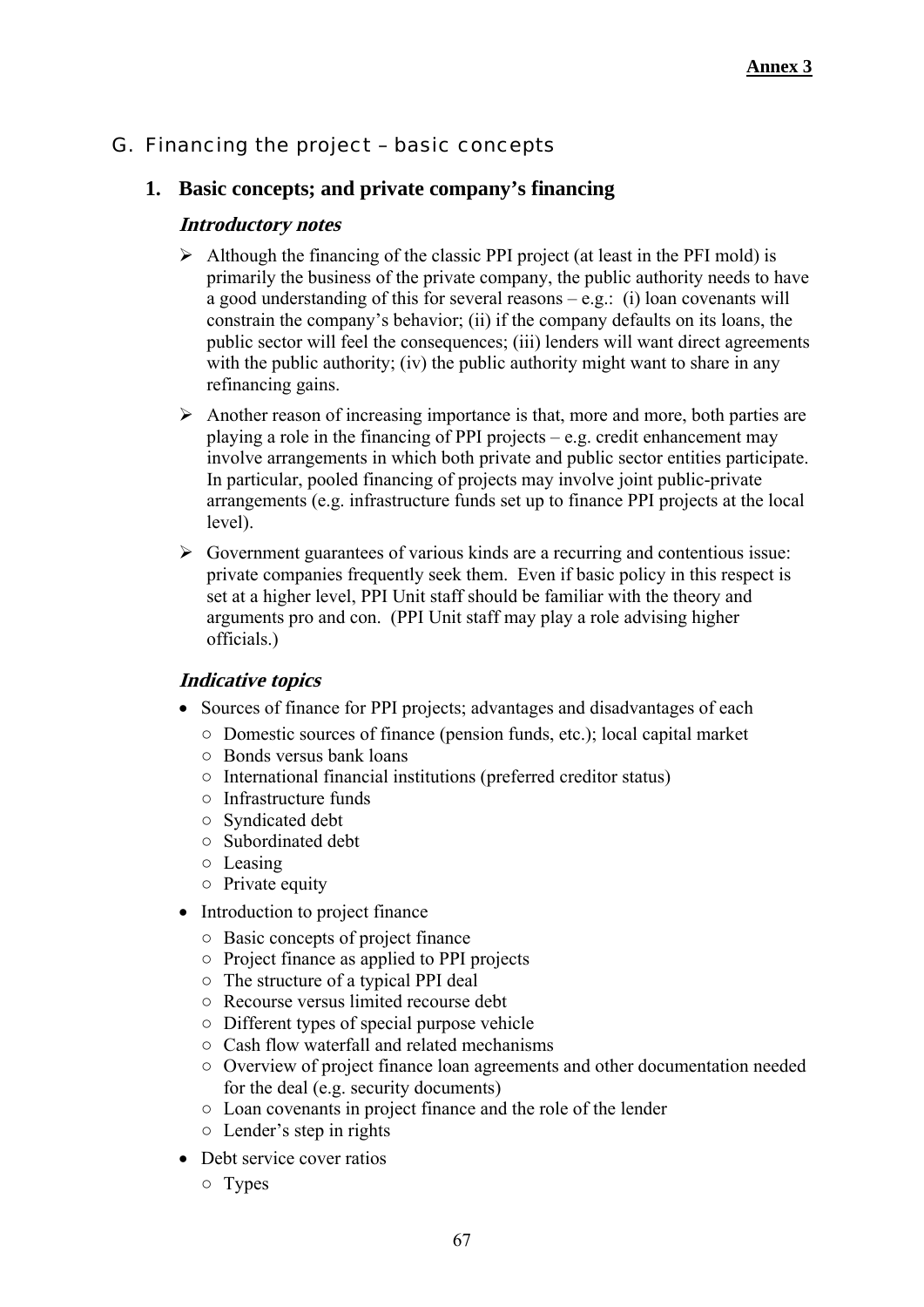- Methods of calculation
- Purposes and uses
- Impact on public authority contracting party
- Criteria and timing of debt and equity drawdowns
- Interest rates
	- Floating versus fixed interest rate (and how to model floating rate)
	- Interest rate swaps and caps
- Gearing (leverage)
	- How do banks decide this?
	- Show how related to risk
	- Why and when should public authority care?
		- Is higher gearing (more debt) the cause of less expensive financing?
		- Relation of gearing and risk of bankruptcy
		- Higher gearing increases the probability of company demands for renegotiation during life (especially early years) of PPI and makes it more difficult for public authority to ignore these pleas
		- PPI contract may have more burdensome terms for payment obligations of public authority in the case of contract termination (even for default of the company) with respect to senior debt than equity
- Reserves
	- Debt service reserve account
	- Maintenance reserve; capex reserve (sinking fund concepts)
- Different debt repayment methods and profiles
- Cash sweeps; mandatory repayments
- Constraints on dividend payments; cash lock-ups
- Types of guarantees and other credit enhancement  $-e.g.$ :
	- Sponsor completion guarantees
	- Different kinds of third-party support agreements
	- Monoline wraps (for some countries)
	- Political risk guarantees
	- Liquidity facilities for foreign exchange risk
	- Grant intercepts
	- Pooled funding; layered enhancements
- Government guarantees
	- Framework and criteria for assessing conditions under which a guarantee is likely to improve a PPI project (rather than undermining it by weakening private sector incentives) – e.g.:
		- Government has strong influence over the particular risk
		- Government believes that contractor or financiers have exaggerated perception of a particular risk
	- Should governments issue debt guarantees?
	- How to estimate the expected cost to the government of issuing a guarantee
		- Government's exposure to the risk
		- Cost of bearing the risk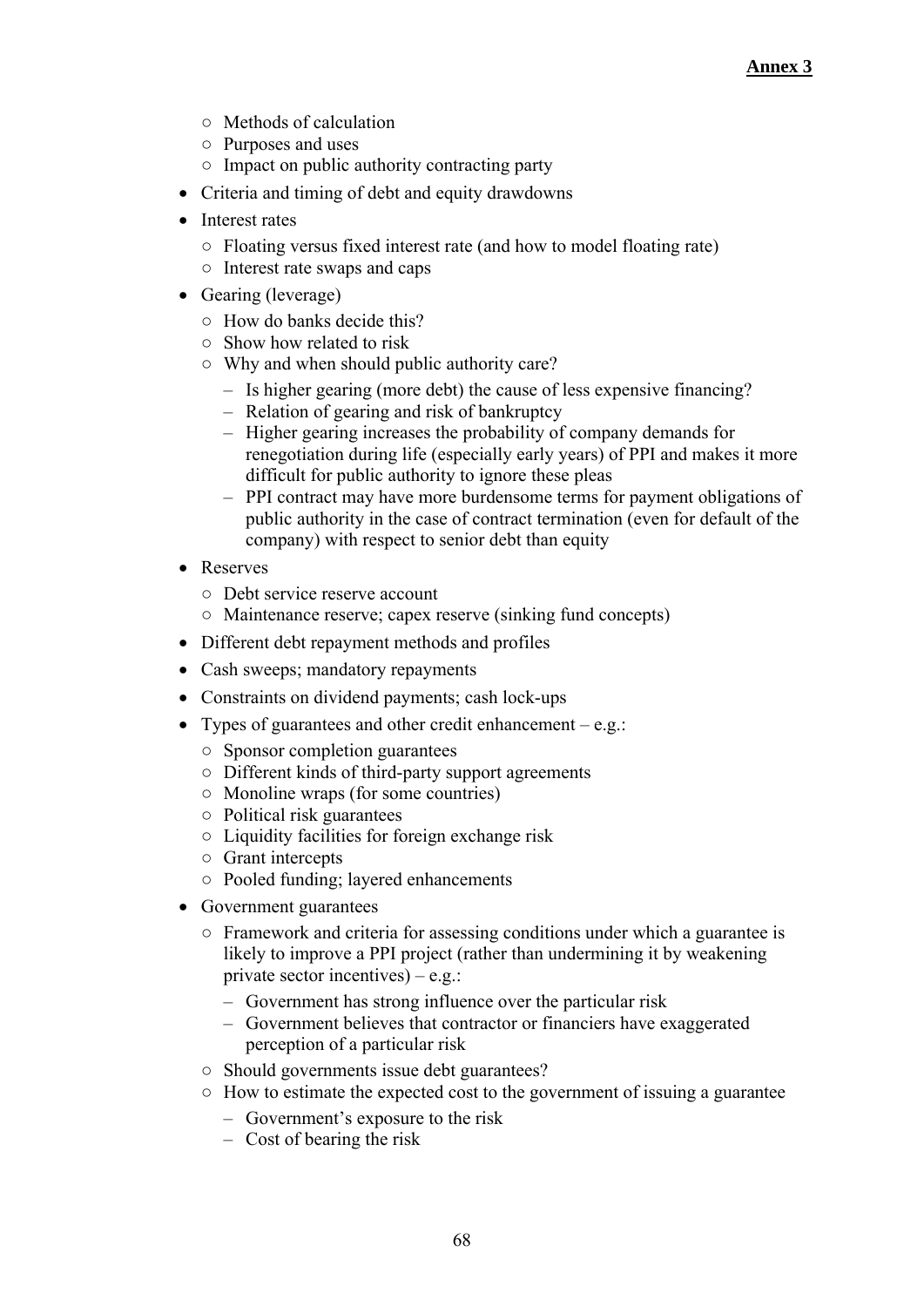- Modeling techniques for typical features of project finance arrangements (i.e. techniques that go beyond the very basic ones in section A).
- What "bankability" is; lenders' concerns
- How rating agencies rate PPI projects
- Trends in financing PPI projects in selected countries
	- Volume
	- Margins
	- Cover ratios
	- Gearing
	- Pooled financing

## **2. Public sector financing of PPI projects – as in DBO projects**

#### **Introductory note**

- $\triangleright$  It is possible to obtain virtually all the efficiency advantages of private sector involvement (whole-life costing, etc.) while unbundling the financing so that the public sector provides the financing needed for the PPI project. (But the public sector may get the financing, or some of it, from commercial sources.) This has led to so-called "DBO" projects (design-build-operate, where the "F" (finance) is kept in public hands. Using a DBO structure instead of a DBFO can increase the public sector's flexibility in a number of ways.
- $\triangleright$  Several years ago, there was a greater reluctance to use DBO structures because it was impossible in that case to pretend that the debt was off the government's balance sheet. But there has been a greater understanding that much of this is just smoke and mirrors anyway and that the sole objective of a PPI project, as opposed to a public sector project, should be greater cost efficiency or better service. This undermines the reasons for not using the DBO route. Ireland has been a proponent of this form of PPI project.
- $\triangleright$  The DBO structure can work well only if lenders have sufficient confidence in the *public sector* financing vehicle that is set up to deal with the arrangement. In some countries, it is unlikely that they will have this confidence, regardless of the tightness of formal legal agreements. But in other countries, there may be some advantages in proceeding in this manner. In any case, it is something that PPP Unit staff should be familiar with.

### **Indicative topics**

- Rationale for the DBO model
- How to set up the financing arrangements
- Other agreements and mechanisms to deal with weaknesses caused by the unbundling of the financing
- Drawbacks
- Examples from various countries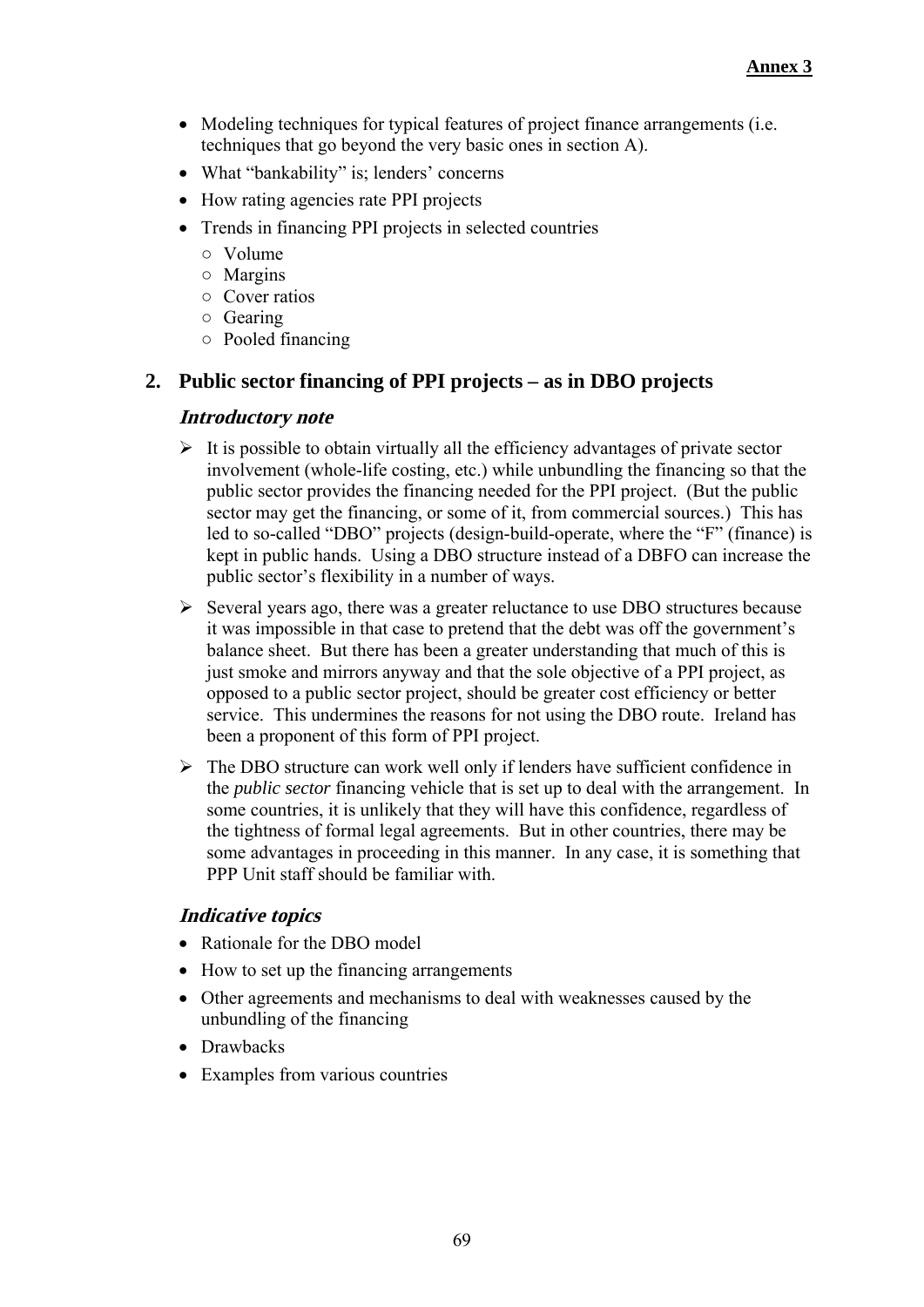# H. Public sector comparator (PSC)

## **Introductory notes**

- $\triangleright$  The main text of the report discusses the circumstances in what a PSC should be prepared (see section 3 of the main text). PPI Unit staff should be familiar with the PSC and how the comparison is made with either the PPI reference project or the bids received.
- $\triangleright$  It is important to see that there are no basic methods involved in the construction of a PSC beyond what has already been included in previous sections. Learning the basic concepts well helps ensure that the PSC will not be constructed in a mechanical way that is susceptible to mistakes. A firm grounding in financial and economic appraisal techniques is essential.
- $\triangleright$  Roughly, what is being done in constructing the PSC is (i) to build a competent model of a realistic public sector project that gives the same outputs and (ii) to ensure that one is comparing like with like  $-$  i.e. that the PSC includes all costs and risks that fall within the scope of the PPI project and *only* those costs and risks. Annex 4 gives more detail about these matters.
- $\triangleright$  After constructing the PSC, "value for money" is determined by comparing the PSC with the PPI alternative, using the appropriate discount rate or rates (a topic in section E and discussed in section 4 of the main text and in Annex 6).

## **Indicative topics**

- Developing the hypothetical PSC project
- "Value for money" meaning
- The basic principles for building the cash flows and doing the comparison
- Useful rules of thumb and situations in which they might not apply
- Common pitfalls
- Avoiding double counting in risk adjustment (e.g. when insurance premiums are used as a proxy)
- Adjusting for differential tax impacts
- Adjusting for potential secondary revenue
- Meaning of terms used in PPI programs in various countries: competitive neutrality, retained risk, etc.
- Should one use expected values or probability distributions?
	- $\circ$  E.g.: The PPI project cost might be somewhat higher than the PSC cost, but the payments to be made by the government budget or consumers might be less risky with the PPI project. Should that matter?
- Different levels of analysis at different stages
	- *With Business Case.* Pre-feasibility (or even rougher). Before funding/project approval
	- *Refined after more detailed studies, but before bidding.* Possibly use as benchmark against which to assess bids
- Examples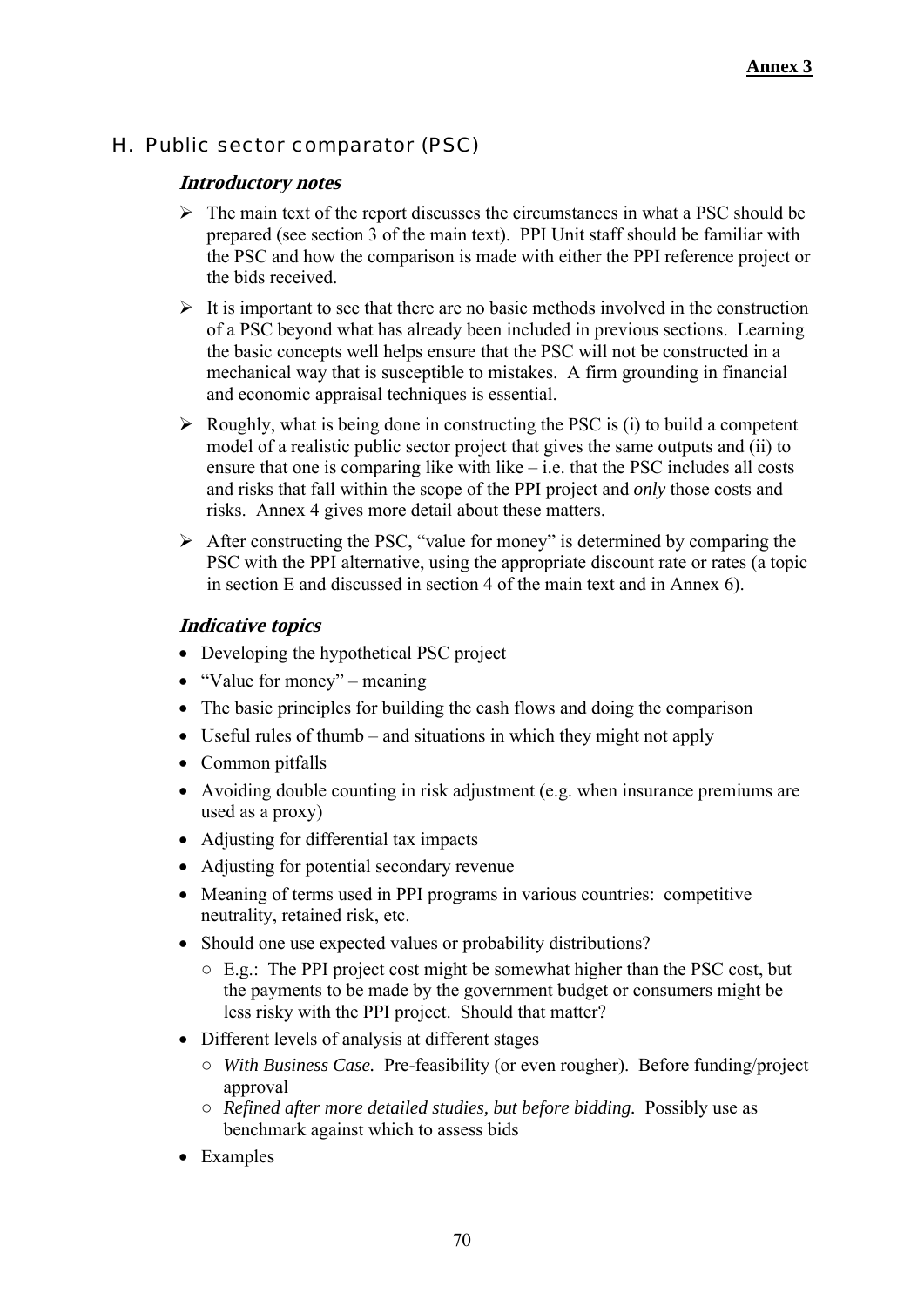### **Annex 3**

- Criticisms
- Alternatives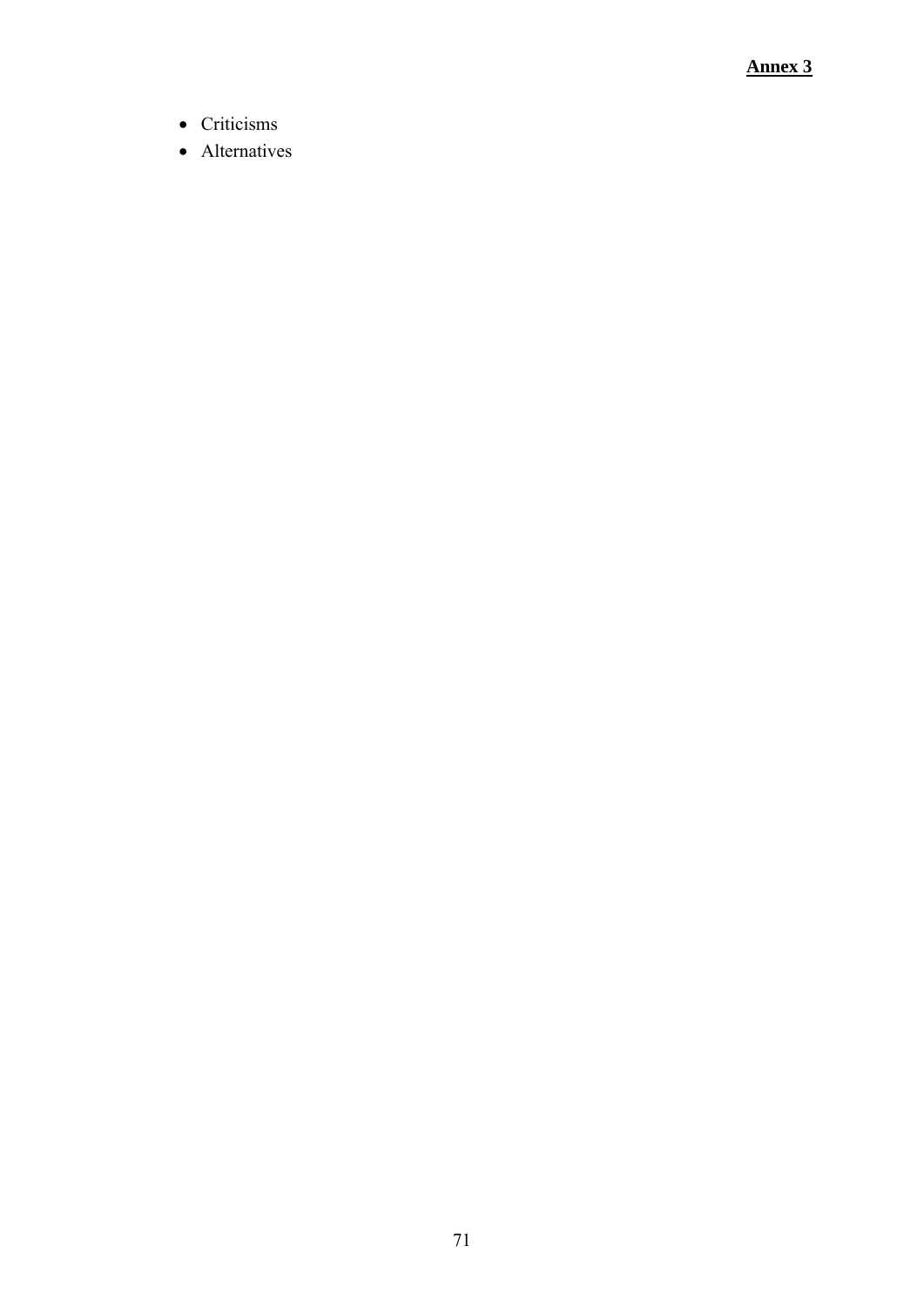# I. Fiscal accounting and reporting of PPI projects

### **Introductory note**

 $\triangleright$  Public authorities have often used PPI projects to get around various rules (national or international) that limit the amount of public borrowing. In the past few years, there has been a greater recognition that these are mainly accounting tricks that do not affect financial or economic fundamentals. There may not be much difference between the public sector paying a service fee to the private company for 25 years and paying debt service payments to a bank. It is important that countries understand the impact of taking on long-term payment obligations in PPI projects. Accounting and reporting systems for this purpose have not been standardized yet, but PPI Unit staff should be familiar with developments in this area.<sup>1</sup>

## **Indicative topics**

- Examining the myth that *any* PPI project should move investment expenditure off the government budget and debt off the government balance sheet
	- Discussion of the position taken in Britain in the early years of its PFI program (because the British PFI program has had a great influence on other countries)
- Current treatment of the issues (by type of PPI project) by the IMF, Eurostat, the *System of National Accounts*, and other reputable international bodies and national authorities; and further reforms being considered
	- Current treatment of these issues in the home country
- Treatment of long-term PPI *contractual obligations* to purchase services
	- Importance of systematic disclosure (at the very least)
- Fiscal accounting treatment of government guarantees related to PPI projects

1

 $1$  See IMF (2004) for a discussion of this issue.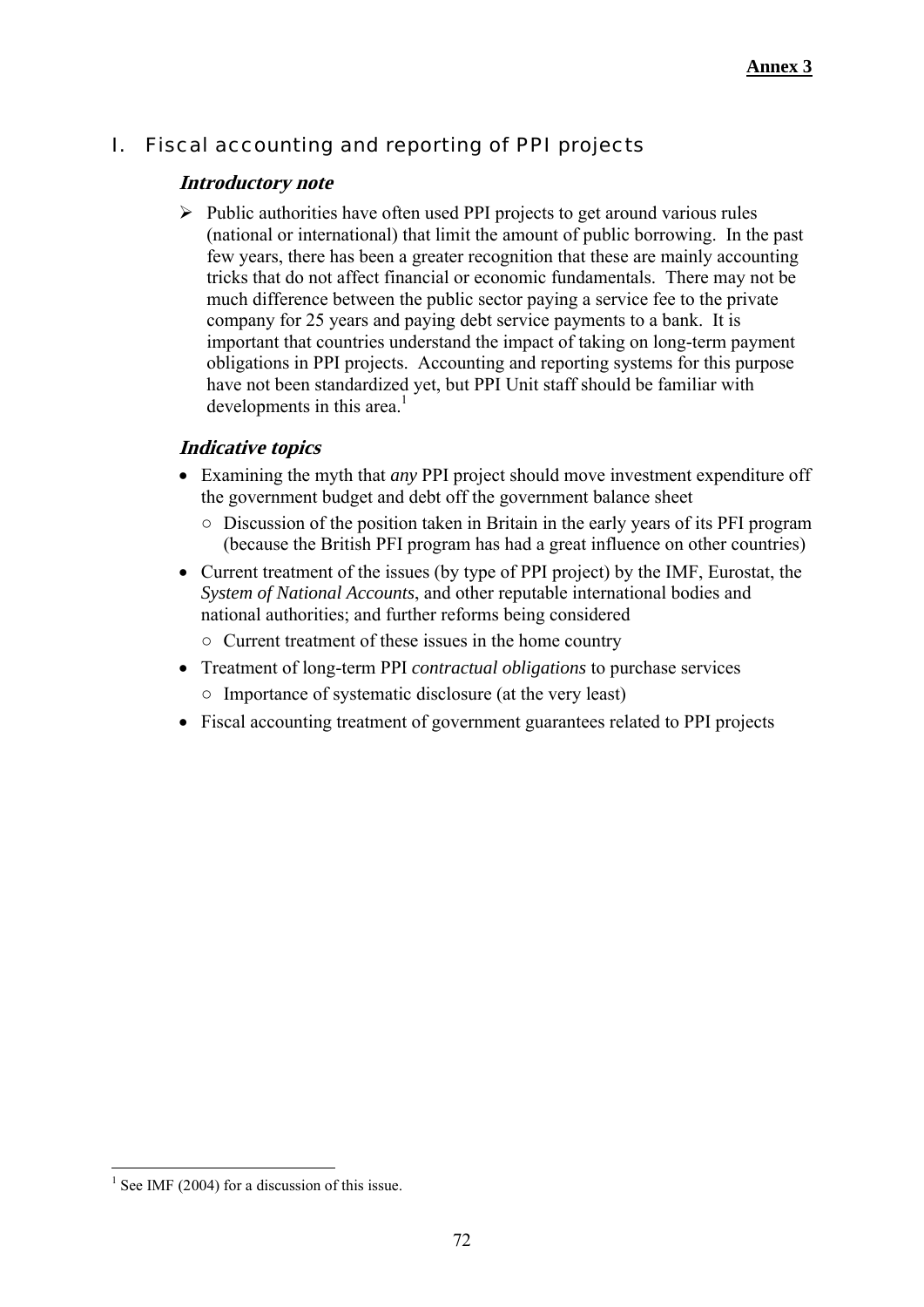# J. Applications of these methods and tools in the PPI process

## **Introductory notes**

- $\triangleright$  Previous sections have dealt with issues by substantive topic. The purpose of this section is to show how all of these topics fit into the typical PPI process in a country. This section would be adapted to match the way the particular country breaks up the PPI process – not necessarily into the 11 stages listed here.
- $\triangleright$  The guidance material prepared for each of the sections below should probably consist *first* of basic guidelines (perhaps lists of typical do's and don'ts, checklists of aspects that should be considered, etc.) and *second* should give stylized worked examples illustrating some of the major themes and how they would be applied in the PPI process.

# **0. Uses of quantitative analysis at different stages (overview)**

- What kinds of methods to use at different stages of the PPI process
- Appropriate degree of precision for different kinds of analysis and different purposes

# **1. Project identification**

- Mostly qualitative criteria are used (see the list of issues to be considered in section 3.6.2 of the main text of the report)
- Ad hoc, simple calculations (rough investment cost, population served, etc.)

# **2. Initial exploration of needs, objectives, constraints, etc.**

- A great deal of this is qualitative also
- Ad hoc calculations (e.g. rough estimate of demand)

# **3. Comparing different PPI options**

- Much of this is qualitative, based on factors such as
	- Ability of public sector to fund investments
	- Management capacity of public sector
	- Desired length of arrangement
	- Interest of private sector and perceived riskiness of long-term arrangement involving large capital expenditures

# **4. Business Case**

- What the Business Case should contain
- Building a preliminary financial model of conjectured PPI arrangement that will continue to be developed throughout the PPI preparation process
- Initial assessment of affordability and level of tariffs or service fee
- Emphasis on all the topics noted in section B
- Public sector comparator (if this is part of the procedures)
- Testing the impact of different risks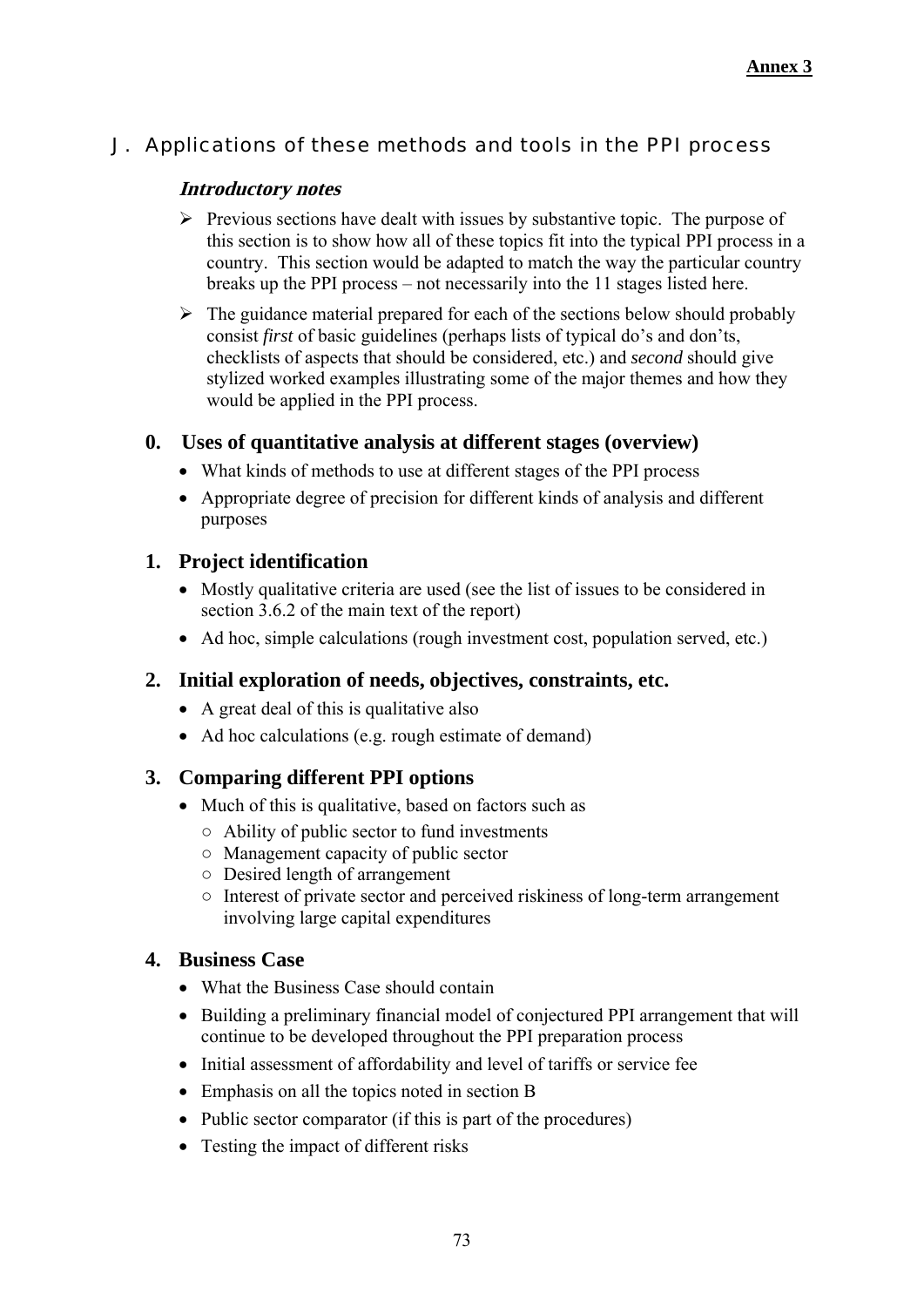Modeling and testing different designs for remuneration and risk allocation (using risk analysis techniques)

# **5. Further studies**

- Examples of such studies
- Incorporating the results of these studies into the financial model

# **6. Further development of PPI design and preparation of transaction documents**

- More detailed contract design
	- More detailed examination of certain aspects of the design for remuneration and risk allocation (using risk analysis techniques)
		- E.g. need for cash reserves
	- Price indexation
		- Principles
		- Modeling (probably using a separate model)
	- $\circ$  Issue of government guarantees type and pricing
- How the financial model of the conjectured PPI project is used during this stage
- Design of bid evaluation method
	- Possible use of multi-criteria evaluation methodology
		- If so, determination of scores, ranges, weights, etc. and sensitivity testing
	- Testing under different assumptions
		- In some cases using full model and in some cases using ad hoc simple spreadsheet models

# **7. Bidding process**

 Examining and testing some of the bidders' comments using the financial model or simple ad hoc models

# **8. Bid evaluation**

- Implementation of bid evaluation method
- Use of an ad hoc model to combine values to obtain a single score for each bidder
- Scrutiny of bids using the conjectured PPI financial model to see if any appear abnormally low

# **9. Negotiations and contracting**

Continued use of financial model to test any proposed changes

# **10. On-going PPI contract management**

- Data collection and analysis during monitoring
- Payment adjustments during contract
	- $\circ$  As stipulated in contract, e.g., for specified extraordinary events
	- Renegotiations in the face of hardship, severe financial distress, etc.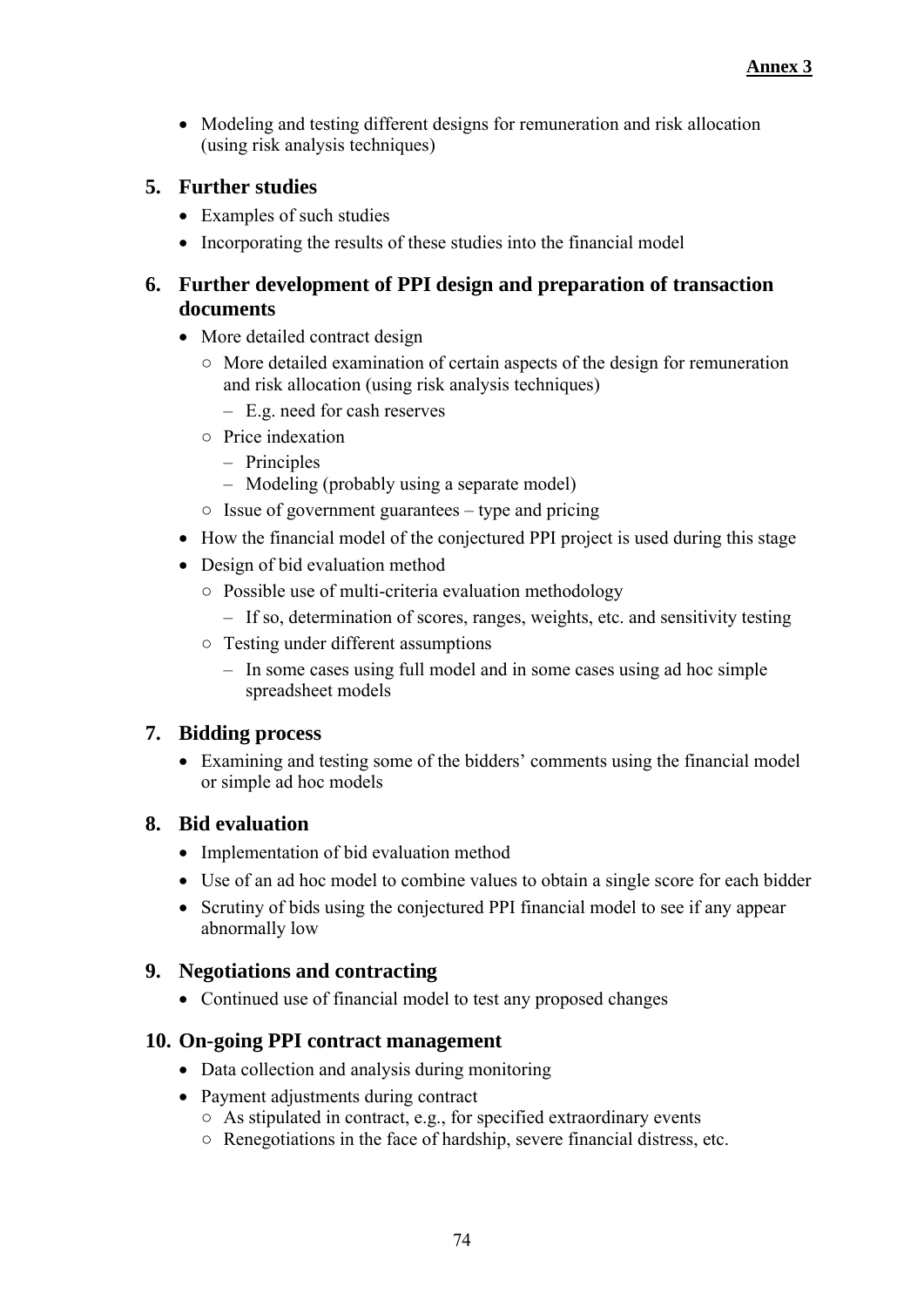- Handling the private company's refinancing (e.g. implementing contract provisions for the sharing of gains)
	- E.g. provisons similar to the U.K. "OGC Guidance Note on Calculation of the Authority's Share of a Refinancing Gain" (31 July 2002)
- Dealing with periodic tariff setting if carried out by a separate economic regulator

# **11. Ex post evaluation**

- Ex post evaluation of the arrangement to see how it has performed
- Comparison with other PPI projects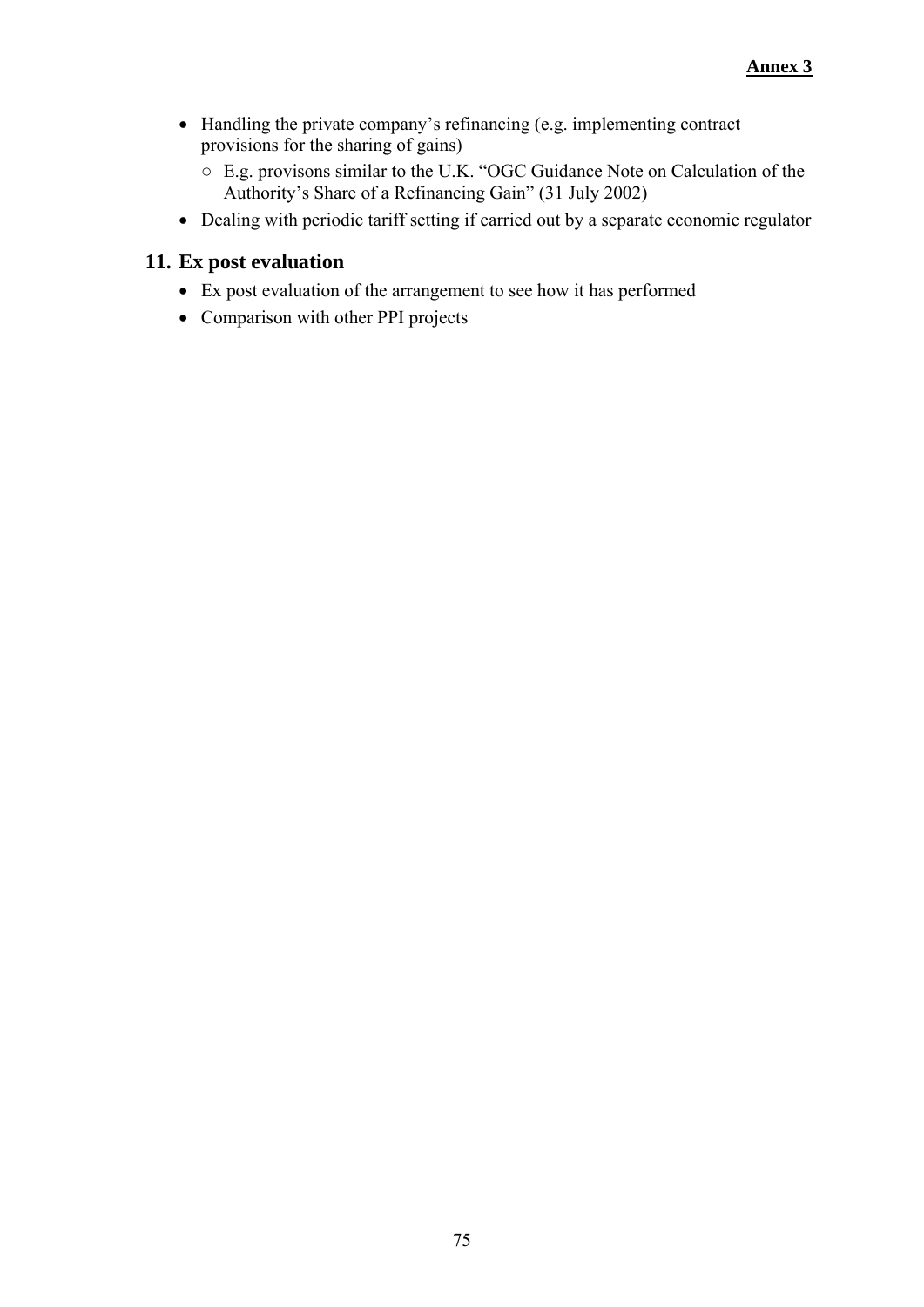# K. Dealing with unsolicited proposals

# **1. Structured ways of subjecting unsolicited proposals to competition**

### **Introductory notes**

- $\triangleright$  Although some countries simply prohibit unsolicited PPI proposals from being considered, others have developed rules for handling unsolicited PPI proposals by subjecting the proposal to competitive bidding. Some rules treat the ensuing competition like any other bidding procedure. Others try to balance (i) the use of competition to help ensure a good price with (ii) the need to maintain sufficient incentives for promoters to propose projects. If promoters have no incentive to think up innovative projects because the public entity will turn the proposal around into an RFP for competitive bids, the public sector, as well as the private promoter, will lose out.
- $\triangleright$  All of the solutions commonly used either increase the probability that the original promoter will win the competition or give it an extra benefit by lowering its costs or increasing its revenue. But there is no ideal solution: the best one can do is to reach a compromise of some sort.

### **Indicative topics**

- The basic trade-off described in the Introductory note
- The different solutions that countries have come up with to deal with the issue (and the pros and cons of each solution) – e.g.:
	- $\circ$  Give the original promoter an advantage in the bid evaluation e.g. allow it to win so long as its bid price is within, say, 10% of the best bid (this is a method that has been used in Chile)
	- Reimburse the development costs incurred by the original promoter if the decision is taken to go to competitive bidding and the original promoter loses (reimbursement could be required to be made by the winning bidder)
	- Buy the promoter's intellectual property rights at a fair market price
	- Ensure that the innovative methods proposed by the original promoter are not revealed to bidders; only the desired *output* (service requirements) from the project is revealed
	- Carry out competitive bidding, reveal the best bid price, and then allow the original promoter to win if it can match this price (the "Swiss challenge" system)

## **2. Dealing with PPI project proposals intended for single-source negotiated contracting**

### **Introductory notes**

- $\triangleright$  There are some circumstances in which single-source procurement is advisable. In any case, even when it is not the best solution from an enlightened policy perspective, it is often the political reality in some countries, and a PPI Unit should learn to make the best of it.
- $\triangleright$  For the most part, this topic simply applies the fundamental methods dealt with elsewhere in the guidance material. The major topic that is different is the stress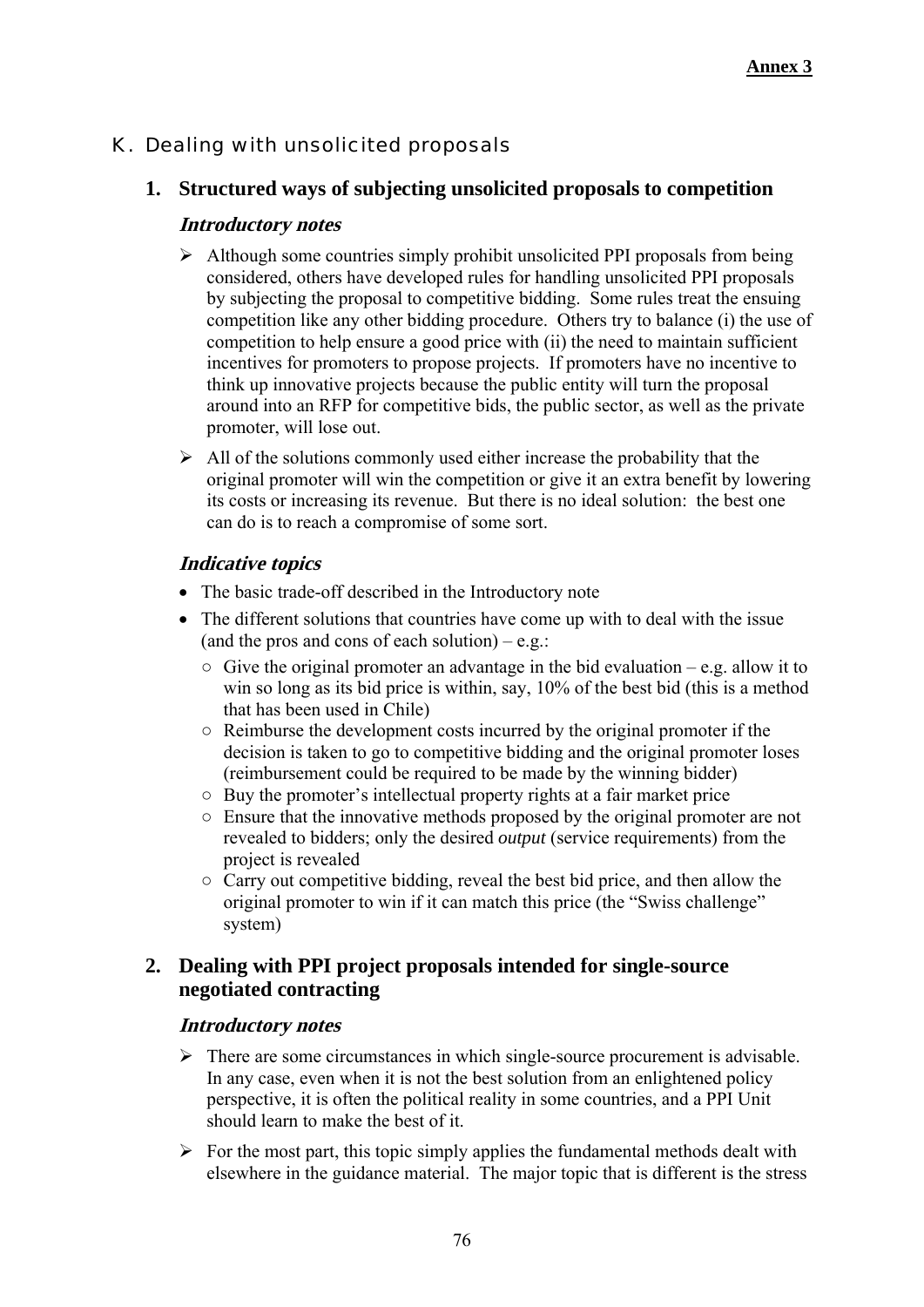on negotiation, which plays a much more important role here than in the typical PPI project procured by full competitive bidding.

 $\triangleright$  Annex 5 of this report goes into more detail about the indicative approach to follow.

## **Indicative topics**

- Conditions under which a sole-source negotiated deal might be the most advantageous
- The typical steps to be followed if this route is pursued (see Annex  $5$ ) e.g.:
	- Determining whether the project is suitable for PPI
	- Assessing the qualifications of the promoter and the strength of financial support
	- Initial broad review
	- Progressively develop a summary document "main commercial terms"
	- Construct a financial model
	- Carry out an initial financial and economic appraisal
	- Obtain missing information; engage consultants if needed
	- Negotiate all important commercial terms
	- Work with lawyers to negotiate and prepare the PPI contract
- When should you try to reshape the project using a typical PPI project model and when should you go with an innovative structure?
- Sources of data for external benchmarking of costs
- Engaging consultants to support the process
- Assessing the reasonableness of the proposed rate of return (see "Methods used to determine the private sector cost of capital" in section E).
- Typical points to watch out for during appraisal and negotiations
- Negotiating techniques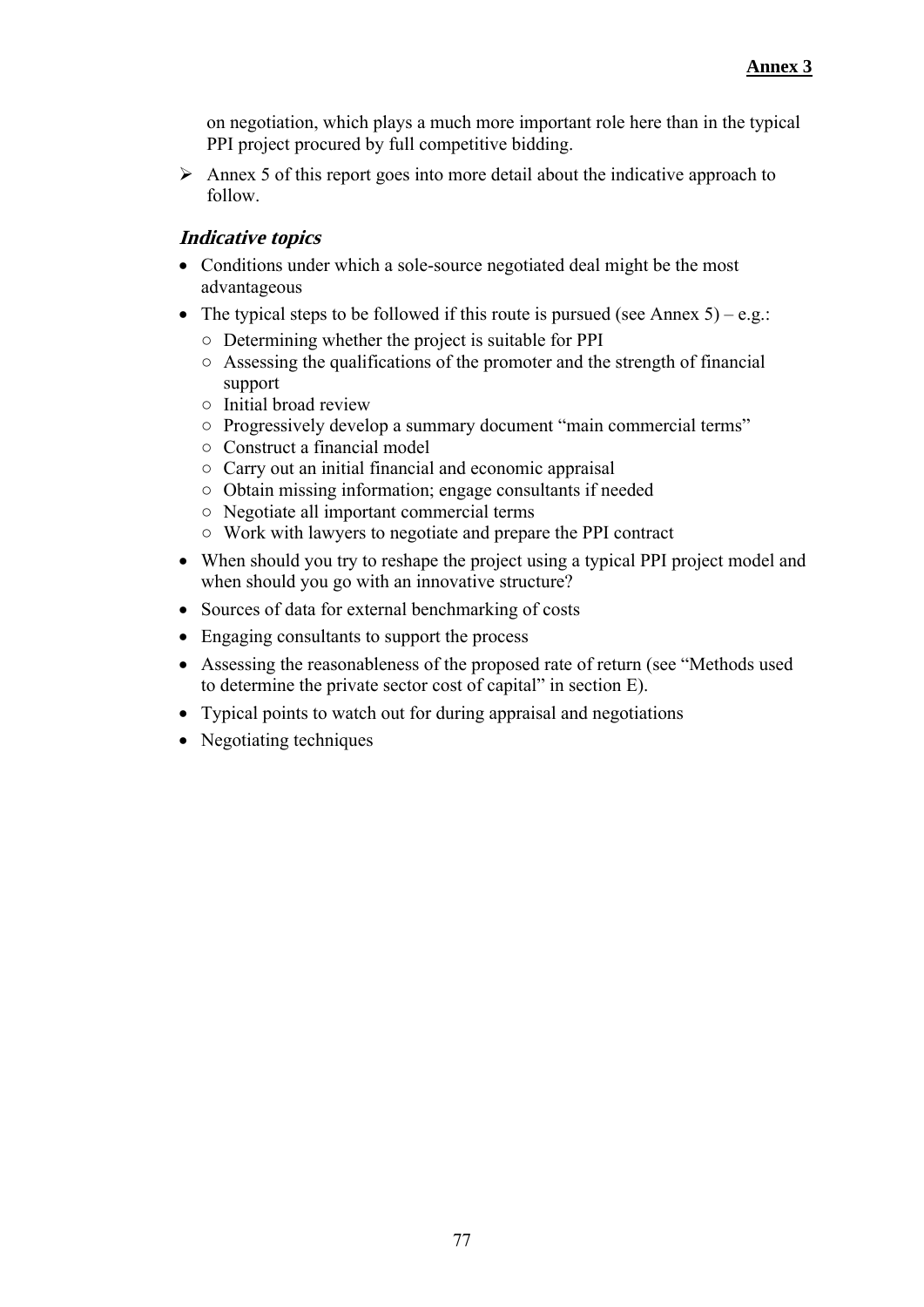L. Financial models used in PPI projects – different kinds, different uses

## **Introductory note**

 $\triangleright$  Several different financial models may be used in a PPI arrangement. It is important for PPI Unit staff to understand the different uses and the different kinds of models and their features.

# **Indicative topics**

- Financial model of conjectured PPI project, built up, continually refined, and used during PPI project preparation (as noted at various points in this outline)
	- What are its characteristics?
		- Important to make it a flexible working tool. Not a bulky tool that is difficult to manipulate and change and has only limited uses
- Financial model submitted by the bidder as part of the bid
	- Scrutinizing the bidder's financial model
- Financial model used as an integral part of the PPI contract to make certain adjustments to the company's remuneration
	- Is this advisable?
	- How is such a model constructed and maintained? Who updates it and how?
	- Should the bidder's model be cleaned up and used for this purpose?
- Financial model used by lenders
	- What is it used for? How is it constructed and maintained?
- Creating ad hoc financial models to be used for, e.g., specific payment adjustments (contractual extraordinary events)
- Working with models designed by other parties
- External auditing of financial models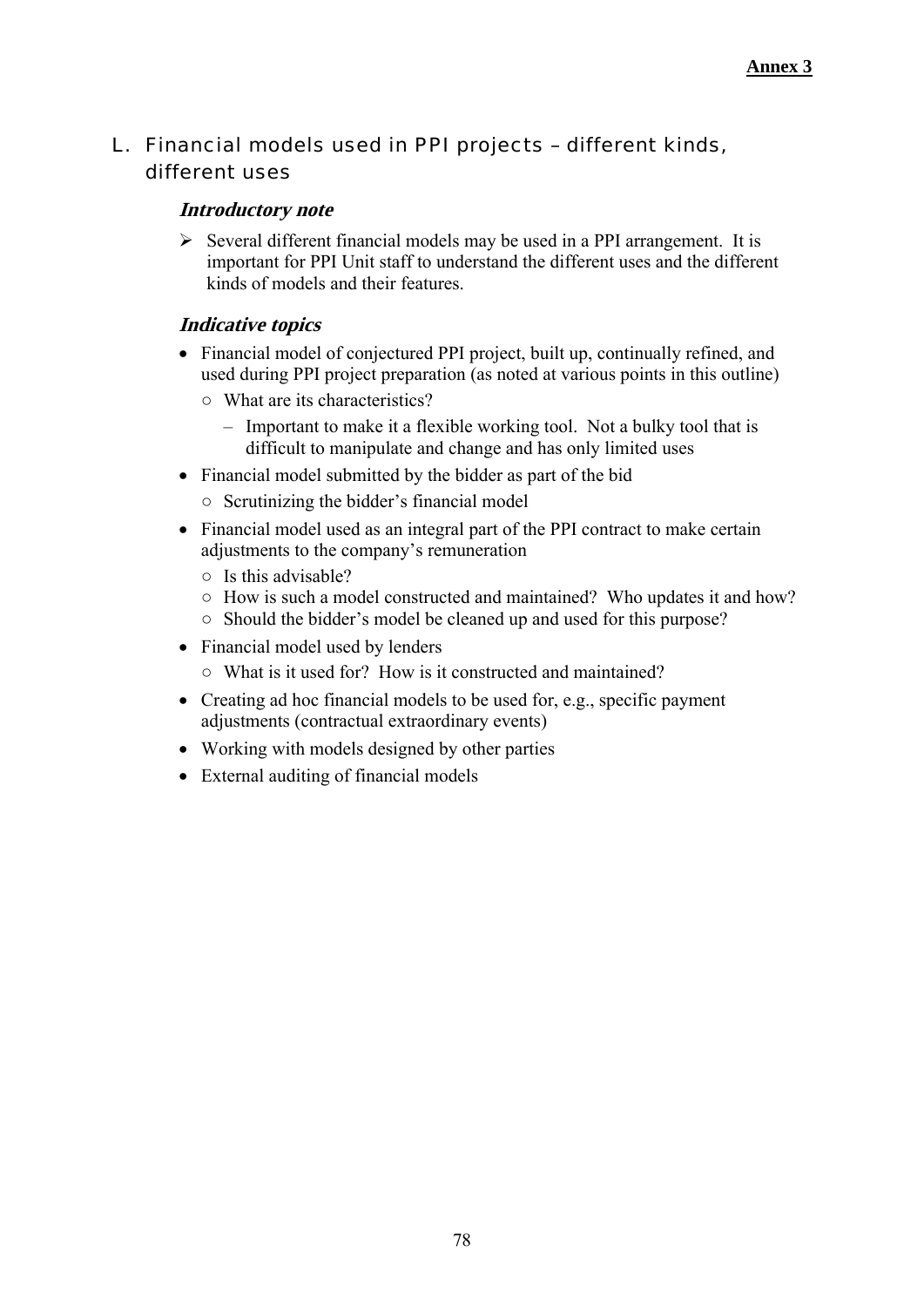# **BASIC APPROACH TO COMPARING THE PPI PROJECT WITH THE PUBLIC SECTOR COMPARATOR**

It is not the purpose of this annex to provide full guidance for preparing a public sector comparator (PSC) and comparing it with the PPI alternative (either the pre-bid PPI reference model or the bids actually received). This annex is just an outline to help indicate what is involved in the comparison and what kind of guidance might be required.

It is important to see that the rules given below are just applications of basic principles of cost-benefit or capital budgeting analysis – which are already included in the guidance material in Annex 3. *There is nothing fundamentally new here.* If PPI Unit staff have mastered the basic understanding, they can work with the details in a critical way. And that is what is most important. Special situations may arise requiring modifications of the detailed rules that are typically set out in PSC guidance manuals. If you have a firm grasp of the underlying principles, you will know how to modify the detailed rules. If not – if you have only learned the rules as a rote exercise – you will be lost.

The in-depth guidance material and training courses for PPI Unit staff should work through principles and rules like those indicated below in the context of stylized cases and detailed case studies so that staff become fully familiar with why the adjustments are being made in the way they are and how to deal with novel arrangements. They should begin by carrying out the comparison by the full method and then do it again using short-cut rules such as those given below. The full method would involve working up the entire PSC (costs and benefits) and treating it as the *without-project* scenario and then doing the same with the PPI alternative, treating is as the *with-project* scenario, and then taking subtracting all PSC cash flows from all PPI cash flows (see  $(1)(b)$  below). This would highlight all the differences in the most transparent way. (But it would not deal with possible risk premiums associated with different cash flows – see section 4 of main text and Annex 6).

Different PPI programs around the world have developed special terms for various principles and rules used in comparing the PSC with the PPI alternative. This is useful for institutional purposes. The following outline avoids such terms since the purpose here is pedagogic, not administrative.

- (1) There are several **overarching principles**:
	- (a) Most important, we are looking at *cash flows*, not accounting costs such as depreciation.
	- (b) The fundamental principle is to look at the hypothetical incremental cash flows arising from the PSC or the PPI (as the case may be). Think in terms of all cash flows in a state of the world *with* the project minus all cash flows in a state of the world *without* the project. This *with-without* comparison is one of the basic principles of cost-benefit or capital budgeting analysis.
	- (c) Another straightforward rule is this: If the same cash flow occurs for both the PSC and the PPI alternative, you can either include it in both or ignore it (since the purpose is to compare the two, not to arrive at the full value of either one).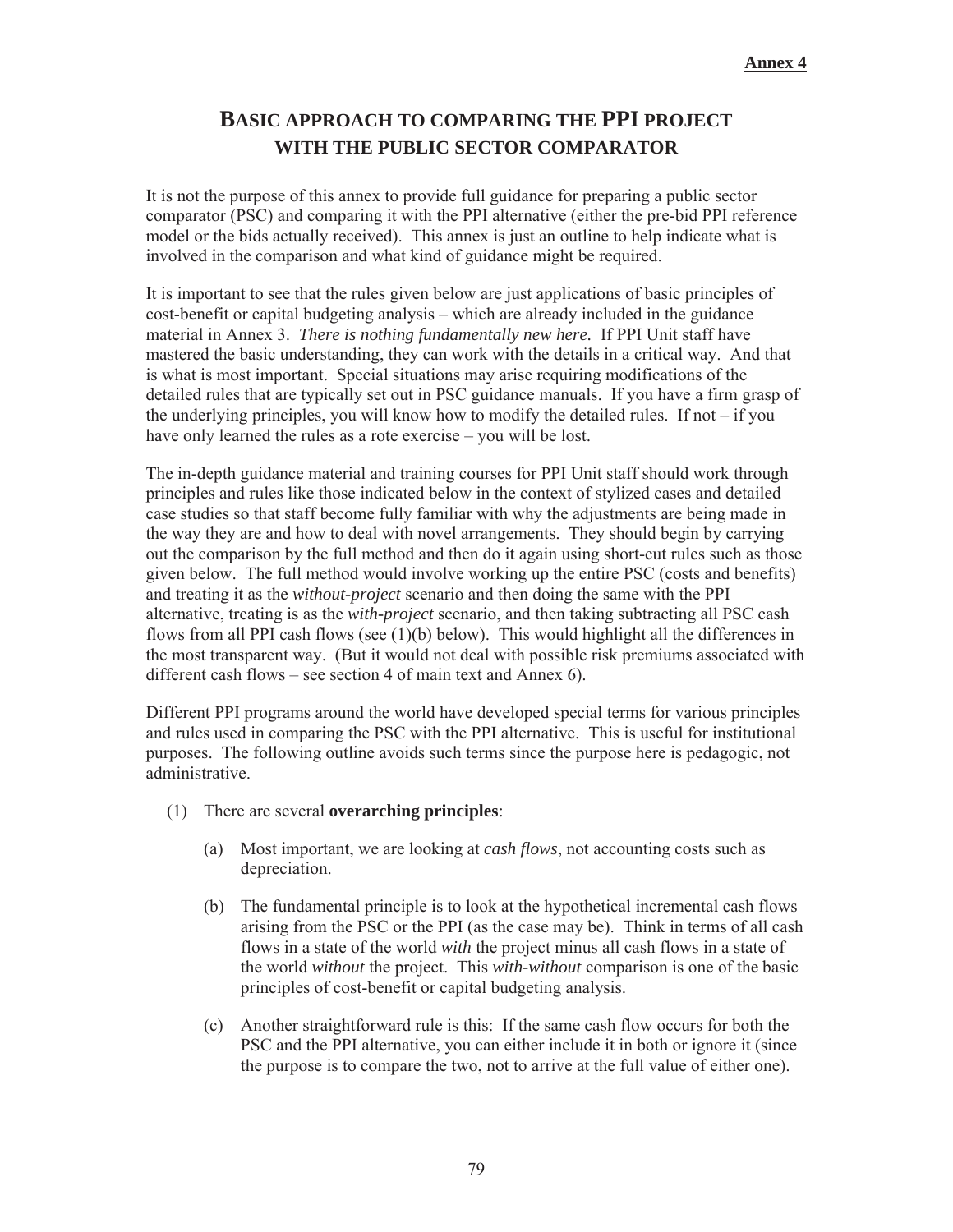(d) Finally, in the lists of items that follow, you can shift any cash flow item from the PSC alternative to the PPI alternative, or the other way, so long as you change the sign when doing so. (This is just an accounting rule.) It is a question often of which way seems more natural for easy comprehension or presentational purposes.

For instance, if you are going to use the PSC in a comparison with final bids submitted by the private company, then you could shift the cash flows in such a way that the cash flows attributed to the PPI project correspond with the ones that the private sector bid would be based on. Alternatively, you could make adjustments to the bid price (as done in (4) below).

*Example*: In the lists below  $((4)(d))$ , taxes paid only by the private company are *subtracted* from the costs in the PPI model. In contrast, the guidance for Partnerships Victoria groups all adjustments of this general type together, calling them an adjustment for "Competitive Neutrality" and then (with respect to such taxes) *adds* them to the PSC costs. The result is the same for purposes of comparison.

- (2) Some further **related or ancillary principles** are as follows:
	- (a) Make sure you are comparing *like with like* in all respects.
	- (b) All risky inflows and outflows should be estimated as *expected values* ( $E[\cdot]$ ) (see definition, page iv).
	- (c) Try to hold benefits the same, with the same timing, for both alternatives. For example, if you think the typical PSC would give lower benefits, you could increase the costs needed for the PSC so as to achieve the target benefits that you think will be achieved by the PPI alternative. But this might be highly speculative, in which case you could make adjustments to the PSC cash flows to take into account the reduced benefits (a reduction in benefit is treated like a cost). Of course, this may well be speculative also.
	- (d) Use the appropriate discount rates to find the present values of the resulting cash flows for each alternative. There is a great deal of controversy surrounding the question of what rate should be used (see section 4 of the main text and Annex 6)

#### (3) **Cash flows commonly included in the PSC alternative**

What follows is a list of cash flows commonly included for the PSC alternative. (As noted above, the general principles in (1) and (2) always prevail over the detailed rules. Often one has to go back to fundamentals when encountering a novel arrangement. The same comment applies to the list for the PPI alternative in (4).)

Note that all items are expressed in terms of *costs* (i.e. outflows).

Some of the trickier items are not included here, to keep the treatment simple (e.g. how to treat the bidder's expectation of contractual penalties that it might pay for service deficiencies).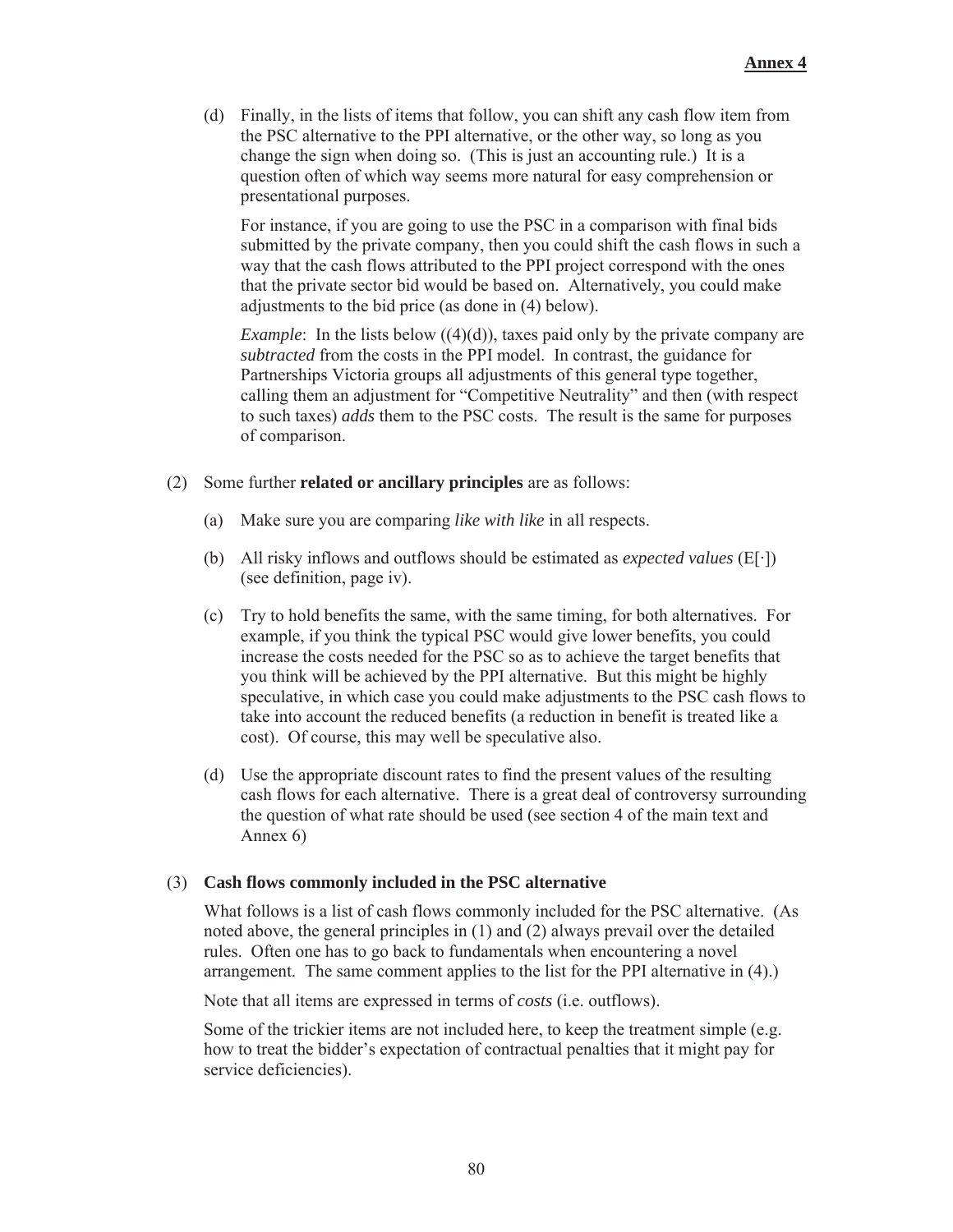All values should be based on what can realistically be achieved by the public sector. This is discussed further in section 3.2 of the main text.

- (a) *ADD* all direct and indirect incremental costs that would be needed to produce the services for the duration of the PPI contract.
- (b) *ADD* development and procurement costs related to the PSC.

Note that if some of these costs have already been expended (at the date the analysis is carried out) in the context of preparatory work for the PPI alternative (e.g. technical feasibility studies, which would be needed for either alternative), to that extent they should not be included here because they are sunk. (The idea of sunk costs is a fundamental concept that would be included in the basic guidance for financial and economic appraisal.) $^{21}$ 

(c) *ADD* any costs that would be needed to get the condition of the assets up to the same level as when private company will transfer the assets back to the public sector (if that is what will happen under the PPI contract).

This is an application of the like-for-like principle: the terminal value of the assets should be the same in both alternatives.

- (d) If, on the other hand, under the contract the private company keeps the assets at the end of the contract term free of charge, then *SUBTRACT* either (i) the net benefits expected to be received from the assets in public hands (in the public sector alternative) during the period after the term of the PPI contract or (ii) the expected market value of the assets at the end of the term – depending on which outcome is more likely (or use the expected value  $(E[\cdot])$  considering both).
- (e) *SUBTRACT* any third party revenue that public sector could realistically receive, of the type that is expected to be received in the PPI alternative (i.e. the values may be different but they should relate to the same thing). Make sure to *ADD* all costs to produce these services.
- (f) If the PSC benefits are expected to be lower than with the PPI alternative (given expected inefficiencies and problems in public provision), either:
	- (i) (better solution if workable) *ADD* the extra costs needed to achieve the same benefits that the PPI alternative will yield; or
	- (ii) *ADD* the value of the decrease in benefits, relative to what the PPI will provide, because of late start-up, breakdowns, etc., under the PSC alternative.

<sup>&</sup>lt;sup>21</sup> One has to be careful here. At first glance, the more preparatory work done by the private bidder before the contract is signed, the more advantageous the PSC will seem since the public sector can benefit from this work for free. But there are questions of fairness and legality if the public sector cancels bidding procedures so that it can do the project by itself while benefiting from private sector preparatory work. For this reason, it might be best as a policy decision to treat any sunk costs in this category as if they were not sunk. (One could argue that the public sector should pay bidders for these costs if the bidding is cancelled for this reason.)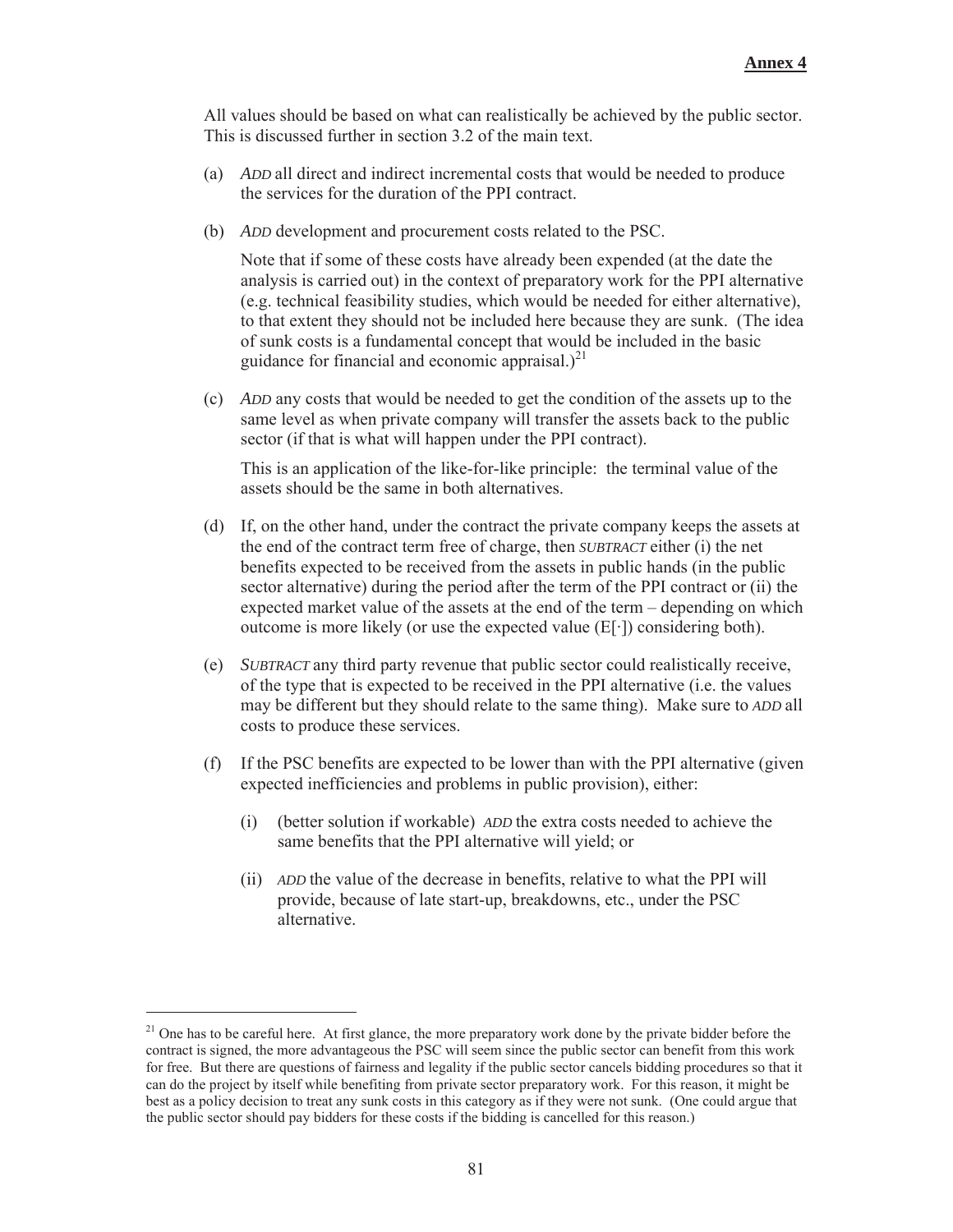#### (4) **Cash flows commonly included in the PPI alternative**

As above, bear in mind that these items are all expressed in terms of costs.

If the comparison is being made *after* the bids have been received and on that basis, then the items with an asterisk (\*) should be replaced by the PPI-contract payments to be made by the public sector to the private company according to the bid (i.e. costs indicated by an asterisk are costs that are internalized by the private company).

- (a) \* *ADD* all costs to be expended by the private company to produce the services (i.e. all costs within the responsibility of the private company).
- (b) \* *ADD* private-sector project development and transaction costs.
- (c) \* If the private company will keep the assets at the end of the contract free of charge, *SUBTRACT* the estimated market value of the assets at that time.
- (d) *SUBTRACT* tax payments to be made by the private company since these are just a transfer to the public sector – unless a particular tax item has been included in the PSC and is expected to be at about the same level for the PPI alternative (e.g. VAT).
- (e) *ADD* costs relating to the PPI alternative that are within the responsibility of the public sector – for example, obtaining certain planning permissions and "retained risks" (i.e. risks that the public sector will cover by the terms of the contract – e.g. in some circumstances, risk of unfavorable ground conditions in construction work).
- (f) *ADD* public sector transaction costs relating to the PPI alternative that are yet to be spent. Costs already incurred for this at the time of the analysis are a sunk cost and should not be included.
- (g) *ADD* public sector monitoring and contract management costs relating to the PPI alternative, including transaction costs related to possible renegotiations (use expected value ).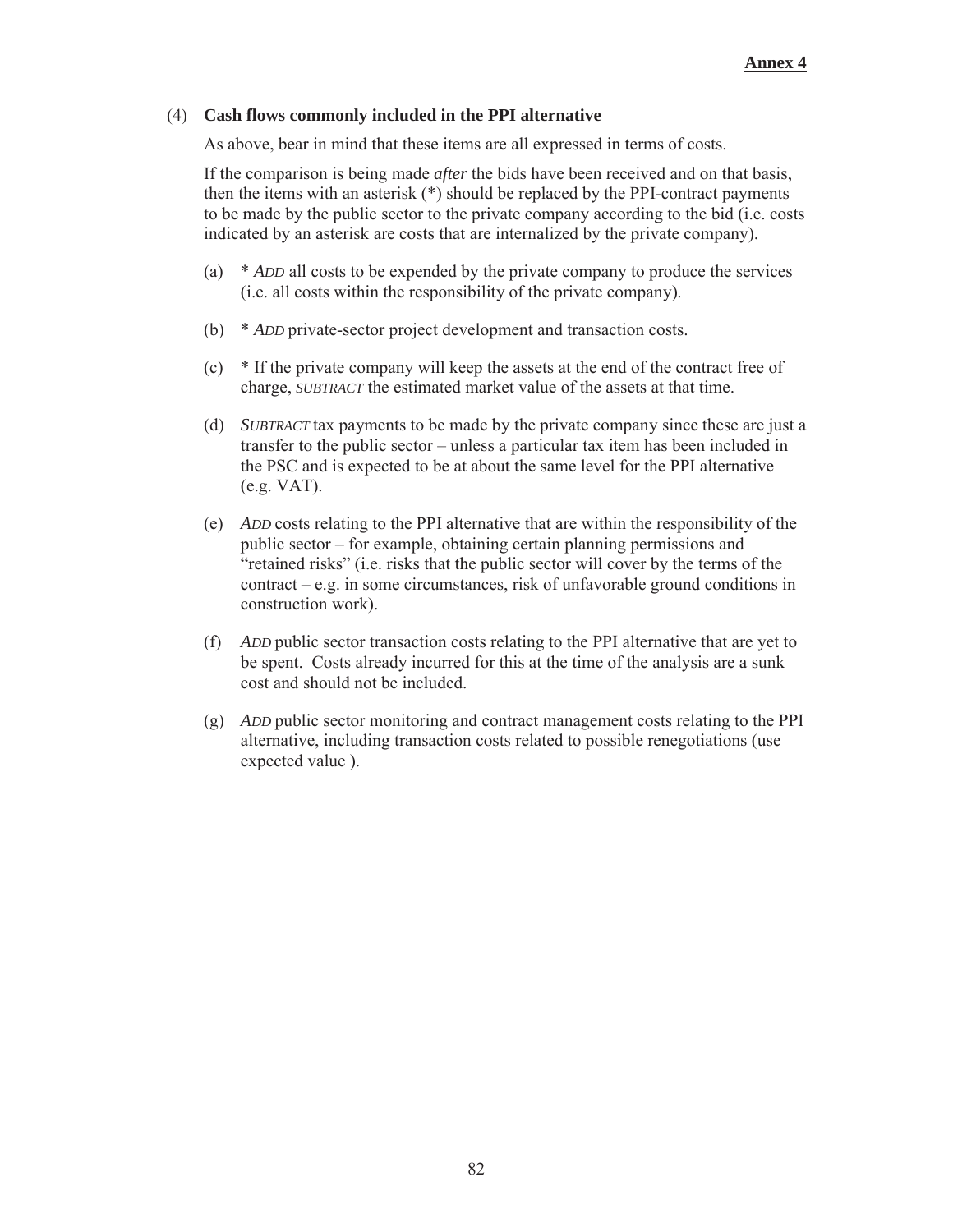## **BASIC APPROACH TO THE TREATMENT OF PPI PROJECT PROPOSALS INTENDED FOR SINGLE-SOURCE PROCUREMENT**

One of the comments made on the Interim Report was that the outline of guidance material ignored the question of how to appraise PPI project proposals that are intended to be contracted on a single-source, negotiated basis – i.e. without competitive shopping or bidding. Although there are numerous reasons for choosing the competitive route, and this is increasingly required for PPI projects by national legislation, there are some circumstances in which single-source procurement might be advisable. In any case, even when it is not the best solution from an enlightened policy perspective, it is the political reality in some countries and a PPI Unit should learn how to make the best of it.

The purpose of this annex is not to provide full guidance in these matters. Instead (in keeping with the nature of the present report), the aim is simply to outline a possible process (not the only one that could be followed), with a view to *identifying* the kinds of detailed guidance that would be needed. It should be noted that the quantitative methods used are the fundamental ones covered in the more basic guidance material.

Dealing in an ad hoc way with an unsolicited proposal requires greater discretion and experience than dealing with a PPI project that is bid out. The existing off-the-shelf models are less likely to fit the unsolicited proposal. One then has to make judgments about whether to appraise the project as is, or to ask the promoter to reshape it to fit a preconceived PPI model. Doing the latter may give more reassurance to the public organization but it may remove some or many of the innovative features of the project.

The process will rely a great deal on knowledgeable and skilled negotiation. This adds more discretion and is easily subject to abuse. The potential for corruption is high. Careful and competent supervision is required.

National policy guidelines should be developed dealing with the conditions under which departments can pursue single-source negotiations for unsolicited proposals instead of following a structured competitive procedure.

#### **Indicative approach**

(1) Assess whether the project meets the *broad criteria* for types of projects that should be *eligible for private sector provision* of infrastructure-related services (consistent with government policy on the matter).

*Example:* If it is expected that there will be continual changes or uncertainty in the future about what is expected from the project or if the desired outcome cannot be described well in terms of objective output requirements, this is likely not to be a good candidate for a PPI project – procured either through competition or by exclusive negotiations.

(2) Assess whether the *promoter is suitably qualified* to implement the project. (This is the equivalent of a pre-qualification exercise in competitive bidding: Does the promoter have sufficient experience and expertise?) Also, confirm that there are commitments (or at least strong letters of intent) from needed financiers. There is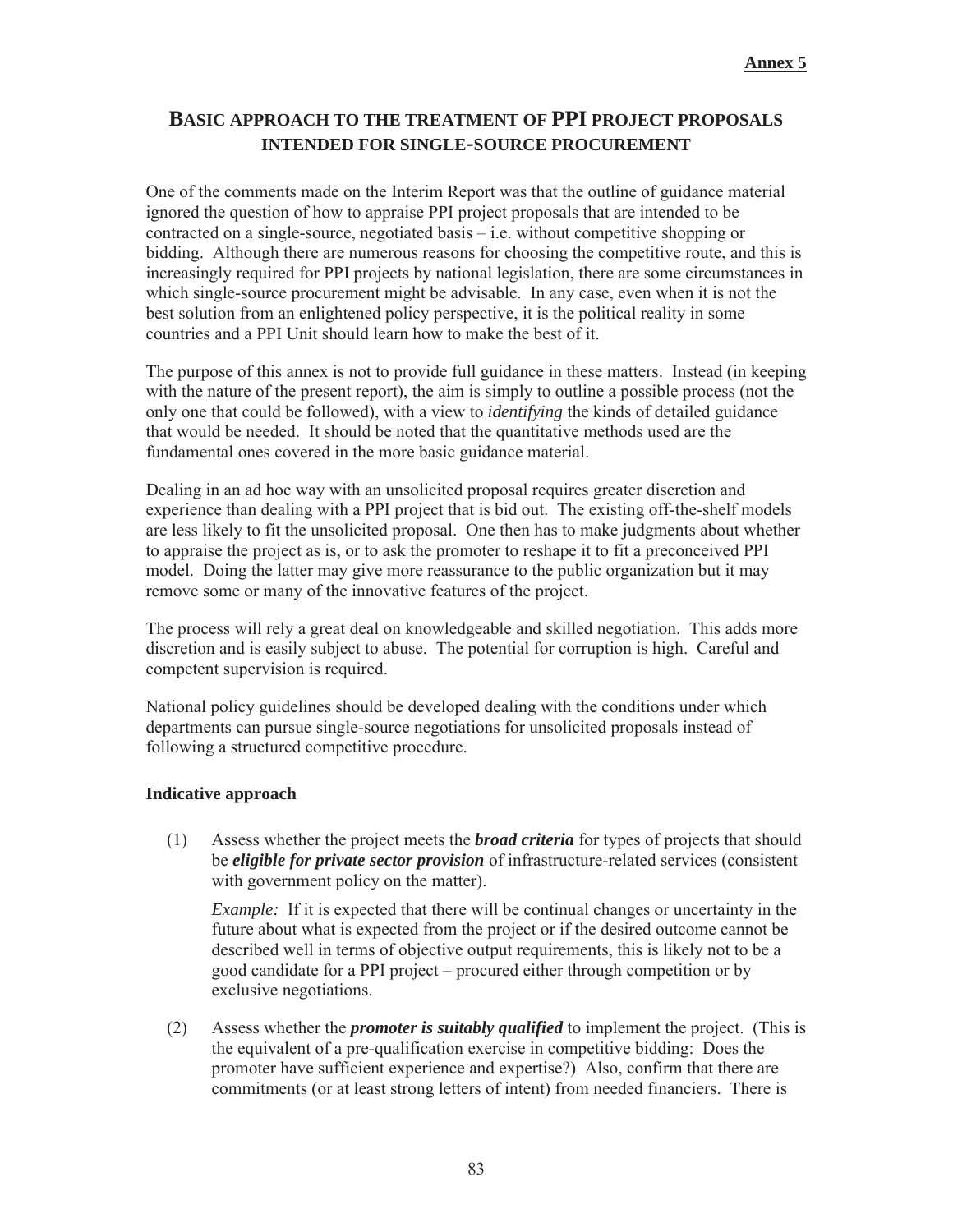no point spending time appraising a project that cannot come to fruition for lack of financing.

- (3) Decide, under the appropriate *guidelines or rules for unsolicited proposals* (if they exist), whether this is a project that should go out to competitive bidding or whether it can be handled through negotiations with the promoter. It may well be that a higher-level approval is needed to adopt the latter approach. (In some cases, the responsible department simply has no choice: the project is handed to them from above with instructions to negotiate a deal.) Some of the factors that are commonly considered (and sometimes written into law) in favor of the sole-source negotiated approach are the following:
	- (a) The project is so unusual (sophisticated, complex, involving proprietary technology, etc.) that it is likely that there would be only one bidder (or perhaps only two).
	- (b) Other reasons why there is likely to be too little competition (e.g. location in a remote area of the country, high political risk).
	- (c) The project must be implemented without delay  $-e.g.$  an emergency situation.
	- (d) The promoter is involved in a related activity, and it is clear that, because of complementarities, the net benefit of using this promoter (under a good negotiated contract) will exceed the net benefits of using any other private company (e.g. the promoter is undertaking a closely related PPI contract). But note also the possibility in some cases of terminating the existing contract ("convenience" termination) and then going out to bidding for both activities together.
- (4) (If it is decided to pursue exclusive negotiations) Conduct an initial *broad review of the proposal* submitted by the promoter to determine if the proposed outputs, inputs, government contribution, duration of contract, and other major non-price commercial and technical terms and assumptions of the proposed arrangement are in line with government objectives, preferences, constraints, etc. Most of this is done on a qualitative basis using checklists, matrices, and, e.g. a SWOT analysis or something similar.

Also, see if the documentation covers all of the main topics needed to do a more detailed appraisal – these are the topics that should be in any good business plan. It would be helpful to have a checklist of the topics that would normally need to be addressed.

**N.B.** Do not get into the details at this stage. Just the broad outline of what the project is supposed to deliver and how, etc., and whether the data exist to carry out a more detailed analysis.

(5) *If the results of step (4) are acceptable,* work with the promoter to draw up a concise document outlining the key terms of the PPI arrangement ("heads of terms" or "*major commercial terms*"). This should focus on the essential elements of the project. It is a very useful summary and reference document that will evolve as project preparation moves ahead. It is also of enormous help to the lawyers when they are asked to draft the full contract. *Now go to step (7).*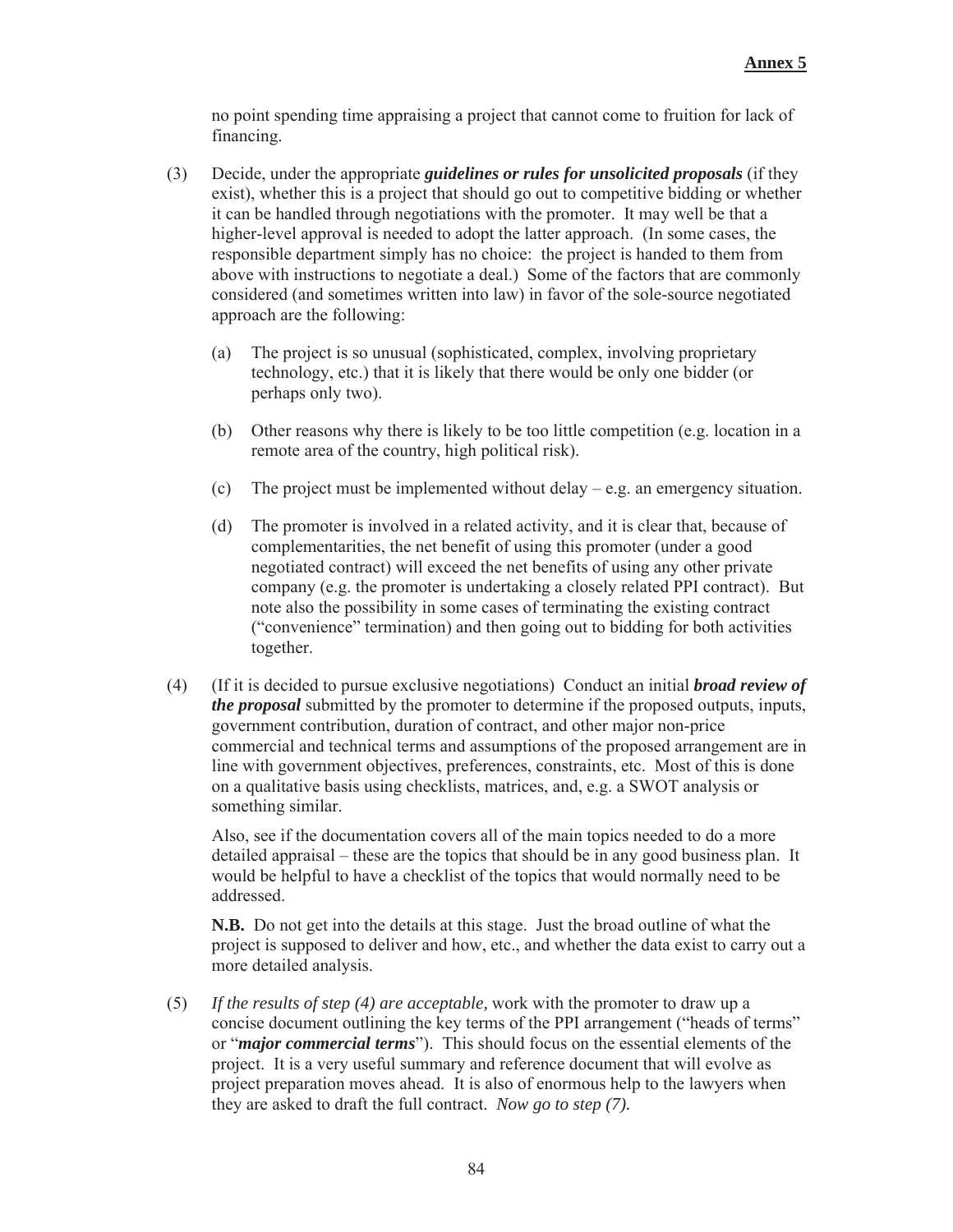- (6) *If the results of step (4) are not acceptable* (or if the proposal is not clear about some of the major aspects), discuss this with the promoter and try to agree core nonprice terms that are acceptable. Once this is done, request that the promoter come back with a *revised (and re-priced) proposal* reflecting the agreed terms. It may be helpful to have an outline of the topics of a business plan and to request that the promoter follow this outline (but if the proposal is well-organized and clear, there may be no need for this). *Now go to step (5).*
- (7) Undertake a *review* of the proposal, as follows:
	- (a) Construct a *financial (forward-looking cash flow) model* of the project. This exercise is essential for identifying gaps and weaknesses in the existing information.

What if the promoter has included their own financial model along with the proposal? That does not matter. Build your own model. It does not have to be a highly detailed model to serve its purpose well. Given the typical proposal (and documentation) and typical infrastructure project, the initial financial model might take 15–30 person-days to construct (near the low end if it can be based largely on a similar previous model). The results should be compared with those generated by the promoter's financial model, and any differences should be understood and reconciled.

- (b) Draw up lists of:
	- (i) Items of *information* to check with the promoter or additional information to get from the promoter. This is done progressively as the model is developed – probably not just once and for all.
	- (ii) Items of information that can be tested against known *benchmarks*.
	- (iii) Aspects where *independent expert advice* (technical, legal, environmental, etc.) is likely to be needed. This is an evolving list that will expand and contract as project analysis moves along.
- (8) Carry out an *initial financial and economic appraisal* and appropriate risk analysis (see other sections of the report for more detail).

The results of this exercise will highlight strengths and weaknesses of the proposal (from the public sector's point of view) and remaining uncertainties and will lead to steps  $(9)$  and  $(10)$ .

- (9) Develop a *list of matters to discuss further* with the promoter, and develop a negotiating strategy. Some aspects that may need to be discussed are the following:
	- (a) technical aspects (the promoter may be asked to provide more details relating to technical feasibility);
	- (b) payment terms;
	- (c) the price (is the envisaged rate of return reasonable, based on market benchmarks?);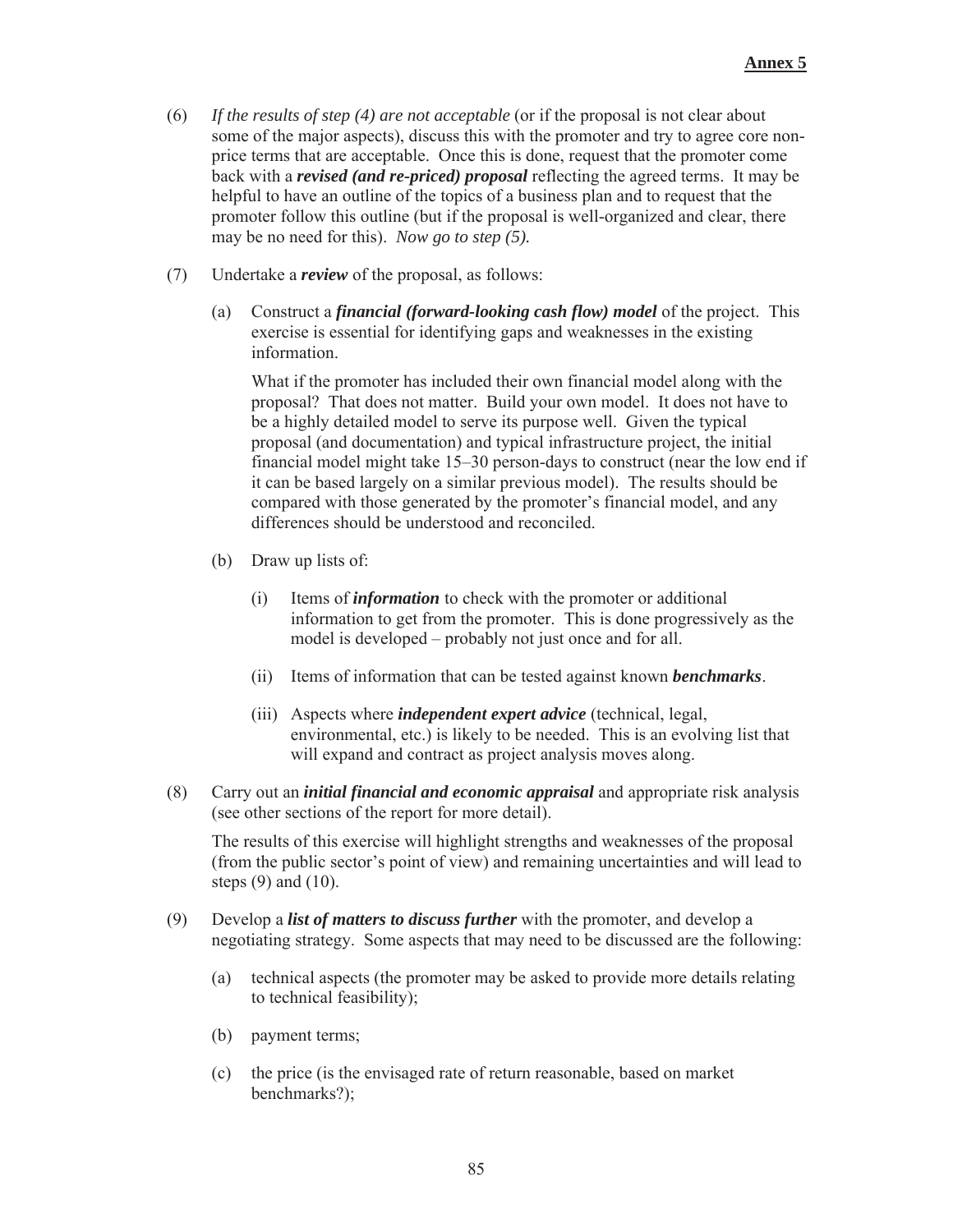- (d) various aspects of financing e.g. the proposed gearing (financial leverage), third party guarantees, any government support, etc.;
- (e) various aspects of risk allocation (essential topic).
- (10) Decide issues where an *independent expert review* is needed. For these studies, terms of reference should be developed in consultation with the promoter.

Ideally, the public sector should pay for the studies to provide better assurances of independence, but often this is not realistic. If the promoter pays, an arrangement could be agreed by which the promoter puts up the money to pay for the study but the consultant has a duty of care to both the public entity and the promoter (a duty to tell the whole truth) and the funds are put in escrow and then paid (in accordance with the consultancy contract) at the decision of the public sector. (Serious promoters who have nothing to hide, and who believe that the public sector counterparty is honest and serious, will agree to arrangements like this.)

Note that the studies may not need to be the comprehensive analyses done if one were starting from scratch with a fresh project idea. The private promoter will probably already have carried out some investigations or studies. But these studies may not give all the answers needed and they may not be considered to be competent or unbiased enough, since they have been carried out by the promoter. Or it may simply be that a second opinion is desired. Whatever the case, it will usually be that, if the promoter has presented a well-documented project, what is needed are *selective studies*, not a completely new and comprehensive feasibility study.

Moreover, it is important to think about these studies in relation to the risks that the public sector will take in the PPI arrangement. For example, the technical studies may not need to go into the same level of detail as they would if the public sector were implementing the project. A typical principle of PPI projects is that the public sector does not start paying until the service is available. And there will be deductions from payments if the quality of service is below standard. So the private company will bear most of the risk if they do not get the technical details right.

But, even if they do not have to pay for it, the public sector will still have a problem if the service is not provided (and if it cannot be provided by someone else at short notice). So the public sector does not want to engage itself in a PPI project that will lead to nothing. Therefore, some scrutiny ahead of time is warranted.

All in all, however, the independent studies that need to be done are often more akin to what financial institutions do as part of their "due diligence" review than what the public sector would do if it were starting a project from scratch.

- (11) After all points are clarified and the results of the studies are incorporated into the financial (and economic) model, *negotiate remaining commercial issues* with the promoter to ensure that the project is reasonably acceptable to both parties.
- (12) Bring in the lawyers to *work up the full contract*, and involve them in final negotiations.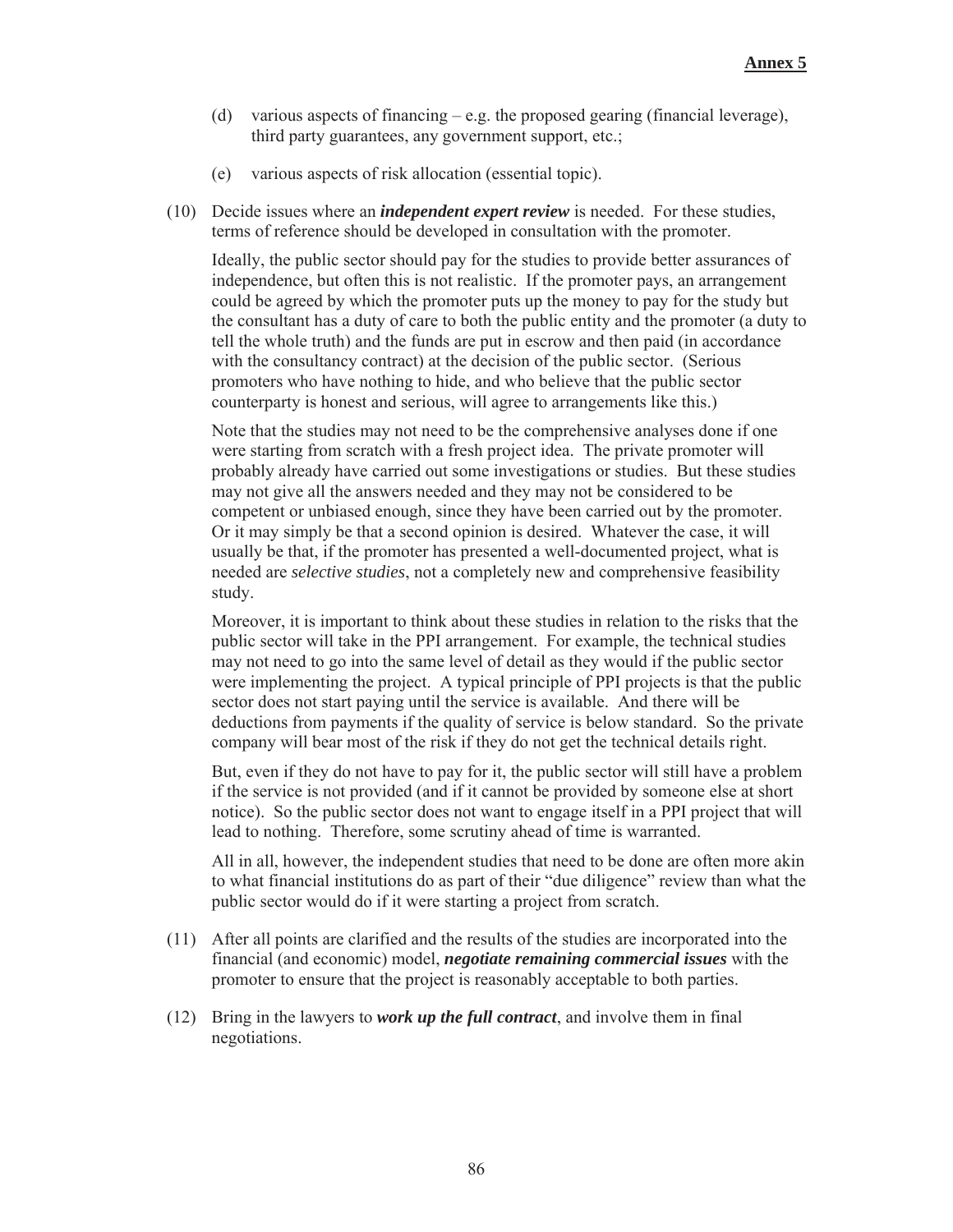# **THE PPI-PSC DISCOUNT RATE ISSUE**

### **1. APPROACH OF THIS ANNEX**

This annex gives a more extended treatment of the issues raised in section 4 of the main text. The annex deals exclusively with the rate to use in comparing the PPI project (including the reference PPI project) with the public sector comparator (PSC) – and how to use it. It does not fully address the question of the rate to use in appraising either the PSC or the PPI project alone.

The annex is intended for those who will be involved in the detailed design of guidance material for PPI Units. It is written for those who have some background in economics and finance and may be difficult to follow in some places for those who do not have a good grounding in the basic concepts.

### **2. THE DISCOUNT RATE BEFORE ADJUSTING FOR RISK**

#### **2.1 Financial flows or economic flows?**

This report takes the view that the discount rate used for the PPI-PSC comparison has to be one appropriate for economic flows (costs and benefits), not financial cash flows only. It may be that the managers of a particular government department are concerned only with the government borrowing rate, as if the department were an individual person or company borrowing money. It is difficult to see the rationale for adopting that view as government policy, however. Surely the government should be concerned with costs and benefits in the economy as a whole and therefore with the economic opportunity cost of public expenditures. It may be that this point can be debated (e.g. Partnerships Victoria might want to debate it since their guidance material says that the PPI-PSC comparison is a financial, not economic, question). But for this report at least, the issue is treated as closed.

#### **2.2 The classic approaches**

Section 2.2 gives a rapid overview of the main approaches for determining the discount rate to be used in economic appraisal. The aim in this section is mainly to present the different approaches in a neutral way, without taking a position in favor of one or the other.

This is one of the only areas covered in this report where the PPI Unit would not need the type and level of expertise to make the required determination. The decision about the economic discount rate should be taken at a higher level – e.g. treasury department or ministry of finance – since the rate is needed more broadly than just for the PPI program. But high-level staff of the PPI Unit should be familiar with the concepts and know how to apply the rate for purposes of the PPI program.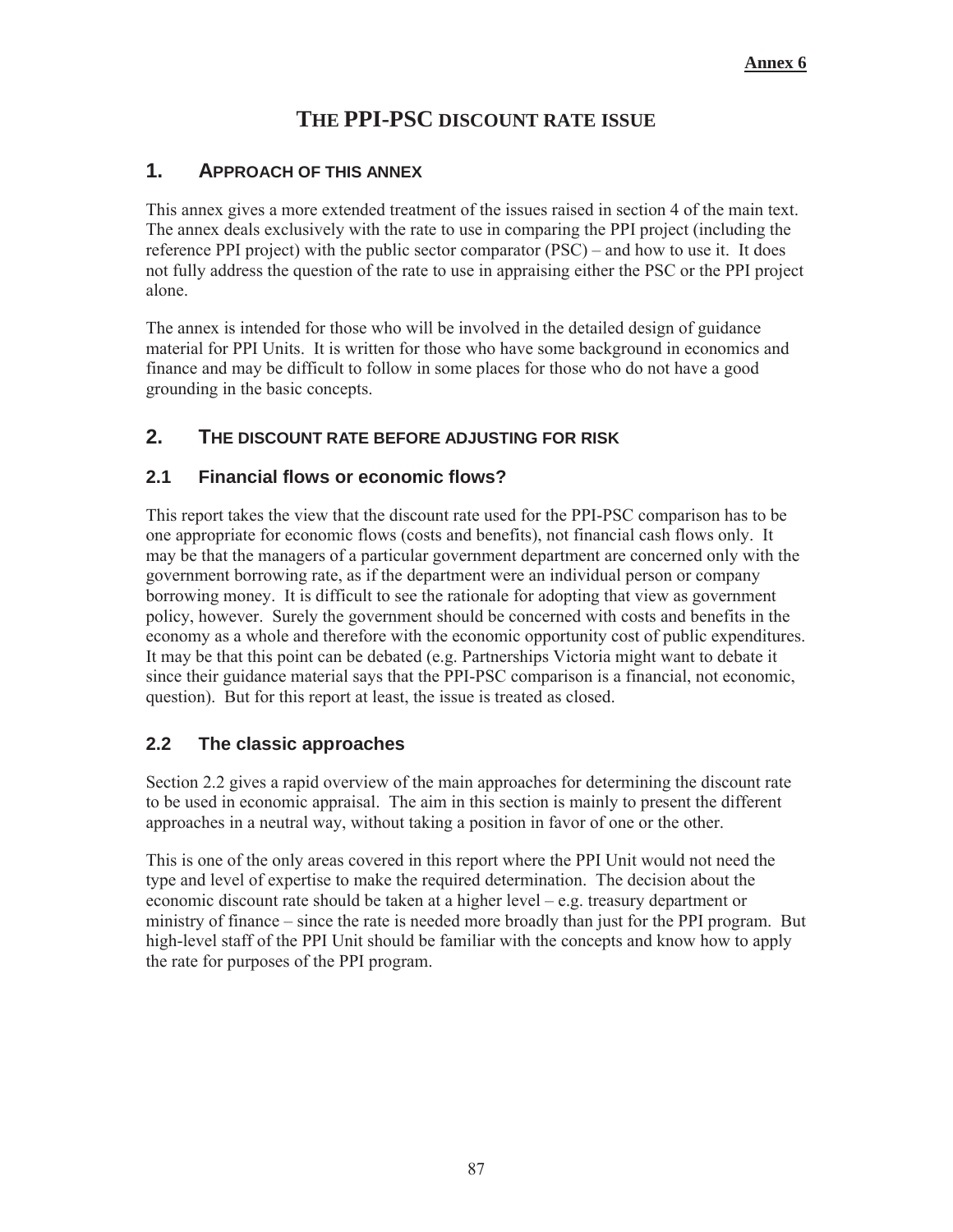The economic discount rate is the opportunity cost of public expenditures to the economy as a whole.<sup>22</sup> There are several possible contenders for the economic discount rate. The main three are the following:

- The marginal rate of time preference (sometimes called the "social rate of time preference" – SRTP). This is the amount of additional consumption that an individual (or society) requires to postpone consumption of one unit to the next year. This rate will generally be low – perhaps 0–4% in real terms (depending, among other things, on its more precise definition).
- $\bullet$  The marginal rate of return on private investment from the economy's perspective (i.e. most importantly, before profit tax). This is connected with the "crowding out" argument: public expenditures displace private investments, and the forgone return is an economic opportunity cost. In developing countries, this rate could be quite high: 15– 20% would not be unheard of (e.g. see **Box 4**).
- $\bullet$  For an open economy, the marginal cost of foreign borrowing for the government. This might well be higher than the average rate; there is an externality to take into account to the extent that increased foreign debt tends to increase the borrowing rate more generally.

Some people argue that one or another of these dominates and should be used as the economic discount rate. There are differences of opinion also about the way these rates should be defined and measured, especially the time preference rate.

The classic approaches to the economic discount rate (before any risk adjustment) all involve looking at where the funds that the government uses come from and what their cost or opportunity cost is. The assumption is often made that in the short run, the funds come from the capital market. There are three possible sources for these funds at the margin: increased lending by members of society, displaced private investment, and foreign lending.

In a text-book perfectly efficient economy, the three marginal rates would be equal. But since there are distortions in the economy, especially taxes, subsidies, and transaction costs, the rates will tend to be different – and, some would argue, different for different people and different situations.

The issue is complicated by the introduction of normative as well as positive (descriptive) considerations. Even if it were true that, with efficient capital markets, a person's rate of time preference should equal the market interest rate, some people contend that the market rate is not all that matters and that the social time preference rate is to some extent an ethical or political question (see e.g. Spackman 2004). It is the preference that *society* has or should have for trade-offs between present and future consumption, which requires a further discussion of *according to whom?* and *how do we know*?

If one looks instead at actual personal time preference, there are many difficulties, and there is a vast literature on the subject. The after-tax savings rate is often used, but there are empirical and experimental studies that suggest that the time preference rate that people

<sup>&</sup>lt;sup>22</sup> The rate is referred to variously as the economic opportunity cost of capital, social opportunity cost of capital, social discount rate, etc. In this report, we use the qualifier "economic" to avoid any confusion that "social" might entail (e.g. especially concerned with distributional issues, pro-poor focus, etc.).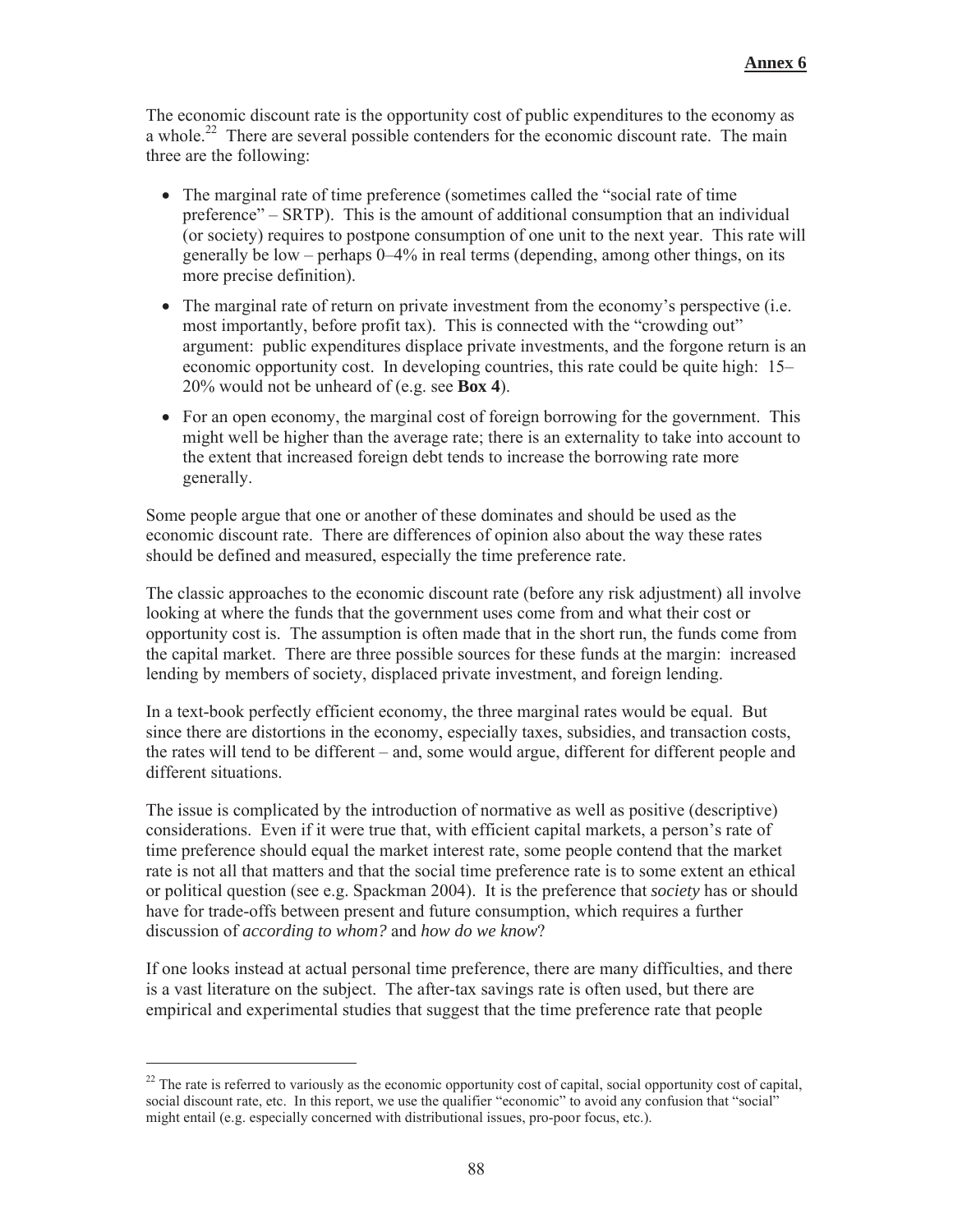implicitly use can be different in ways that are not easy to understand in the usual rationalchoice framework  $^{23}$ 

The weighted average approach (the "sourcing" approach), widely used by practitioners, says that all three sources may be used to some extent when the public sector pulls more funds out of the capital market, which is assumed to be the immediate or marginal source of funds, and so a weighted average of the three rates should be used as the economic opportunity cost of capital. The weights also have to be determined, which presents another source of divergence between final values. Some people argue that the weights may vary from time to time and according to how a project is funded.

An example of how the weighted average method is used is given in **Box 4**.

#### **Box 4. Applying the weighted average method to South Africa**

A recent study carried out by Kuo, Jenkins, and Mphahlele (2003) gives a good description of how to use the weighted-average method – in particular, how the component rates and weights are estimated – and concludes with an estimate for the real economic opportunity cost of capital for South Africa. The three components, with their weights, are as follows (all in real terms):

• Gross of tax return to capital:  $15\%$ , weight 0.62

-

- Net of tax return on household savings (i.e. rate of time preference): 0.5%, weight 0.12
- Marginal economic cost of foreign borrowing (higher than the average cost of borrowing, which was about 6% in real terms): 7.4%, weight 0.26

The weighted average is about 11%. The authors conclude that this is a good conservative estimate of the real economic opportunity cost of capital for South Africa.

A final method should be mentioned briefly: the shadow price of capital approach, which looks differently at a project's effect on consumption and investment and converts the effect on investment into an equivalent effect on consumption. The method works by increasing the effective cost of capital expenditures rather than by discounting net cash flows by a higher discount rate; both will tend to reduce the present value of net cash flow, but they are not necessarily equivalent.

Proponents of the method say that it enables them to distinguish between public expenditures that displace private investment from those that do not (the latter would not have this shadow price if they displace only consumption). The issues become complex, depending on, among other things, assumptions about future, counterfactual, patterns of consumption and reinvestment<sup>24</sup>

The shadow cost of capital method is not widely used by practitioners because of the somewhat arbitrary (or at least highly discretionary) assumptions that need to be made. There is no general agreement about the assumptions.

The reason for mentioning this method here is because of the argument associated with it that in cost-effectiveness analysis – where only expenditures are discounted, as in the PPI-PSC

<sup>&</sup>lt;sup>23</sup> And the implicit rate can be different even when people have adequate positive savings balances. See Frederick et al. (2002) for a survey of the literature.

<sup>&</sup>lt;sup>24</sup> For an in-depth analysis of the shadow price of capital method, see the classic article by Sjaastad and Wisecarver (1977).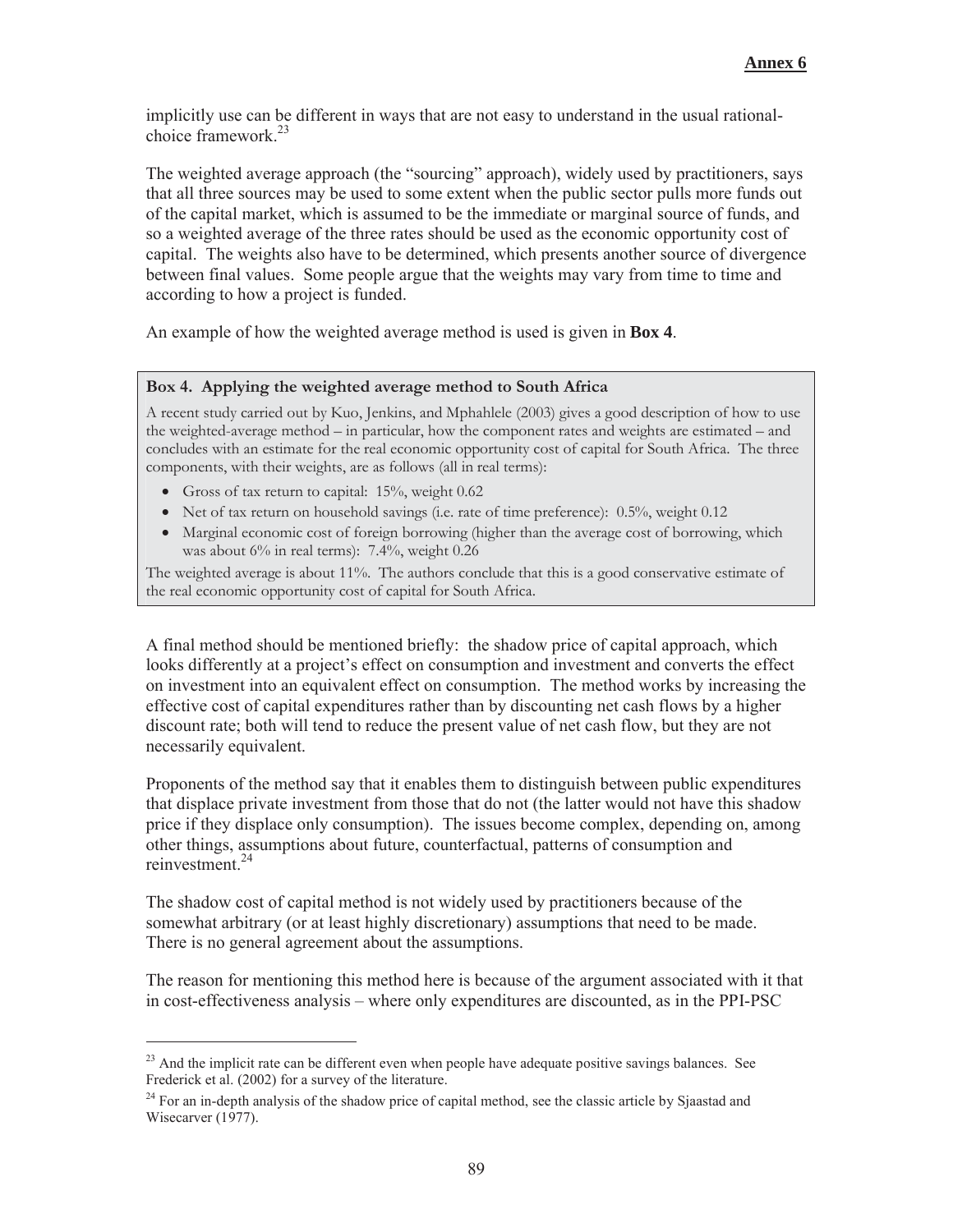comparison – the shadow price of capital is irrelevant since it applies equally across the board and so the cost flows should simply be discounted at the time preference rate (see Spackman 2004:  $504$ <sup>25</sup>

Finally, there is the question of whether the marginal rate of return on private investment (e.g. in the weighted average approach) should include the average market risk premium, which it might do if determined in a typical way. If instead one started with the financial *risk-free* rate – i.e. government borrowing rate – and grossed this up to a pre-tax level for that component of the weighted average, then this might give a rough economic discount rate that does not include a premium for systematic risk.<sup>26</sup> The next question would be under what circumstances, and for what purposes, one should proceed in this manner.

Some PPI programs begin the calculation with the government borrowing rate. In a healthy open economy with low taxes, a risk-free rate based on the weighted average method will often not be far from the government borrowing rate. But we cannot depend on that result in many developing countries. There could be major distortions. If private investment with a high marginal return is displaced or if the country's stock of foreign debt is becoming uncomfortably high, the correct rate might be significantly higher than the government borrowing rate – even before considering risk. This could easily add several percentage points to the resulting figure. PPI programs in developing countries that use the government borrowing rate as the risk-free discount rate may therefore be missing something (but see the conclusion of section 2.3 of this annex).

### **2.3 Doing the analysis through the veil of financing**

-

*N.B. This section is presented in a highly compact form and may be especially hard-going for those who do not have a good understanding of techniques of economic cost-benefit analysis. It can be skipped without loss of continuity.*

One important but neglected feature of the way the discount rate is used in the PPI-PSC comparison is that in the case of the PPI project, it is project cash flows *after financing* that are discounted. In general practice, the *economic* discount rate is applied to a project's underlying cash flows *before* financing.<sup>27</sup> Does this make a difference? (In this section, we assume for simplicity that there is no systematic risk.)

One way to motivate the discussion is to consider two projects with identical capital and operating costs; and we will assume a perfect capital market. In one (Project A), it is the underlying cash flows that are considered. In the other (Project B), capital costs are financed at the financial risk-free rate (government borrowing rate) and hence the resulting cash flows are spread out over time. (For both projects, we add back any profit tax (i.e. subtract from costs) since taxes are not a cost to the economy.) Suppose we determine the present values of the costs using a weighted-average economic discount rate that is different from the government borrowing rate because of tax distortions, externalities related to increasing

<sup>&</sup>lt;sup>25</sup> Suppose you multiply every cost in both alternatives by the same factor. The ranking of present values would not change, regardless of the value of the factor or the discount rate used.

<sup>&</sup>lt;sup>26</sup> The question of how to derive a risk-free economic discount rate is discussed in Brean et al. (2005: 75ff.). The method suggested in the text is roughly the method they use.

 $27$  One exception is Jenkins (2001), which looks at the economic costs and benefits arising from the foreign financing of PPI projects.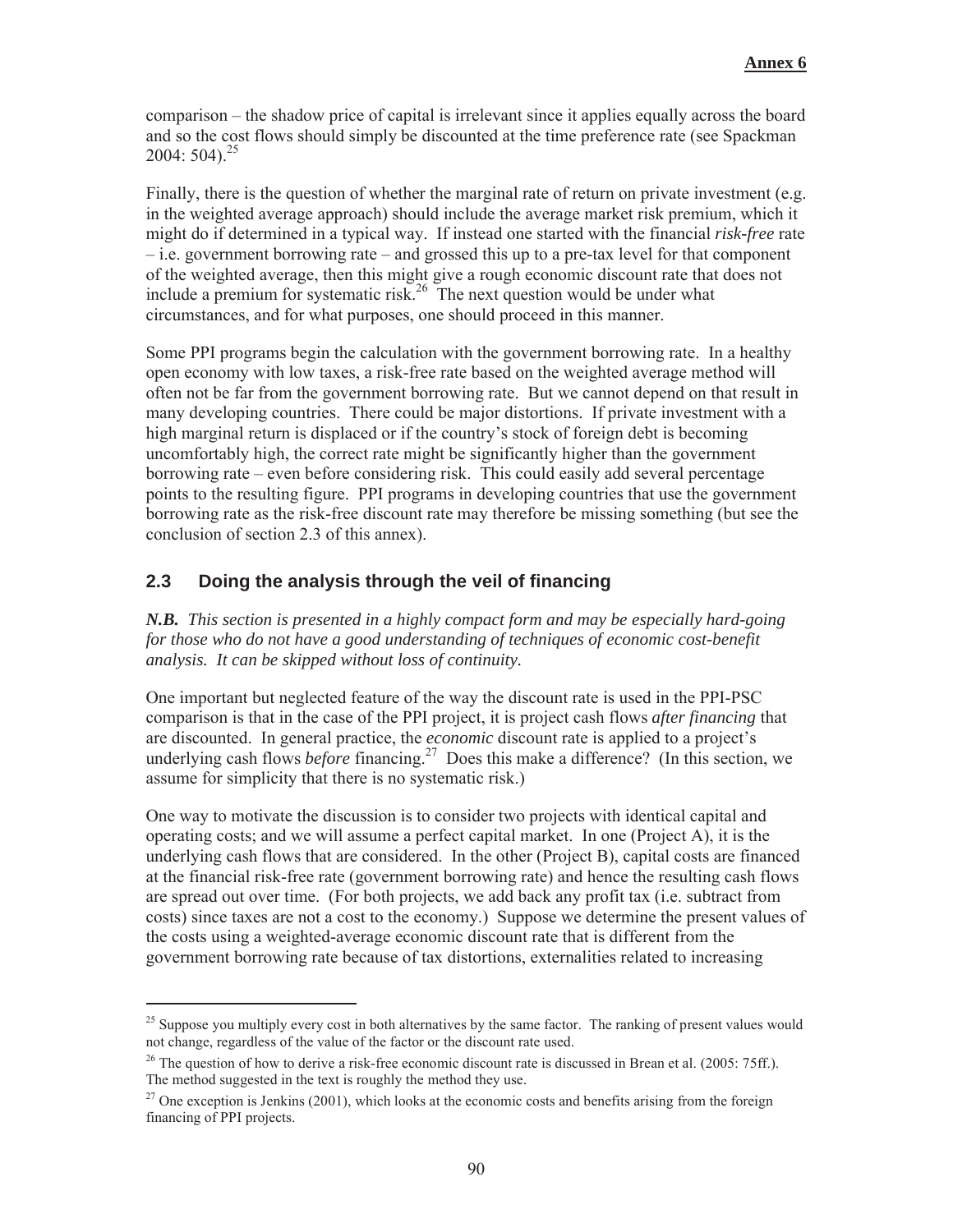foreign debt, etc. It would be easy to show that the ranking of the two projects could change depending on, say, the duration of financing for Project B. If we assume that both the PSC and the PPI project are sourced from the capital market, something seems wrong here.<sup>28</sup> What is it?

The answer is that in the economic analysis, compensating externalities have to be included since the analysis, most unusually, is looking at cash flows *after* financing. How would this work? To illustrate, let's look at two components of the weighted average economic opportunity cost of capital (EOCK):

- The component that is sourced from additional savings tends to reduce the EOCK below the government borrowing rate because the additional tax revenue associated with additional savings is not a cost to the economy and so we must use the after-tax savings rate. But now we have to consider the externality arising from the financing of the specific project since we are looking at cash flows after financing. In the aspect being considered here, the financing is actually less costly to the economy than it appears because part of the return to incremental savings is additional tax revenue. So we should *reduce* the economic cost of Project B, roughly compensating for using a lower discount rate for this source component.
- The component that is sourced from displaced private investment tends to increase the EOCK above the government borrowing rate because the forgone economic benefit is the gross-of-tax return on investment. Now let's consider the externality arising from the financing of the specific project. The financing is more costly to the economy than it appears because of the higher marginal gross-of-tax return of the investments displaced by the financing of the specific project. So we need to *increase* the economic cost of Project B, roughly compensating for using a higher discount rate for this source component.

The upshot is that if the two projects have identical underlying cash flows and the only difference is financing, and we assume a perfect capital market, then we can use the government borrowing rate as the *economic* discount rate for purposes of comparing the two projects (but not for more general purposes).

That may not seem to be a very useful conclusion since the two projects described above would have the same NPV. But a rough corollary would be that the conclusion above holds *to the extent that* the two projects have the same underlying cash flows and the only difference between them is financing. If true, this might lead to helpful insights for PPI Units. It might mean that looking at just the post-financing flows of the PPI project is not the best way to go about the analysis; it might be better to separate the financing question from the underlying project cash flows. Or it might mean that for certain kinds of projects, the government borrowing rate is not a bad approximation of the discount rate that should be used for purposes of the PPI-PSC comparison (ignoring possible adjustments for systematic risk).

Readers will note that the adjustments above ignore the costs and benefits from *foreign* financing. Whether in a rough, pragmatic analysis, the same kinds of compensating

 $28$  The discussion in this section might not hold if we assume different sources of funds, in the economy, for the PSC and the PPI project.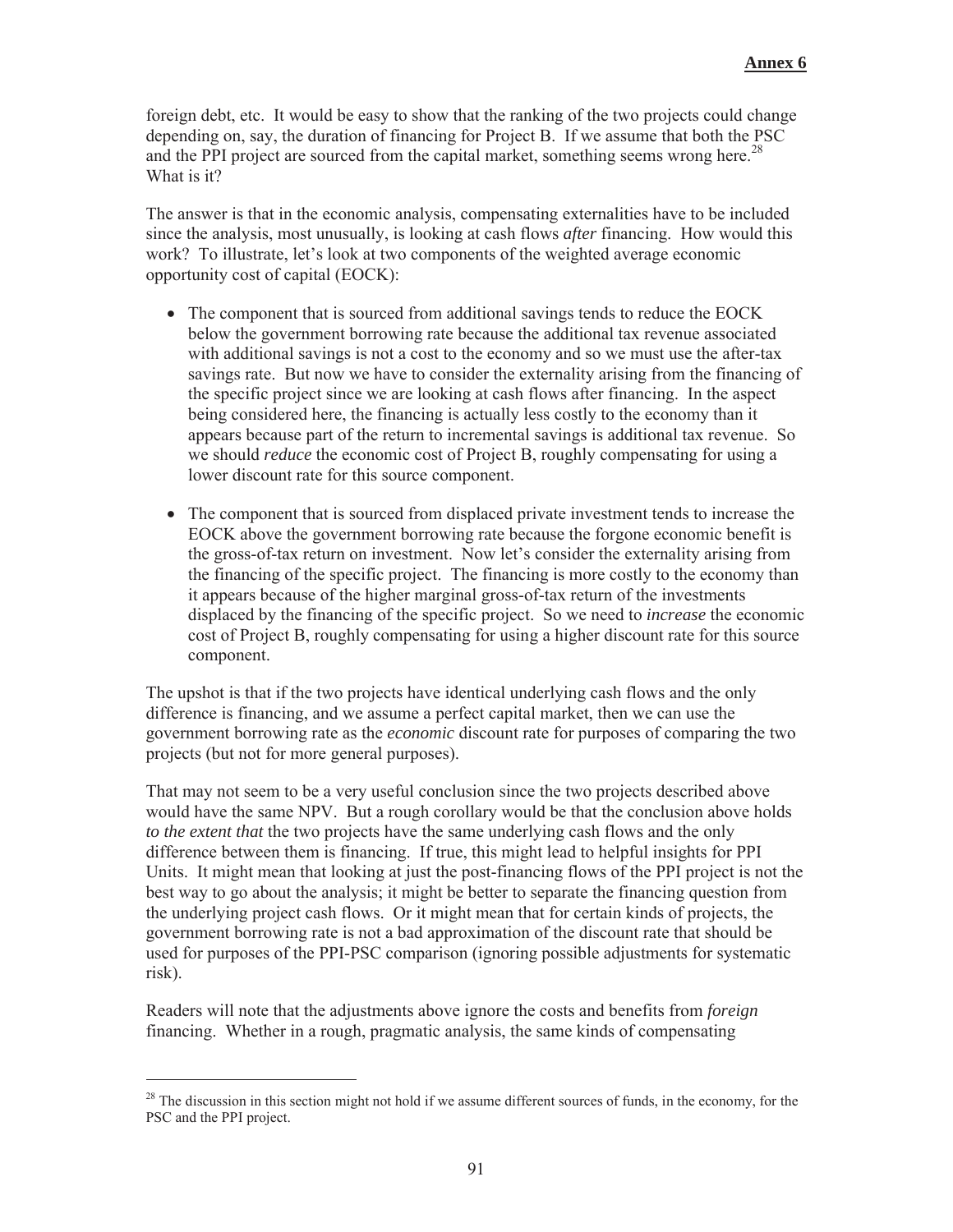externalities will work for this component of financing (leaving the effective rate the government borrowing rate) requires further, more detailed, study.<sup>29</sup>

Most PPI programs start with the government borrowing rate (and then adjust for risk). Those who do this on the grounds that they are carrying out a financial, not economic, appraisal may be doing roughly the right thing after all – but for the wrong reason. But even if using the government borrowing rate is the right way to address time-value effects caused by financing, it is not necessarily correct – especially in developing countries – for dealing with trade-offs between different time periods relating to underlying project costs – e.g. capex efficiency in early years versus additional PPI contract oversight costs on a recurring basis throughout the life of the arrangement. The approach used for PPI programs in Sub-Saharan African countries should deal with this problem in one way or another.

The discussion and conclusions in this section are tentative and exploratory and need further study. What is indisputable, however, is that the possible complications involved in using the economic discount rate for the *post-financing* cash flows of the PPI project have been ignored in most of the literature on the subject. $30$ 

## **3. NON-SYSTEMATIC RISK**

Sections 3–5 of this annex deal with the question of risk adjustments to the discount rate. Most of the controversy over the right rate to use involves systematic risk, but it is good to start by looking at other kinds of risk, too.

### **3.1 Asymmetric risk**

*Asymmetric risk* is risk whose expected value  $(E[\cdot])$  is not equal to zero – i.e. upside or downside risk. The upside or downside impact cannot, of course, be eliminated by simple diversification or spreading.

There is a general consensus that asymmetric risks should be handled by adjustments to cash flows rather than to the discount rate. Optimism bias is one kind. If project cash flows are built up as expected values  $(E[\cdot])$ , then an adjustment for optimism bias should not be included in the discount rate.

Another example is the default premium in the cost of debt. Corporate or project finance lending rates include a default premium because there is some probability that borrowers will default on their debt service payments. This is the stated cost of borrowing (the promised lending rate). What the lender expects to receive  $(E[\cdot])$  is lower. The economic discount rate should not include the borrower- or project-specific default premium as long as the cash flows have been estimated on an expected-value basis. $31$ 

<sup>&</sup>lt;sup>29</sup> See Jenkins (2001) for a detailed examination of the question. The central issue in Jenkins' analysis is the proportion of foreign financing that simply substitutes for other foreign capital inflows rather than resulting in a net increase of foreign financing to the country.

 $30$  Grout (2003) is an exception.

<sup>31</sup> Moreover, if the economic appraisal is carried out on the basis of cash flows *after financing*, then the default premium on debt (to the extent that it is believed to be correctly estimated) should not be included in the financing costs for purposes of determining debt service since it is not expected  $(E[\cdot])$  that the borrower will pay the entire debt service.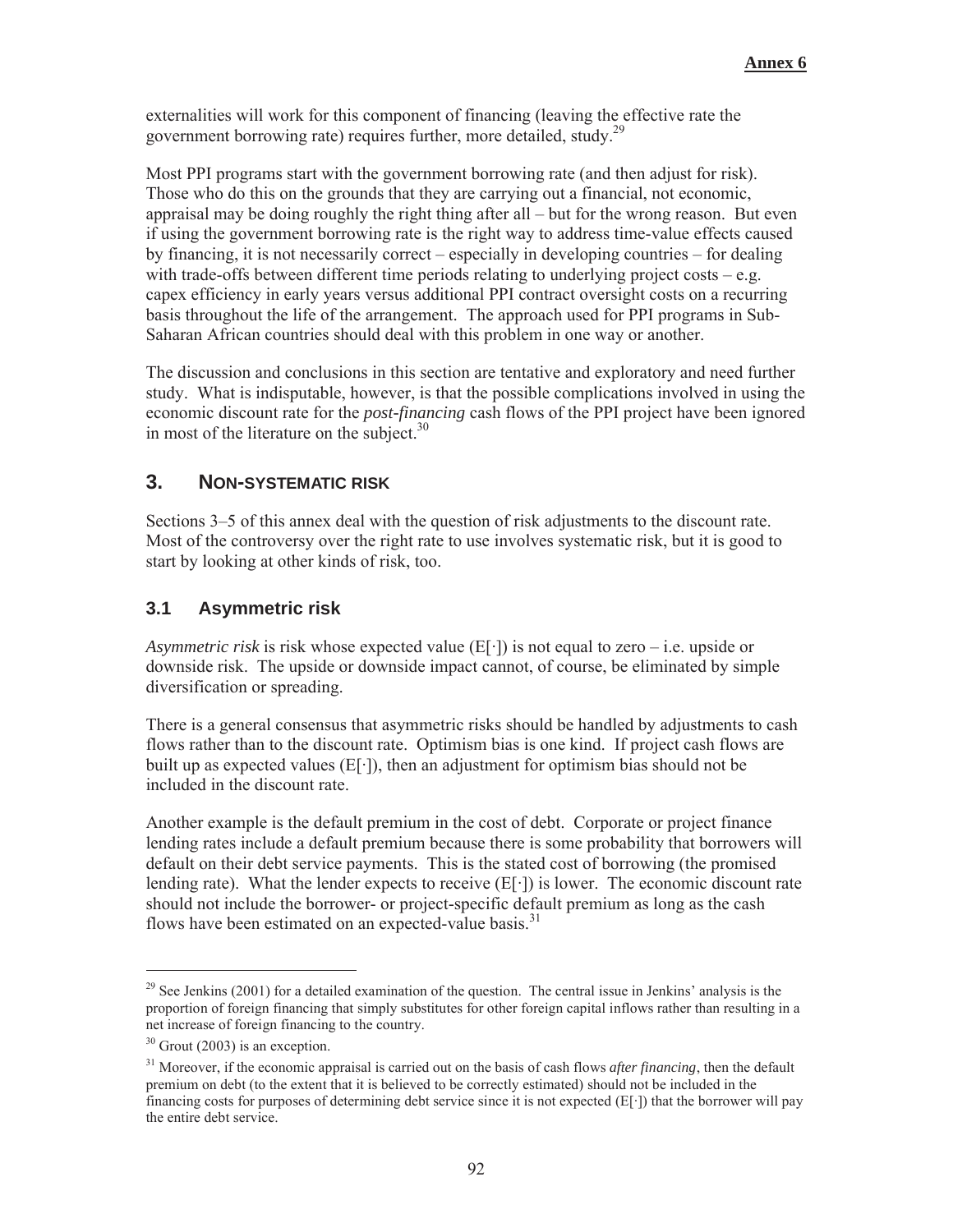This issue comes up frequently in comparing the cost of government debt with the cost of PPI company debt. Critics of PPI have often pointed to the higher cost of PPI company debt as an argument in favor of public sector financing. But to the extent that the default premium is based on a good prediction of the probability of default, then the premium does not result in an added cost.<sup>32</sup> If the cash flow estimates are characterized by high optimism bias, then an additional distortion occurs: financing costs will appear to rise for the PPI project – because they are needed to compensate for the overestimated net cash flow – but the government borrowing rate for the public sector project will of course not be affected since government debt service does not need to be paid solely from the cash flows of the PPI company (i.e. needed compensation for the overestimated cash flows occurs as an externality – taxpayers provide an implicit guarantee).<sup>33</sup>

#### **3.2 Non-systematic variability risk**

It is generally accepted today that both the public sector, through taxes, and the private sector, through dispersed shareholding, can in most cases diversify away or sufficiently spread symmetric non-systematic variability risk – i.e. the volatility around the expected value that is not correlated with the economy. This kind of risk should not affect the cost of capital for either the private or public sector.

Some theories argue that this is not quite true for the private sector, based on agency considerations: managers might not have same viewpoint as shareholders with regard to nonsystematic risk. There are two kinds of response. From a financial point of view, in a competitive market one would have to explain how this could be sustained for long; strategic investors should try to increase the competitive advantage of their companies by finding clever ways around this agency problem to reduce the cost of capital. From the economic point of view, any added premium would not be an economic cost (provided we are considering only domestic shareholders) – just extra return to shareholders.

Most discussion of the impact of non-systematic risk in the public sector context relates to taxpayers. The issue might be different with regard to customers of the PPI service who pay user charges. There could be a big difference between risks borne by all taxpayers in a country and risks borne by a much smaller group of service users. What is most important to understand is that if people face *significant* non-systematic risk (i.e. it is not spread very thin) and they cannot remove it by diversification or insurance, then *even non-systematic risk can have an economic cost*. 34

The following thought experiment highlights the issue.<sup>35</sup> Let's assume that some groups in society cannot completely diversify away or hedge non-systematic risk. Now consider the case of risky costs and benefits that are fully, and negatively, correlated with each other so that *net* cash flow does not vary at all. If one group in society receives both streams, there is no risk-related economic cost. But if the costs and benefits are split and different groups

 $32$  But if you consider that because of, e.g., lack of good information, wary foreign lenders are charging a default premium that is higher than a premium based on the best prediction of the probability of default, then the high cost of PPI financing *would* constitute an economic cost.

 $33$  Klein (1996) addresses this problem encountered in comparing the cost of PPI and government debt.

<sup>&</sup>lt;sup>34</sup> The possible importance of this in public sector projects is discussed in Arrow and Lind (1970: 377).

 $35$  This illustration is based on Arrow and Lind (1970: 377).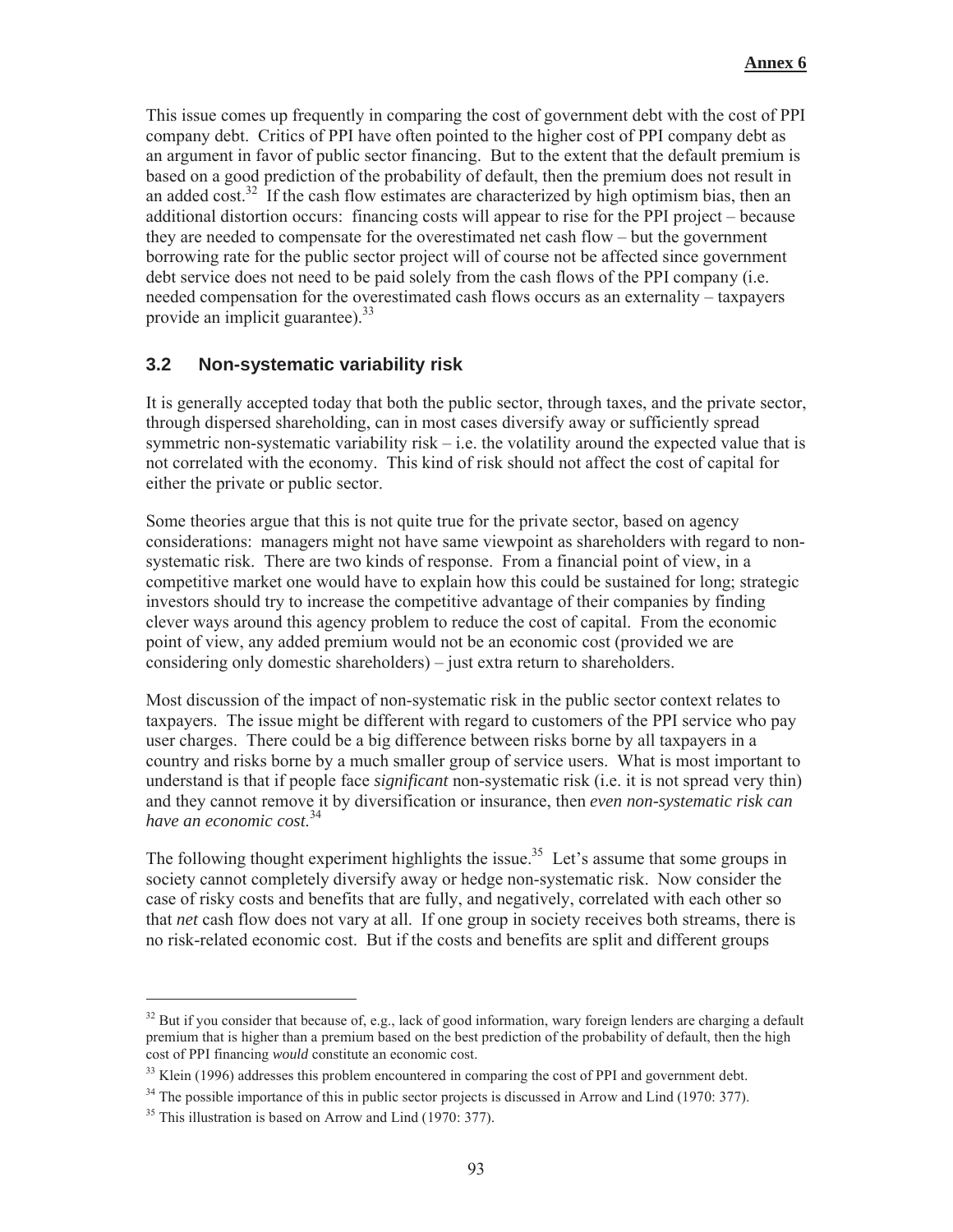(who cannot contract with each other) receive the two different streams, there will be a riskrelated economic cost *for each group*.

Some monetary impacts of PPI projects that involve customers who pay for services might well remain concentrated among these service users and not fall on the entire population of taxpayers; so even non-systematic risk might require a premium if the impacts are large enough.

In conclusion, non-systematic risk could increase the cost of either alternative because of the impact of idiosyncratic risk on a relatively small group of customers; the group may be small enough so that people cannot achieve the full benefits of risk spreading and may not be able to diversify or hedge the risks sufficiently. It is probably more likely that risky customer payments figure more prominently in the PPI project than in the PSC; there is likely to be more emphasis on cost recovery from customers in the PPI project, instead of filling deficits by government subsidies or by decreases in maintenance expenditures. On the other hand, it is more likely that there will be greater risks in service quality – and hence risky coping costs – in the PSC. All in all, owing to the lack of good information, non-systematic variability risk should therefore probably be ignored in the analysis.

### **4. SYSTEMATIC RISK**

*Systematic risk* is risk that co-varies with the entire market or, depending on the type of analysis one is doing, with national income (or, loosely speaking, with the "economy" – the way it will often be expressed in this report). This means that it will not disappear through diversification or spreading.

The question of whether a premium for systematic risk should be included in the economic discount rate is generally ignored in the economic appraisal of public expenditures.

Could a premium for systematic risk matter? The cost of capital for companies with PPI-type activities does include a risk premium. Results show a range of values for the so-called "asset beta." As one would expect, given their reduced exposure to market forces (being regulated by contract or by agency), the asset beta values tend to be below that for the market as a whole (which is around 0.7 in the U.S.). Let's say the asset beta for a typical PPI project (assuming a good contract) is between 0.2 and 0.4.<sup>36</sup> Given a market risk premium of  $6\%$  (an oft-cited figure), this translates into a risk premium of between 1.2 and 2.4 percentage points to add to the discount rate. That is not insignificant. But how often would it switch the ranking to favor the PSC over the equivalent PPI project if using the risk-free rate favored the PPI project?

But perhaps there is something different about public sector and private sector financing in terms of risk and hence cost to the economy. There are two sides to the issue:

• Is there something peculiar to the equity markets that makes the financing of the PPI project especially risky and costly, or alternatively, whatever this phenomenon is, does it apply to the economy as a whole?

 $36$  See, e.g., the figures given in PricewaterhouseCoopers (2002).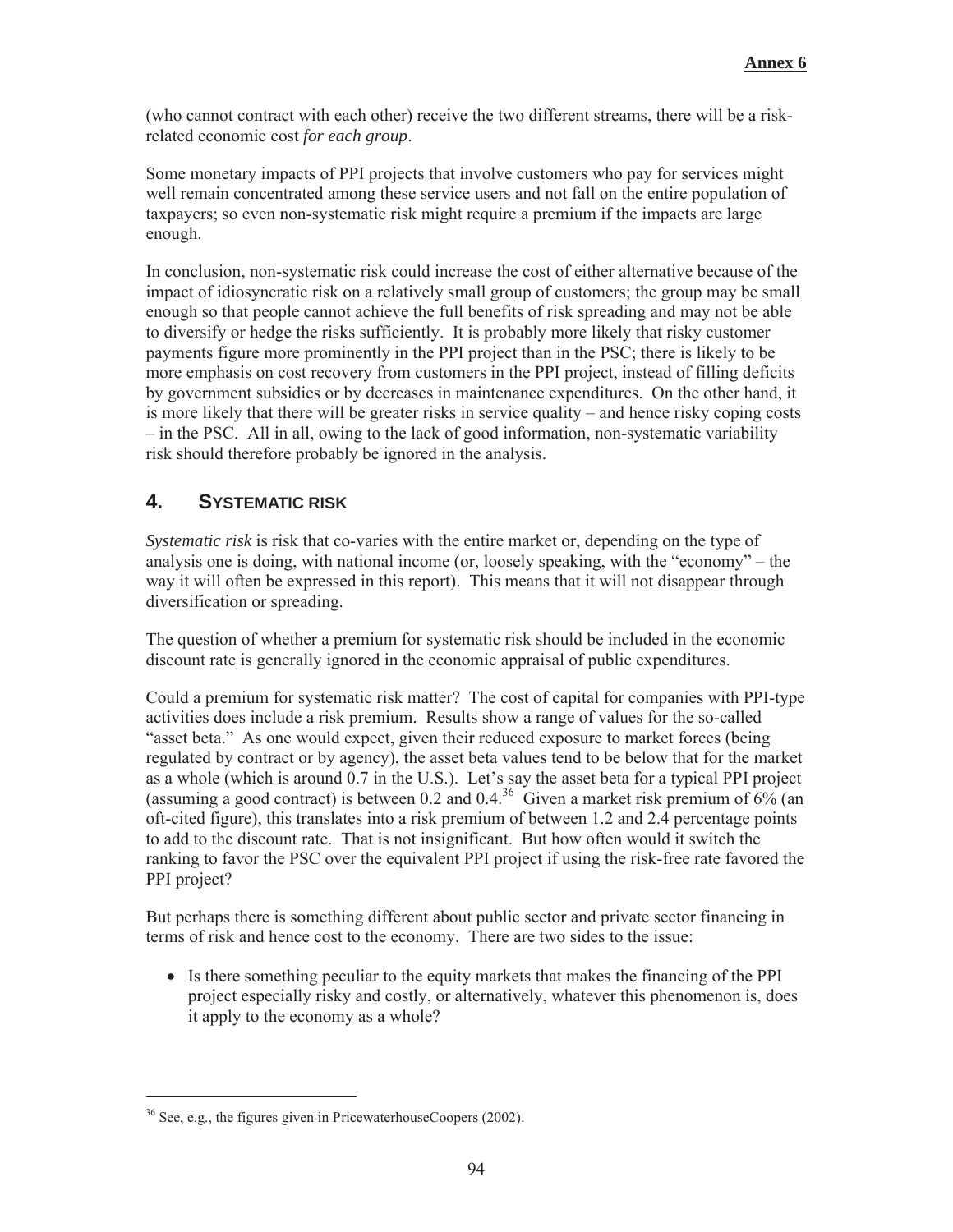$\bullet$  What is the economic impact of systematic risk, if any, on taxpayers and service users? For example, as Klein (1996) puts it: if the cost of risk associated with public finance is truly low, we need to ask "what it is about the tax system that allows it to tap lots of 'investors' with low costs of risk-bearing." Are "all the financial advantages of sovereign finance ... due to [the] coercive powers" of the government?

Note that we are concerned here with the financing of the projects and not with benefits and non-monetary costs – in the assumption that these will be the same for both the PSC and the PPI projects. In fact, this is unrealistic in some developing countries since we would expect service quality to be lower and riskier with the PSC, and perhaps riskier in a way correlated with the economy. But trying to take this into account would only add to the complications of the analysis.<sup>37</sup>

The landmark Arrow-Lind article (1970) is often mentioned to dismiss the idea that there is a risk premium related to public sector projects. It is sometimes stated categorically that according to Arrow & Lind, one should use a risk-free discount rate for public sector investment projects.<sup>38</sup> In fact, the discussion in the oft-cited article is much more nuanced. They stated explicitly that their main point did not apply to *systematic* risk.

One preliminary point is that, according to the general view, if systematic risk has a cost to the economy, it must be because of how it impinges on *individuals* somewhere down the line. Statements therefore that government departments should perhaps add risk premiums for systematic risk (using the CAPM methodology) "in the case of large investment projects where the risk is borne by an individual [government] agency" are puzzling, or at least incomplete.<sup>39</sup> An organization, per se, does not experience the kind of risk aversion referred to in conventional theory.<sup>40</sup>

A major stumbling block is that economists do not yet fully understand the causes of the observed high equity risk premium in the capital market – referred to as the "equity premium puzzle." The puzzle, first noted in the mid-1980s, results from the conclusion from theory that the equity premium should be no more than about one-half a percent, rather than the 5– 7% based on empirical data on actual market returns. Many explanations have been proposed, but there is not yet a consensus among economists.

This leads to a serious problem for deciding whether something similar to the equity premium should apply to public sector projects. In discussing the question of a risk premium for the economic discount rate, it is common for writers to refer to theory and then to studies of the correlation between national income and project costs and benefits and finally to conclude

 $37$  It is not clear how to deal with the riskiness of non-monetary impacts (e.g. risky non-monetary benefits to users of the service). One view is that risk aversion is not relevant here (see e.g. Spackman 2001). But risky benefits from an infrastructure project could affect disposable income by way of coping behavior: e.g. if a water system breaks down, people might have to spend more money or time getting water from standpipes, carriers, or tankers – and these extra expenditures (or reduced income) might be correlated with the economy if the service breakdowns are.

<sup>&</sup>lt;sup>38</sup> E.g. Klein (1996: 6): "Arrow and Lind argued that government finance was indeed cheaper than private finance. They claimed that the government discount rate should be a risk-free rate reflecting risk-neutrality on the government's part."

<sup>&</sup>lt;sup>39</sup> Taken from Department of Treasury and Finance, Western Australia (2002: 142).

 $40$  If an organization per se is posited as experiencing risk aversion, we have now left behind the usual assumptions of methodological individualism.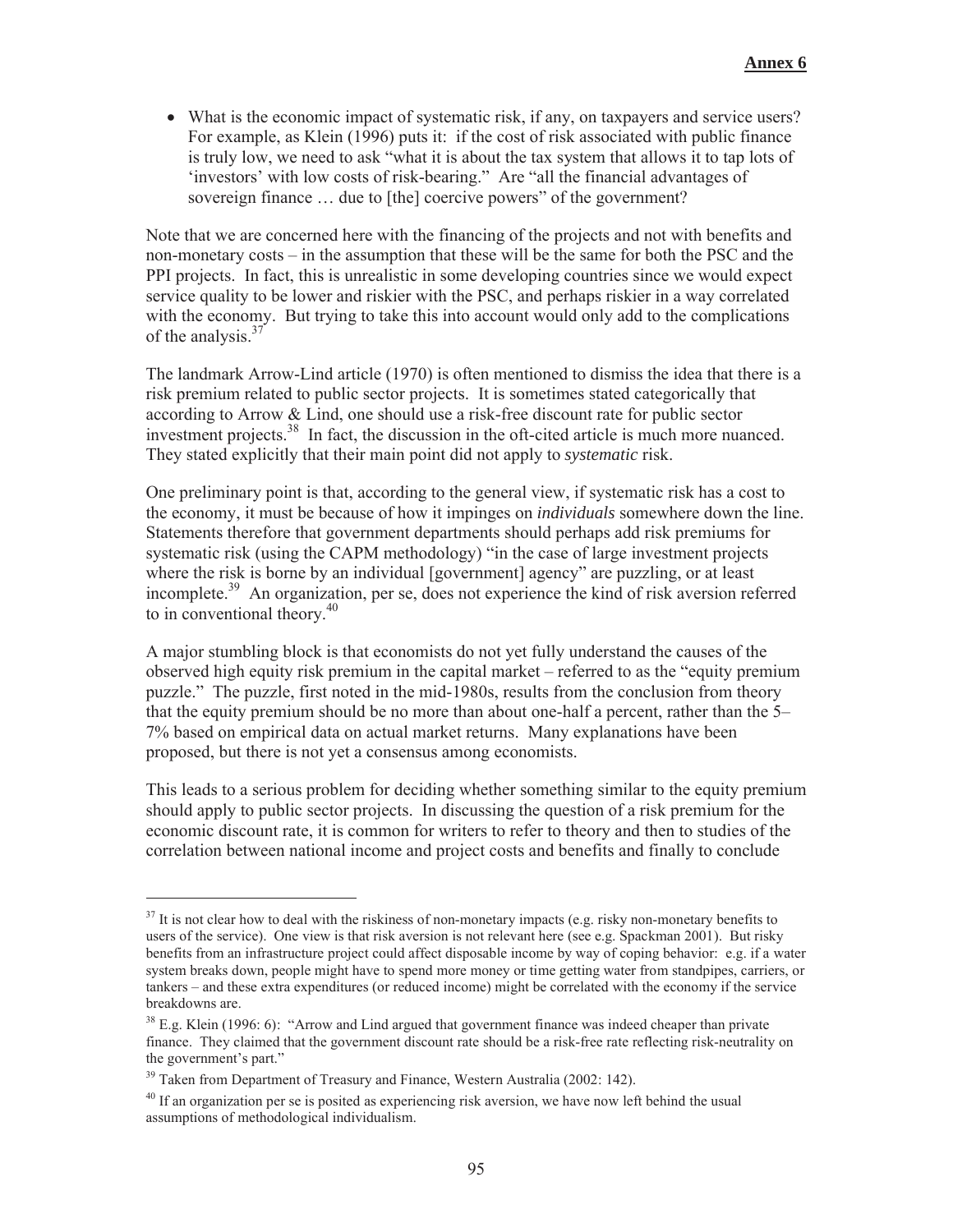that even if we should include a premium for systematic risk for public sector projects, it is surely very small.

But since we do not really know why the observed rate in the capital markets is so high, relative to theory (and it is the same basic theory that applies), it is difficult to say with confidence whether the same discrepancy should or should not occur also in the public sector.

This is not the place to review all the explanations given, of which there are many.<sup>41</sup> But we can list a few possibilities.

- *Peculiarities of equity markets.* Explanations of this type would probably not apply to the public sector. This is the kind of explanation usually cited by those who believe that there is no reason to think that systematic risk involves a significant cost in the public sector. If this class of explanations is correct, then this would tend to support the idea that there really is a significant extra cost associated with PPI projects. (But note that the efficiency gains and quality improvements brought by PPI could still outweigh these extra costs; so this would not be the end of the story.) Some examples of this category of explanation are the following:
	- $\circ$  The pattern of returns in the equity market exhibits extreme values, for example because of traders' irrational behavior (e.g. speculation, contagion, bubbles) or the anticipated impact of low-probability disasters. This might be of concern to investors but not be captured adequately by the *variance* of the returns. (These explanations relate to variants of the "fat tail" uncertainty problem.)
	- $\circ$  Systematic risk in the capital markets might be concentrated on a relatively small group of people because the markets are not complete and frictionless – for a number of possible reasons.
- *More general features of beliefs, preferences and psychology.* Explanations in this category *might* affect the cost of risk in the public sector as well as in the equity markets, but much would depend on the details. Examples:
	- ż People's risk aversion may be greater than generally believed.
	- ż "Myopic loss aversion": people may be more concerned about losses than about gains and they may focus too much on short-term volatility.
	- $\circ$  Quirks of people's utility functions (e.g. habit formation theories).
	- $\circ$  People may believe there is more uncertainty about the future than one would think based only on ex post data (e.g. there may be uncertainty about model type and parameters).42

Another possibly important distinction affecting some of the explanations in both categories – but probably more so in the capital-market explanations – is whether a *mistake* is involved.<sup>43</sup>

<sup>41</sup> See e.g. Grant and Quiggin (2004).

 $42$  Economists tend to use point estimates based on past sample averages for their model parameters; this may be an inadequate way to model future uncertainty. E.g. see Weitzman (2005).

<sup>&</sup>lt;sup>43</sup> More precisely, a mistake relative to one's own preferences, not relative to what someone else might think is the right (e.g. rational) way to behave.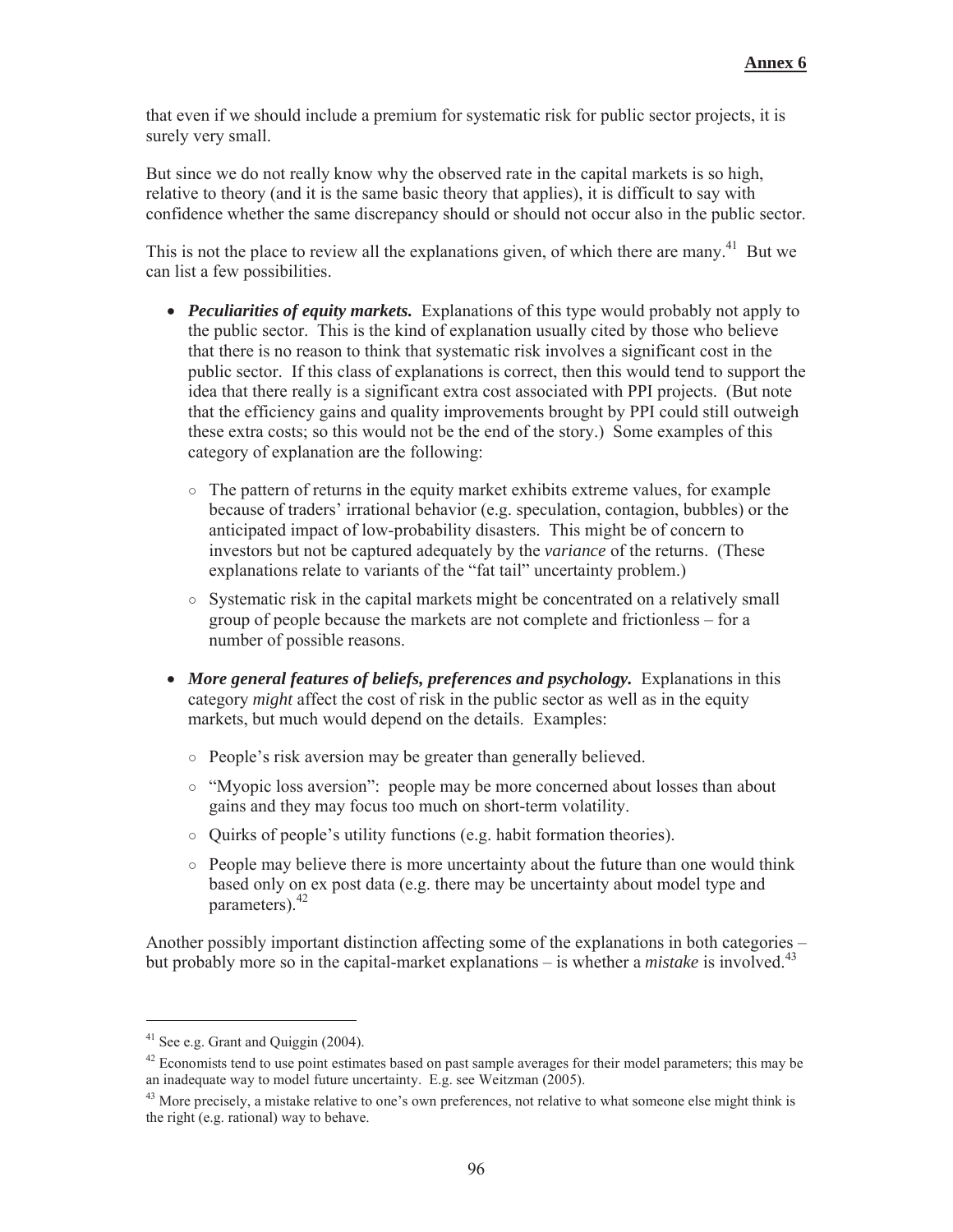Explanations along these lines would not involve any economic cost since the error would simply result in someone in the economy getting a windfall – someone ends up earning more than they bargained for.<sup>44</sup> We might not object to this in developing countries if it benefited *domestic* shareholders: strengthening local business groups might help develop the economy. But this would, however, involve an economic cost if the error resulted in a *foreign* investor receiving the windfall – e.g. a foreign investor believing that the project is more risky than it really is.

# **5. DISCOUNT RATES AND THE PPI-PSC COMPARISON**

As noted in section 4.2.2 of the main text, Partnerships Victoria (and several other Australian states) have identified two problems with the way discounting is often done in the PPI-PSC comparison:

- In the case of costs, we are looking at negative cash flows. It makes no sense to say that a future cost is *less* onerous the riskier it is – which is the effect that normal discounting would have. (The greater the riskiness, the higher the discount rate and so the *lower* the present value of the cost.) So we have to approach the discounting issue in a different way.
- Riskiness should be seen from the perspective of the public sector. So, in discounting the payments to be made to the private company under a PPI contract, it is not the underlying risks of the project that matter but the risks that are intentionally or unintentionally borne by the public sector (principally through the payments that the public sector pays to the private company). Supposing (hypothetically) that all systematic risks were borne by the private company, then the rate to use in discounting the PPI project cash flows, from the public sector's perspective, would be the risk-free rate.

Most PPI programs discuss the question of risk adjustment as if they were using the discount rate in the canonical way – i.e. to discount the *net* cash flows of a project. But we are not looking at *net* cash flows; we are looking just at costs.

Within the CAPM framework, there is nothing wrong with disaggregating various inflows and outflows so long as one applies the appropriate risk premium to each flow. The sum of the present values of each line must equal the NPV of bottom-line net cash flow, discounted at the appropriate project rate. The risk premium that should be used for each flow is based on the covariance of that particular cash flow with the market or economy. The rules to be used for the sign of the risk premium (i.e. the sign of conventional CAPM beta) are shown in **Figure 3.**

For convenience, let's refer to cash flows that are positively correlated with the economy as "bad-risky" cash flows (risk reduces value) and cash flows that are negatively correlated with the economy as "good-risky" cash flows (risk increase value).

In the projects we often consider where the *net cash flow* is bad-risky, we have to include a positive risk premium above the risk-free rate. That can come about either because both

<sup>44</sup> This is like the notion of the *happy pessimist*: the person who habitually prepares for the worst and is continually pleased by outcomes more favorable than he or she expected.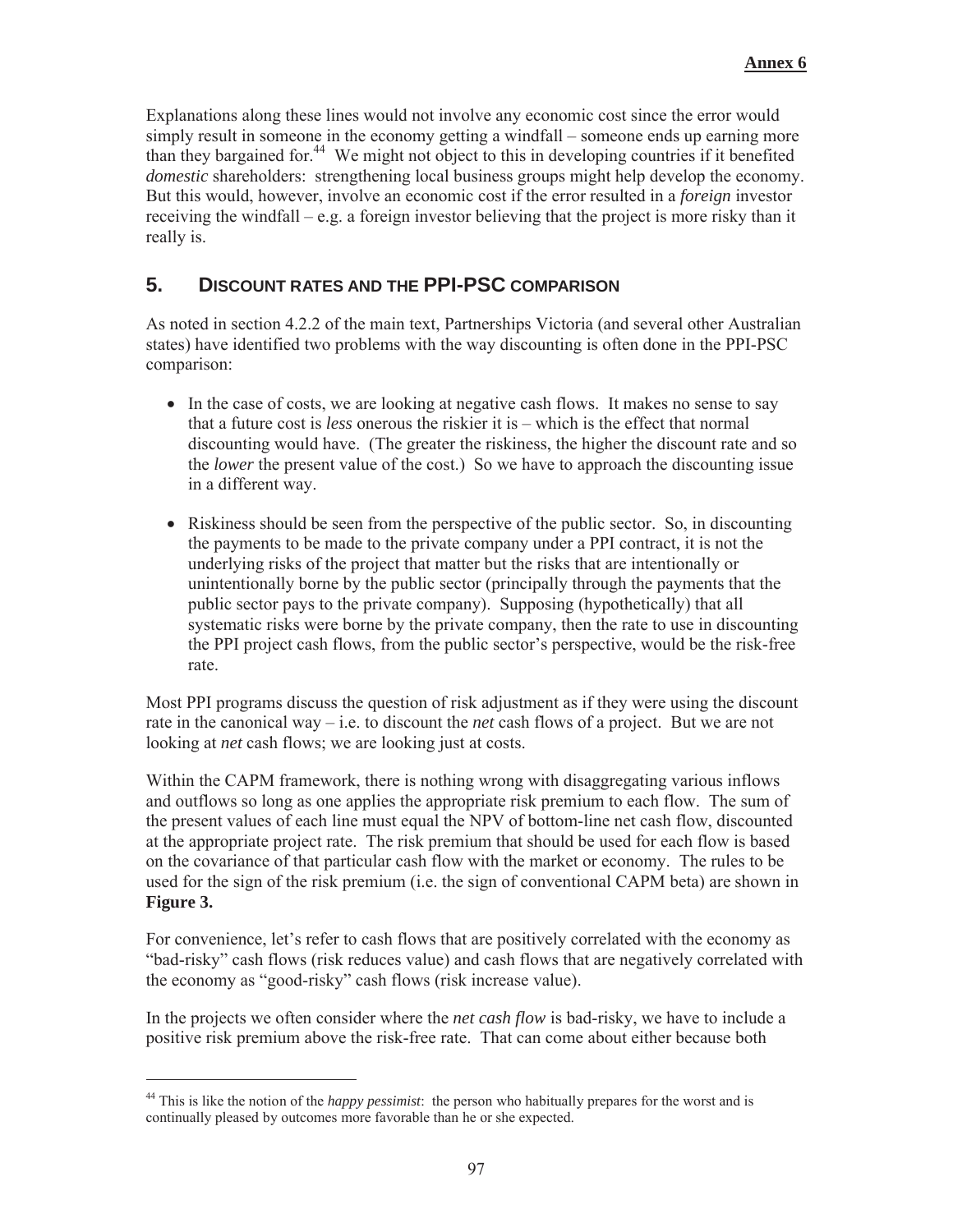inflows and outflows are bad-risky, which makes the net cash flow even worse, or because inflows and outflows are different in this respect, but the bad-risky cash flows outweigh the good-risky cash flows. For example, take the case of a project in which demand, and hence revenue, is positively correlated with the economy. One would expect variable costs to be good-risky since they will also be lower when demand is less (they are negatively correlated with the economy). But the bad-risky revenue outweighs this and so the net result is badrisky.

#### **Figure 3. Determining the sign of the risk premium**

-



What happens when we do a PPI-PSC comparison? The ideal case is one in which benefits are the same for both alternatives; so we will ignore them and look only at the comparison of costs. When we look at the costs, what kind of cash flows are we looking at? They are outflows. If they are bad-risky, by the rules above we would use a *negative* risk premium in the discount rate (*intuition check:* this will make the PV of costs greater – i.e. more onerous). This is what the method used by Partnerships Victoria appears to be getting at even though they do not reduce the discount rate below the risk-free rate.

But it is not at all clear why all the costs should be bad-risky. As noted in the example above, *variable costs* might well be good-risky in a overall bad-risky project, and this is a type of cost that will extend throughout the life of the PPI project. We should use a *positive* risk premium for good-risky costs (*intuition check:* this reduces their PV). Moreover, one can imagine bad-risky projects in which almost all the systematic risk comes from the revenue (or benefit) stream. In that case, one should use the risk-free rate to discount the costs.

In sum, Partnerships Victoria is certainly on to something important in recognizing that, within the CAPM framework, the discount rate to be used for components of disaggregated cash flows is not necessarily the discount rate that would be used for the overall net cash flow – i.e. the normal project discount rate. But it is not immediately obvious that there is an easy

<sup>&</sup>lt;sup>45</sup> TECHNICAL NOTE. This can be confusing. The sign of a correlation depends on covariance along the real number line. So if an inflow tends to increase when the economy is high, this is a *positive* correlation, but if an outflow tends to increase (i.e. become more negative) when the economy is high, this is a *negative* correlation. The sign of the *cash-flow* beta is the same as the sign of the correlation, but it is the conventional CAPM beta (the "project beta," based on returns, not cash flows) that must be used to determine the sign of the risk premium, and for outflows the signs of the two different types of beta are different. There has been an ongoing debate about how to apply the CAPM-type risk premium to negative cash flows. See discussion in Ehrhardt and Daves (2000), which includes an appendix setting out the basic algebra. One concern in the literature has been whether flipping between positive and negative risk premiums could present arbitrage opportunities, which would not make sense (see Brealey, Cooper, and Habib 1997). The rules given in Figure 3 do not give rise to this problem.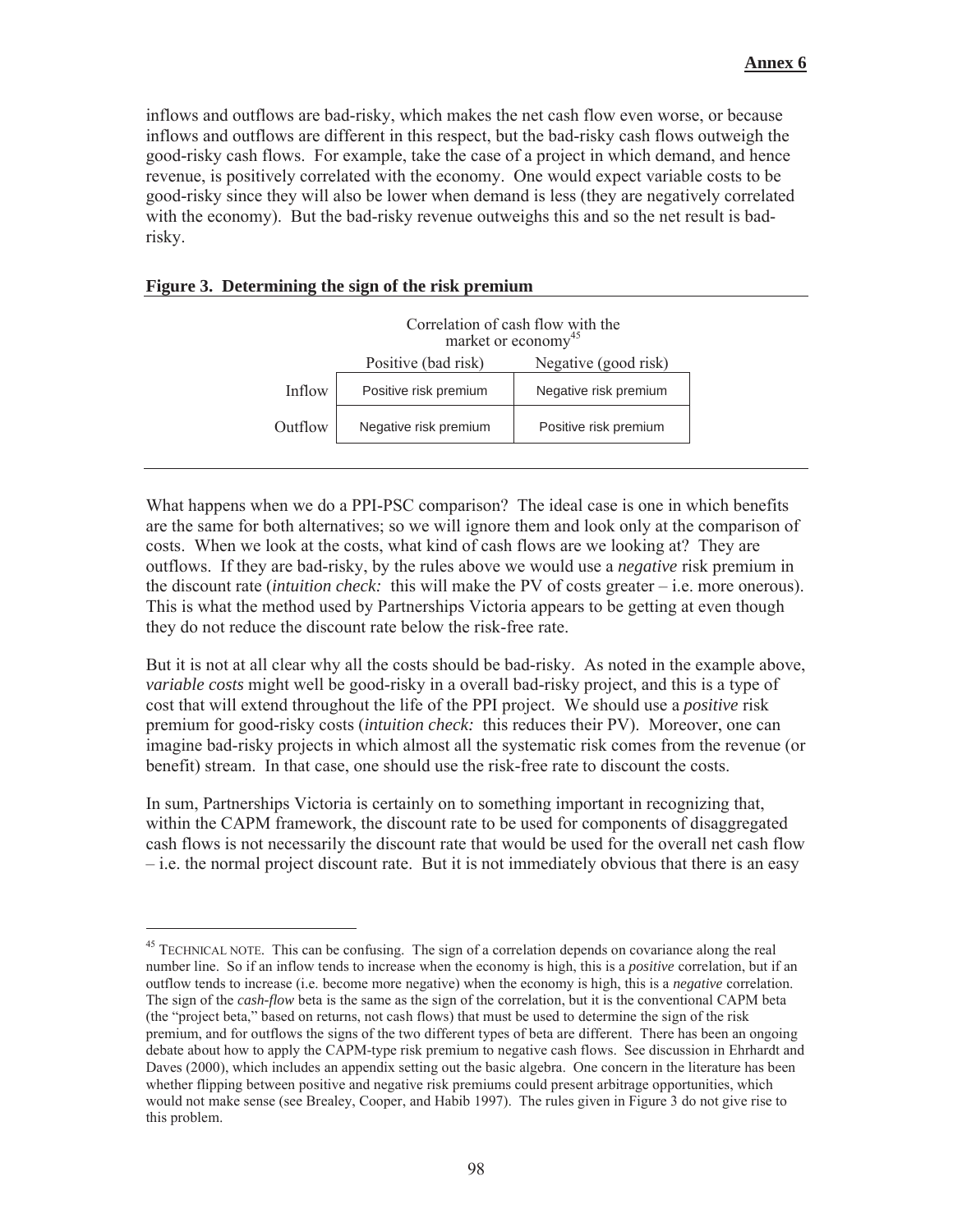solution: it would seem that a careful case-by-case, line-by-line examination is needed. (It may be that with further study, some useful rules of thumb would emerge.)

The second novel aspect of the Partnerships Victoria approach is that it looks at the riskiness of the PPI cash flows *as faced by the public sector*. The overall systematic risk of the PPI project is not what matters to the public sector in discounting the payments it will make to the company if the company's shareholders bear most of that risk. In the ideal case, the payment stream made to the private company could have zero systematic risk. (The internalized risk may affect the cost of financing for the private company, but that would affect the size of the payments to be made, not their riskiness.)

In contrast, the public sector would face the full risk in the PSC because no one else is taking any of it. Since we are looking at outflows in each case from the public sector's perspective, if we assume that we are dealing with outflows with zero or positive correlation with the economy (i.e. neutral or bad-risky outflows), if there is any risk premium to use in the discount rate, it will be *negative*. So in the extreme case, where all systematic risk has been transferred to the private company, the discount rate to use for the PPI outflows will be the risk-free rate and the rate to use for the risky PSC outflows will be *lower* than the risk-free rate.

The Partnerships Victoria method may seem confusing at first because they use the risk-free rate for the PSC costs and possibly a *higher* rate for the PPI outflows. They may have the right ranking of rates and the right difference in percentage points between them, but the rates are at the wrong levels.<sup>46</sup>

Does this matter? In fact, it may indeed matter because of the non-linear relation between discount rates and present values. Suppose the real risk-free rate is 3% and the appropriate risk premium is 4% (the figure is exaggerated to show that the discount rate could actually be negative). For the typical cash flow profiles, and assuming that all types of costs require the same risk premium, there would be a significant difference between (i) comparing the PSC using a discount rate of 3% with the PPI at a discount rate of 7% and (ii) comparing the PSC at a discount rate of  $-1\%$  with the PPI at a discount rate of 3%. It can easily be shown that method (i), the method used by Partnerships Victoria, distorts the results in favor of the PPI project. How often that might matter is another question. (Modeling of a few simple comparisons should be done.)

Apart from this question, there are difficult issues in knowing what the risk premiums should be for the PSC and for the PPI project from the public sector perspective. (Here, we ignore the added problems of understanding just what the cost of systematic risk is outside the context of the capital market. We assume here that the public sector costs the risk in the same way as do the capital markets.)

For the PSC, it is typical to suggest looking at publicly traded companies that are engaged in similar types of activities (i.e. PPI projects in the same sector) and determining their betas based on equity prices over a past period. But this would reflect the systematic risk faced by

<sup>46</sup> According to Gómez-Ibáñez (2005: 7): "Victoria's Treasury did not recognize that the betas for the Partnerships projects were likely to be negative, …" (It is true that Partnerships Victoria (2003b) does not mention the idea of negative betas.) If this is correct, this would explain why Partnerships Victoria used the risk-free rate and a *higher* rate.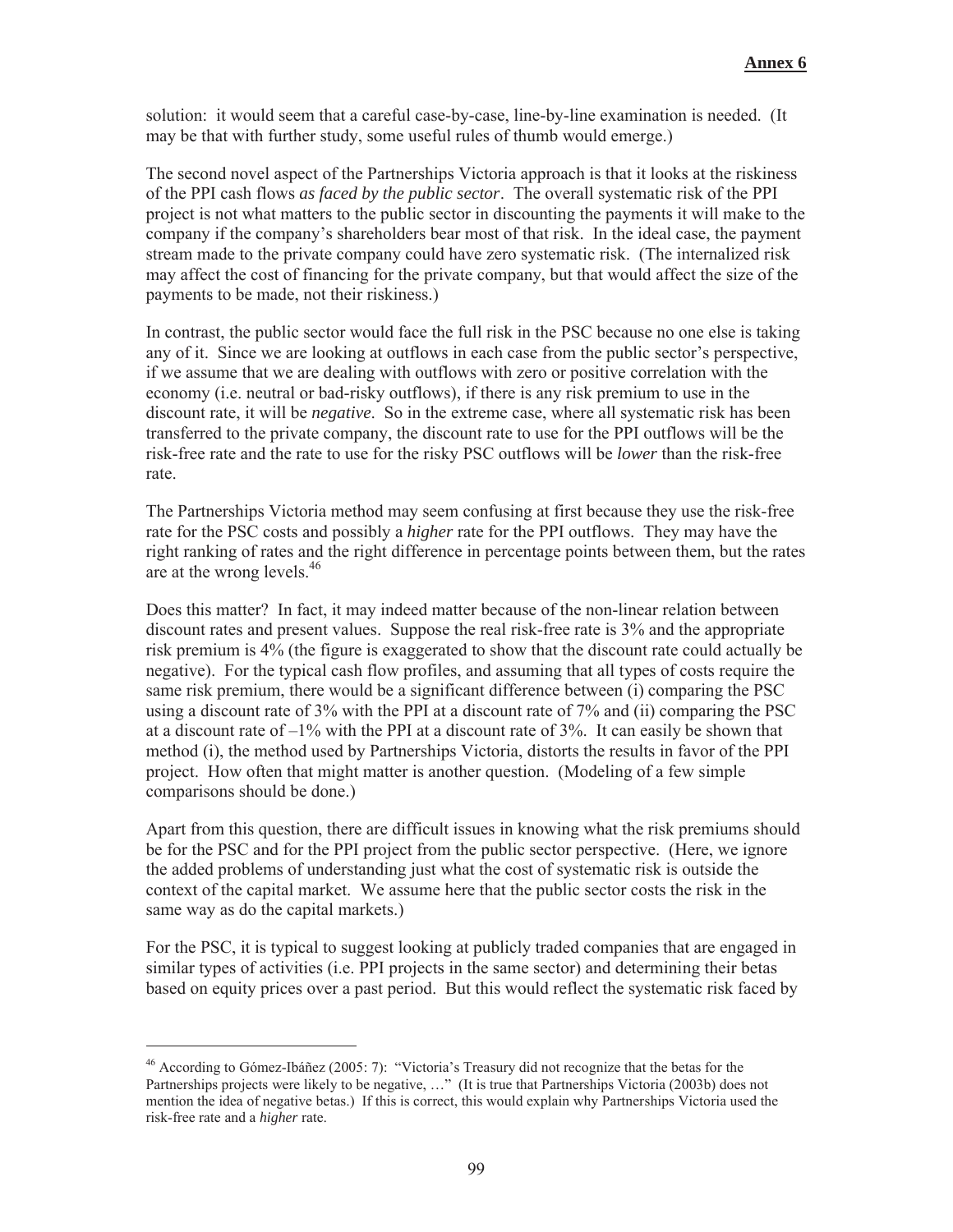the company's *shareholders*. 47 Some of the systematic risk may well have been passed on to customers or a public entity. What we are really interested in knowing is what the beta of a publicly traded PPI company would be, hypothetically, if *no* systematic risk were passed on to customers or the public sector through the PPI contract. But there may be no market benchmark for that.

For the PPI project, as seen by the public sector, we would need to understand the systematic risk inherent in the payment formula,<sup>48</sup> including all adjustment provisions (indexation, specified events, price resets, etc.), as well as in any guarantees that might be given by the government outside the PPI contract. This is no easy matter. Suppose the contract passes demand risk through to government or customers but only under certain conditions. First, one has to understand the extent to which demand risk in this sector and for this project is systematic. Second, one has to figure out how the specific contractual allocation mechanism slices that systematic risk. This may well be highly speculative.

### **6. POINTING THE WAY TO A PRACTICAL APPROACH**

The final section of this annex sketches a way forward. First, a few caveats and other considerations:

- What follows should *not* be taken to be a recommended solution. The purpose of this report is to identify the kind of guidance that is needed, not to elaborate the specific contents of the guidance. What is most important here is the *approach* being suggested, not the details – some details may be wrong or impractical. Consultants who develop the guidance material should test approaches like the one sketched below and modify and refine them before including them in any guidance material.
- This approach has to be seen in relation to the recommendations of this report with respect to the PPI-PSC comparison (see section 3.6.1 of the main text): a full PSC analysis would be done only by the PPI Unit, and then only for representative types of project or for individual projects only in special cases. The PPI Unit is expected to have the skills and good judgment to be allowed to exercise more discretion.
- x Given all the uncertainties, it is assumed here that the quantitative findings of the PPI-PSC comparison (made on the basis of project type) will not necessarily be decisive in themselves. They will be one factor to examine, along with others.
- The PPI-PSC comparison referred to here is one done *before* the bids are received. Some people consider that a PPI-PSC comparison done after the bids are received is usually more an exercise in ex post justification than a serious decision tool. This is to be distinguished from a good financial model of the *PPI project*, which *is* an essential tool.

The tentatively suggested approach would consist of three steps, as follows.

 $47$  A similar point is made in Gómez-Ibáñez (2005).

 $48$  See Grout (2003) for a careful examination of what the result might be if the private company is paid a fixed unit cost while the sales quantity varies with demand.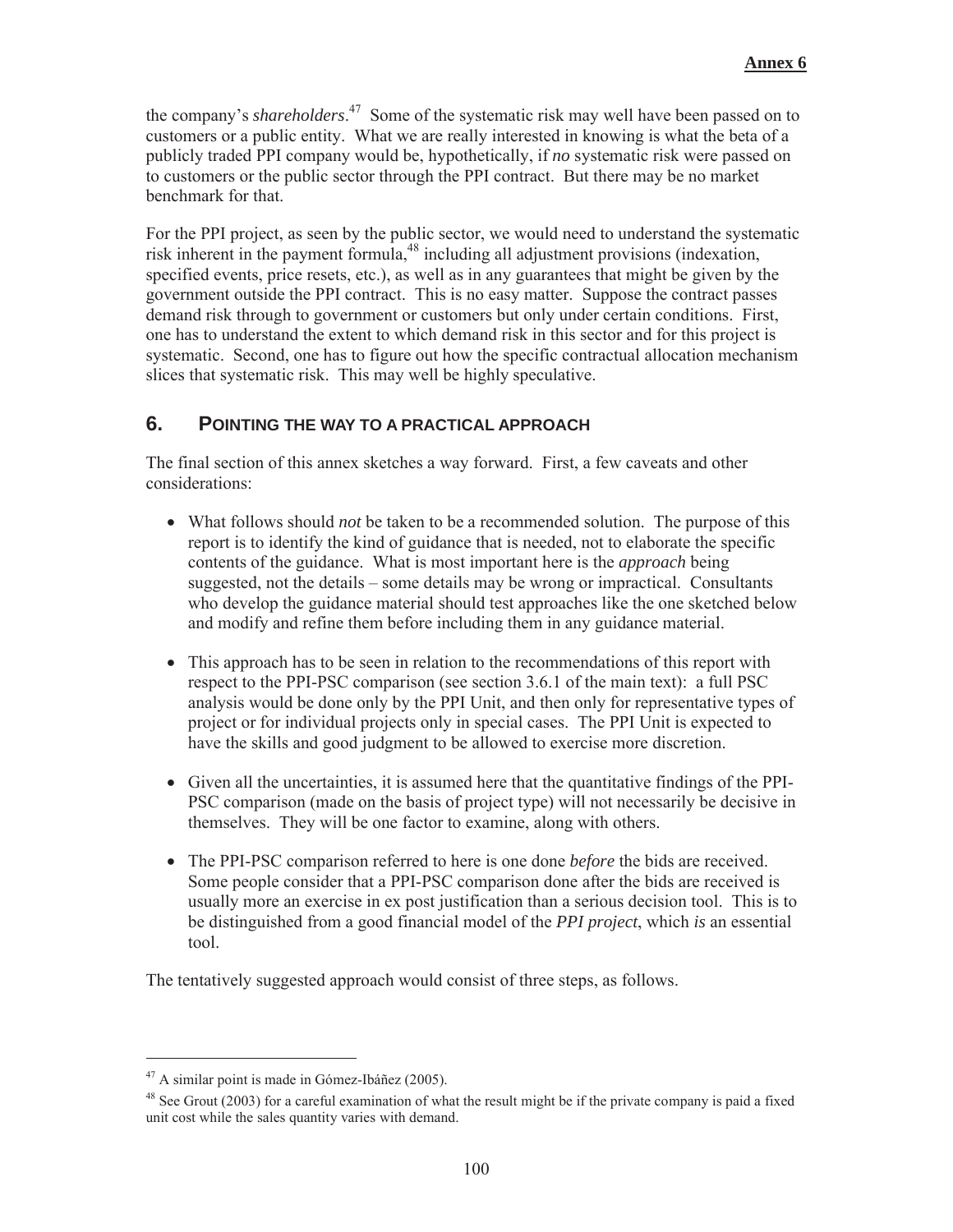#### **Step 1**

The first step would involve examining the cash flows of the PPI project and the PSC before any discounting. Two broad kinds of comparisons are the most important. In each of the two cases, (1) and (2), (a) is compared with (b), and if (a)  $>$  (b), then the PPI project is more advantageous with respect to that aspect.

- (1) In the early years of the project the development and construction phases:
	- (a) Capex for the PSC *minus* capex for the PPI project
	- (b) Incremental transaction (and early contract oversight) costs due to PPI
- (2) On a recurring basis:
	- (a) In a typical year after completion of construction, opex for the PSC *minus* opex for the PPI project
	- (b) Incremental costs due to on-going contract management specific to the PPI project

Some rough decision rules can be developed, even before any discounting:

- If *clearly* (1)(a) > (1)(b) and (2)(a) > (2)(b), then we can skip Step 2, below, and proceed to Step 3: we can see that the only thing that could make the PPI project less beneficial than the PSC would be the effect of private sector financing.
- If *clearly* (1)(a) < (1)(b) and (2)(a) < (2)(b), then we can see that the PPI project is a bad choice without needing to go any further. We can assume that the added effect of private sector financing will be negative or at best neutral for the PPI project.
- In the other cases, we need to proceed to Step 2 because the comparison now needs to be done across time.

#### **Step 2**

In Step 2, a discounted PPI-PSC comparison is made, using the *underlying project costs* of the PPI project before financing. We use the risk-free economic discount rate for both alternatives. This analysis gets at the comparison between underlying cost advantages and disadvantages occurring in different time periods. For example, suppose that the project is relatively small and so the PPI transaction costs are proportionally large and outweigh any expected capex efficiency of the PPI project, but it is expected that there will be considerable opex efficiency gains with the PPI project. Do these gains tip the balance in favor of the PPI project? Discounting is needed to make the comparison. The higher the discount rate (and the economic discount rate could be fairly high in a developing country), the greater the opex efficiency gains that will be needed to outweigh a cost disadvantage in the early years.

The incremental NPV is calculated: present value of PSC costs minus present value of PPI project costs.

If the PPI project comes out ahead in this step, we proceed to Step 3. If the PPI project does worse than the PSC in this step, then it is likely that the PPI route is not the way to go (i.e. if the PPI looks worse even before we take into consideration the question of private sector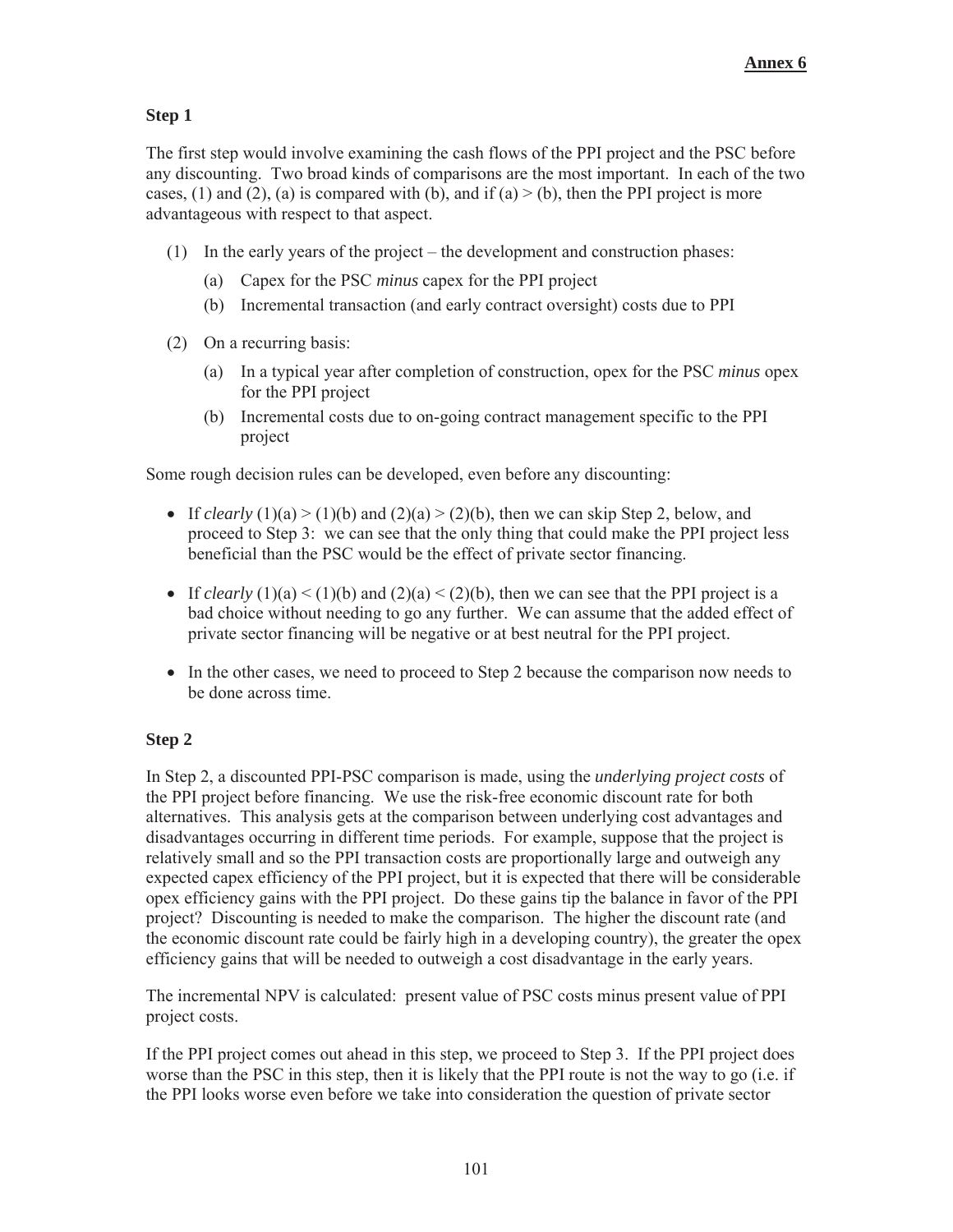financing). This does not mean that the PPI project should automatically be rejected; a deeper analysis should be carried out to see what is giving this result and if it is plausible.

#### **Step 3**

-

In the final step, we do a discounted comparison, but this time between the *underlying PPI project costs* and the *PPI contract payments* (i.e. after financing the PPI project), including any needed adjustments (for taxes, for costs retained by the public sector associated with the financing, etc). This step focuses on the possible costs that come with private sector *financing* only. Here we are picking up the extent to which the costs of debt and equity might be greater than the cost of financing by sovereign debt.<sup>49</sup>

We do the analysis in two ways:

- (A) *Best case for private sector financing.* We use the government borrowing rate for the after-financing PPI project and the same rate *minus* a risk premium for the before-financing PPI project. Here, we are assuming that the PPI contract does not pass any systematic risk to the public sector and that there is an economic cost associated with systematic risk in the case of the PSC (proxied in this analysis by the before-financing PPI project).
- (B) *Best case for PSC.* We use the government borrowing rate minus the risk premium for both the after-financing PPI project and the before-financing PPI project. The assumption here is that the PPI contract passes through all systematic risk to the public sector and that systematic risk (for both the PSC and the PPI project) adds costs in the public sector.

The other two possibilities for discounting are not necessary or not realistic. Using a lower set of discount rates tends to favor the PSC project, so we do not need to do a comparison in which the full government borrowing rate is used for both. And it does not make sense to say that the public sector would bear an additional cost if the contract payments included systematic risk while they would not bear the cost of systematic risk in the case of the PSC.

The government borrowing rate is tentatively used as approximately the correct risk-free rate for this comparison – for the reasons set out in section 2.3 of this annex. But this needs to be studied further.

The risk premium used could be based on standard CAPM methodology using an asset beta of, say, 0.5 – or perhaps three different values depending on the type of project (as in Victoria). $50$ 

<sup>&</sup>lt;sup>49</sup> Note that for debt, we have to look at the *expected* cost  $(E[\cdot])$ . It does not count against private sector financing that the cost of debt to the PPI company includes an additional default premium above that for sovereign debt so long as it is considered to be correctly priced (see section 3.1 of this annex). Note also that to the extent that high financing costs result from the *mistakes* of domestic investors (i.e. mispricing), what they receive is a windfall and not an economic cost.

<sup>&</sup>lt;sup>50</sup> Recall, however, that the betas determined by looking at publicly traded PPI companies are not a good benchmark because these are betas based on net cash flow to shareholders – i.e. after possibly allocating some systematic risk to the public sector by way of the PPI contract. (See section 5 of this annex.)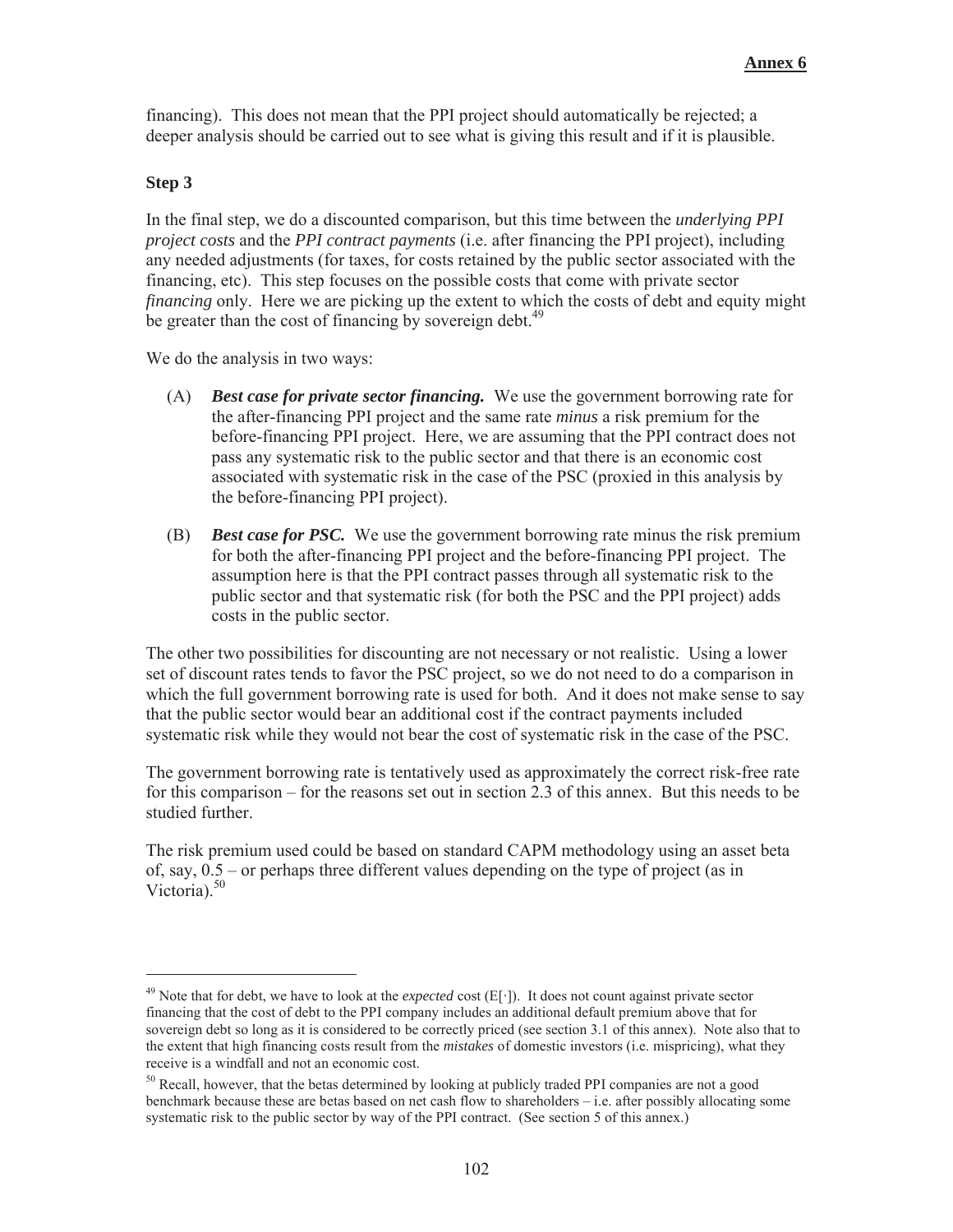The incremental NPV is now calculated for each of  $(A)$  and  $(B)$ : this is the present value of before-financing PPI costs *minus* the present value of after-financing PPI costs. We would expect this NPV to be at best zero. We now add this NPV to the NPV obtained in Step 2. This allows any gains with respect to underlying cash flows to offset any losses caused by private sector financing. Call this the "end-result NPV."

If the end-result NPV is positive even in the case of analysis (B), this is the most favorable result for the PPI project. In this case, we can feel quite confident about going ahead with a PPI project for this type of project.

If the end-result NPV is negative in the case of analysis (A), we have a serious problem. It does not mean that the PPI solution should be rejected out of hand, but more work will be needed to understand what produced this result. For example, were assumptions made about the costs of financing the PPI project that are far out of line with the risk premium we have used in discounting the PSC cost stream? If so, what is the reason for the discrepancy? If the reason appears to be abnormally high financing costs (perhaps due to temporary mispricing), would any excess returns go to domestic investors or to foreigners? (And so on.)

If the PSC wins in the case of  $(B)$  or the PPI wins in the case of  $(A)$ , then, after trying to understand why, we should probably give somewhat more weight to other positive or negative factors in reaching our decision (e.g. the factors listed in section 3.6.2 of the main text).

Once again, it should be stressed that the purpose of the sketch above is only to suggest a way of thinking about the problem – a way that should be given more attention. More study is needed to test these ideas and work out the details.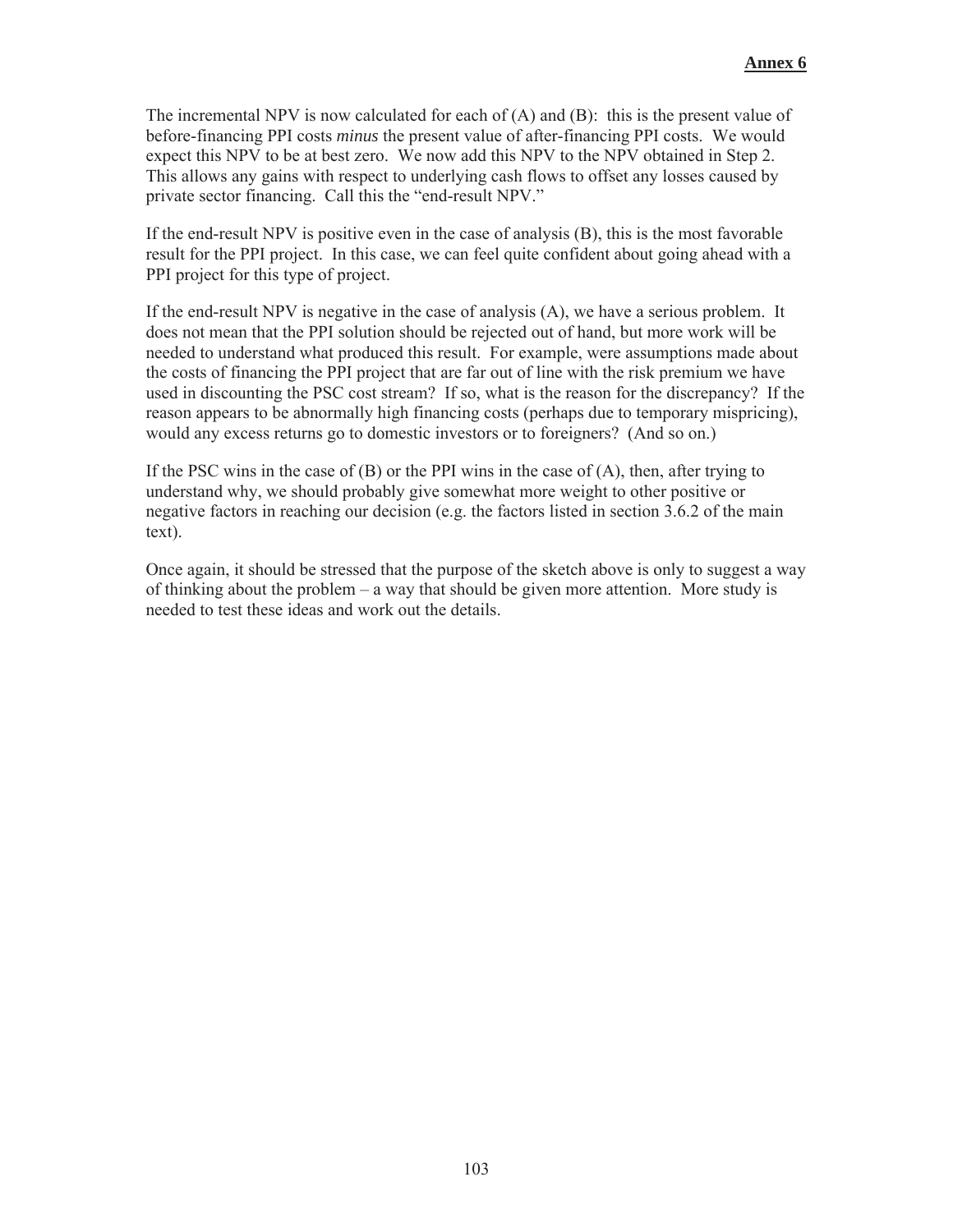## **REFERENCES**

Arrow, Kenneth J. and Robert C. Lind. 1970. "Uncertainty and the Evaluation of Public Investment Decisions." *American Economic Review.* Vol. 60, pp. 364–378.

Audit Commission (U.K.). 2003. *PFI in Schools.* January. London.

- Ayyub, Bilal M. 2001. *A Practical Guide on Conducting Expert-Opinion Elicitation of Probabilities and Consequences for Corps Facilities.* Prepared for the U.S. Army Corps of Engineers, Institute for Water Resources, Alexandria, Virginia. IWR Report No. 01-R-01. January.
- Barreix, Alberto, Glenn P. Jenkins, and Mario Marchesini. 2003. "Case 1: Restructuring the Water and Sewer Utility in Panama." April 25. http://www.queensjdiexec.org/publications/panama\_water.pdf (accessed on 11 March 2005).
- Brealey, R. A., I. A. Cooper, and M. A. Habib. 1997. "Investment Appraisal in the Public Sector." *Oxford Review of Economic Policy.* Vol. 13, No. 4, pp. 12–28.
- Brean, Donald, *et al.* 2005. *Treatment of Private and Public Charges for Capital in a "Full-Cost Accounting" of Transportation.* Final Report, 31 March. Prepared for Transport Canada.
- Department of Treasury and Finance (Government of Western Australia). 2002. *Project Evaluation Guidelines.* January.
- Eeckhoudt, Louis, Christian Gollier, and Harris Schlesinger. 2005. *Economic and Financial Decisions under Risk.* Princeton: Princeton University Press.
- Ehrhardt, Michael C. and Phillip R. Daves. 2000. "Capital Budgeting: The Valuation of Unusual, Irregular, or Extraordinary Cash Flows." *Financial Practice and Education.*  Fall/Winter, pp. 106–114.
- Ewijk, Casper van and Paul J.G. Tang. 2003. "How to Price the Risk of Public Investment?" *DE Economist.* Vol. 151, No. 3.
- Fitzgerald, Peter. 2004. *Review of Partnerships Victoria Provided Infrastructure.* Final Report to the Treasurer. January.
- Frederick, Shane, George Lowenstein, and Ted O'Donoghue. 2002. "Time Discounting and Time Preference: A Critical Review." *Journal of Economic Literature*, Vol. 40, June, pp. 351–401.
- Gómez-Ibáñez, José A. 2005. "Partnerships Victoria: The Public Sector Comparator." Case. Kennedy School of Government, Infrastructure in a Market Economy Executive Program. Revised August 11.
- Grant, Simon and John Quiggin. 2004. *The Risk Premium for Equity: Implications for Resource Allocation, Welfare and Policy.* Risk & Uncertainty Program Working Paper 8/R04. Risk & Sustainable Management Group, Schools of Economics and Political Science, University of Queensland. August.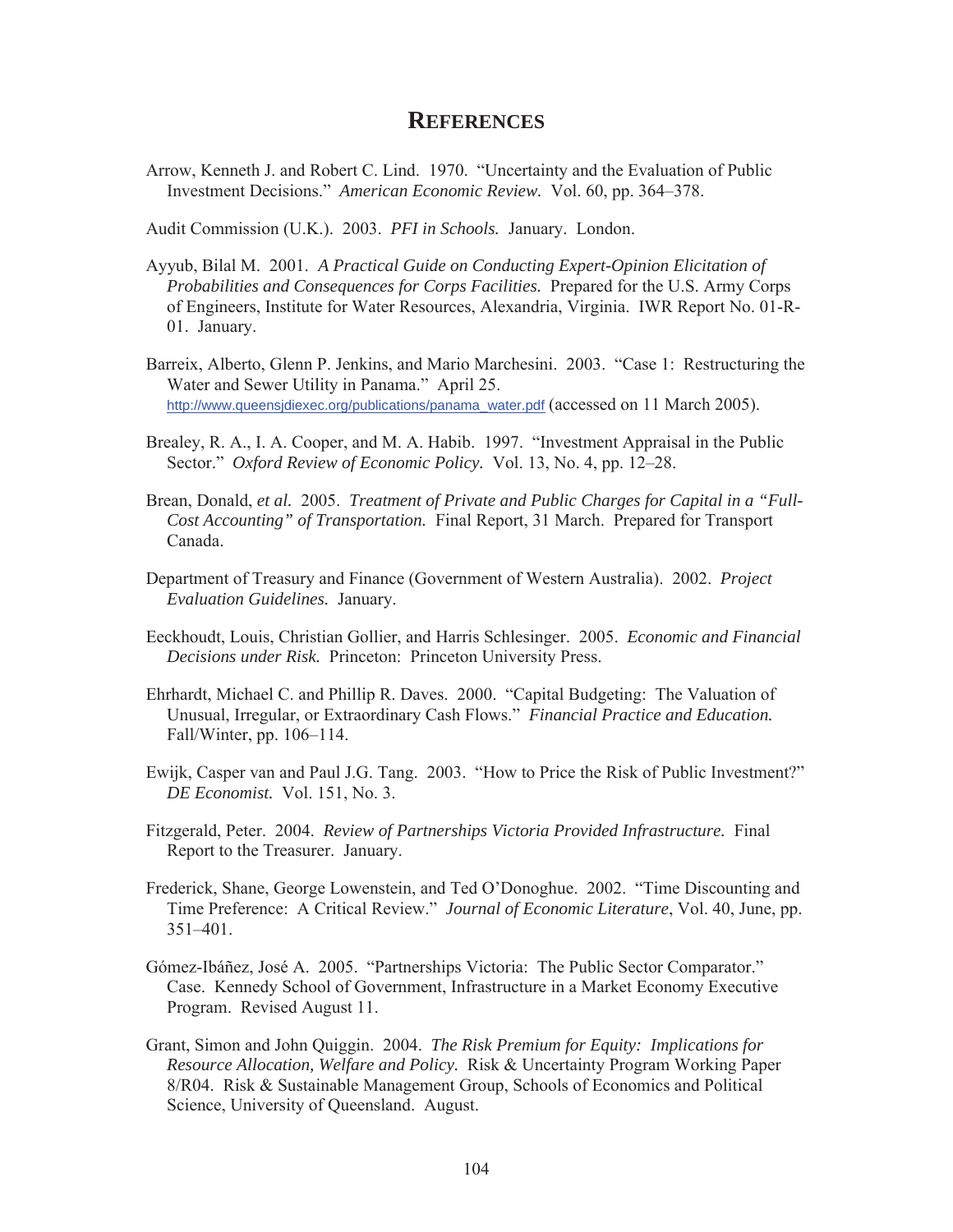- Grant, Simon and John Quiggin. 2005. "What Does the Equity Premium Mean?" *The Economists' Voice.* Vol. 2, Issue 4, Article 2.
- Grout, Paul A. 2003. "Public and Private Sector Discount Rates in Public-Private Partnerships." *The Economic Journal.* Vol. 113, March, pp. C62–C68.
- Grout, Paul A. 2005. "Value-for-Money Measurement in Public-Private Partnerships." *EIB Papers.* Vol. 10, No. 2, pp. 32–56.
- Harberger, Arnold C. and Glenn P. Jenkins. 2002. "Introduction." In *Cost-Benefit Analysis.* Edward Elgar Publishing.
- HM Treasury (U.K.). 2003a. *The Green Book: Appraisal and Evaluation in Central Government.* London.
- HM Treasury (U.K.). 2003b. *PFI: Meeting the Investment Challenge.* July. London.
- HM Treasury (U.K.). 2004a. *Value for Money Assessment Guide.* August. London.
- HM Treasury (U.K.). 2004b. *Quantitative Assessment User Guide.* August. London.
- House of Commons (U.K.). 2002. *The Role of the Private Sector in the NHS.* Select Committee on Health. First Report. May.
- House of Commons (U.K.). 2003. *Delivering Better Value for Money from the Private Finance Initiative.* Committee of Public Accounts. June.
- [IMF] International Monetary Fund. 2004. "Public-Private Partnerships." Prepared by the Fiscal Affairs Department. March 12.
- Industry Canada. 2002. *The Public Sector Comparator: A Canadian Best Practices Guide.* May. Ottawa.
- Irwin, Timothy. 2005. *Public Risk in Private Infrastructure.* Draft, December.
- Jenkins, Glenn P. 2001. "Economic Aspects of Foreign Financing." Academic paper. February 23.
- Jensen, Michael C. and Martin J. Bailey. 1972. "Risk and the Discount Rate for Public Investment." In M. C. Jensen (ed.), *Studies in the Theory of Capital Markets.* New York: Praeger.
- Jensen, Paul H. and Robin E. Stonecash. 2004. "The Efficiency of Public Sector Outsourcing Contracts: A Literature Review." Melbourne Institute Working Paper No. 29/04. Melbourne Institute of Applied Economic and Social Research, University of Melbourne, Victoria. October.
- Klein, Michael. 1996. "Risk, Taxpayers, and the Role of Government in Project Finance." Policy Research Working Paper No. 1688. Private Participation in Infrastructure Group. Washington, DC: World Bank. December.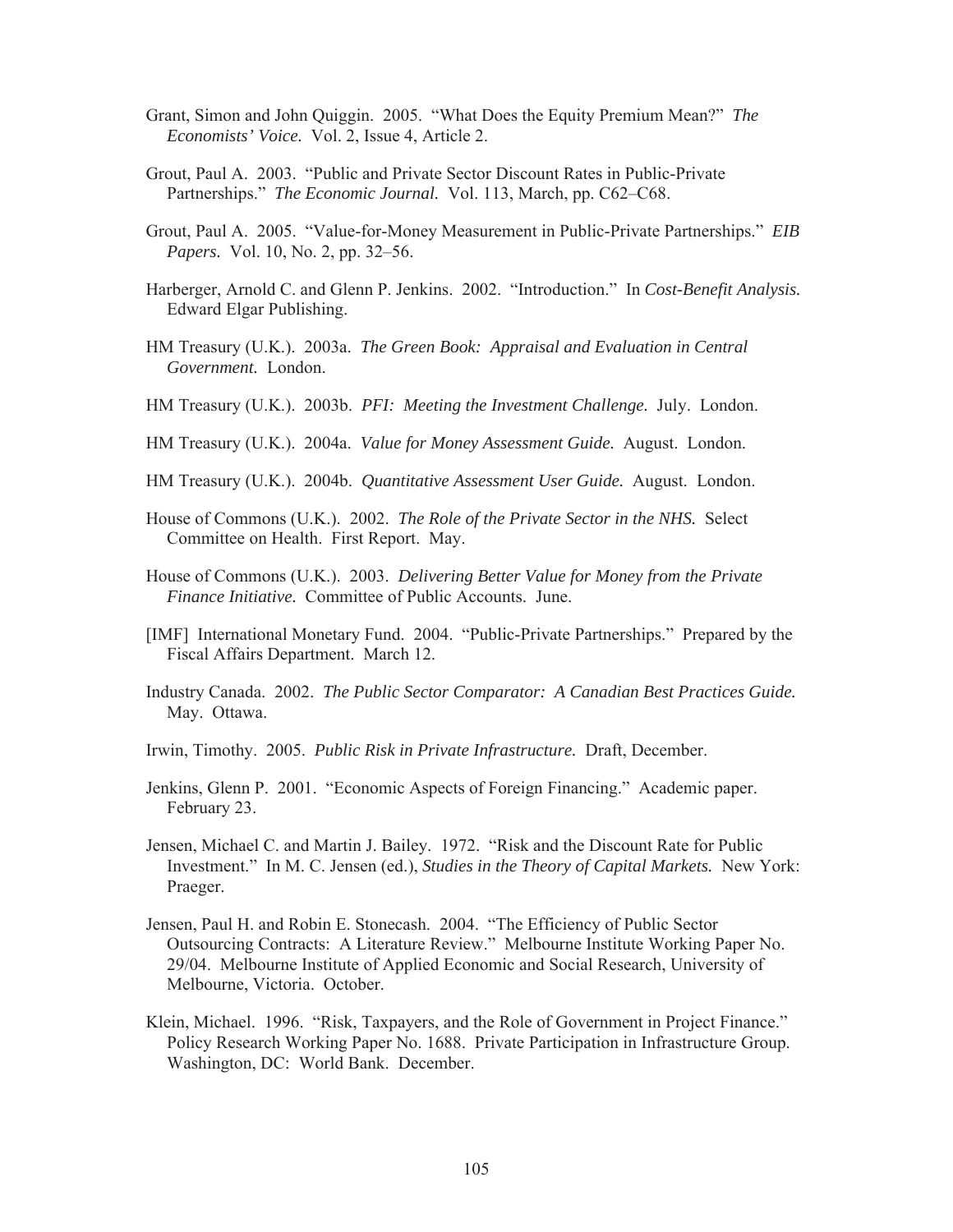- Kuo, Chun-Yan, Glenn P. Jenkins, and M. Benjamin Mphahlele. 2003. "The Economic Opportunity Cost of Capital for South Africa." *The South African Journal of Economics.* Vol. 21, No. 3 (September), pp. 496–516.
- Moore, Mark A., Anthony E. Boardman, *et al.* 2003. "'Just Give Me a Number!' Practical Values for the Social Discount Rate." October 20.
- Morgan, M. Granger and Max Henrion. 1990. *Uncertainty: A Guide to Dealing with Uncertainty in Quantitative Risk and Policy Analysis.* Cambridge (U.K.): Cambridge University Press.
- Mott MacDonald. 2002. *Review of Large Public Procurement in the UK.* July. Surrey, U.K.
- [NAO] National Audit Office (U.K.). 2002. *Redevelopment of MOD Main Building.* Report by the Comptroller and Auditor General. April. London.
- [NAO] National Audit Office (U.K.). 2003. *PFI: Construction Performance.* Report by the Comptroller and Auditor General. February. London.
- [NAO] National Audit Office (U.K.). 2005a. *Accommodation Services for the Department of Work and Pensions: Transfer of Property to the Private Sector under the Expansion of the PRIME Contract.* January. London.
- [NAO] National Audit Office (U.K.). 2005b. *Improving Public Services through Better Construction.* March. London.
- National Treasury (South Africa). 2004. "Module 3: PPP Feasibility Study." *Public Private Partnership Manual.* Issued as National Treasury PPP Practice Note No. 4 of 2004.
- O'Hagan, Anthony. 2005. "Research in Elicitation." University of Sheffield. May 16.
- Partnerships Victoria. 2001. *Public Sector Comparator.* Technical Note. Department of Treasury and Finance. June.
- Partnerships Victoria. 2003a. *Public Sector Comparator.* Supplementary Technical Note. Department of Treasury and Finance. July.
- Partnerships Victoria. 2003b. *Use of Discount Rates in the Partnerships Victoria Process.* Technical Note. Department of Treasury and Finance. July.
- Pollock, Allyson, David Price and Stewart Player. 2005. *The Private Finance Initiative: A Policy Built on Sand.* Report prepared for UNISON. October.
- PPP Knowledge Centre (Netherlands). 2002a. *Public Private Comparator.* Ministry of Finance. August. The Hague.
- PPP Knowledge Centre (Netherlands). 2002b. *Public Sector Comparator.* Ministry of Finance. August. The Hague.